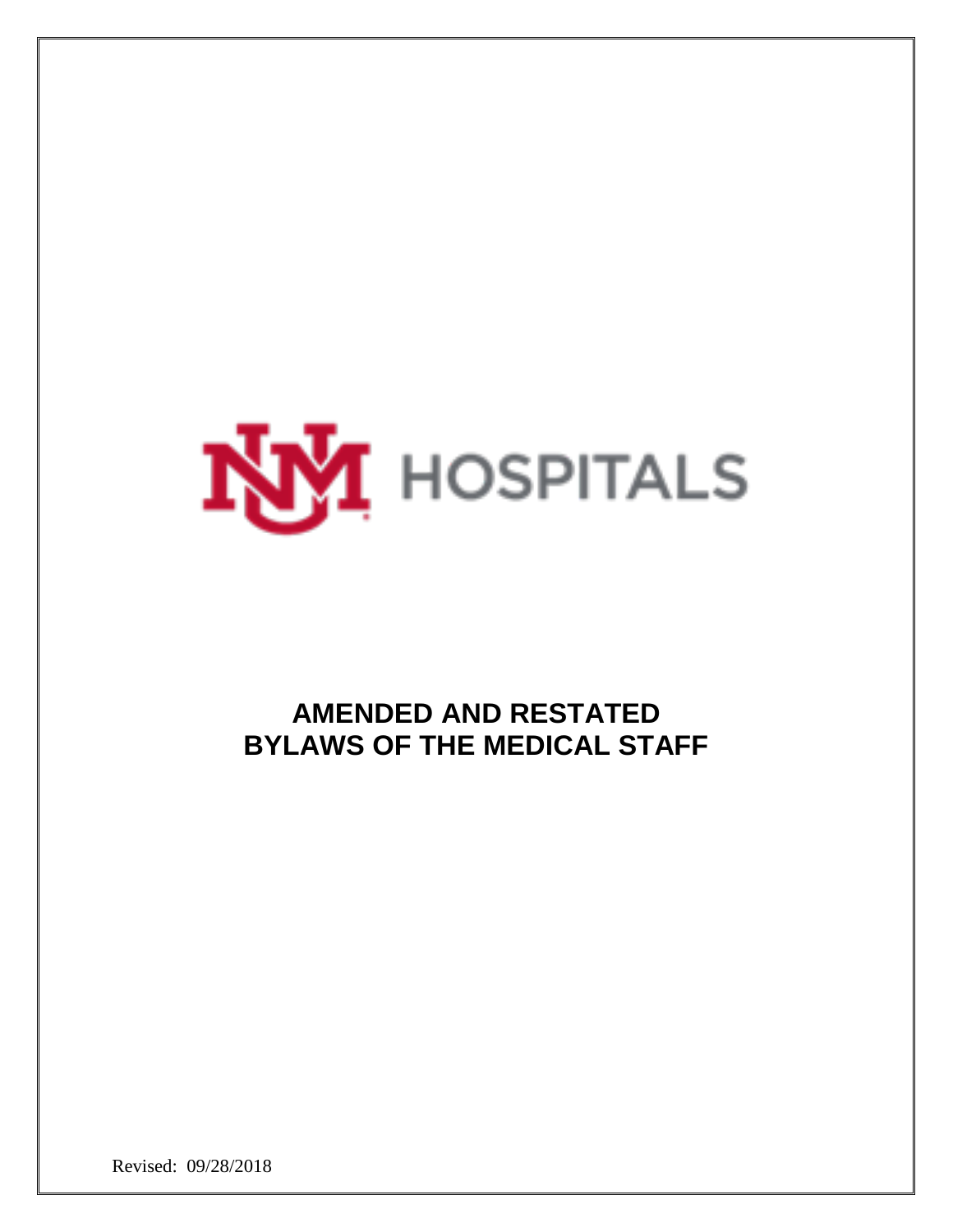# **University of New Mexico Hospitals AMENDED AND RESTATED BYLAWS OF THE MEDICAL STAFF Table of Contents**

| <b>SECTION 1</b> |                                                                          |
|------------------|--------------------------------------------------------------------------|
| 1.001            |                                                                          |
| 1.002<br>1.003   |                                                                          |
| <b>SECTION 2</b> |                                                                          |
| 2.001<br>2.002   | Basic Qualifications for Membership and                                  |
| 2.003            |                                                                          |
| 2.004            |                                                                          |
| 2.005<br>2.006   |                                                                          |
| 2.007            |                                                                          |
| 2.008            |                                                                          |
| 2.009            |                                                                          |
| 2.010            |                                                                          |
| <b>SECTION 3</b> | <b>CATEGORIES OF THE ORGANIZED MEDICAL STAFF  9</b>                      |
| 3.001            |                                                                          |
| 3.002            |                                                                          |
| 3.003            |                                                                          |
| 3.004            |                                                                          |
| 3.005            |                                                                          |
| <b>SECTION 4</b> | ALLIED HEALTH PROFESSIONALS<br>11                                        |
| 4.001<br>4.002   |                                                                          |
| <b>SECTION 5</b> | PROCEDURES FOR APPOINTMENT AND<br>REAPPOINTMENT TO THE MEDICAL STAFF  12 |
| 5.001<br>5.002   |                                                                          |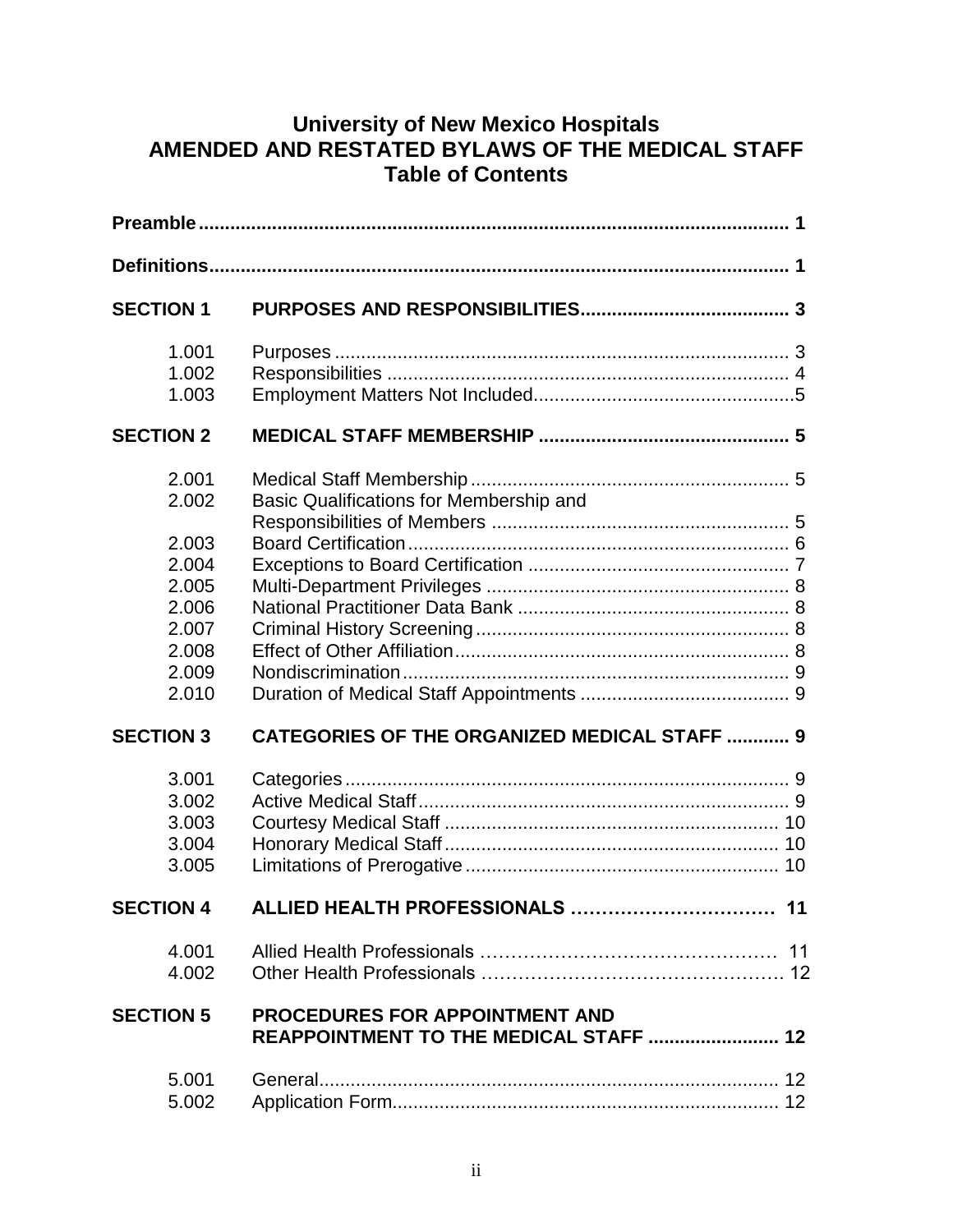| 5.003            |                                                         |  |
|------------------|---------------------------------------------------------|--|
| 5.004            |                                                         |  |
| 5.005            |                                                         |  |
| 5.006            | Specific Information Requirements Regarding             |  |
|                  |                                                         |  |
| 5.007            | <b>Required Department Action Regarding</b>             |  |
|                  |                                                         |  |
| 5.008            |                                                         |  |
| 5.009            | <b>Specific Information Requirements Regarding</b>      |  |
|                  |                                                         |  |
| 5.010            | Special Requirements for Part-Time Practitioners 17     |  |
| 5.011            | <b>Effect of Failure to Timely Submit Reappointment</b> |  |
|                  |                                                         |  |
| 5.012            | Required Department Action for Reappointment            |  |
|                  |                                                         |  |
| 5.013            |                                                         |  |
| 5.014            |                                                         |  |
| 5.015            |                                                         |  |
| 5.016            |                                                         |  |
| 5.017            | Time Periods for Processing Applications for            |  |
|                  | Initial Appointment and Reappointment Applications 20   |  |
| 5.018            |                                                         |  |
| 5.019            |                                                         |  |
| 5.020            |                                                         |  |
| 5.021            |                                                         |  |
| 5.022            |                                                         |  |
| 5.023            |                                                         |  |
| 5.024            |                                                         |  |
| 5.025            |                                                         |  |
| <b>SECTION 6</b> |                                                         |  |
|                  |                                                         |  |
| 6.001            |                                                         |  |
| 6.002            |                                                         |  |
| 6.003            |                                                         |  |
| 6.004            |                                                         |  |
| 6.005            |                                                         |  |
| 6.006            |                                                         |  |
| 6.007            | Involuntary Termination of Temporary Privileges  25     |  |
| 6.008            |                                                         |  |
| 6.009            | Rights of the Member Holding Temporary Privileges  25   |  |
| 6.010            |                                                         |  |
| 6.011            |                                                         |  |
| 6.012            | No Faculty Appointment Required for Disaster            |  |
|                  |                                                         |  |
| 6.013            |                                                         |  |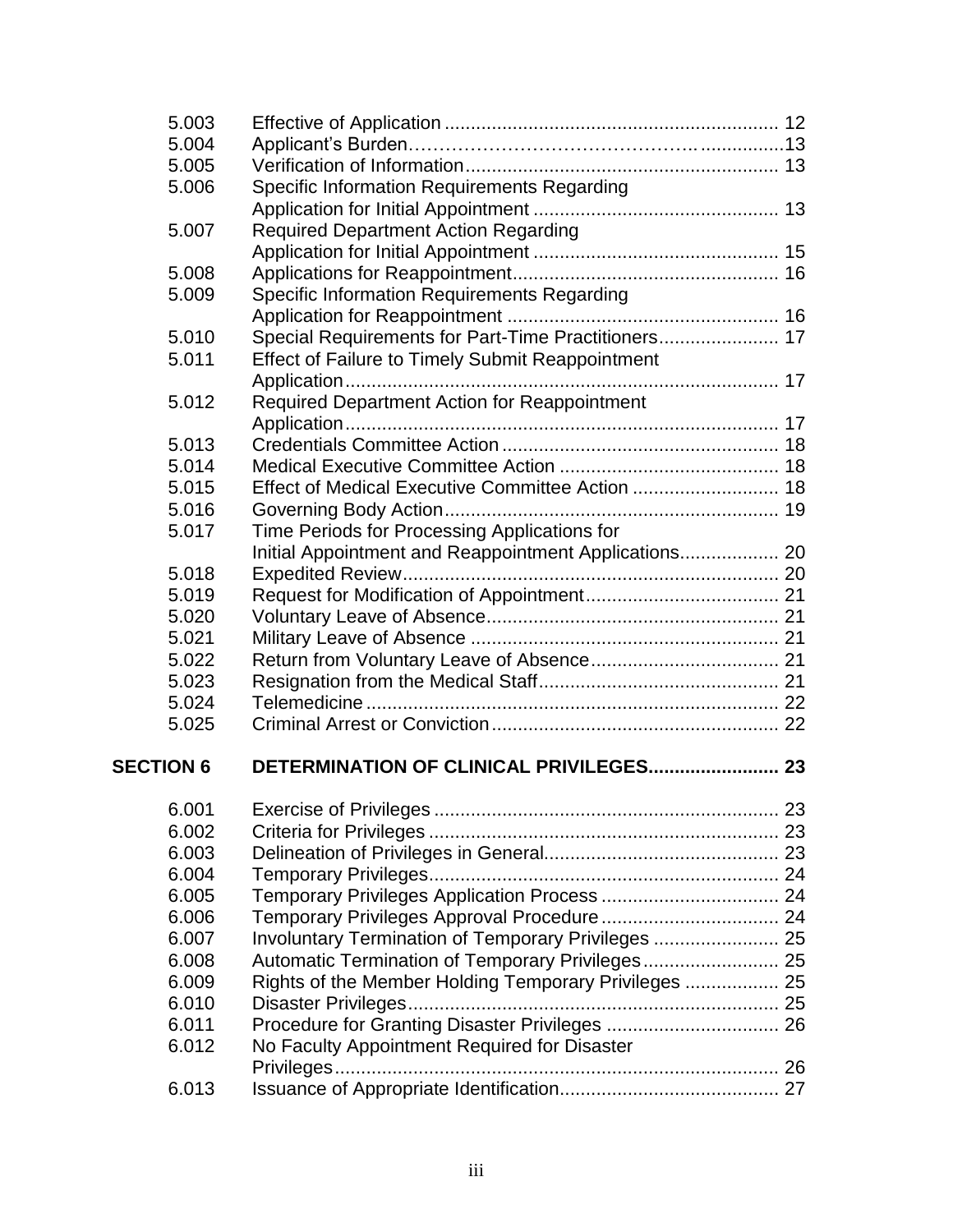| 6.014<br>6.015<br>6.016<br>6.017<br>6.018                                                                                                                                        | Involuntary Termination of Disaster Privileges  27<br>Disaster Privileges: Rights of the Practitioner 27    |  |
|----------------------------------------------------------------------------------------------------------------------------------------------------------------------------------|-------------------------------------------------------------------------------------------------------------|--|
| <b>SECTION 7</b>                                                                                                                                                                 |                                                                                                             |  |
| 7.001<br>7.002<br>7.003<br>7.004<br>7.005<br>7.006<br>7.007                                                                                                                      | Recall of Medical Executive Committee Members 30                                                            |  |
| <b>SECTION 8</b>                                                                                                                                                                 |                                                                                                             |  |
| 8.001<br>8.002<br>8.003<br>8.004<br>8.005<br>8.006<br>8.007<br>8.008<br>8.009<br>8.010<br>8.011<br>8.012<br>8.013<br>8.014<br>8.015<br>8.016<br>8.017<br>8.018<br>8.019<br>8.020 | Medical Staff Health and Rehabilitation Committee 40<br>Medical Staff Representation on Other Committees 44 |  |
| <b>SECTION 9</b>                                                                                                                                                                 | CLINICAL AND ASSOCIATE DEPARTMENTS 46                                                                       |  |
| 9.001<br>9.002<br>9.003                                                                                                                                                          | Designation of Clinical and Associate Departments 47<br>Responsibilities of the Clinical Departments and    |  |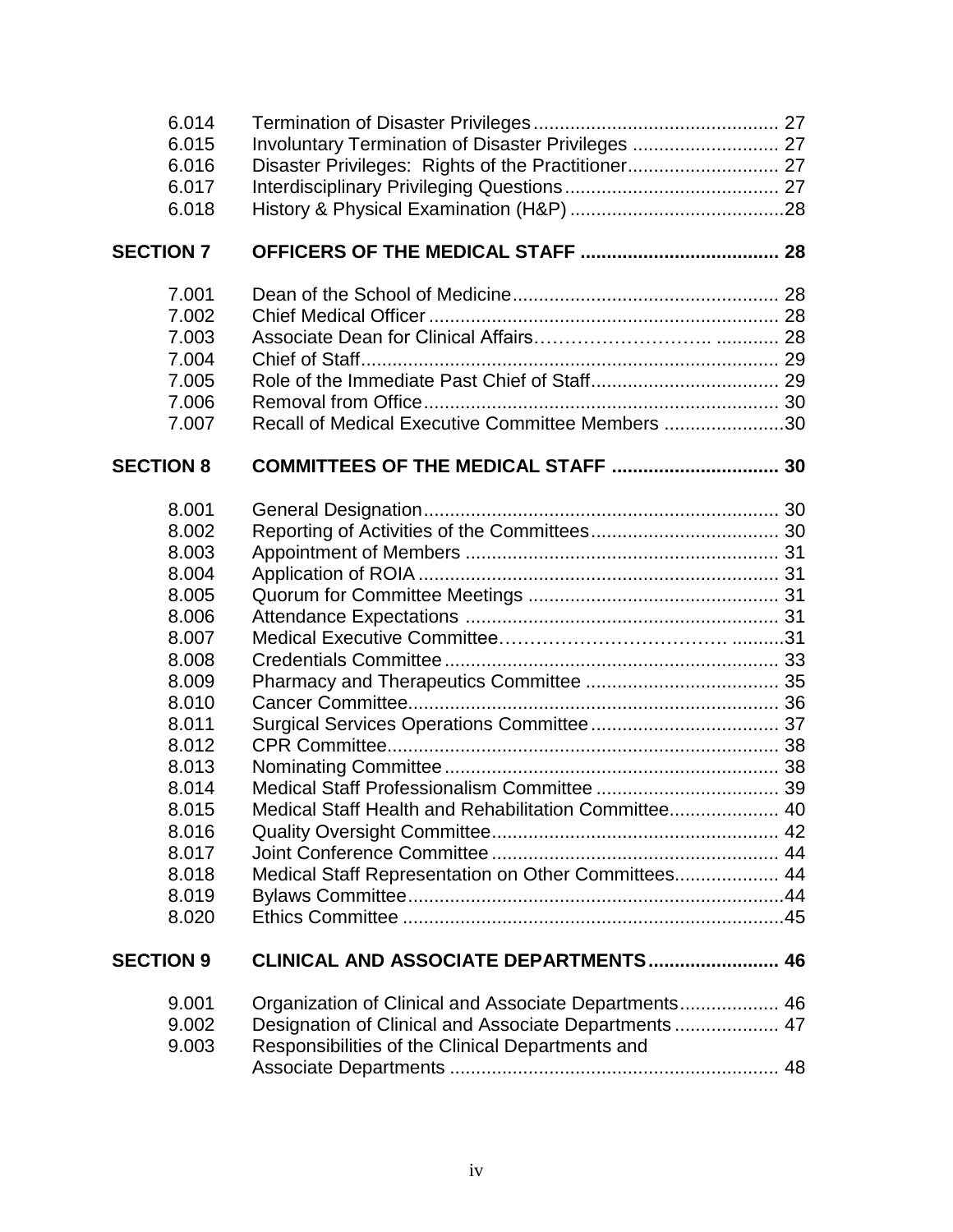| <b>SECTION 10</b> |                                                      |  |
|-------------------|------------------------------------------------------|--|
| 10.001            |                                                      |  |
| 10.002            |                                                      |  |
| 10.003            |                                                      |  |
| 10.004            | Regular Committee and Department Meetings  50        |  |
| 10.005            |                                                      |  |
| 10.006            |                                                      |  |
| 10.007            |                                                      |  |
| <b>SECTION 11</b> | CONFIDENTIALITY, IMMUNITY AND RELEASE  51            |  |
| 11.001            |                                                      |  |
| 11.002            | Confidentiality Relating to Professional             |  |
|                   |                                                      |  |
| 11.003            |                                                      |  |
| 11.004            |                                                      |  |
| 11.005            |                                                      |  |
| <b>SECTION 12</b> | <b>PROFESSIONAL REVIEW AND CORRECTIVE ACTION  52</b> |  |
| 12.001            |                                                      |  |
| 12.002            |                                                      |  |
| 12.003            |                                                      |  |
| 12.004            | Focus of and Standards for Professional              |  |
|                   |                                                      |  |
| 12.005            |                                                      |  |
| 12.006            |                                                      |  |
| 12.007            | Medical Executive Committee Response to              |  |
|                   |                                                      |  |
| 12.008            |                                                      |  |
| 12.009            |                                                      |  |
| 12.010            |                                                      |  |
| 12.011            |                                                      |  |
| 12.012            | Recommendation of Action by Medical                  |  |
|                   |                                                      |  |
| 12.013            |                                                      |  |
| 12.014            |                                                      |  |
| 12.015            |                                                      |  |
| 12.016            | Right to Invoke Hearing and Appeal                   |  |
|                   | Procedures                                           |  |
| 12.017            |                                                      |  |
| 12.018            |                                                      |  |
| 12.019            |                                                      |  |
| 12.020            | Reservation of Rights re Medical Executive           |  |
|                   |                                                      |  |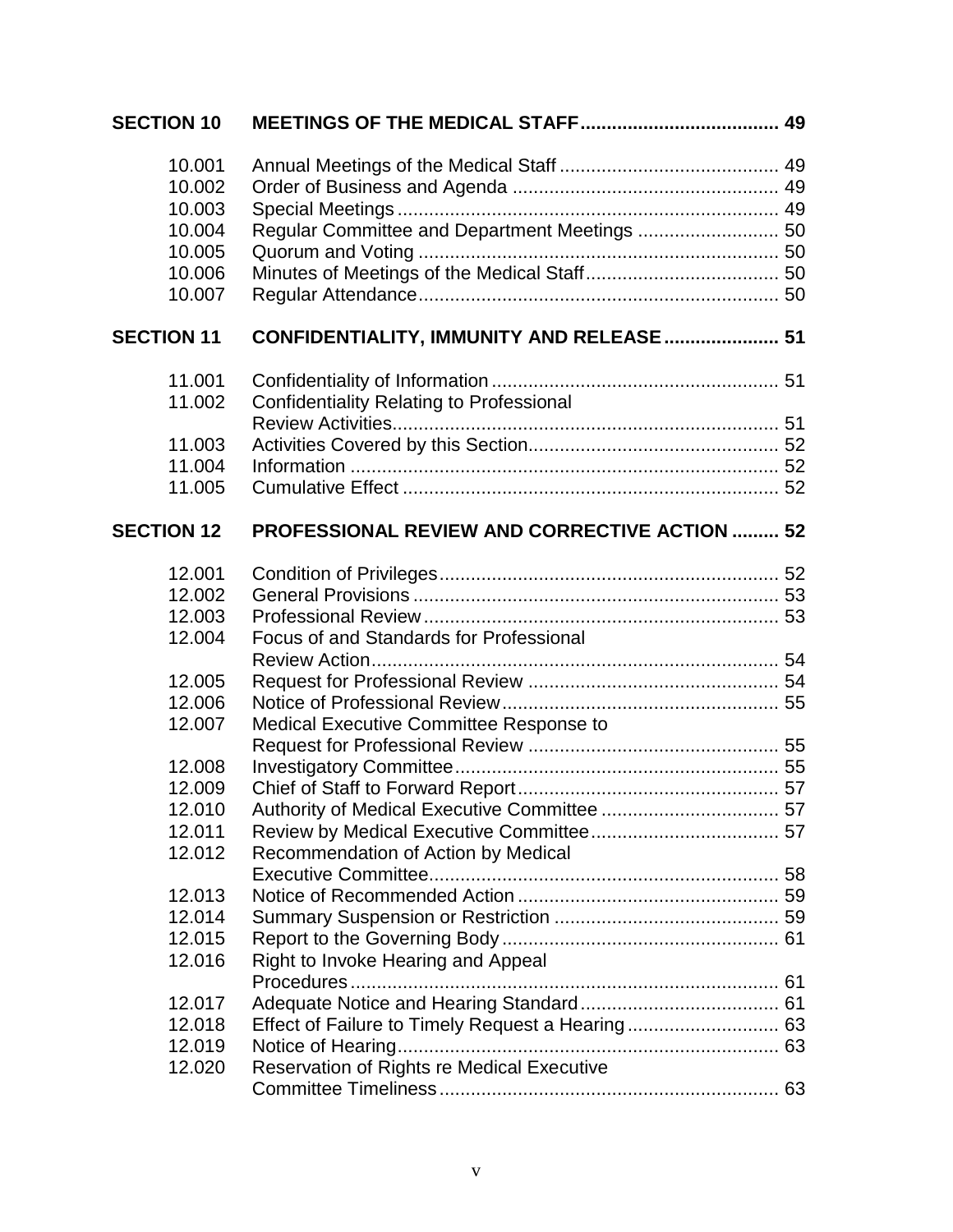| 12.021            | Administrative or Automatic Suspension                     |  |
|-------------------|------------------------------------------------------------|--|
|                   |                                                            |  |
| 12.022            |                                                            |  |
| 12.023            | Effect of Reduction, Suspension or Revocation              |  |
|                   |                                                            |  |
| <b>SECTION 13</b> |                                                            |  |
| 13.001            |                                                            |  |
| 13.002            |                                                            |  |
| 13.003            | Appointment of an Arbitrator, a Hearing Officer,           |  |
|                   |                                                            |  |
| 13.004            |                                                            |  |
| 13.005<br>13.006  | Conduct of Hearing and Pre-Hearing Procedures 68           |  |
| 13.007            |                                                            |  |
| 13.008            |                                                            |  |
| 13.009            |                                                            |  |
| 13.010            | Nature of Appellate Review by the Governing Body 72        |  |
| 13.011            |                                                            |  |
| 13.012            |                                                            |  |
| 13.013            |                                                            |  |
| 13.014            |                                                            |  |
| 13.015            |                                                            |  |
| <b>SECTION 14</b> |                                                            |  |
| 14.001            |                                                            |  |
| 14.002            |                                                            |  |
| 14.003            |                                                            |  |
| 14.004            |                                                            |  |
| 14.005            |                                                            |  |
| <b>SECTION 15</b> |                                                            |  |
| 15.001            |                                                            |  |
| 15.002            |                                                            |  |
| 15.003            | <b>Urgent Amendment to Bylaws</b>                          |  |
| 15.004            | Petitions and Motions for Bylaws Changes and Amendments 76 |  |
| 15.005            | Notification Process for Additions and                     |  |
|                   |                                                            |  |
| 15.006            |                                                            |  |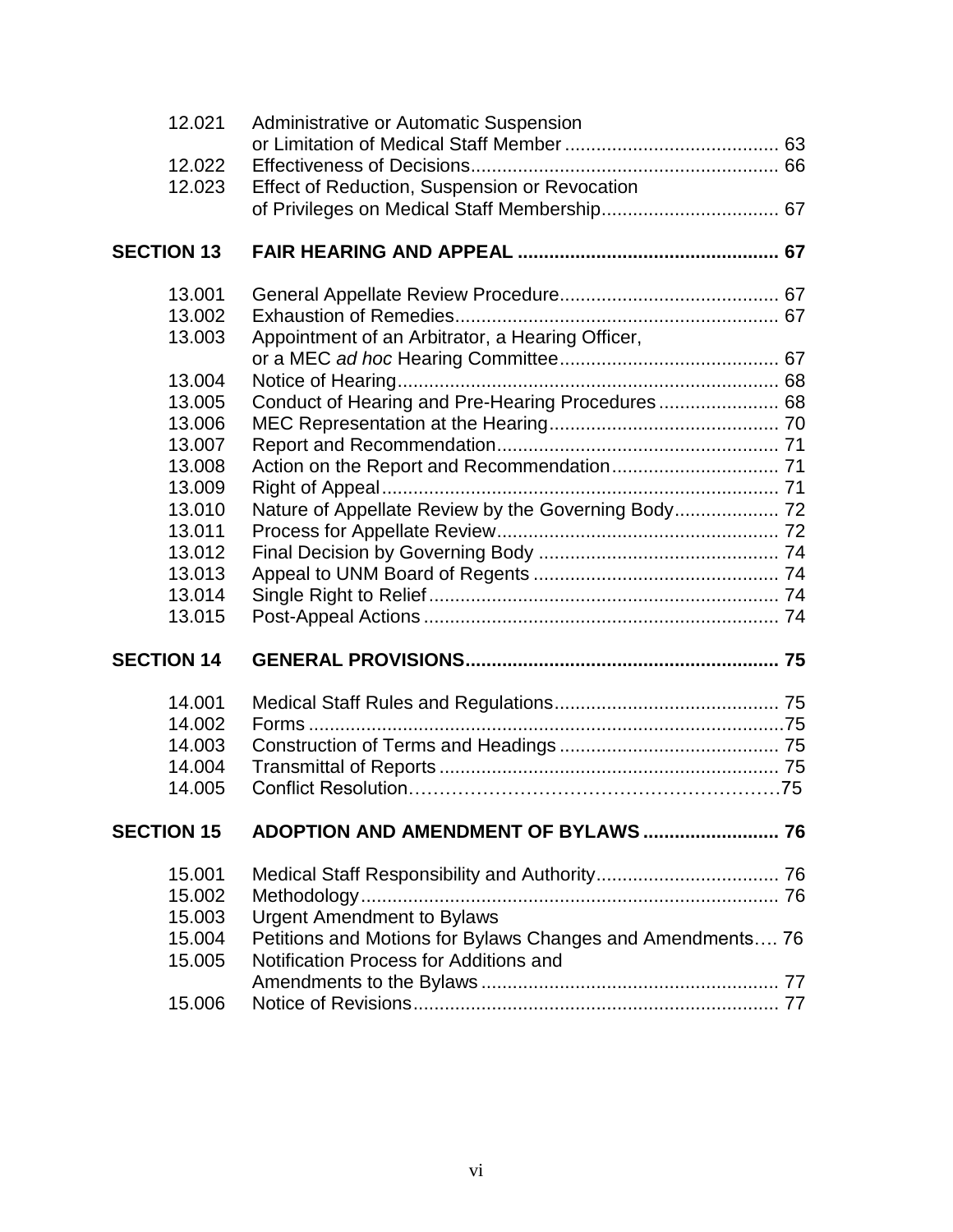### **PREAMBLE**

**WHEREAS**, the UNM Hospitals and clinics are a component part of the UNM Health Sciences Center, an academic medical center, a public operation of the Regents of the University of New Mexico, a body corporate and educational institutional organized under and pursuant to the Constitution and laws of the State of New Mexico; and

**WHEREAS**, it is recognized that the role of the UNM Hospitals and clinics includes:

- rendering high quality professional care to patients in accordance with the precepts of modern scientific medicine;
- educating physicians and other healthcare professionals;
- preserving, refining, and transmitting previously acquired scientific and clinical knowledge;
- acquiring new scientific and clinical knowledge that will ultimately improve the quality of patient care;
- maintaining a high degree of competence and professional behavior by each individual practitioner;
- improving health care throughout the State and Nation by providing programs of continuing education; and

**WHEREAS**, it is recognized that these roles may be best accomplished by coordinated action of the Organized Medical Staff

**NOW, THEREFORE,** the clinicians authorized to practice hereby organize themselves into an Organized Medical Staff in conformity with these Amended and Restated Bylaws of the Medical Staff, which supersede all previous Bylaws and Rules and Regulations.

# **DEFINITIONS**

In these Bylaws:

(a) "Adversely affecting" includes the involuntary reduction, restriction, suspension, revocation, denial, or failure to renew clinical privileges or the denial or non-renewal of Membership in the Medical Staff. The term "adversely affecting" shall not include anything not enumerated in the Health Care Quality Improvement Act or any future amendments thereto. 42 U.S.C. Sec. § 11151.

(b) "Associate Department" means an organizational element of the College of Nursing and College of Pharmacy that serves departmental functions for the faculty of those colleges. Within the Bylaws when the term 'Department' is used it refers to clinical and associate departments unless otherwise specified. Associate Departments are designated or eliminated by the Medical Executive Committee in its reasonable discretion, or by amendment of these Bylaws.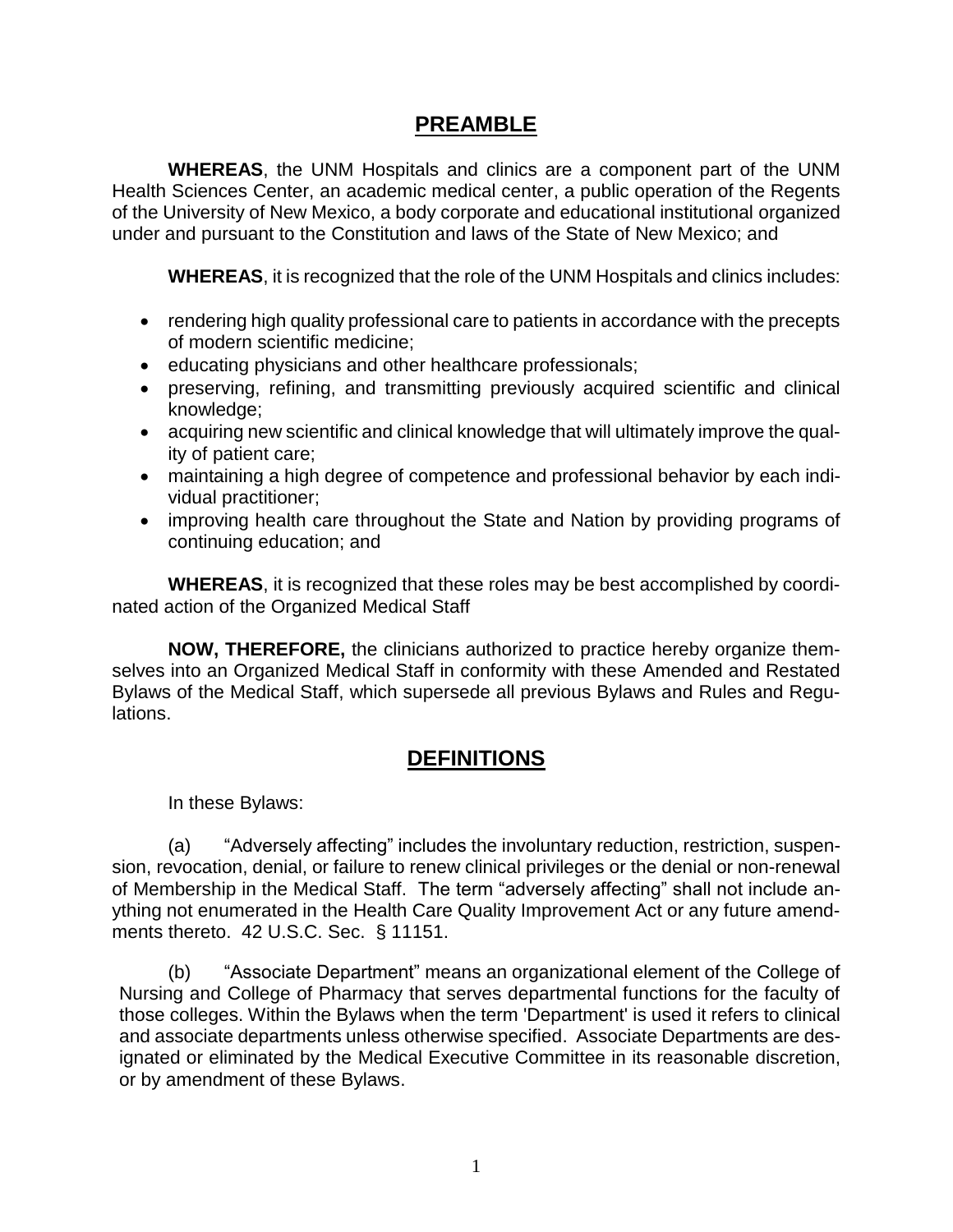(c) "Clinical Department" means one of the established Clinical Departments of the UNM School of Medicine, including but not limited to Anesthesiology & Critical Care Medicine, Dental Medicine, Dermatology, Emergency Medicine, Family & Community Medicine, Internal Medicine, Neurology, Neurosurgery, Obstetrics & Gynecology, Orthopedics & Rehabilitation, Pathology, Pediatrics, Psychiatry and Behavioral Sciences, Radiology, and Surgery.

(d) "Department Chair" refers to the chair of the Medical Staff Member's clinical or associate Department. The Department Chair of a Clinical Department is appointed by the Dean of the UNM School of Medicine.Department Chairs of Associated Clinical Departments are appointed by the Dean of the College of Nursing and the Dean of the College of Pharmacy, respectively.

(e) "Governing Body" means the UNM Hospitals Board of Trustees, as constituted under and pursuant to Regents Policy 3.6 and that certain Lease Agreement for Operation and Lease of County Healthcare Facilities dated as of July 1, 1999, as amended by that certain First Amendment to Lease Agreement for Operation and Lease of County Healthcare Facilities dated as of November 18, 2004.

(f) "Organized Medical Staff" refers to the self-governing medical staff that provides oversight of care, treatment, and services provided by practitioners with privileges; provides a uniform quality of patient care, treatment and services; and reports to and is accountable to the governing body. It includes members of the Active, Courtesy and Honorary Medical Staff.

(g) "Physician" means doctors of medicine ("M.D."), doctors of osteopathy ("D.O."), and doctors of dentistry ("D.D.S. and D.M.D.").

(h) "Professional review action" of a physician or physician member means an action or recommendation of the Medical Executive Committee (as defined in Section 8.007 of these Bylaws) or the Governing Body: (1) taken in the course of professional review activity; (2) based on the competence or professional conduct of a Medical Staff Member, which affects or could affect adversely the health or welfare of a patient or patients; and (3) adversely affects or may adversely affect the clinical privileges or Membership in the Medical Staff. Such term includes a formal recommendation of the Medical Executive Committee not to take action or make recommendations described in the previous sentence and also includes professional review activities relating to a professional review action.

(i) "Professional review activity" means an activity of UNMH with respect to a physician or physician Member (1) to determine whether the Member may have clinical privileges with respect to, or Membership in the Medical Staff; (2) to determine the scope or conditions of such privileges or Membership; or (3) to change or modify such privileges or Membership.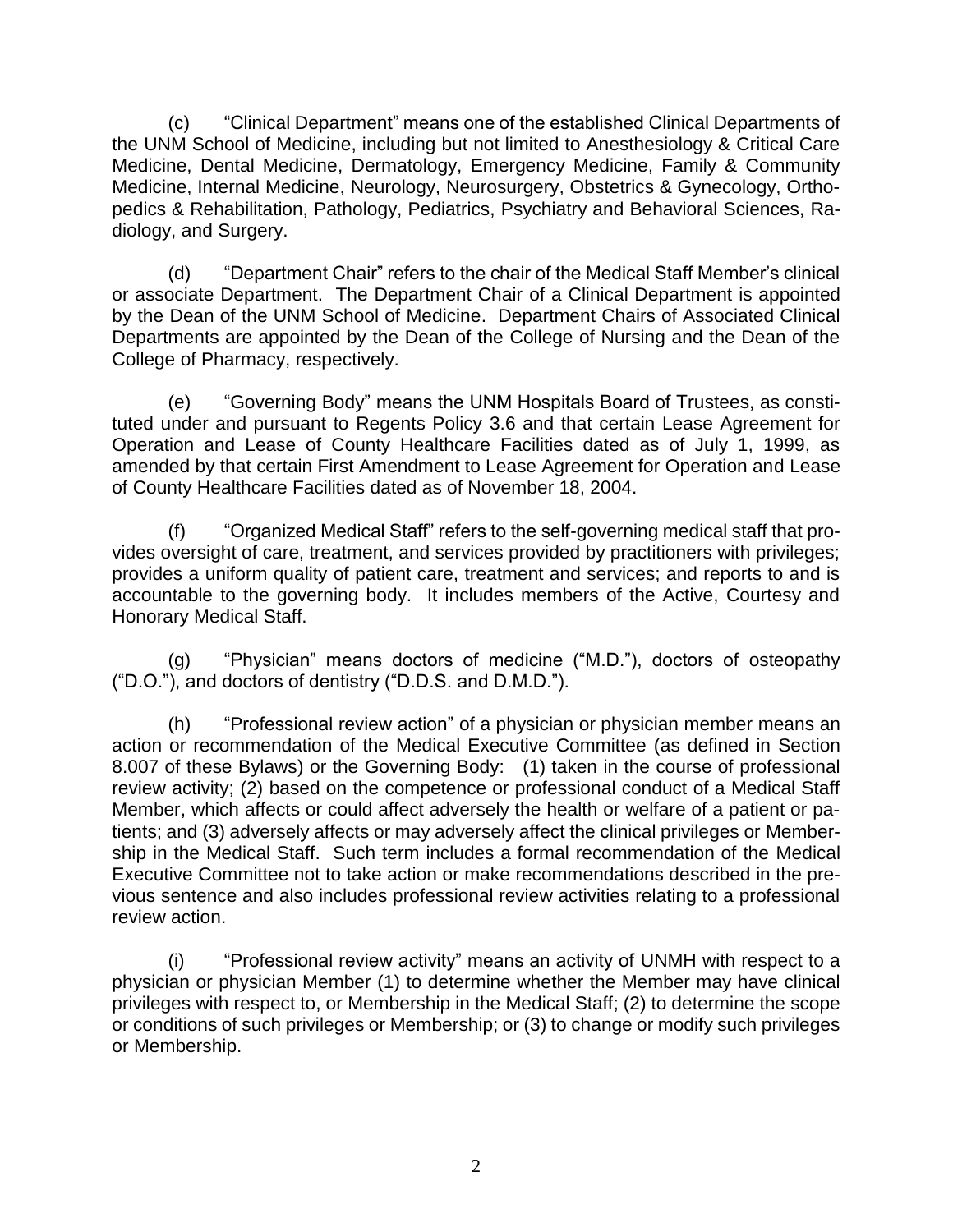(j) "Professional review body" means UNMH and the governing body or any organization of the UNMH that conducts professional review activity, and includes any organization of the Medical Staff of the UNMH when assisting the governing body in a professional review activity. The term "organization" includes the term "committee" for purposes of this section.

(k) "Review organization" shall have the meaning ascribed to such term in N.M. STAT. ANN. § 41-9-1 et seq. (1978), or any successor statute thereto.

(l) "ROIA" means the New Mexico Review Organizations Immunity Act, as set forth in N.M. STAT. ANN. § 41-9-1 et seq. (1978), or any successor statute thereto.

(m) "UNMH" means the UNM Hospitals, including all its hospitals and clinics, and inpatient and outpatient programs.

(n) "UNM HSC Board of Directors" means the UNM Health Sciences Center Board of Directors, as constituted under and pursuant to Regents Policy 3.5.

# **SECTION 1**

# **PURPOSES AND RESPONSIBILITIES**

Section 1.001 **Purposes.** The purpose of the Medical Staff is to serve as the formal organizational structure within the UNMH through which the benefits of appointment to the Medical Staff may be obtained by individual practitioners and the obligations of Medical Staff appointment may be fulfilled and include the following:

(a) Serving as the primary means for accountability to the Board of Regents of the University of New Mexico or its delegatees or designees for the professional performance and ethical conduct of the Medical Staff Members.

(b) Assuring that patient care in the UNMH is maintained at a high level of quality and efficiency.

(c) Providing a means for the Medical Staff to participate in UNMH's policy making and planning.

(d) Participating in the education and certification of healthcare professionals.

(e) Participating in programs of continuing medical education, both internal and external.

(f) Ensuring that the scope of medical knowledge is broadened and deepened by the application of scientific inquisitiveness conducted in an ethical manner.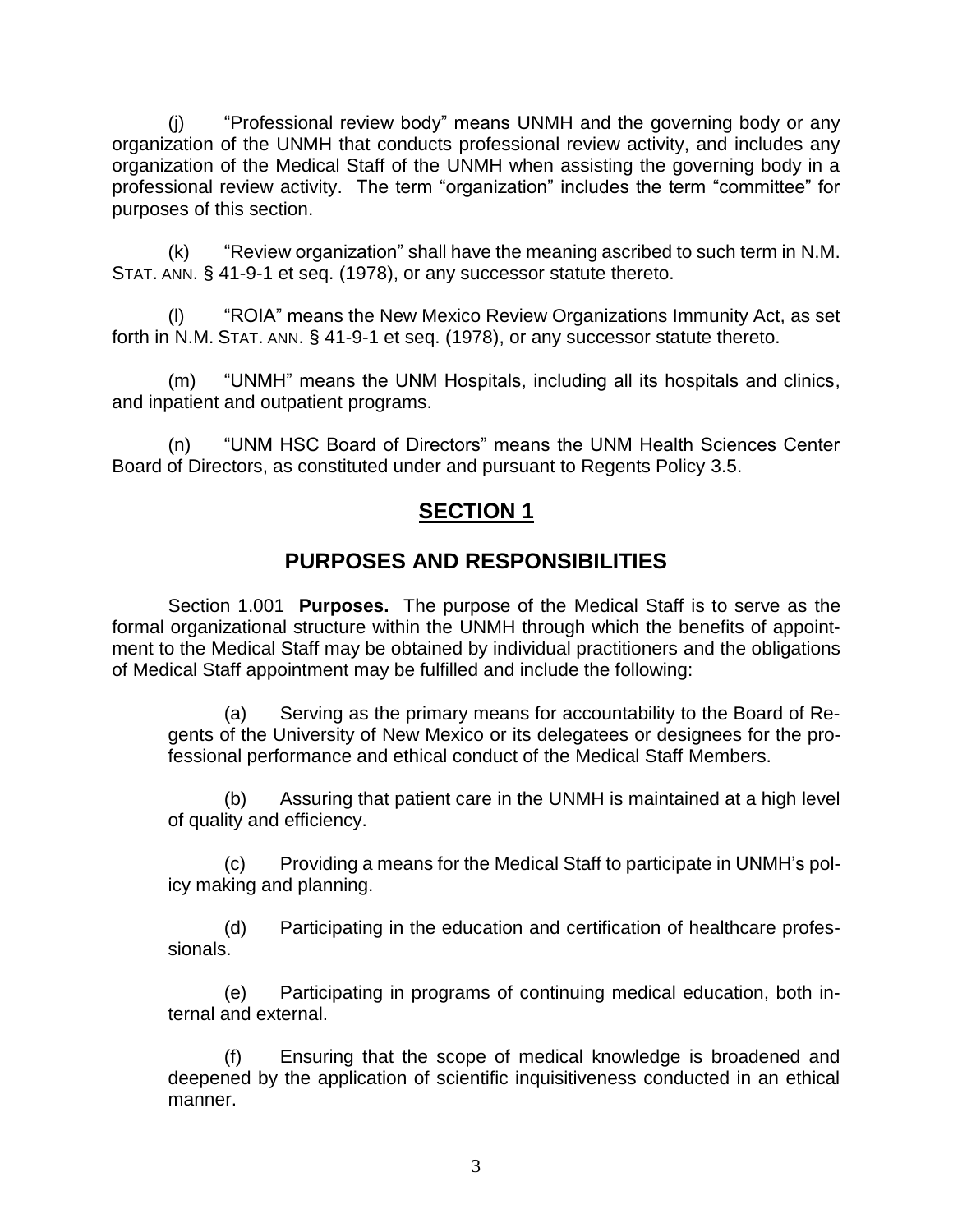(g) Establishing and maintaining appropriate standards of professionalism and ethics.

Section 1.002 **Responsibilities.** The responsibilities of the Medical Staff are to review the quality and appropriateness of patient care rendered by all caregivers authorized to practice in the UNMH through the following measures:

(a) Development, implementation and operation of a credentialing and privileging program to provide a mechanism to appoint and reappoint applicants and a mechanism to match clinical privileges to be exercised, or specified services to be performed, with the verified credentials, experience, and competence of the applicant.

(b) A continuing education program, based upon the needs identified through clinical pertinence reviews and other quality maintenance programs.

(c) A utilization review program designed to allocate medical and other health services based on specific determinations of the medical needs of patients.

(d) An organizational structure to provide continuous monitoring of patient care practices.

(e) A continuous process improvement program based upon a review and evaluation of the quality of patient care.

(f) Recommending action with respect to appointments, reappointments, staff category, Departmental and service assignments, clinical privileges, and corrective measures to the Governing Body.

(g) Reviewing the quality and efficiency of care rendered to patients through regular review, reports and recommendations concerning the implementation, operation and outcomes of process improvements and other quality activities.

(h) Providing an educational environment wherein physicians and other healthcare professionals may have the opportunity to become highly skilled in their particular discipline and develop appropriate standards of professionalism and ethics, and where other healthcare professionals may return for continuing education.

(i) Creating and sustaining an environment for the preservation, refinement, and transmission of previously acquired scientific and clinical knowledge, and the acquisition of new scientific and clinical knowledge, thereby improving the quality of patient care.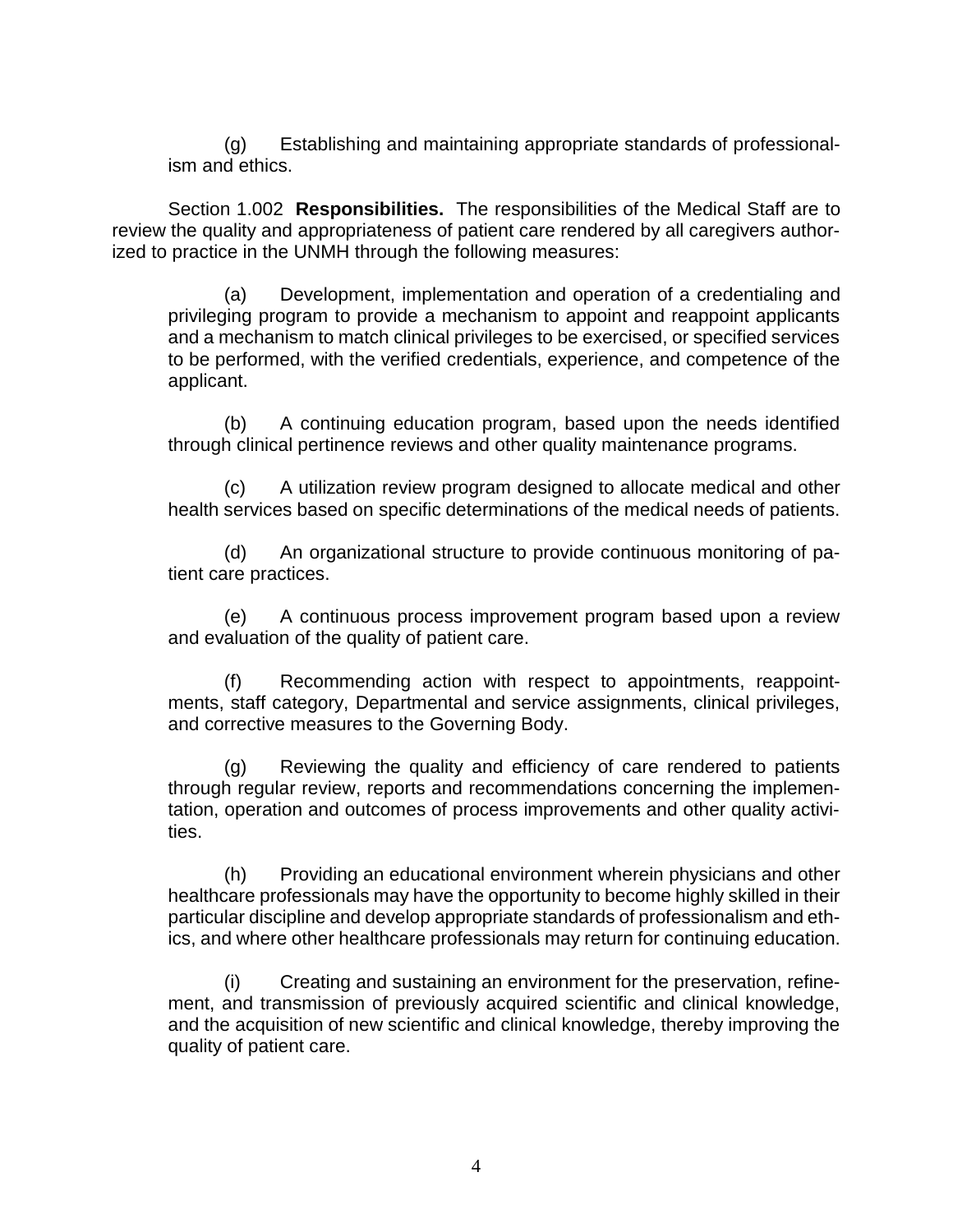(j) Performing focused professional review of Medical Staff Members by monitoring, analyzing and evaluating their conduct and performance, including at initial appointment, reappointment and throughout the entire period of Membership on the Medical Staff. When issues affecting the provision of safe, high quality patient care are identified, the Medical Staff will implement the criteria and procedures set forth in these Bylaws for undertaking professional review of its Members.

(k) Developing, administering, and seeking compliance with these Bylaws, the Rules and Regulations of the Staff, and other UNMH policies related to patient care or the clinical enterprise.

(l) Assisting in identifying community health needs, setting appropriate institutional goals, and implementing programs to meet those needs in collaboration with our community partners.

(m) Exercising the authority granted by these Bylaws to adequately fulfill the foregoing responsibilities.

(n) Creating standards for the clinical documentation including History and Physical Examination (H&P) and ensuring those standards are met throughout all UNM Hospitals, clinics, and inpatient and outpatient programs.

1.003 **Employment Matters Not Included.** These Bylaws and included processes and procedures apply only to Medical Staff credentialing and membership and are not meant to pertain to the employment status of or employment decisions relating to members of the Medical Staff.

# **SECTION 2**

# **MEDICAL STAFF MEMBERSHIP**

Section 2.001 **Medical Staff Membership.** Membership on the Medical Staff of the UNMH is a privilege which shall be extended only to professionally competent medical doctors ("MD"), doctors of osteopathy ("DO"), and doctors of dentistry ("DDS/DMD") and other non-physician health care providers who continuously meet the qualifications, standards, and requirements set forth in these Bylaws. Appointment to and Membership on the Medical Staff shall be conferred on the appointee or Member only to the extent that clinical privileges and prerogatives have been granted by the Governing Body in accordance with these Bylaws.

Section 2.002 **Basic Qualifications for Membership and Responsibilities of Members.** Membership on the Medical Staff shall be extended to those MDs, DOs, and other non-physician healthcare professionals based upon: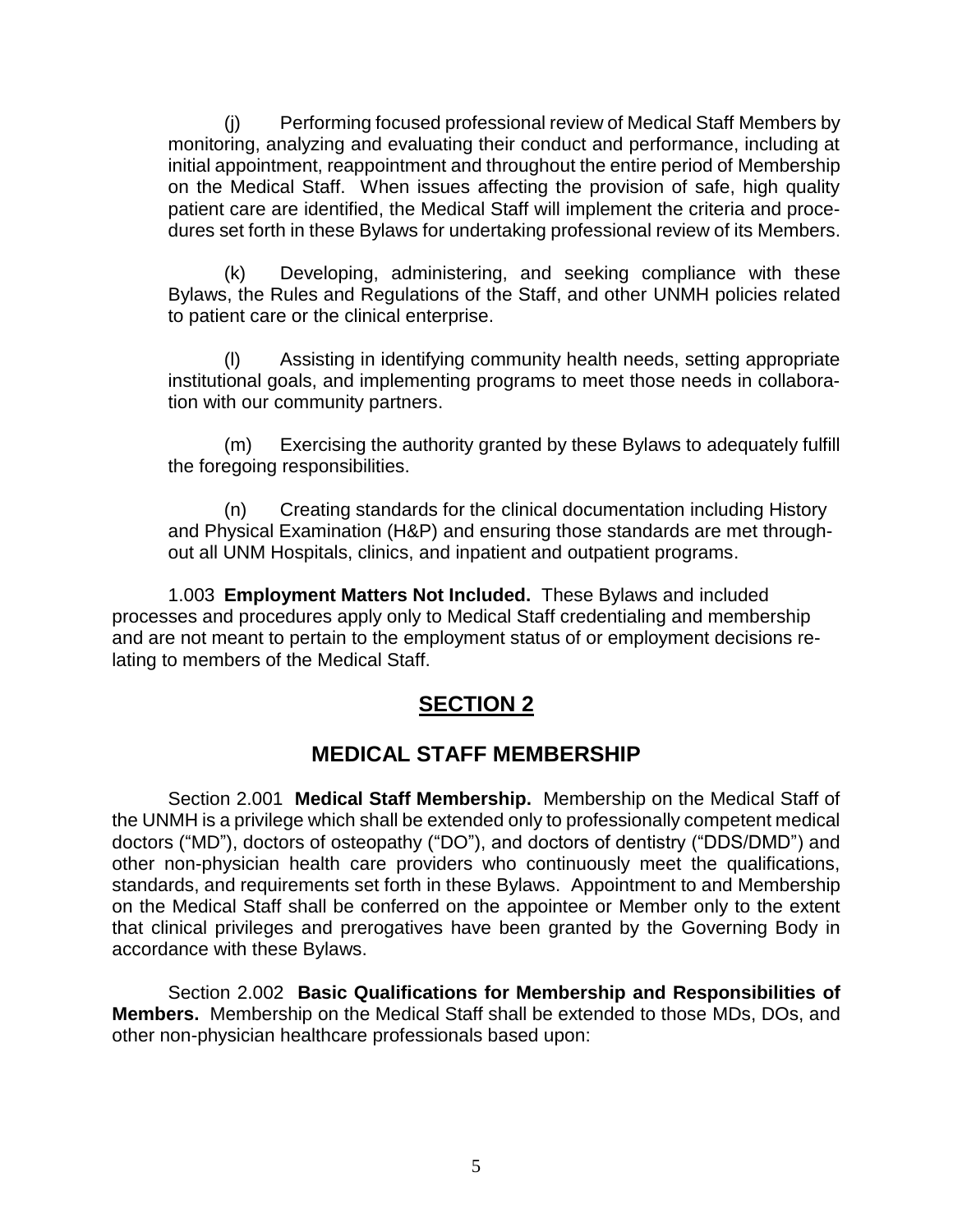(a) Individual qualifications of the applicant including documentation of experience, training, and competence to provide professional, high quality and efficient patient care.

(b) Ability to adhere strictly to the ethics of his/her respective profession, and participate in the discharge of medical staff responsibilities;

(c) Ability to adhere to and maintain appropriate professionalism as defined from time to time by applicable law, rules and regulations, UNMH's accreditation agencies, policies adopted by the Medical Executive Committee on behalf of the Medical Staff and UNMH policies, and to work cooperatively and respectfully with others on the Medical Staff as well as UNMH administration, nursing, and other staff;

(d) Maintaining continuous status as a full-time or part-time faculty Member of the UNM School of Medicine. The term "faculty" includes volunteer faculty and individuals with letters of academic title; provided, however, that courtesy medical staff, honorary medical staff, and allied health professionals are not required to be faculty Members;

(e) Is not currently excluded or precluded from participation in Medicare or Medicaid, or ineligible to participate in delegating credentialing, if applicable.

The board certification requirements detailed below in Section 2.003 will apply for all new applicants as of July 1, 2016, while current Medical Staff members will not be subject to these requirements until January 1, 2018.

Section 2.003 **Board Certification Requirements**. Physician members who are M.D.s must have completed a residency training program, and must be board certified (the term, "board certification" as used in this Section includes sub-specialty board certification) in their primary area(s) of practice as specified by the American Board of Medical Specialties. Physician Members who are D.O.s are required to have successfully completed a residency training program and be board certified in their primary area(s) of practice as specified by the American Osteopathic Association, or an alternate board certification body as approved by the Governing Body in specialty-specific clinical privileging documents. Board certification must be awarded by a board approved by the American Board of Medical Specialties or the American Osteopathic Association. Board certification from other countries may also be considered on an individual basis by the Medical Executive Committee, whose decision shall be final and without appeal. In addition,

(a) Physician Members must maintain board certification in their primary area(s) of practice or be in the process of recertification.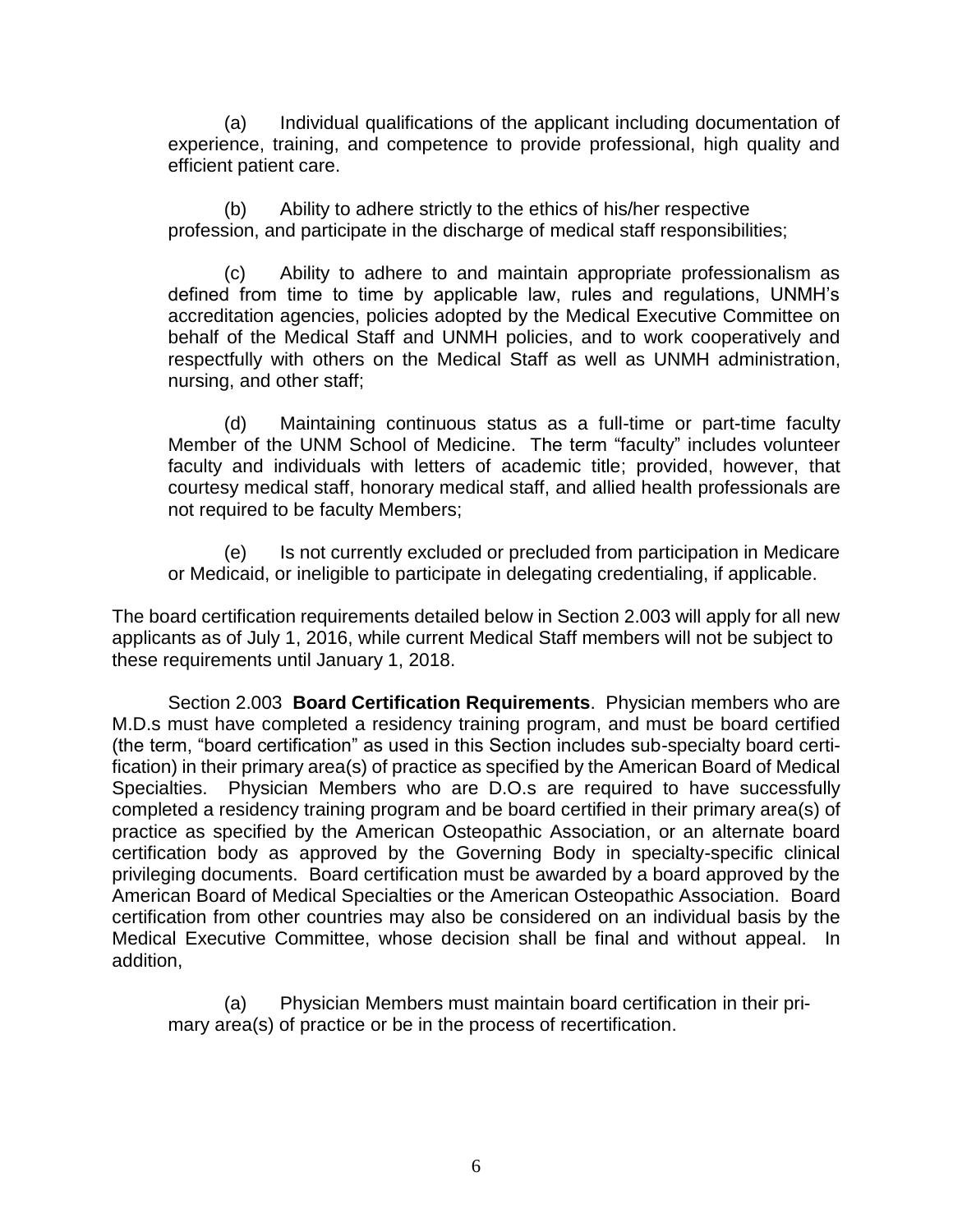i. Physician Members who are lifetime certificate holders are encouraged, but not required, to participate in Maintenance of Certification activities within their board specialty.

(b) Physician Members who have been certified in more than one specialty must maintain board certification in their primary area(s) of practice but may allow other board certifications to lapse. If board certification in his/her primary area of practice is dependent upon also maintaining another board certification, both certifications must be maintained.

Section 2.004 **Exceptions to Board Certification Requirement:** Carefully considered exceptions for physicians may be made on an individual basis. Substantiating documentation for the following exceptions must be included with the initial application for appointment or application for reappointment to the Medical Staff. All exceptions to the board certification requirement must be reviewed and approved through the regular credentialing and privileging process prior to granting the physician Medical Staff Membership and privileges at the UNMH. The following exceptions to the board certification requirement may be considered as part of the application for Medical Staff Membership:

(a) Pursuing Initial Board Certification: An exception may be made for a non-board certified provider applying for initial appointment to the Medical Staff. Providers applying under this exception must have successfully completed education and training requirements for their intended board certification, and must provide either written documentation of active candidacy for initial certification, or written attestation that they will take the Board examination (or other qualifying steps) at the next opportunity. This exception applies during the first six (6) years following completion of a residency or fellowship program and does not apply in the case of individuals who are no longer board eligible.

(b) Pursuing Board Recertification: If a member's board certification has lapsed, an exception may be made at Department recommendation for up to three (3) years from the time of certification lapse while members pursue recertification. Members applying under this exception must have successfully completed prior board certification in their designated specialty, and the Department must submit a focused professional practice evaluation documenting a pathway to recertification for the Medical Staff member with progressive milestones.

(c) Grandfather Exception**:** If, as of July 1, 1999, a provider was a nonboard certified member of the Medical Staff and has maintained continuous Medical Staff membership without board certification since July 1, 1999, with the written recommendation of the appropriate Department Chair, a non-board certified provider may be allowed to continue as a Medical Staff Member with privileges and without board certification.

(d) UNMH Fellow Exception: A non-board certified, but board eligible and licensed Fellow may be appointed to the Medical Staff while in training in a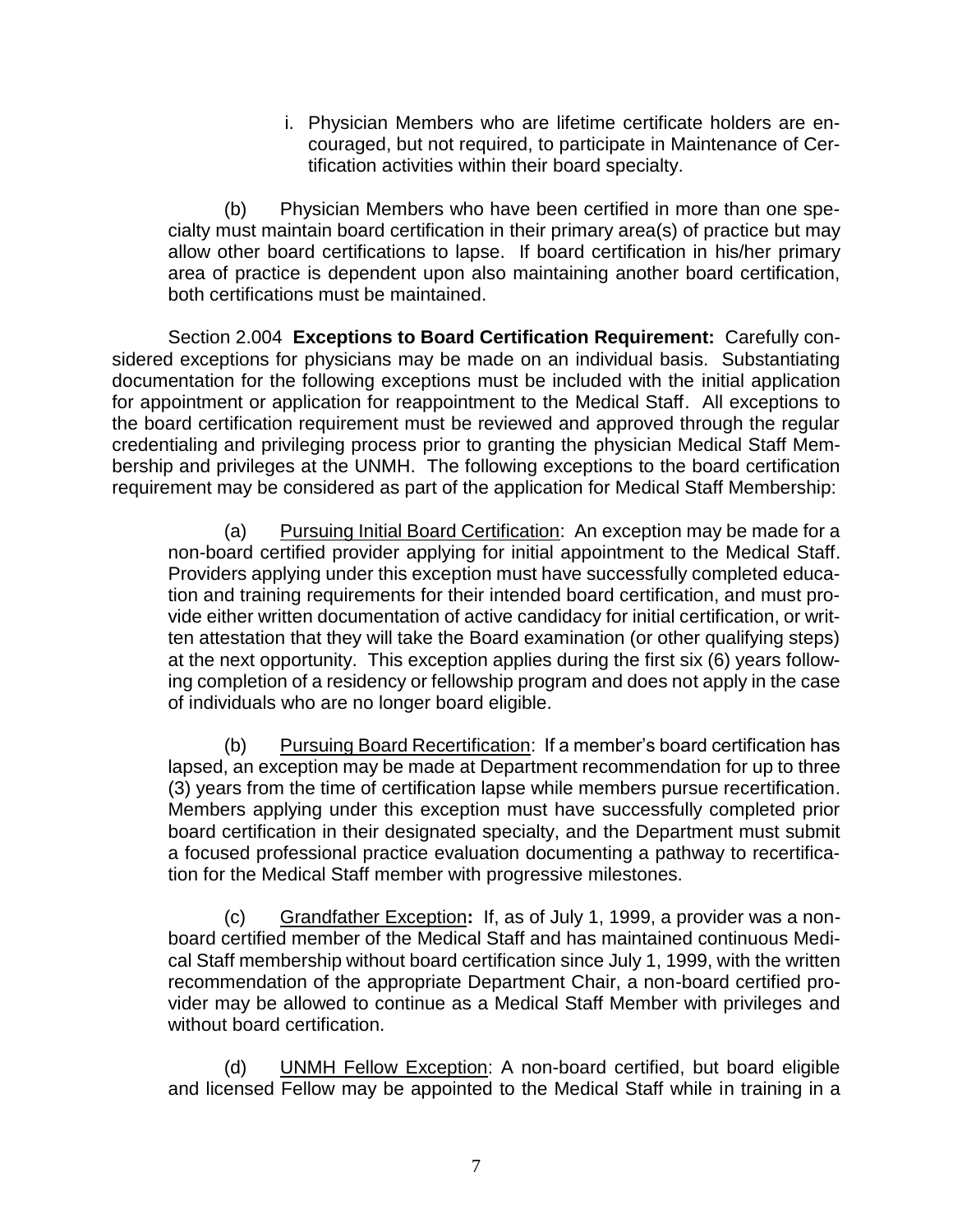non-accredited fellowship program at UNMH. Upon completion of his/her training, he/she must meet the requirements of board certification as stated in these Bylaws.

(e) Unique Specialty Skill Exception: A non-board certified provider may be appointed to the Medical Staff, if he/she has a specialty skill that is under-represented and needed by the UNMH. Written documentation of the specialty skill, and the UNMH need, must accompany the application. It is anticipated that qualification for the unique specialty skill exception will be rare.

(f) Other Exceptions: Requests for board certification exceptions not listed above may be considered at the discretion of the Credentials Committee and Medical Executive Committee. Refusals to waive board certification not detailed above are not subject to appeal nor to any reporting requirements as any such applicants will not have met the criteria for application to the Medical Staff. Circumstances (such as personal health, alternative pathways to board eligibility, etc.) are highly individual. Unique situations may be considered by the Credentials Committee at the recommendation of the Department Chair in extraordinary circumstances but shall not serve as precedent for any other applicant. More stringent board recertification requirements may be required by specific clinical privileges and /or implemented as part of a focused professional practice evaluation plan.

Section 2.005 **Multi Department Privileges.** Physician Members privileged in multiple Departments must be credentialed and privileged in the Department of their primary area of practice. The responsibility for evaluation at appointment and reappointment rests with the Department Chair of the primary Department to which they are assigned.

Section 2.006 **National Practitioner Data Bank.** UNMH will request and consider information about the applicant provided through various reliable sources including, without limitation, the National Practitioner Data Bank when clinical privileges are initially granted, at the time of renewal of privileges, and when a new privilege(s) is requested.

Section 2.007 (a) **Criminal History Screening.** UNMH may require fingerprints and other information necessary for a state or national criminal records background check.(b) **Other Publicly Available Information.** UNMH may otherwise conduct searches of publicly available information regarding applicants at appointment, reappointment, or such times as deemed relevant.

Section 2.008 **Effect of Other Affiliation.** No applicant is automatically entitled to Membership on the Medical Staff or to exercise clinical privileges merely because he/she is licensed to practice in this or in any other state, or because he/she is a Member of any professional organization, or because he/she is certified by any clinical board, or because he/she had, or presently has, staff Membership or privileges at another healthcare facility or in another practice setting.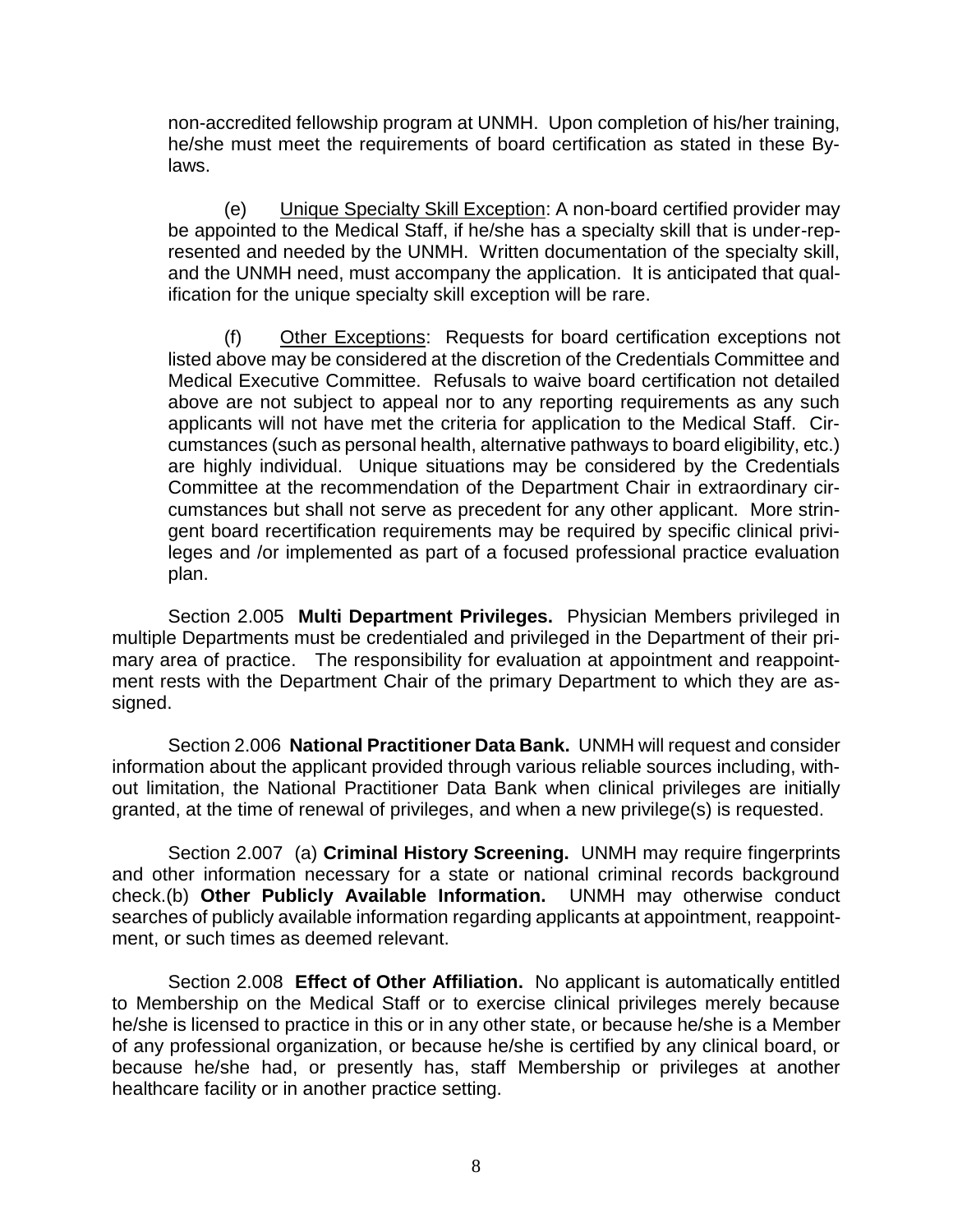Section 2.009 **Nondiscrimination.** Medical Staff Membership or particular clinical privileges shall not be denied on the basis of sex, sexual orientation, age, race, creed, color, national origin, or disability. The fundamental criteria for Medical Staff Membership or clinical privileges shall be directly related to the delivery of quality patient care, professional ability and judgment, clinical competence, professionalism, and ethics.

Section 2.010 **Duration of Medical Staff Appointments.** Initial appointments to the Medical Staff shall be for a period of not more than two years. Thereafter, Medical Staff Members shall be reappointed, after satisfactory completion of the reappointment process, for a period not to exceed two years. Interval reviews may take place as determined to be necessary by the Member's Department, the Office of Clinical Affairs, the Credentials Committee, the Medical Executive Committee, or the Dean.

# **SECTION 3**

### **CATEGORIES OF THE ORGANIZED MEDICAL STAFF**

Section 3.001 **Categories.** The Organized Medical Staff shall be divided into the following categories: Active, Courtesy, and Honorary, each of which is defined and described in this Section 3.

Section 3.002 **Active Medical Staff.** "Active Medical Staff" consists of physicians, dentists, podiatrists and doctoral-level clinical or counseling psychologists who meet qualifications for Medical Staff Membership and who regularly admit patients to, or are regularly involved in the care of patients at, the UNMH. Active Medical Staff are eligible to vote, hold elective office of the Medical Staff, serve on Medical Staff Committees, and exercise clinical privileges granted in accordance with these Bylaws; provided, however, that during the first twelve (12) months of appointment to the Active Medical Staff, the Member may not hold elective office or serve on the Medical Executive Committee (MEC), Credentials Committee, or Nominating Committee. As assigned, Active Medical Staff Members will provide continuous care and supervision of their patients within their area of professional competence or will arrange suitable alternatives for such care and supervision. Physician Members of the Active Medical Staff may admit patients to UNMH inpatient facilities and shall be considered attending medical providers. In addition,

(a) Members of the Active Medical Staff assume all the functions and responsibilities of Membership within the scope of their license, including routine and emergency care, clinical, administrative and consultation assignments and teaching assignments as determined by their clinical Chief of Service and/or Department Chair (if not the same individual) and in accordance with their clinical privileges.

(b) Active Medical Staff Members are appointed to a specific Clinical Department and exercise clinical privileges granted in accordance with these Bylaws.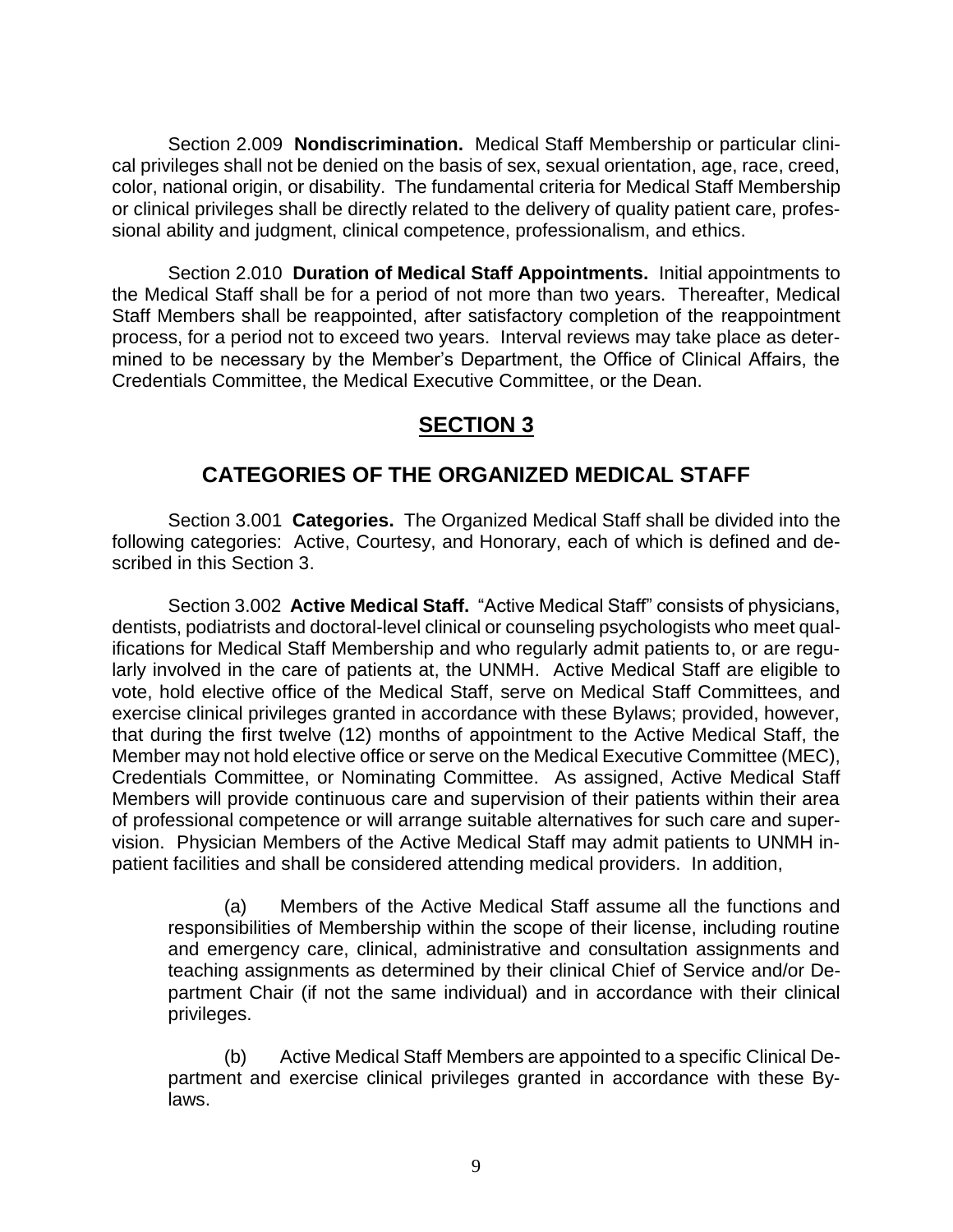(c) Active Medical Staff Members prescribe medication and treatment, order ancillary and other patient care services and perform patient care services within the scope of their license and in accordance with the scope of privileges granted to the practitioner.

(d) Active Medical Staff with co-management privileges (as defined in co-management privilege description) will only evaluate and treat patients in conjunction with a departmentally assigned co-managing physician-of-the-day with privileges in the same primary area of practice.

Section 3.003 **Courtesy Medical Staff**. "Courtesy Medical Staff" consists of those physicians, dentists, doctoral-level clinical or counseling psychologists, podiatrists and other licensed independent practitioners who meet qualifications for Medical Staff Membership, and who are involved in the basic care of patients at or in connection with or as a result of an agreement with UNMH. Members of the Courtesy Medical Staff do not have admitting privileges, are not required to attend Medical Staff meetings, and are not eligible to vote or to hold elective office. However, Courtesy Medical Staff may serve on Medical Staff Committees, except the Medical Executive Committee, the Credentials Committee, and the Nominating Committee. In addition,

(a) Courtesy Medical Staff Members are appointed to a specific Clinical Department or Associate Department, and exercise clinical privileges granted in accordance with these Bylaws;

(b) Courtesy Medical Staff may perform teaching, clinical research and patient care services within the scope of their license as assigned by their clinical Chief of Service and/or their Clinical Department or Associate Department Chair (if not the same) and in accordance with the scope of privileges granted to the practitioner.

(c) Courtesy Medical Staff requires Department Chair endorsement of both applicant and institutional clinical need.

Section 3.004 **Honorary Medical Staff.** "Honorary Medical Staff" consists of those physicians, dentists, psychologists, and certain other clinical caregivers or health scientists who are not in active practice and who in the past have served the UNMH and/or the medical community in an exemplary fashion. Members of the Honorary Medical Staff do not have clinical privileges nor are they required to attend Medical Staff meetings. They are not eligible to vote or hold office. Honorary Medical Staff may serve as nonvoting consultants on committees and may attend Medical Staff meetings. Honorary Medical Staff may participate in teaching and research activities at the UNMH if such activities do not require clinical privileges.

Section 3.005 **Limitations of Prerogative.** The prerogatives set forth under each Medical Staff category are general in nature and may be subject to limitation by special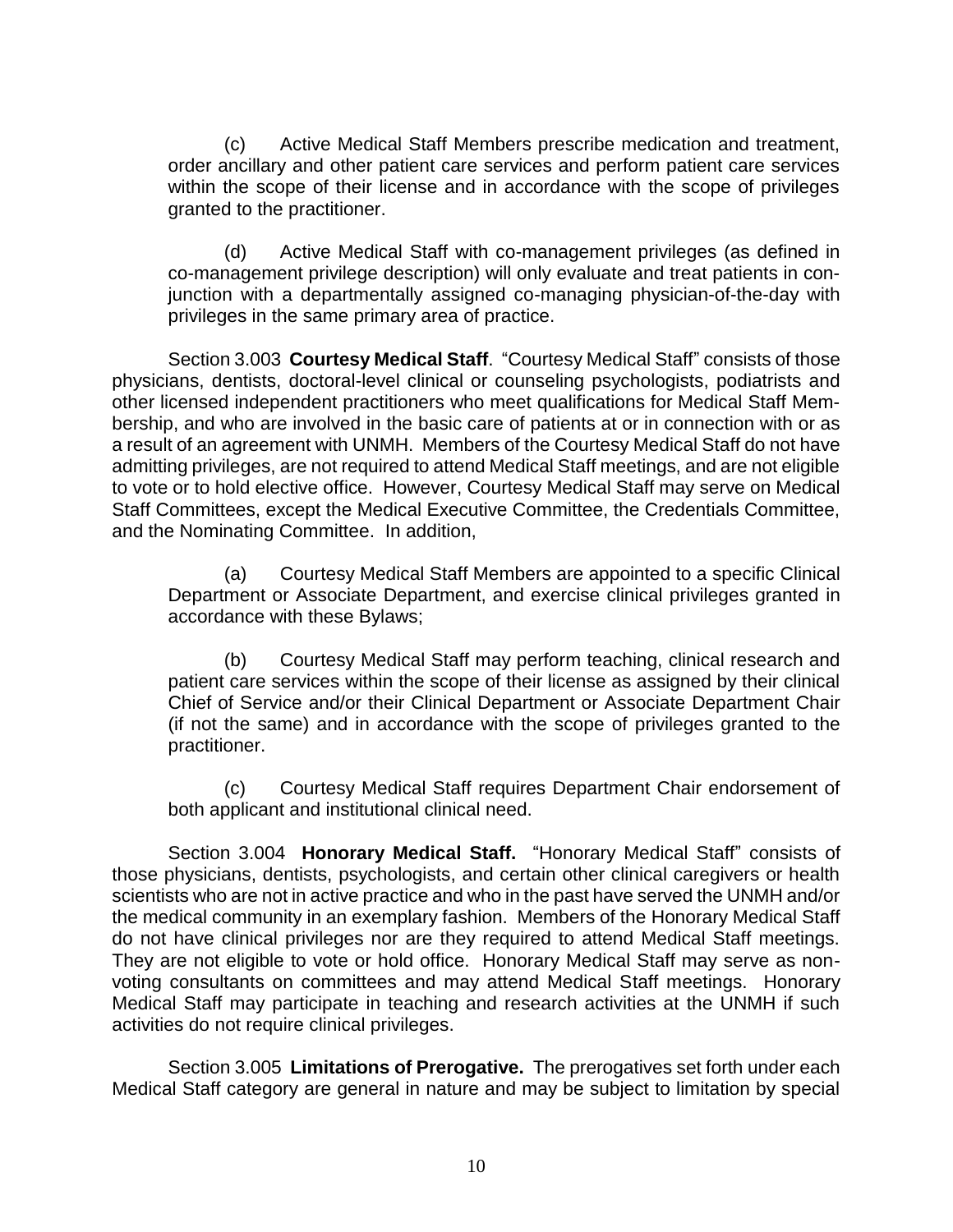conditions attached to a physician's, dentist's, psychologist's and other non-physician healthcare practitioners with staff Membership, by other sections of these Bylaws, or by other policies of the UNMH.

#### **SECTION 4**

#### **ALLIED HEALTH PROFESSIONALS**

Section 4.001 **Allied Health Professionals.** "Allied Health Professionals" (AHP) consists of clinicians whose primary license, certification, or professional degree is as an Anesthesiology Assistant-Certified (AAC), Clinical Nurse Specialists (CNS), Certified Nurse Practitioners (CNP), Certified Nurse Midwives (CNM), Certified Registered Nurse Anesthetists (CRNA), Physician Assistants-Certified (PA-C), Pharmacist Clinician (PhC), or Doctors of Oriental Medicine (DOM), Doctor of Chiropractor (DC) Licensed Optometrists (OD), and such other allied health professions as may be recognized by the Medical Staff from time to time as required by law, accreditation standards, or the discretion of the Medical Executive Committee.

Applications for appointment and reappointment shall be processed in the same manner as stated in Section 5 of these Bylaws. Each applicant must meet the basic qualifications set forth in Section 2.002 of these Bylaws and regularly be involved in the care of UNMH patients. Allied Health Professional Members shall not be eligible to vote or to hold office in the Medical Staff organization. Allied Health Professionals are nonphysician licensed healthcare providers, whose training, experience and demonstrated current competence permit them to provide patient care in UNMH and affiliated clinics within the scope of their license, certification, or professional degree and in accordance with their clinical privileges, and exercise independent judgment within the areas of their professional competence, licensure, certification, and clinical privileging (including admitting privileges if any, in accordance with the clinical privilege descriptions). In addition, Allied Health Professionals shall:

(a) Be appointed to work within a specified Clinical Department or Associate Department(s), as the case may be, and shall carry out their activities subject to the policies and procedures of that Department and the Medical Staff Bylaws;

(b) Retain responsibility within his/her area of professional competence for the daily care and supervision of each patient of UNMH for whom he/she is providing care, or arrange in writing a suitable alternative for such care and supervision; and

(c) Actively participate in quality improvement activities, educational activities, supervisory activities, and in discharging such other staff functions as may be required.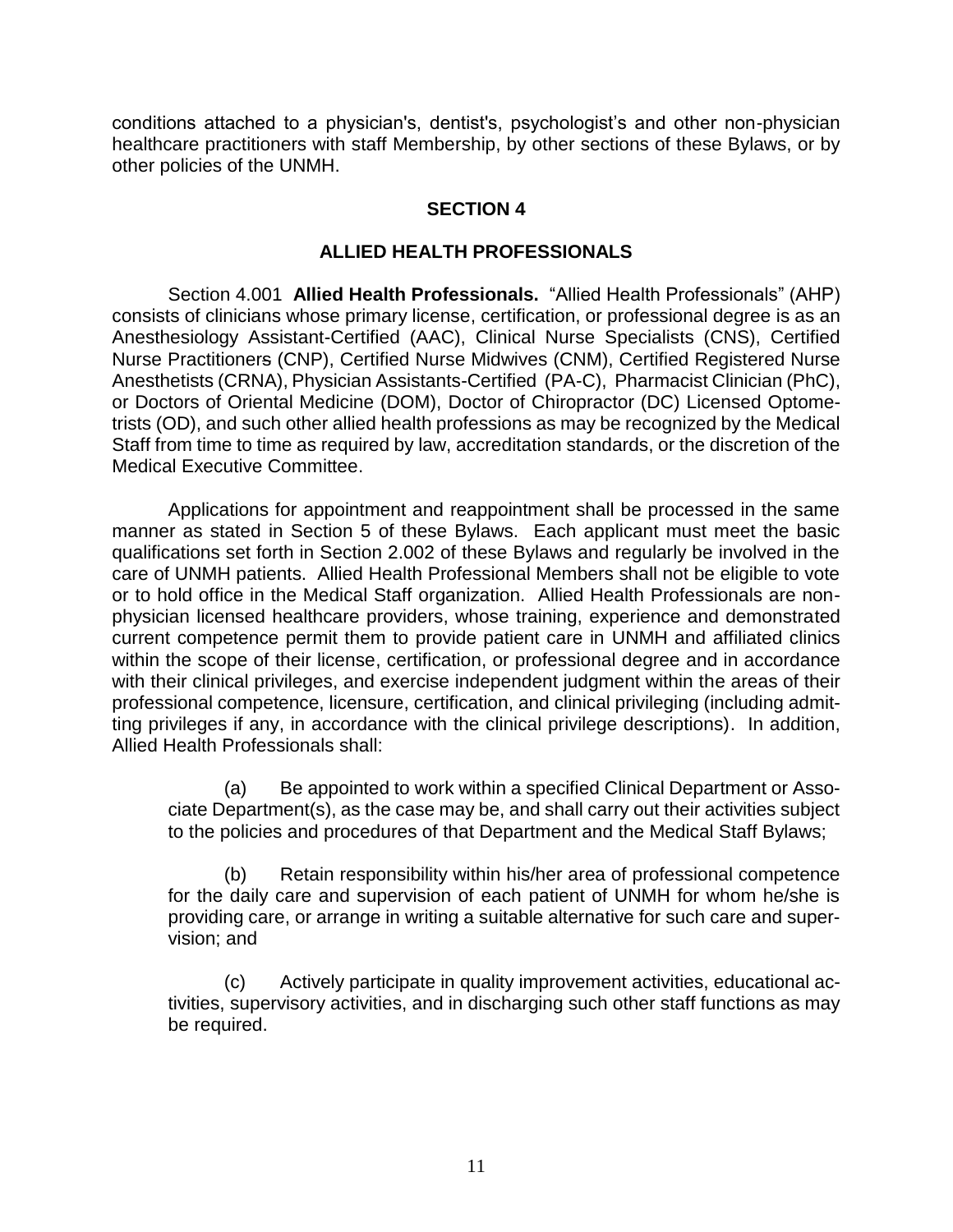Section 4.002 **Other Health Professionals**. Other health professionals not identified as Allied Health Professional Members but requiring credentialing will be processed per written policy of the Medical Staff by the Office of Clinical Affairs.

# **SECTION 5**

# **PROCEDURES FOR APPOINTMENT AND REAPPOINTMENT TO THE MEDICAL STAFF**

Section 5.001 **General.** The Medical Staff, through its designated Departments, services, committees, and officers, shall investigate and consider each application for appointment or reappointment to the Medical Staff and each request for modification of Medical Staff appointment status and shall adopt and transmit recommendations thereon to the Governing Body.

Section 5.002 **Application Form.** Each application for appointment and/or reappointment to the Medical Staff shall be submitted electronically on the New Mexico Statewide application form and signed by the applicant.

Section 5.003 **Effect of Application.** By applying for appointment or reappointment to the Medical Staff, the applicant signifies that he or she is willing to appear for interviews in regard to his/her application and

(a) acknowledges and authorizes to the extent legally necessary, hospital representatives to consult with others who have been associated with him/her and/or who may have information bearing on his/her competence and qualifications including, without limitation, specified references, current and past employers, current and past hospitals at which he/she held clinical privileges, the National Practitioner Data Bank, the Office of the Inspector General, and such law enforcement agencies as are necessary for conducting a criminal records check.

(b) Consents to the inspection by hospital representatives of all records and documents that may be material to an evaluation of his/her professional qualifications and ability to carry out the clinical privileges he/she requests and the responsibilities of Medical Staff appointment, as well as of his/her professional ethical qualifications for staff appointment.

(c) Releases from any liability and holds harmless the UNMH, UNM, the Governing Body, its officers, employees, agents, attorneys and anyone who participates or assists with evaluating the applicant's credentials and/or conducting any professional review activities for their acts performed in good faith and without malice.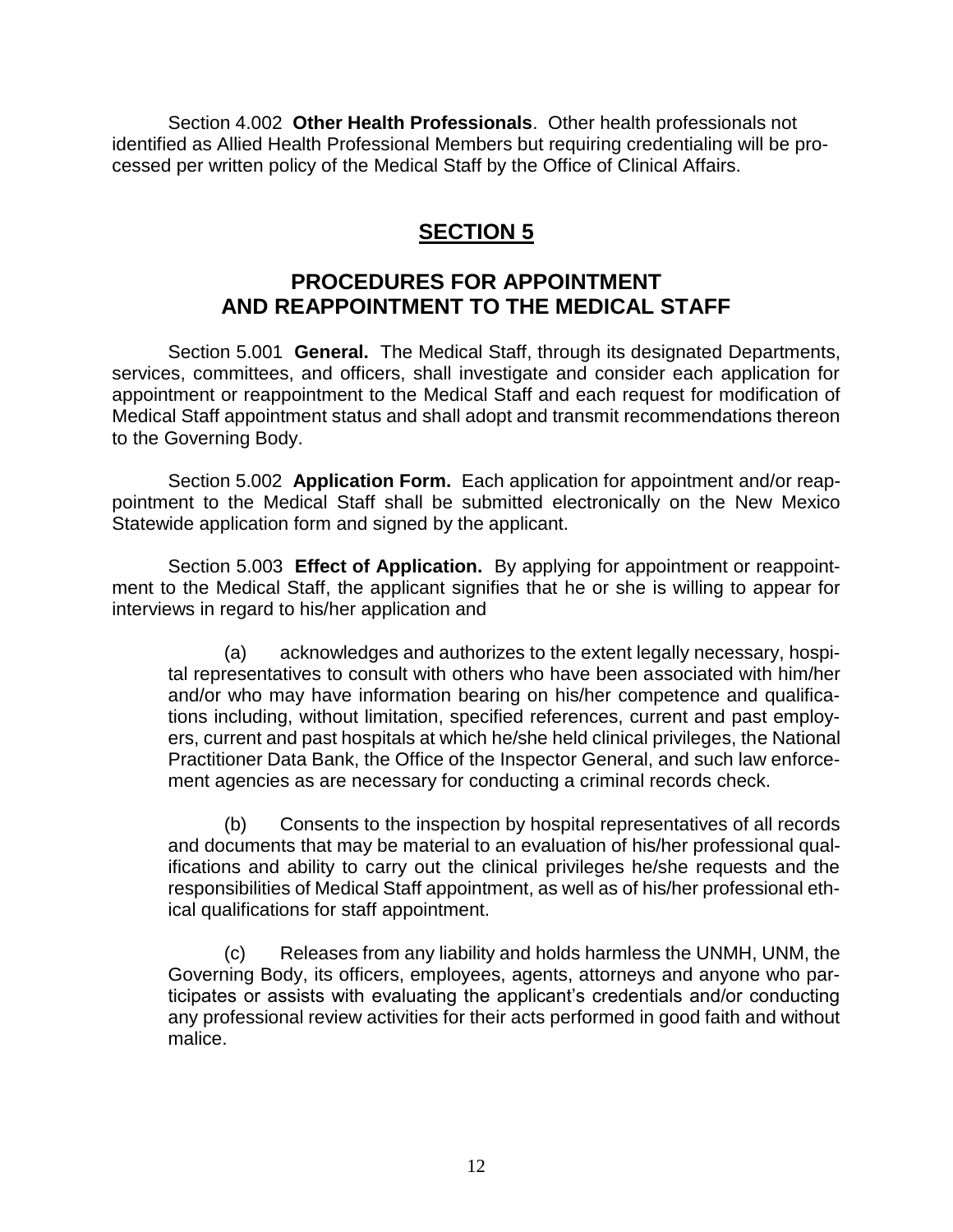(d) Releases from any liability and holds harmless all individuals and organizations that provide information, in good faith and without malice, to a professional review body regarding the competence or professional conduct of the applicant.

(e) Authorizes and consents to UNMH representatives providing other hospitals, medical associations, licensing boards, and other organizations concerned with the applicant's performance and the quality and efficiency of patient care with any information relevant to such matters the hospital may have concerning him/her, and releases UNMH representatives from liability for so doing, provided that such furnishing of information is done in good faith and without malice. For purposes of this Section, the term "UNMH representatives" includes the Governing Body, its Members and committees, all Medical Staff Members, committees, and clinical Departments which have responsibility for collecting or evaluating the applicant's credentials or acting upon his/her applications, and any designee of any of the foregoing.

Section 5.004 **Applicant's Burden.** The applicant for appointment or reappointment shall have the burden of producing adequate information for a proper evaluation of his/her experience, background, training, and demonstrated ability. Upon request of the Credentials Committee, the Medical Executive Committee, or the Governing Body, the applicant shall produce information concerning his/her physical or mental health status. The applicant shall have the burden of resolving any doubts about any of his/her basic qualifications.

Section 5.005 **Verification of Information.** The Office of Clinical Affairs shall, in a timely fashion, seek to collect and verify the education, relevant training, licensure and current competence, and other evidence of qualification from the primary source or an approved source, request a report on the applicant from the National Practitioner's Data Bank and Office of the Inspector General, and shall promptly notify the applicant of any failure in such collection or verification efforts.

Section 5.006 **Specific Information Requirements Regarding Application for Initial Appointment.** The application for initial appointment shall, at a minimum, include the following information:

(a) Acknowledgment and Agreement**.** A statement that the applicant has received and read the Bylaws of the Medical Staff and that he/she agrees to be bound by the terms therein if he/she is granted an appointment and/or clinical privileges, and to be bound by the terms therein in all matters relating to consideration of his/her application without regard to whether or not he/she is granted appointment and/or clinical privileges;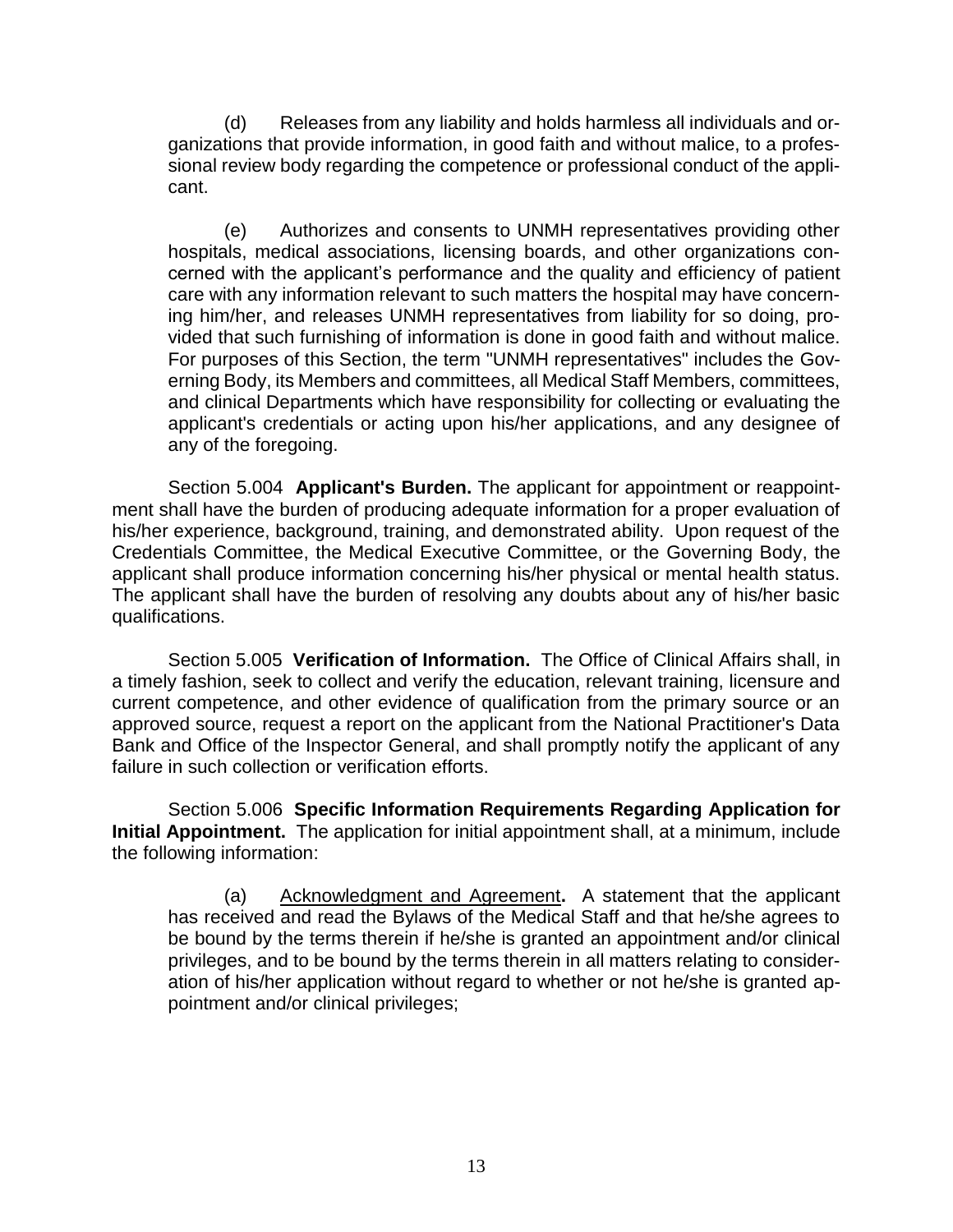(b) Qualifications**.** Detailed information concerning the applicant's qualifications, including proof of satisfaction of the basic qualifications and of any additional qualifications specified in these Bylaws for the particular Medical Staff category to which the applicant requests appointment;

(c) Requests. Specific requests stating the Medical staff category, Department, service, and clinical privileges for which the applicant requests appointment;

(d) Peer Evaluations. Peer Evaluations from at least three peers who have worked with the applicant and observed his/her performance within the past three years and who can provide information as to the applicant's training, experience, ability to perform privileges requested, and attest to competency in the following areas: patient care, medical/clinical knowledge, practice-based learning and improvement, interpersonal and communication skills, professionalism, and systems-based practice;

(e) Professional Sanctions.Information indicating: Voluntary or involuntary termination of any medical staff appointment; voluntary or involuntary limitation, reduction, or loss of clinical privileges in any jurisdiction; disciplinary action by any licensure board, professional society, or peer review; voluntary or involuntary limitation, stipulation, suspension, revocation, investigation or currently pending investigation or challenges against licensure or professional credentials in any jurisdiction, voluntary or involuntary limitation, stipulation, suspension, termination, investigation or currently pending challenge against federal or state narcotics or pharmaceuticals registrations in any jurisdiction; suspension or termination of membership in local, state, or national medical or professional societies; current physical or mental condition that could impede the ability to safely and competently exercise the clinical privileges requested and responsibilities of Medical Staff appointment; and, when applicable, whether reasonable accommodations for a disability could be made; felony convictions; current or past alcohol, drug abuse or substance abuse problem; current or past use of illegal drugs; investigation and/or exclusion, suspension, debarment or ineligibility to participate in federal and/or state health care programs or criminal offense conviction related to the provision of health care items or services where reinstatement in federal and/or state health care programs after a period of exclusion, suspension, debarment or ineligibility has not occurred;

(f) Evidence of relevant education, training and experience, and any specialty board certification as outlined in Section 2.003, or required by clinical privilege criteria;

(g) Verification of current valid license to practice his/her profession within the State of New Mexico;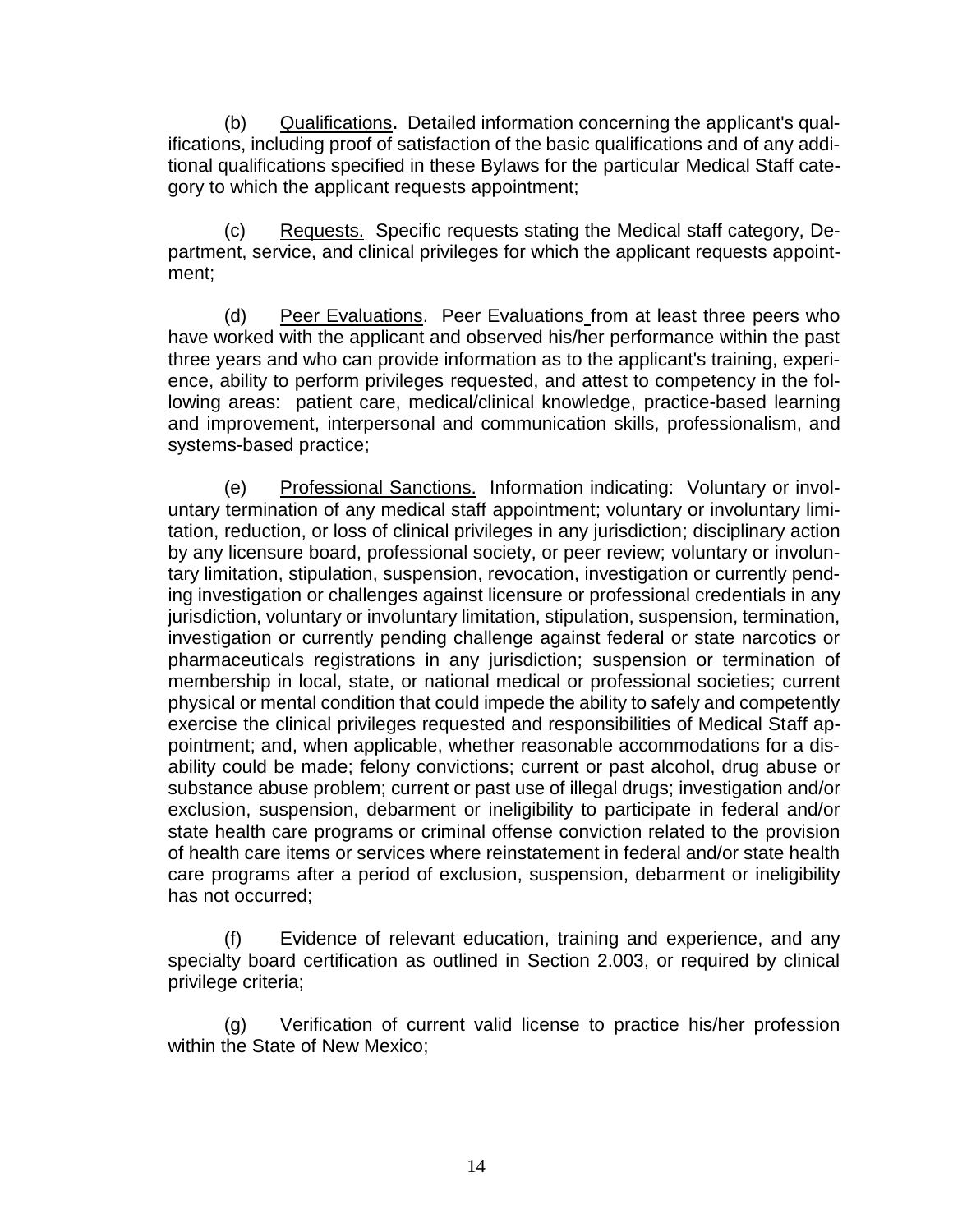(h) Verification of his/her Federal and State of New Mexico Controlled Substance Registration, if applicable;

(i) Information as to any malpractice or professional liability claims, lawsuits, payments or settlements (either voluntarily or involuntarily) by or on behalf of the applicant;

(j) Satisfactory evidence of physical and mental health sufficient to safely and competently exercise the privileges requested and the responsibilities of Medical Staff appointment;

(k) Confirmation that clinical privileges are in good standing at the hospital designated by the applicant as the primary admitting facility, if applicable;

Information about current or past privileges or staff appointment at any other hospital, clinic, or health care facility;

(m) Documented evidence that the applicant is adequately covered by professional liability insurance, if during the applicant's membership on the Medical Staff the applicant will not be covered by the Public Liability Fund administered by the New Mexico State Risk Management Division pursuant to the New Mexico Tort Claims Act;

(n) Work Permit or Visa, if applicant is not a US Citizen or Permanent Resident of the US;

(o) A statement that if an adverse ruling is made with respect to his/her staff appointment, staff status, and/or clinical privileges, the applicant will exhaust the administrative remedies afforded by these Bylaws before resorting to formal legal action;

(p) A signed copy of the Medicare Physician Acknowledgement Statement (as set forth in 42 C.F.R. § 412.46(b)); and

(q) Quality review information as specified and/or requested by the Office of Clinical Affairs.

Section 5.007 **Required Department Action Regarding Application for Initial Appointment.** The Chair of each Clinical Department or Associate Department shall review the application for initial appointment and supporting documentation, and transmit to the Credentials Committee recommendations as to Medical Staff appointment. If appointment is recommended, the Department Chair shall identify the Medical Staff category and recommend clinical privileges to be granted, any special conditions recommended to be attached to the appointment. The above shall include any agreement to implement a special period of focused professional evaluation, identifying the criteria,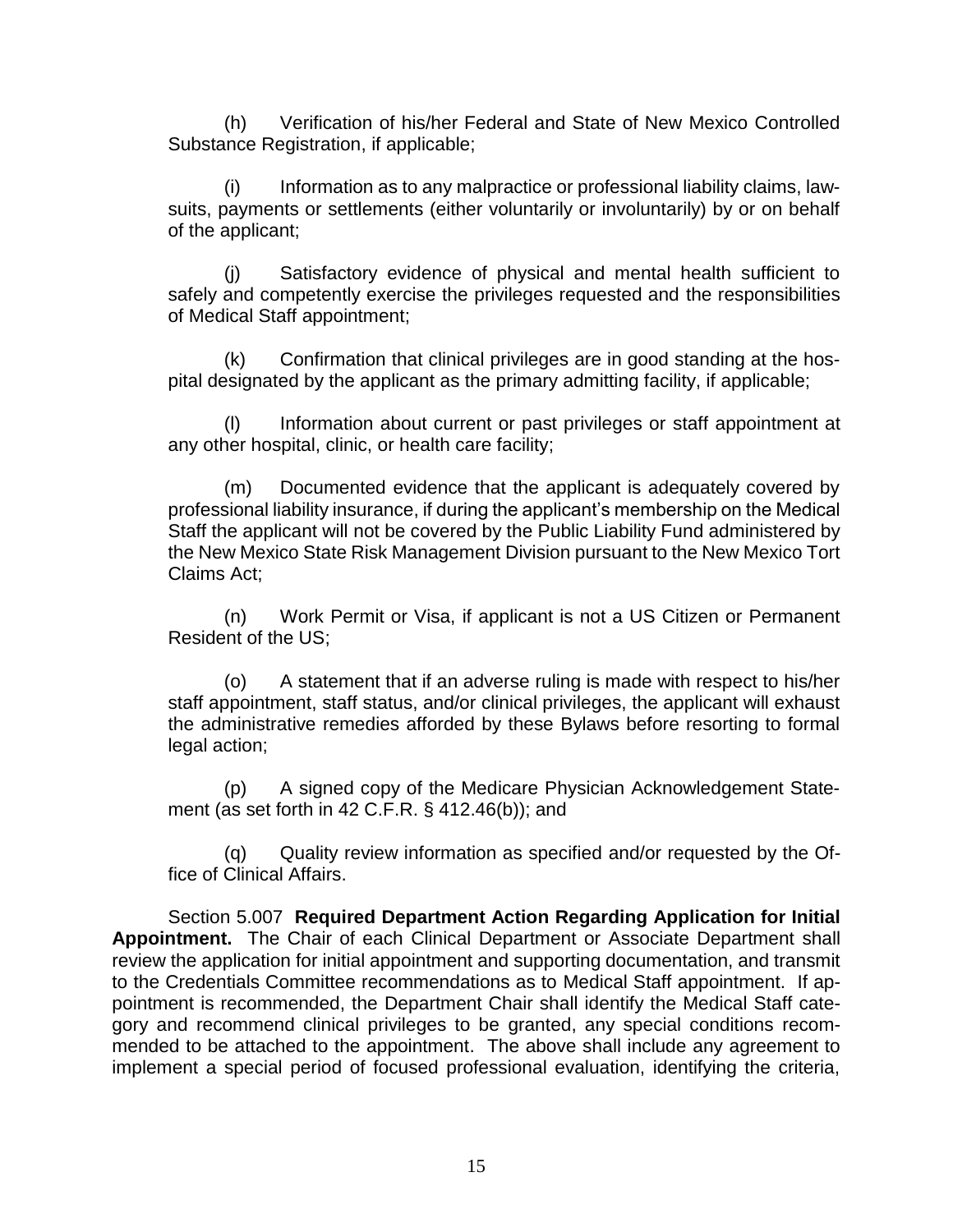method, and duration of the monitoring plan and whether circumstances require monitoring by an external source.

The Department verifies that the practitioner requesting approval is the same practitioner identified in the credentialing documents by viewing either a current picture hospital ID card or a valid picture ID issued by a state or federal agency and attests to such.

Section 5.008 **Applications for Reappointment.** At least one hundred and twenty (120) days prior to the expiration date of a Medical Staff member's present Medical Staff appointment, each Medical Staff Member will be provided with an electronic link to the credentialing application for reappointment.

Section 5.009 **Specific Information Requirements Regarding Application for Reappointment.** Each Staff Member who desires reappointment to the Medical Staff shall, at least one hundred and twenty (120) days prior to such expiration date, submit his/her completed reappointment application to the Office of Clinical Affairs, along with the following information:

- (a) a list of requested clinical privileges;
- (b) current information concerning the status of the Medical Staff member's board certification;
- (c) Verification of current valid license to practice his/her profession within the State of New Mexico;
- (d) Peer evaluations from at least two peers who have worked with the applicant and observed his/her performance within the past two (2) years and who can provide information as to the applicant's ability to perform privileges requested, ethical character, that the applicant has not practiced outside the scope of his/her privileges, and as to competency in the following areas:

patient care; medical/clinical knowledge; practice-based learning and improvement; interpersonal and communication skills both in regards to other members of the Medical Staff but also UNMH employees; professionalism; and systems-based practice.

- (e) new and/or updated information on any malpractice or professional liability claims, lawsuits, payments or settlements (either voluntarily or involuntarily) by or on behalf of the applicant;
- (f) new or updated information about any privileges or medical staff Membership at any other hospital, clinic, or health care facility;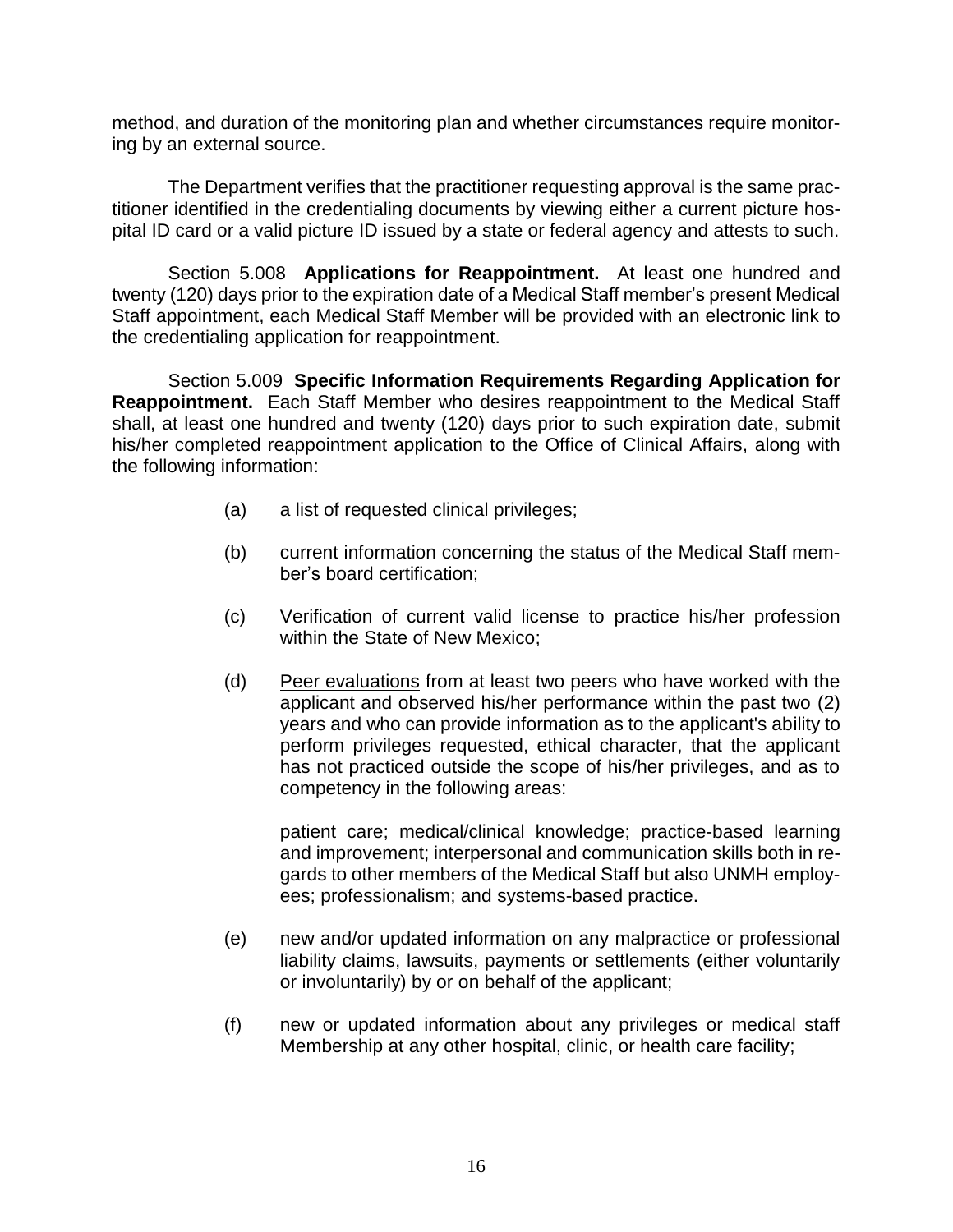- (g) new or updated information about any changes to licensure or certification in New Mexico or other states or jurisdictions;
- (h) documented evidence that the applicant is adequately covered by professional liability insurance, has not and will not during the term of reappointment be covered by the Public Liability Fund administered by the New Mexico State Risk Management Division pursuant to the New Mexico Tort Claims Act;
- (i) any change in work permit or visa status, if applicable;
- (j) any change in physical or mental health status that may impinge upon the applicant's ability to safely and competently exercise the privileges requested and the responsibilities of Medical Staff Membership;
- (k) continuing professional education credits obtained over the past two years conforming to the respective licensing board/agents rules governing continuing professional education;
- (l) any focused professional review information as specified by the Office of Clinical Affairs;
- (m) any criminal charges, convictions or pleas of no contest that have occurred since the last appointment; and
- (n) any other relevant information that could affect the Member's status or abilities.

Section 5.010 **Special Requirements for Low Volume Practitioners.** The Credentials Committee may require low volume practitioners for whom UNMH and/or the Office of Clinical Affairs has no or insufficient clinical quality assessment or professionalism data to submit, in addition to the information specified in Section 5.009 above, a copy of quality data, peer evaluations with regard to professional conduct and a list of current clinical activity from the facility where most clinical practice is conducted.

Section 5.011 **Effect of Failure to Timely Submit Reappointment Application.**  Failure of a member of the Medical Staff, regardless of Medical Staff category, without good cause, to submit his or her reappointment application and the information required by Section 5.009 above within the time period specified in such Section shall result in automatic termination of Membership at the expiration of the Member's current term.

Section 5.012 **Required Department Action for Reappointment Applications.**  The Department Chair shall review the reappointment application and supporting documentation, and shall transmit to the Office of Clinical Affairs a recommendation with re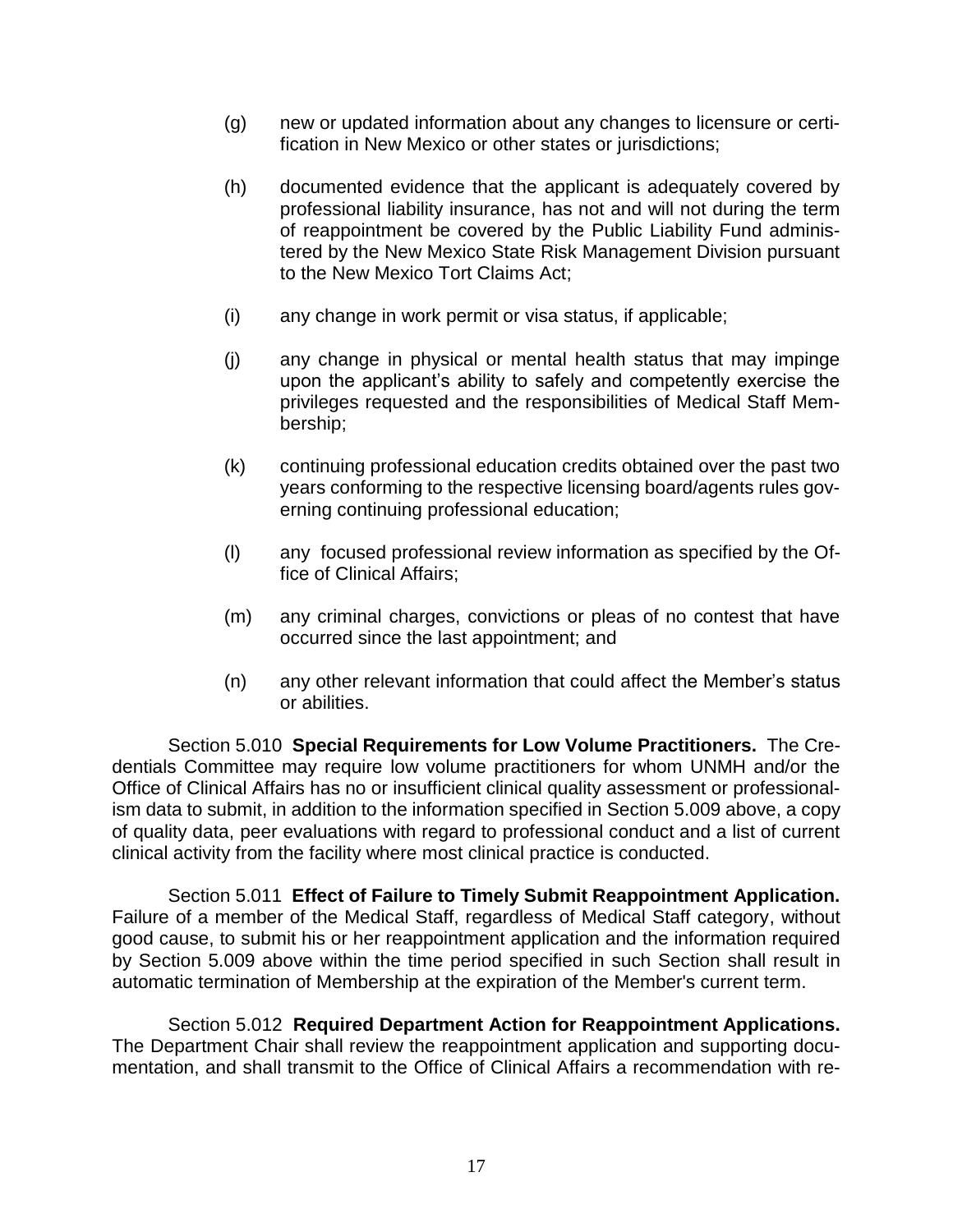spect to the Medical Staff members reappointment to Medical Staff; whether such reappointment should be renewed with a modified Medical Staff category; and, whether such reappointment should be renewed with special conditions, and/or changes in the nature and extent of the clinical privileges to be afforded to the Medical Staff member.

Section 5.013 **Credentials Committee Action.** The Credentials Committee shall review each application for appointment and/or reappointment, the supporting documentation, the Department Chair's recommendations, and such other information available that may be relevant to consideration of the applicant's qualifications for the staff category, Department, and clinical privileges requested. The Credentials Committee shall then transmit to the Medical Executive Committee a written report and recommendation as to staff appointment/reappointment and, if appointment or reappointment, as the case may be, is recommended, as to Medical Staff category, clinical privileges to be granted, and any special conditions to be attached to the appointment or reappointment. Any Committee Member who disagrees with the actions or recommendations of the majority of the members of the Credentials Committee may reduce those minority views to writing and have them transmitted along with the majority report. If the Credentials Committee recommends that the Medical Executive Committee defer action on any application, the Credentials Committee shall make available to the Medical Executive Committee all documentation considered by the Credentials Committee. When the recommendation of the Credentials Committee may adversely affects an applicant for initial appointment or a Medical Staff Member, the Credentials Committee Chair shall immediately inform the Member, the Chief of Staff, and the applicable Department Chair.

Section 5.014 **Medical Executive Committee Action.** At its next regular meeting after receipt of the Credentials Committee report and recommendations as to initial appointment to the Medical Staff or reappointment to the Medical Staff or, if necessary under the circumstances, at a special meeting, the Medical Executive Committee shall consider such report and recommendations. The Medical Executive Committee shall then forward, to the Governing Body a written report and recommendation as to Medical Staff appointment or reappointment, as the case may be, and, if appointment or reappointment is recommended, as to Medical staff category and Department, clinical privileges to be granted, and any special conditions to be attached to the appointment or reappointment. The Committee may also defer action on the application. The reasons for each recommendation shall be stated and supported by reference to the completed application and all other documentation considered by the Committee.

#### Section 5.015 **Effect of Medical Executive Committee Action.**

(a) Deferral. Action by the Medical Executive Committee to defer the application for further consideration must be submitted for final resolution within sixty (60) days with a subsequent recommendation by the Medical Executive Committee as to whether the application for initial appointment or the reappointment application (along with specified clinical privileges) should approved or rejected. If the Medical Executive Committee deems there is a need for new, additional, or clarifying information, the applicant shall be so notified. If this information has not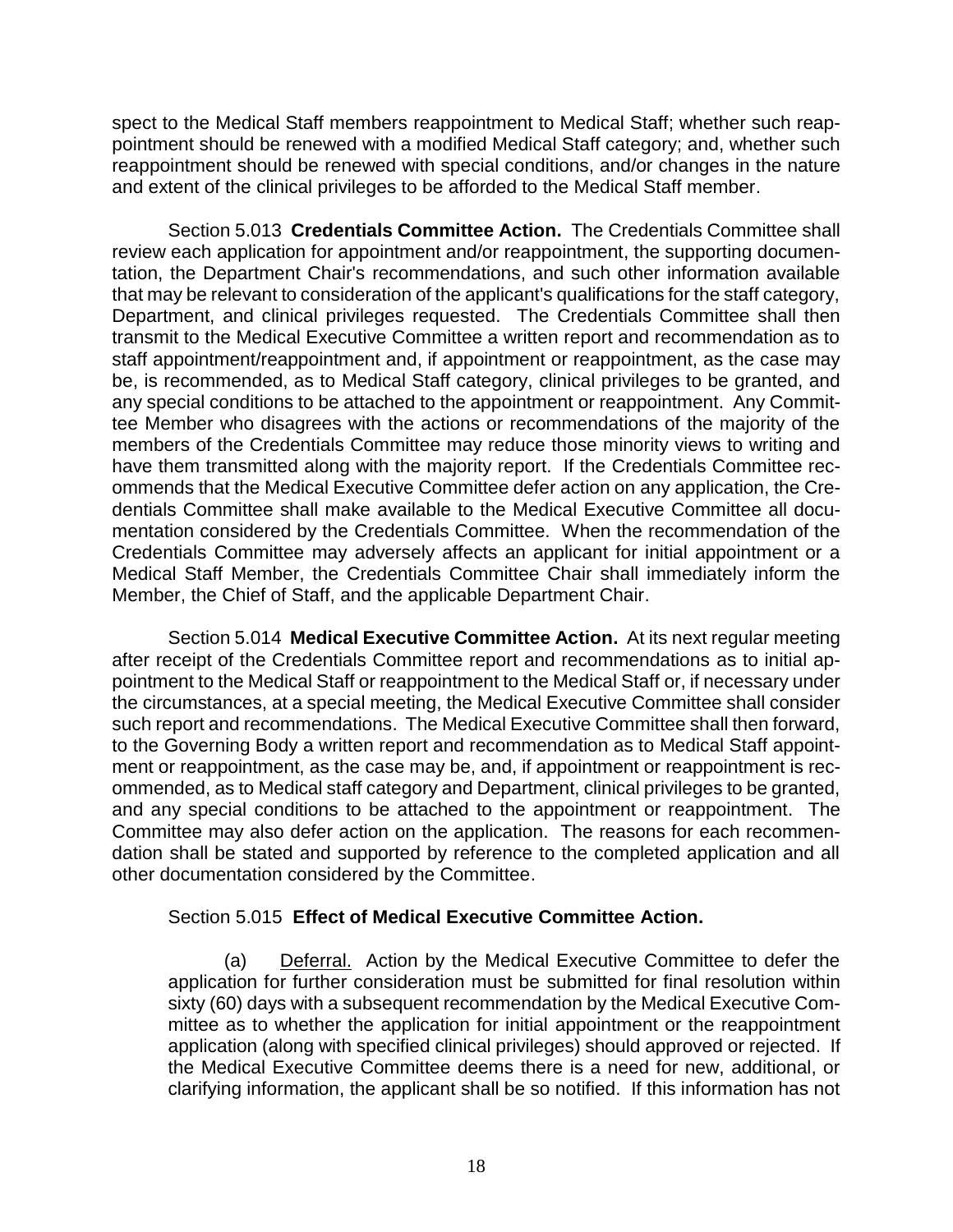been provided within sixty (60) days of the applicant being notified, the application shall be deemed voluntarily withdrawn.

(b) Favorable Recommendation. When the recommendation of the Medical Executive Committee is favorable to the applicant, the Chief of Staff shall forward the recommendation to the Governing Body.

(c) Adverse Recommendation.When the recommendation of the Medical Executive Committee or the Credentials Committee is adverse to or adversely affects the applicant, the Chief of Staff shall immediately inform the applicant by written notice, and the applicant shall be entitled to the procedural rights provided and described in Sections 12.016, 12.017, 12.018, and Section 13 of these Bylaws.

#### Section 5.016 **Governing Body Action.**

(a) Review of Favorable Medical Executive Committee Recommendations. The Governing Body (or one of its standing or *ad hoc* committees as directed by the Governing Body) shall adopt or reject a favorable recommendation of the Medical Executive Committee as to an application for initial appointment or a reappointment application; or the Governing Body (or one of its standing or *ad hoc* committees as directed by the Governing Body) may refer the application back to the Medical Executive Committee for further consideration, stating the reasons for referring the matter back to the Medical Executive Committee and setting a time limit within which a subsequent recommendation shall be made. If the Governing Body's action adversely affects the applicant or, in the case of a reappointment application, the Medical Staff member in question, shall be entitled to the procedural rights provided and described in Sections 12.014, 12.016, 12.017, 12.018, and 13 of these Bylaws. When the Governing Body makes a determination in respect of an application for initial appointment or a reappointment application that does not adversely affect the applicant or, in the case of a reappointment application, the Medical Staff member in question, such action shall serve as an immediate authorization for the practitioner to begin practice.

(b) Procedural Rights Regarding Adverse Medical Executive Committee Recommendations. In the case of a Medical Executive Committee recommendation that adversely affects the applicant or, in the case of a reappointment application, the Medical Staff member in question, the Governing Body shall take final action in the matter only after the applicant has exhausted or has waived his/her procedural rights as provided in Section 12.014, 12.016, 12.017, and 12.018 and, if required, Section 13 of these Bylaws. Action thus taken shall be the conclusive decision in respect of the affected Member final determination may be deferred by referring the matter back to the Medical Executive Committee for further consideration. Any such referral back to the Medical Executive Committee shall state the reasons therefor, shall set a time limit within which a subsequent recommendation to the Governing Body shall be made, and may include a directive that an additional hearing be conducted to clarify issues which are in doubt. After receipt of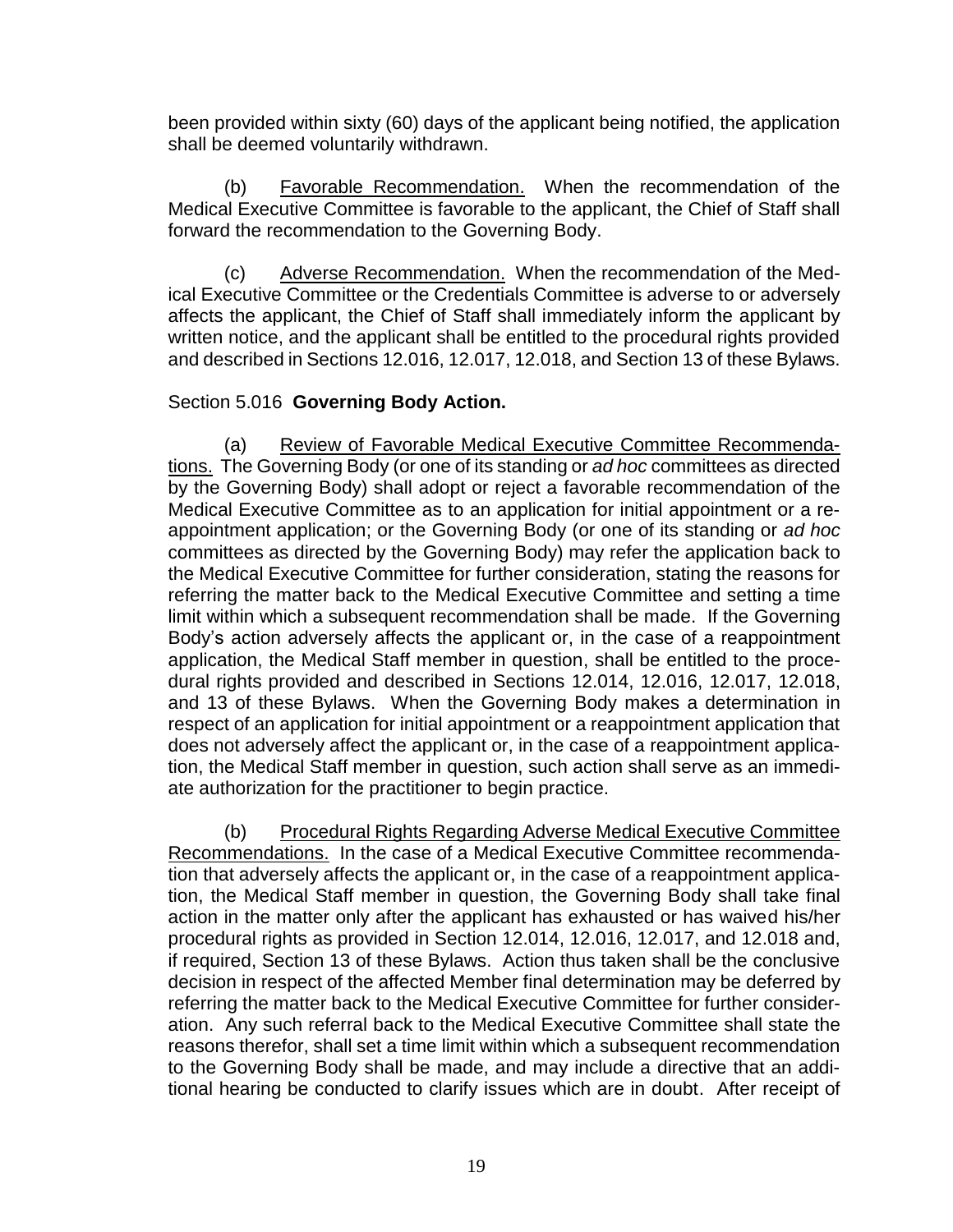such subsequent recommendation and any new evidence in the matter, the Governing Body shall make a final decision either to appoint the applicant to the Medical Staff or not to renew his/her Medical Staff Membership.

(c) Notice of Final Decision. In the case of favorable determination not involving the hearing and appellate review procedures identified in Sections 12.014, 12.016, 12.017, 12.018, and 13 of these Bylaws, the applicant shall be notified of the Governing Body's final decision by means of a written notice within 30 days of decision. In the case of an unfavorable determination that adversely affects the Member and which involves the hearing and appellate review procedures identified in Sections 12.014, 12.016, 12.017, 12.018, and 13 of these Bylaws, notice of the final decision shall be as specified therein. In the case of a favorable determination, the decision and notice to appoint or reappointment shall include the Medical Staff category to which the applicant or Medical Staff member, as the case may be, is appointed, the Department to which he/she is assigned; the clinical privileges he/she may exercise, and any special conditions attached to the appointment and/or reappointment.

Section 5.017 **Time Periods for Processing Applications for Initial Appointment and Reappointment Applications.** Applications for initial Medical Staff appointments shall be considered in a timely and good faith manner by all individuals and groups required by these Bylaws to act thereon and, except for good cause, shall be processed within the time periods specified in this Section. In this connection, the Department Chair and the Credentials Committee shall act on a completed application within thirty (30) days after receiving it from the Office of Clinical Affairs. The Medical Executive Committee shall review such application and make its recommendation to the UNMH BOT within thirty (30) days after receiving the Credentials Committee report and recommendations. The Governing Body shall take final action on the application at its next regular meeting or, if the circumstances warrant, a special meeting of the Governing Body. With respect to applications for reappointment to the Medical Staff, such applications, assuming timely filing by the Medical Staff Member as set forth in Section 5.009 above, shall be considered in sufficient time to ensure that the Medical Staff Member's appointment to the Medical Staff does not lapse prior to determination by the Governing Body. The applicant or in the case of a reappointment application, the Medical Staff member, may request information regarding the status of his/her application at any time during the credentialing and privileging process.

Section 5.018 **Expedited Review.** Expedited review of applications for initial appointment to the Medical Staff and/or modification of appointment (as described in Section 5.019 below), will occur only in urgent situations as determined by the Office of Clinical Affairs. In this connection, applications for clinical privileges and appointment to the Medical Staff that have been deemed complete and without issue by the Credentials Committee or designee may, if it is determined by the Office of Clinical Affairs to be an urgent situation justifying expedited review, be presented to the Credentials Committee and MEC according to normal processes. The application will then be referred to an *ad hoc* sub-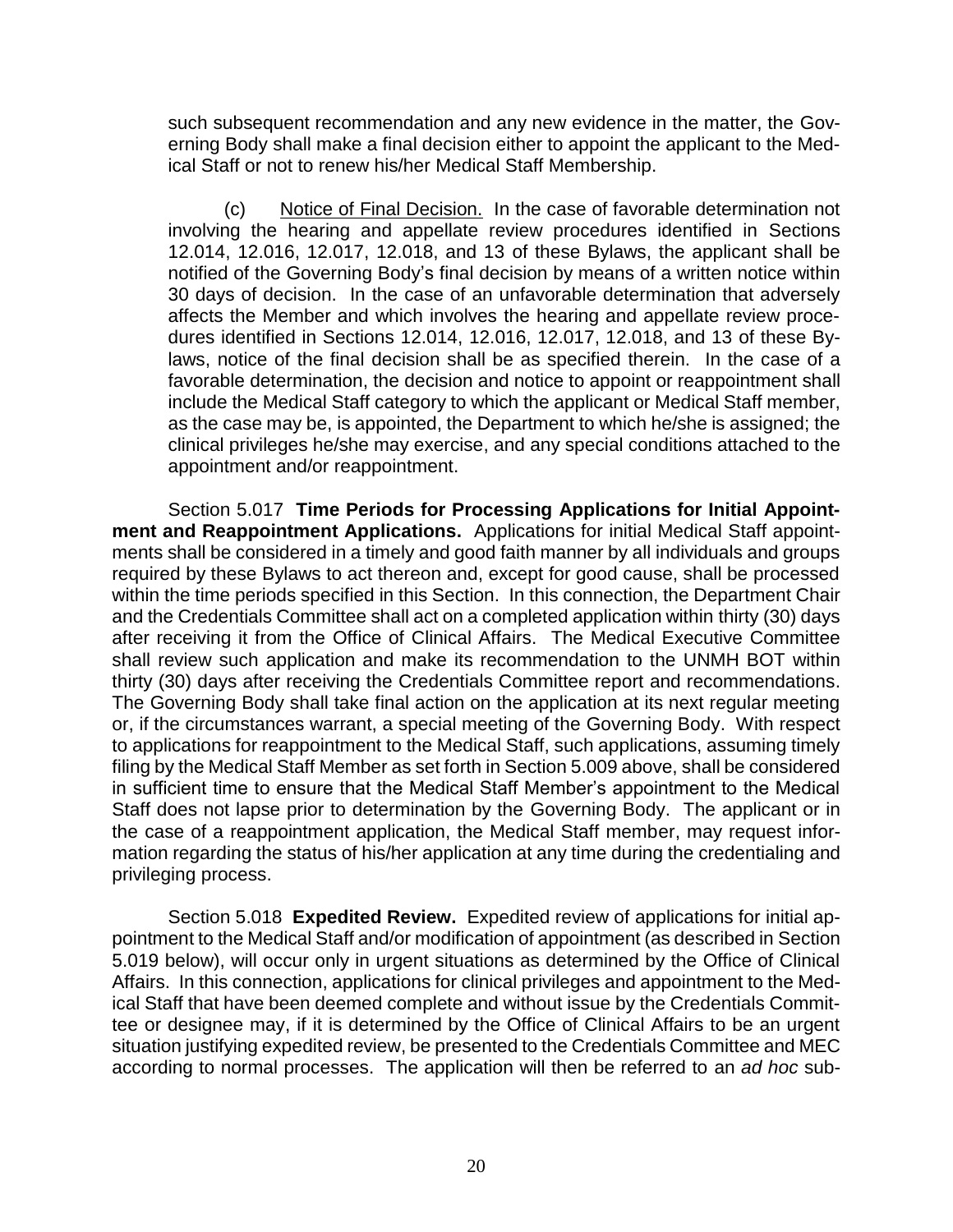committee of three voting Members of the Governing Body to grant Medical Staff Membership and clinical privileges and/or a Medical Staff member's requested modification of appointment. If the subcommittee unanimously approves, the applicant may begin practicing within the scope of his/her licensure and approved clinical privileges.

Section 5.019 **Request for Modification or Expansion of Clinical Privileges.**  A Medical Staff Member may, either in connection with reappointment or at any other time, request modification or expansion of his/her clinical privileges. The Medical Staff Member must submit a modified clinical privilege description, recommended by the Department Chair, along with documentation of relevant training and or experience. Such request shall be processed for approval in substantially the same manner as application for reappointment.

Section 5.020 **Voluntary Leave of Absence**. A Medical Staff Member may obtain a voluntary leave of absence from the Medical Staff by submitting written notice to the Credentials Committee of the Medical Staff at least thirty (30) calendar days prior to the commencement of leave. The Credentials Committee shall determine, subject to the approval of the Medical Executive Committee, whether or not to grant the leave. The leave request must state the reason for the leave and the date the leave shall begin. The leave request must be approved in writing by the staff Member's Department Chair prior to being submitted to the Credentials Committee, and the written approval must accompany the written notice to the Credentials Committee. The leave may be for a period not to exceed two (2) years. While on an approved leave, a Medical Staff Member shall not have privileges to admit or treat patients, nor have any other of the prerogatives or responsibilities of Medical Staff Membership.

Section 5.021 **Military Leave of Absence.** Requests for leave of absence to fulfill military service obligations shall be granted, upon notice to and review by the staff Member's Department Chair, the Credentials Committee, the Medical Executive Committee, and the Governing Body. Reactivation of appointment and clinical privileges previously held shall be granted, notwithstanding the provisions of Section 5.022.

Section 5.022 **Return from Voluntary Leave of Absence.** A Member requesting reinstatement to the Medical Staff after a Leave of Absence must submit to the Credentials Committee a reappointment application if within two year reappointment cycle or initial application if leave has exceeded a two year period. The Member must follow the procedures in Sections 5 for reappointment to the Medical Staff. Failure, without good cause, to submit a timely request for leave to the Credentials Committee may, at the discretion of the Medical Executive Committee, be deemed a voluntary resignation from the Medical Staff and the Member shall not, as a result, be entitled to the procedural rights provided in Sections 12.014, 12.016, 12.017 and 12.018 of these Bylaws. A Medical Staff Member who is deemed to have voluntarily resigned under this section is eligible to reapply for Medical Staff Membership pursuant to these Bylaws.

Section 5.023 **Resignation from the Medical Staff.** Any Member of the Medical Staff may resign from the Medical Staff upon written notice to his/her Department Chair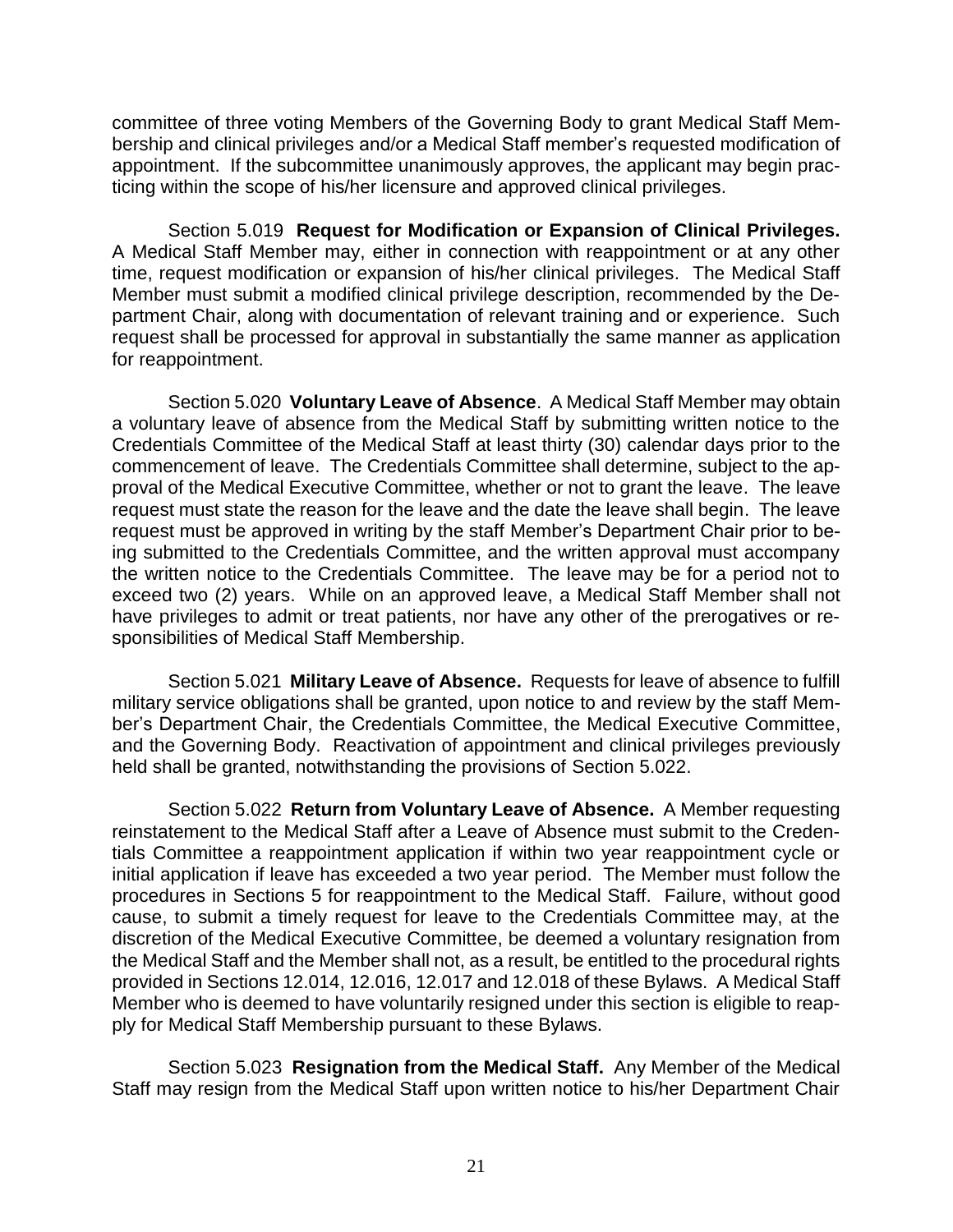pursuant to the *UNM Faculty Handbook, UNM Business Policies and Procedures Manual*, or the *UNMH Personnel Policies and Procedures Manual,* as applicable*.* Additionally,

(a) A resignation shall be deemed to have occurred when the Member no longer meets eligibility criteria for medical staff appointment as stated in Sections 2.002 and 3.003 of these Bylaws.

(b) A Member is deemed to have resigned from the Medical Staff if a timely request as provided in Sections 5.020, 5.021, and 5.022 above for a leave of absence or reinstatement of Medical Staff privileges and prerogatives has not been submitted as provided in those Sections.

(c) A Member of the Medical Staff is expected to have satisfactorily completed any clinical and record-keeping responsibilities at the time his/her resignation becomes effective.

(d) Resignation of a Member of the Medical Staff during the course of a professional review action may trigger reporting obligations to the National Practitioner Data Bank, the New Mexico Medical Board, or other agencies pursuant to state or federal laws or regulations.

Section 5.024 **Telemedicine.** Telemedicine is the provision of health care over a distance, using telecommunications technology. Practitioners who, through the use of telemedicine services and technology, formally render a diagnosis or otherwise provide clinical treatment to a patient at UNMH must be credentialed and privileged through the medical staff mechanisms set forth in these Bylaws. UNMH may use credentialing information from another Joint Commission accredited facility, which meets essentially the same standards as set forth in Sections 5 and 6 of these Bylaws. The decision to grant privileges will be made as set forth in these Bylaws. Consideration of appropriate utilization of telemedicine by the telemedicine practitioner is encompassed in clinical credentialing and privileging decisions. Telemedicine clinical services and privileges provided by UNMH Medical Staff to, or for the benefit of, other facilities and providers will be recommended by the organized medical staff.

Section 5.025 **Criminal Arrest or Conviction.** In the event a Member of the Medical Staff is arrested or indicted for alleged criminal acts or is convicted of criminal acts, the Medical Staff Member must report the arrest, indictment or conviction to the Office of Clinical Affairs within 24 hours of the arrest, notification of the indictment, or conviction, or before engaging in any subsequent patient care, whichever comes first. An investigation into the circumstances of the arrest, indictment or conviction shall be made by the Office of Clinical Affairs. The Office of Clinical Affairs shall report the results of any such investigation to the Medical Executive Committee who shall review the circumstances leading to the arrest, indictment or conviction and will determine if further action is warranted prior to the outcome of the legal action (if applicable) or if further action is warranted subsequent to conviction. If the Medical Executive Committee recommends an action that adversely affects the Medical Staff Member, this shall entitle the Member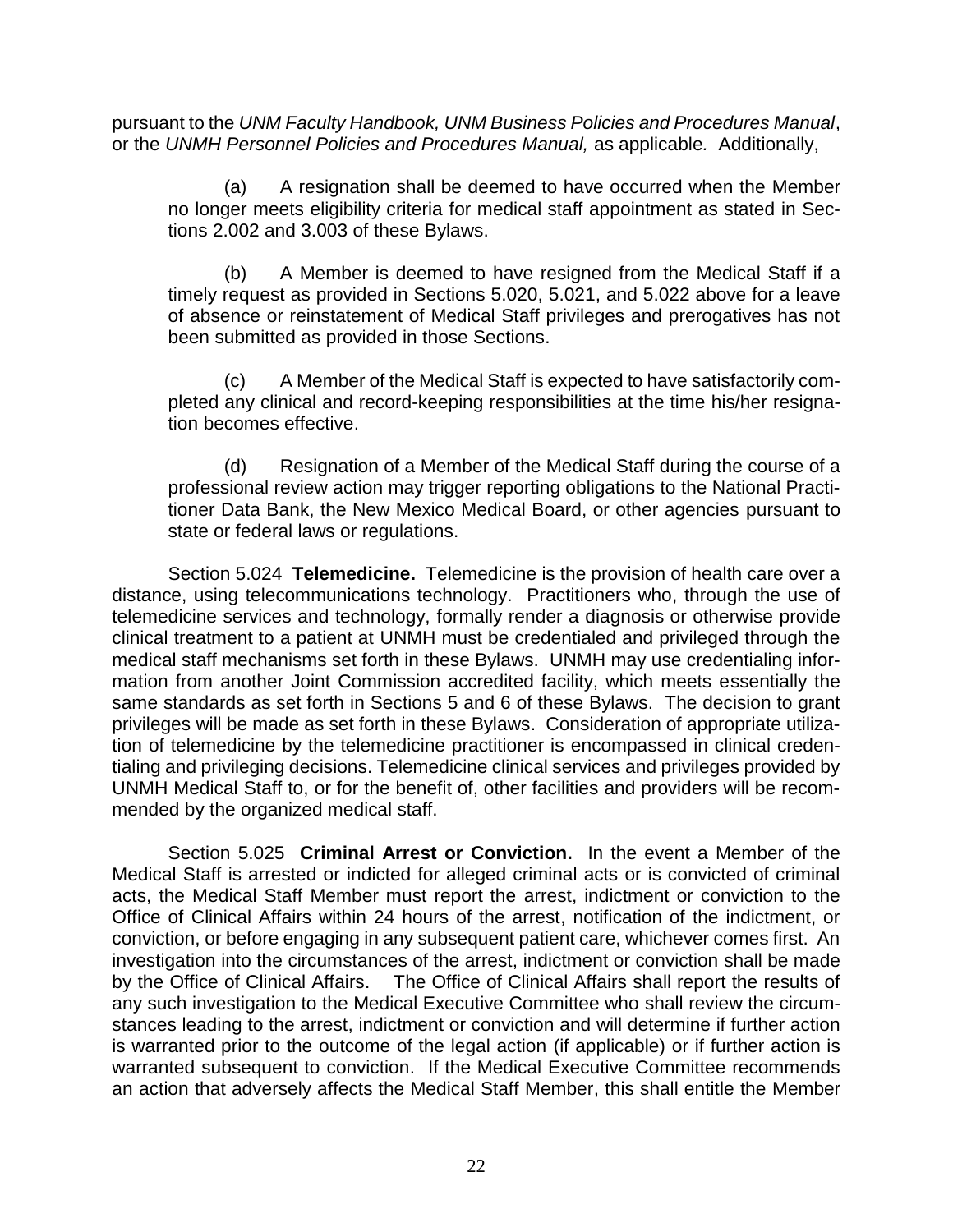subject to such action to notification and the right to a hearing and appeal as provided in Section 13 of these Bylaws. Nothing in this section shall be construed so as to prohibit summary suspension of the member in accordance with these Bylaws.

# **SECTION 6**

# **DETERMINATION OF CLINICAL PRIVILEGES**

Section 6.001 **Exercise of Privileges.** Every Medical Staff Member or other professional providing direct clinical services at UNMH by virtue of Medical Staff appointment or otherwise shall, in connection with such practice, be entitled to exercise only those clinical privileges or services specifically granted to him/her.

Section 6.002 **Criteria for Privileges.** Subject to the approval of the Medical Executive Committee and the Governing Body, the Departments, individually and collaboratively, will be responsible for developing criteria for granting privileges. These criteria shall assure uniform quality of patient care, treatment, and services.

(a) The Credentials Committee and Medical Executive Committee will recommend privilege criteria, only after consideration that there is sufficient space, equipment, staffing and financial resources to support the privilege.

(b) The hospital consistently determines the resources needed for each requested privilege.

#### Section 6.003 **Delineation of Privileges in General.**

(a) Requests.Each application for appointment and reappointment to the Medical Staff, or request for expansion of privileges, must contain a request for the specific clinical privileges as outlined in the clinical privilege description. Documentation as outlined on the clinical privilege description, should be submitted to support the request.

(b) Basis for Privileges Determinations. Requests for clinical privileges shall be evaluated based on the criteria outlined in the clinical privilege description and the practitioner's education, training, experience, current competence, and demonstrated ability to perform the privilege requested. The basis for privilege determination to be made in connection with periodic reappointment or otherwise shall include observed clinical performance and the documented results of quality improvement data and other quality improvement activities required by these Bylaws to be conducted by the UNMH. Privilege determination shall also be based on pertinent information concerning current clinical competency, obtained from all relevant sources, including other institutions and healthcare settings where a practitioner exercises clinical privileges. This information shall be added to and maintained in the credential file established for each staff Member. The applicant must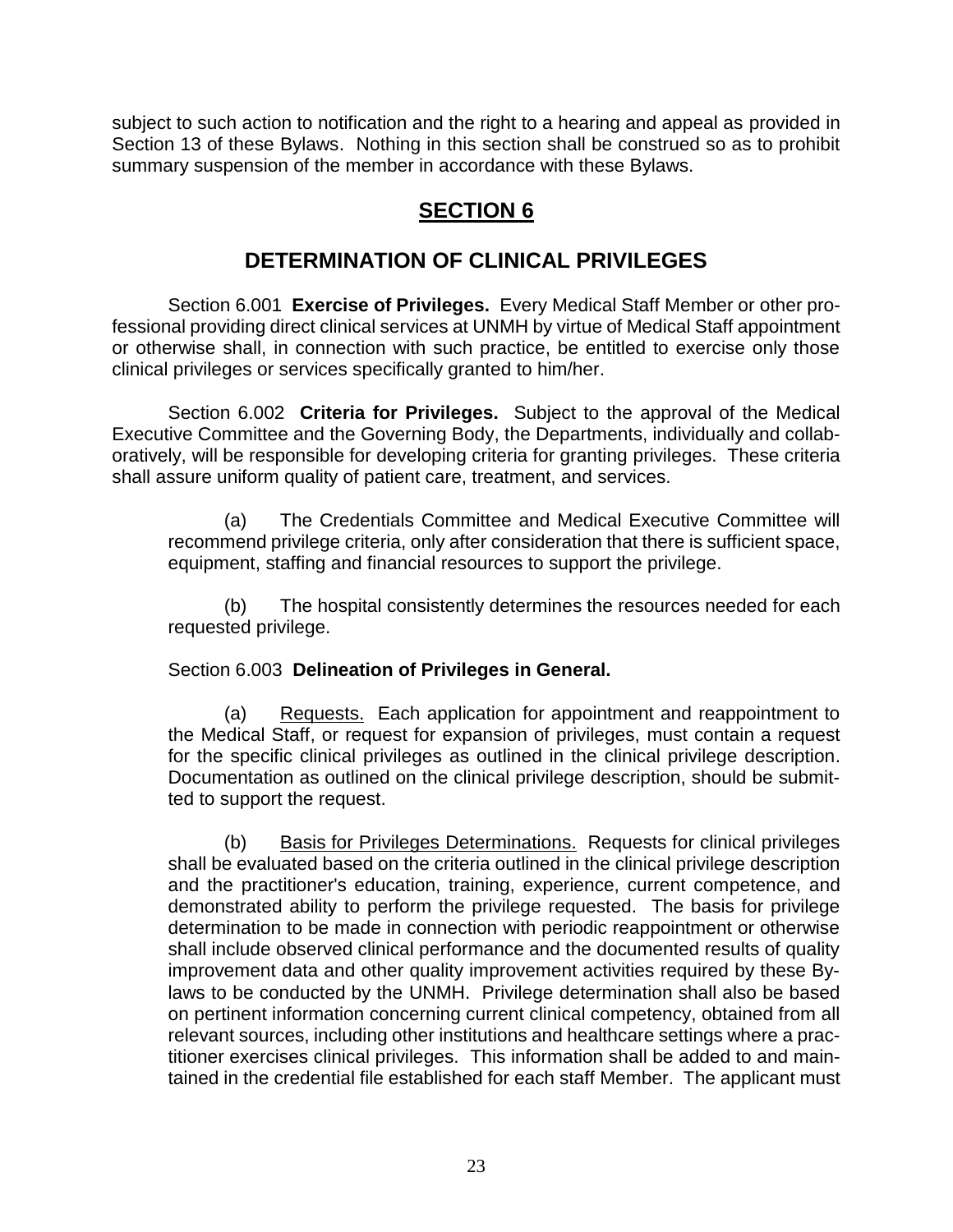provide information regarding any previously successful or currently pending challenges to any licensure or registration or the voluntary relinquishment of such licensure or registration; the voluntary or involuntary termination of any medical staff Membership; voluntary or involuntary limitation, reduction or loss of clinical privileges.

(c) Procedure. All requests for clinical privileges shall be processed pursuant to the procedures for appointment or reappointment to the Medical Staff provided in Section 5 of these Bylaws.

Section 6.004 **Temporary Privileges.** Temporary clinical privileges may be granted for a period of time not to exceed sixty (60) days, subject to renewal up to a one hundred and twenty (120) day period. Temporary privileges may be granted for urgent patient care needs for a specific patient or procedure or for a specified period of time and purpose.

Section 6.005 **Temporary Privileges Application Process.** The responsible Department Chair must submit to the Clinical Affairs Office a written request for granting of temporary privileges to a designated practitioner. Designated practitioners for temporary privileges to care for a specific patient, when there is no other UNMH medical staff member that can meet that need as detailed by the Department Chair, must submit an application for such. All other designated practitioners must complete and submit to the Office of Clinical Affairs a completed standard application for appointment on the medical staff. There must first be verification of:

(a) current and unrestricted New Mexico clinical licensure without current or previously successful challenge;

(b) relevant training or experience;

(c) recent clinical practice relevant to the requested privileges (within six (6) months of the date of application); and ability to perform the requested privileges.

(d) full, unrestricted privileges at a hospital or other facility accredited by The Joint Commission (unless waived) and that the applicant has not been the subject of involuntary termination of medical staff Membership at another organization, or involuntary limitation, reduction, denial, or loss of clinical privileges at another organization.

In addition, the results of the National Practitioners Data Bank and applicable New Mexico clinical licensing board queries have been obtained and evaluated.

Section 6.006 **Temporary Privileges Approval Procedure.** The request for temporary privileges, along with the information described in Section 6.005 of these Bylaws, will be forwarded to the Chair of the Credentials Committee, or designee, and the Chair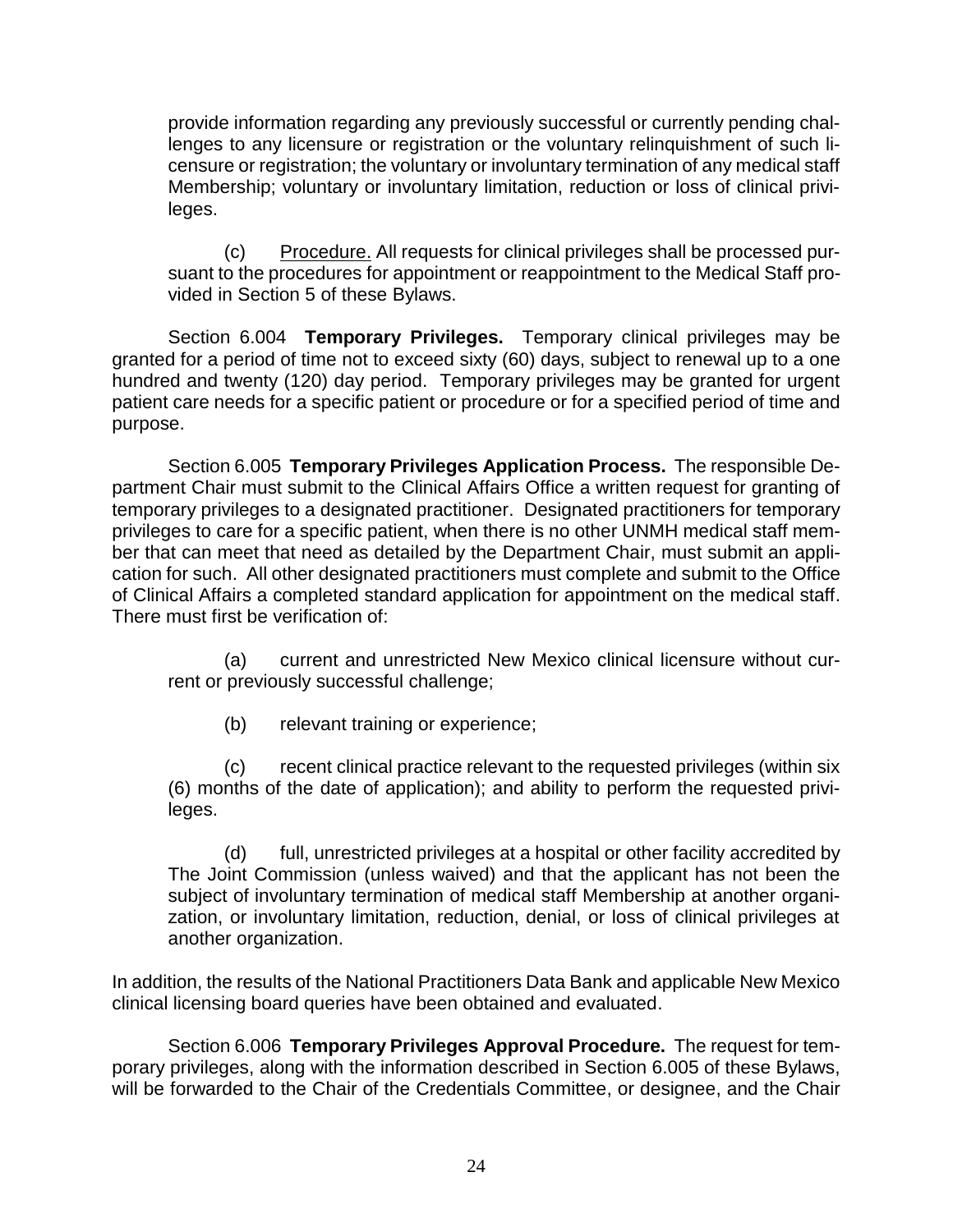of the Medical Executive Committee (Chief of Staff) or designee (the reviewing officers shall be referred to herein as the "Temporary Privileges Review Committee"), for review and consideration of the temporary privilege request. Final approval of Temporary Privileges is by the University of New Mexico Hospital CEO or designee. There is no right to temporary privileges. Accordingly, temporary privileges should not be granted by the Temporary Privileges Review Committee unless the available information supports, with reasonable certainty, a favorable determination regarding the requesting applicant's qualifications, ability, and judgment to exercise the privileges requested. If the available information is inconsistent or casts any reasonable doubts on the applicant's qualifications, action of the request for temporary privileges may be deferred until the doubts have been satisfactorily resolved. Approval by the Temporary Privileges Review Committee of a request for temporary privileges must be by a unanimous vote thereof. A determination to grant temporary privileges shall not be binding or conclusive with respect to an applicant's pending request for appointment to the Medical Staff.

Section 6.007 **Involuntary Termination of Temporary Privileges.** On the discovery of any information or the occurrence of any event that raises concerns about a Medical Staff Member's qualifications, ability to exercise any or all of the temporary privileges granted, or about the Member's professionalism, the Associate Dean for Clinical Affairs may, after consultation with the responsible Department Chair or the appropriate Executive Medical Director, terminate any or all of such Member's temporary privileges. In situations where the life or well being of a patient is determined to be endangered by continued treatment by the Member with temporary privileges, the termination may be effected by any person entitled to impose summary suspensions under Section 7 of these Bylaws. In the event of any such termination, the Member's patients then in the hospital or under care in the outpatient clinics shall be assigned to another practitioner by the responsible Department Chair.

Section 6.008 **Automatic Termination of Temporary Privileges.** Temporary privileges shall automatically terminate at the end of the designated period, unless affirmatively renew as provided in Section 6.007 of these Bylaws, or earlier terminated at the time when the Medical Staff Member's application for membership on the Medical Staff has been processed and reviewed according to Section 5 of these Bylaws, and he/she has been granted privileges.

Section 6.009 **Rights of the Member Holding Temporary Privileges.** A Medical Staff Member shall not be entitled to the procedural rights provided under Sections 5 and 6 of these Bylaws because of his/her inability to obtain temporary privileges or because of any termination or suspension of temporary privileges.

Section 6.010 **Disaster Privileges.** For the purposes of these Bylaws, a "disaster" shall be deemed to exist whenever the UNMH emergency management plan is activated, and the Chief Medical Officer of UNMH (or his or her designee) determines that the existing Medical Staff is insufficient to meet immediate patient needs. The emergency ends when the emergency management plan is deactivated, or when the Chief Medical Officer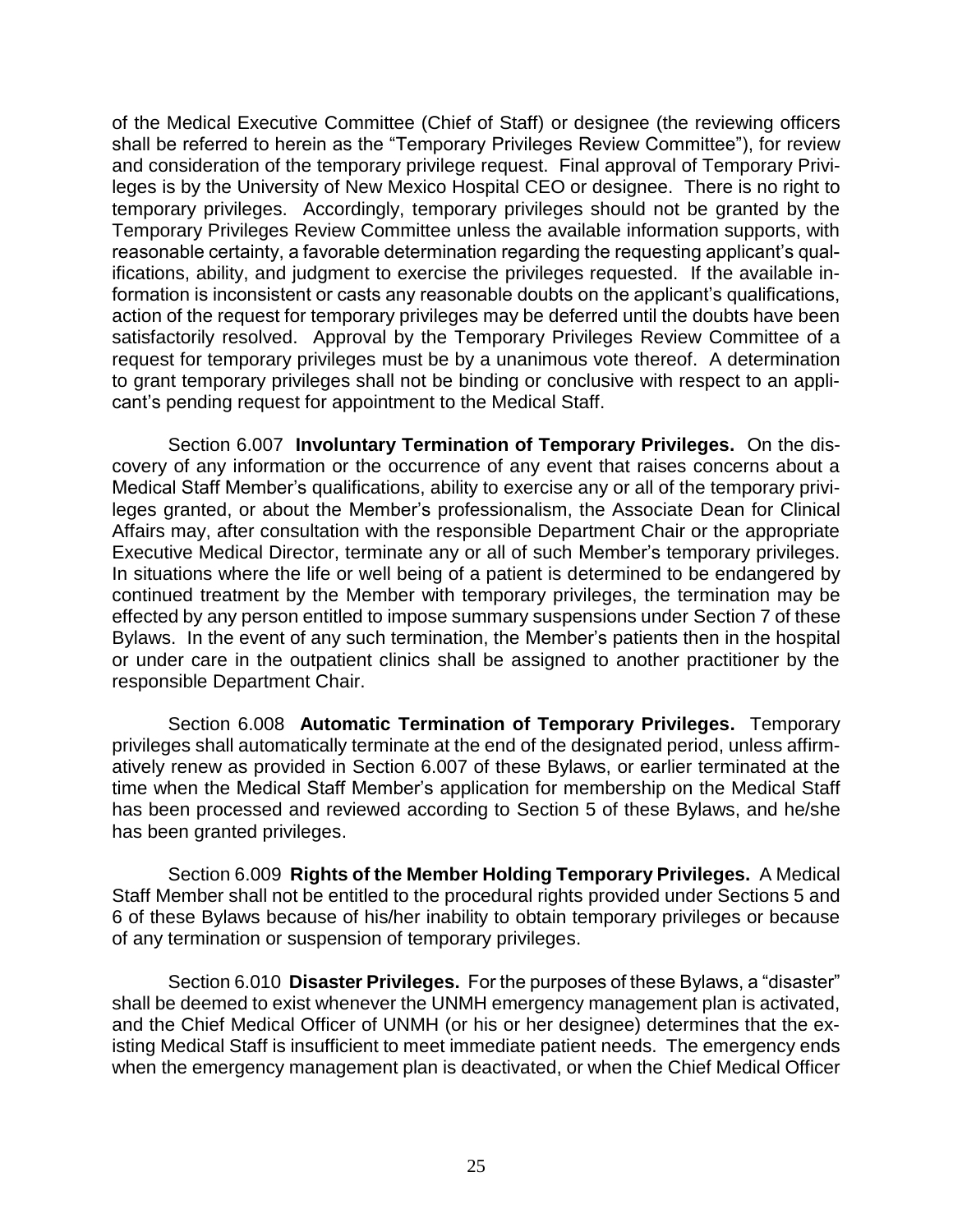of UNMH (or his or her designee) determines that the pre-emergency Medical Staff is sufficient to meet immediate patient needs.

Section 6.011 **Procedure for Granting Disaster Privileges**. During a disaster, the Associate Dean for Clinical Affairs and/or his/her designee(s) may grant disaster privileges to qualified, licensed volunteering practitioners who are not already Members of the UNMH Medical Staff. Prior to engaging in clinical care, the volunteering practitioner will be required to complete and sign a Disaster/Emergency Privileges Form and provide the Office of Clinical Affairs:

(a) a copy of his or her duly issued state clinical license, or license number if a copy is not available,

(b) a valid photo identification issued by a state or federal governmental authority (i.e., driver's license or passport), and

(c) one or more of the following:

(i) a current hospital photo ID card that clearly identifies professional designation;

(ii) a current license to practice;

(iii) acceptable primary source verification of a current license to practice;

(iv) identification indicating that the practitioner is a clinician Member of a state or federal disaster medical assistance team;

(v) identification indicating that an appropriate governmental agency has granted the practitioner authority to provide patient care in disaster circumstances;

(vi) verification of the practitioner's identity by a current Medical Staff Member or hospital clinical employee who possesses personal knowledge regarding the volunteer's competence to provide the requested privileges.

The Office of Clinical Affairs will verify from the primary source the practitioner's license and query the National Practitioner Data Bank for actions or sanctions as soon as the immediate situation is under control, and sufficient resources and communication capability exist to do so.

Section 6.012 **No Faculty Appointment Required for Disaster Privileges.** Volunteering practitioners granted disaster privileges will not be required to hold a UNM faculty appointment. Volunteering practitioners will be assigned to the appropriate SOM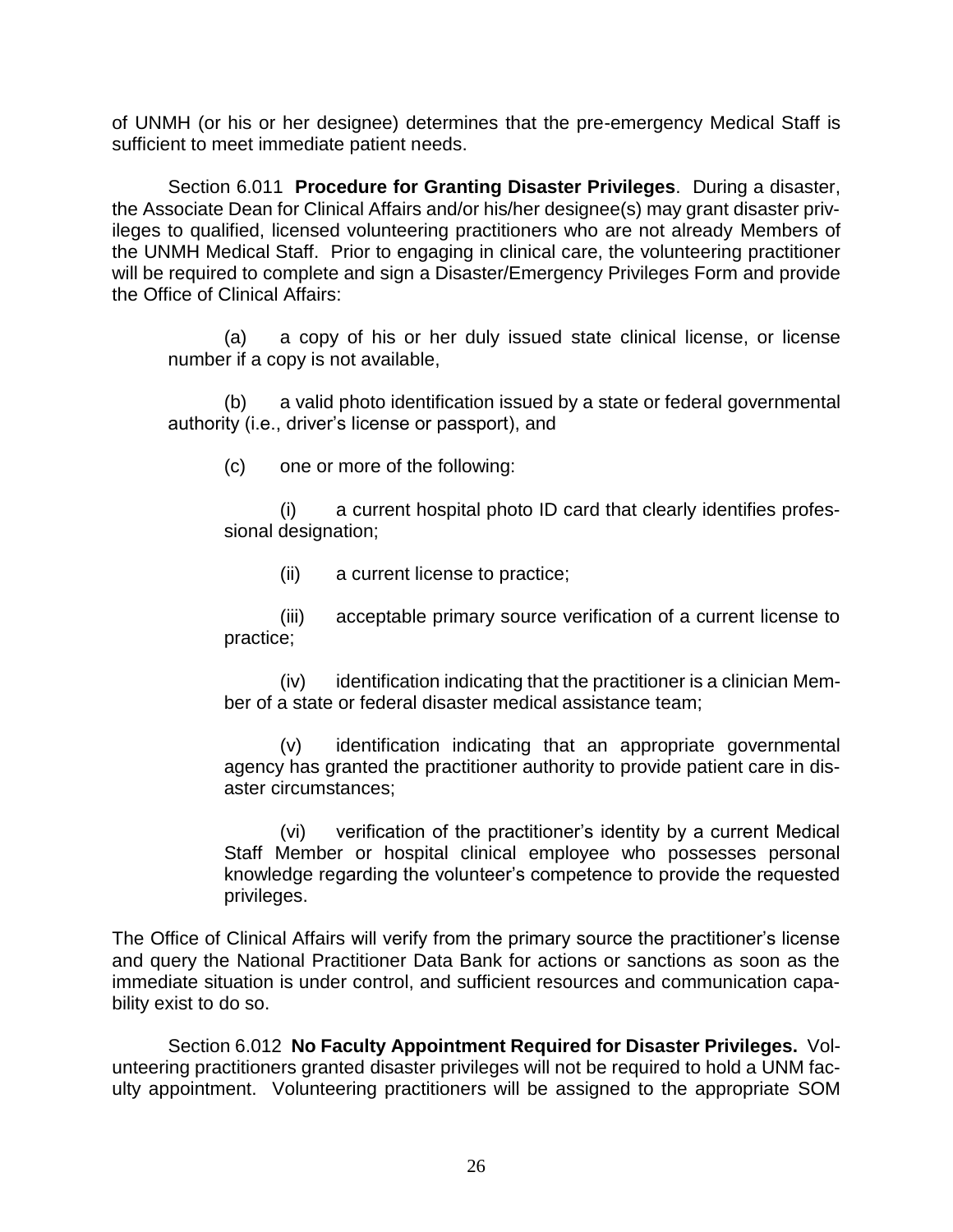clinical Department and will practice under the direction and supervision of an active Member of the Medical Staff who is appropriately credentialed and privileged to supervise the volunteering practitioner's clinical activities. Supervision will be by direct observation, mentoring, clinical record review, or other appropriate means.

Section 6.013 **Issuance of Appropriate Identification.** Practitioners granted disaster privileges will be issued appropriate means to identify to others that they have been granted disaster privileges.

Section 6.014 **Termination of Disaster Privileges**. Disaster privileges will remain in effect until (a) the emergency has ended, or (b) the practitioner voluntarily surrenders the privileges (preferably in writing), or (c) the Department Chair and either the appropriate Executive Medical Director or the Associate Dean for Clinical Affairs, agree that the practitioner's services are no longer needed, or (d) when privileges are terminated as per section 6.015 below.

Section 6.015 **Involuntary Termination of Disaster Privileges**. On the discovery of any information or the occurrence of any event that raises concerns about a practitioner's qualifications, ability to exercise any or all of the disaster privileges granted, or about the practitioner's professionalism, the Associate Dean for Clinical Affairs may, after consultation with the responsible Department Chair or the appropriate Executive Medical Director, terminate any or all of such practitioner's disaster privileges. In situations where the life or well being of a patient is determined to be endangered by continued treatment by the practitioner, the termination may be effected by any person entitled to impose summary suspensions under Section 7 of these Bylaws. In the event of any such termination, the practitioner's patients then in the hospital or under care in the outpatient clinics shall be assigned to another practitioner by the responsible Department Chair.

Section 6.016 **Disaster Privileges: Rights of the Practitioner.** A practitioner shall not be entitled to the procedural rights afforded by these Bylaws because of his/her inability to obtain disaster privileges or because of any termination or suspension of disaster privileges. The granting of disaster privileges does not extend to the practitioner any additional rights or privileges of medical staff Membership, including but not limited to service on medical staff committees or voting rights.

Section 6.017 **Interdisciplinary Privileging Questions.** Any conflict regarding specific medical privileges should be resolved between the Medical Staff Member requesting privileges and his/her Department Chair prior to application to the Credentials Committee for clinical privileges. In addition, whenever possible jurisdictional disputes related to privileges considered to be within the province of more than one Clinical Department should be resolved among the affected Departments Chairs before an application for clinical privileges is submitted to the Credentials Committee for review and recommendation. Should an irreconcilable impasse occur, the Chief of Staff will appoint an *ad hoc* Committee of not less than five Members of the Medical Staff. In the case of a conflict between a Department Chair and a Medical Staff Member, the Committee will include one Member from the Department and one Member representing the Medical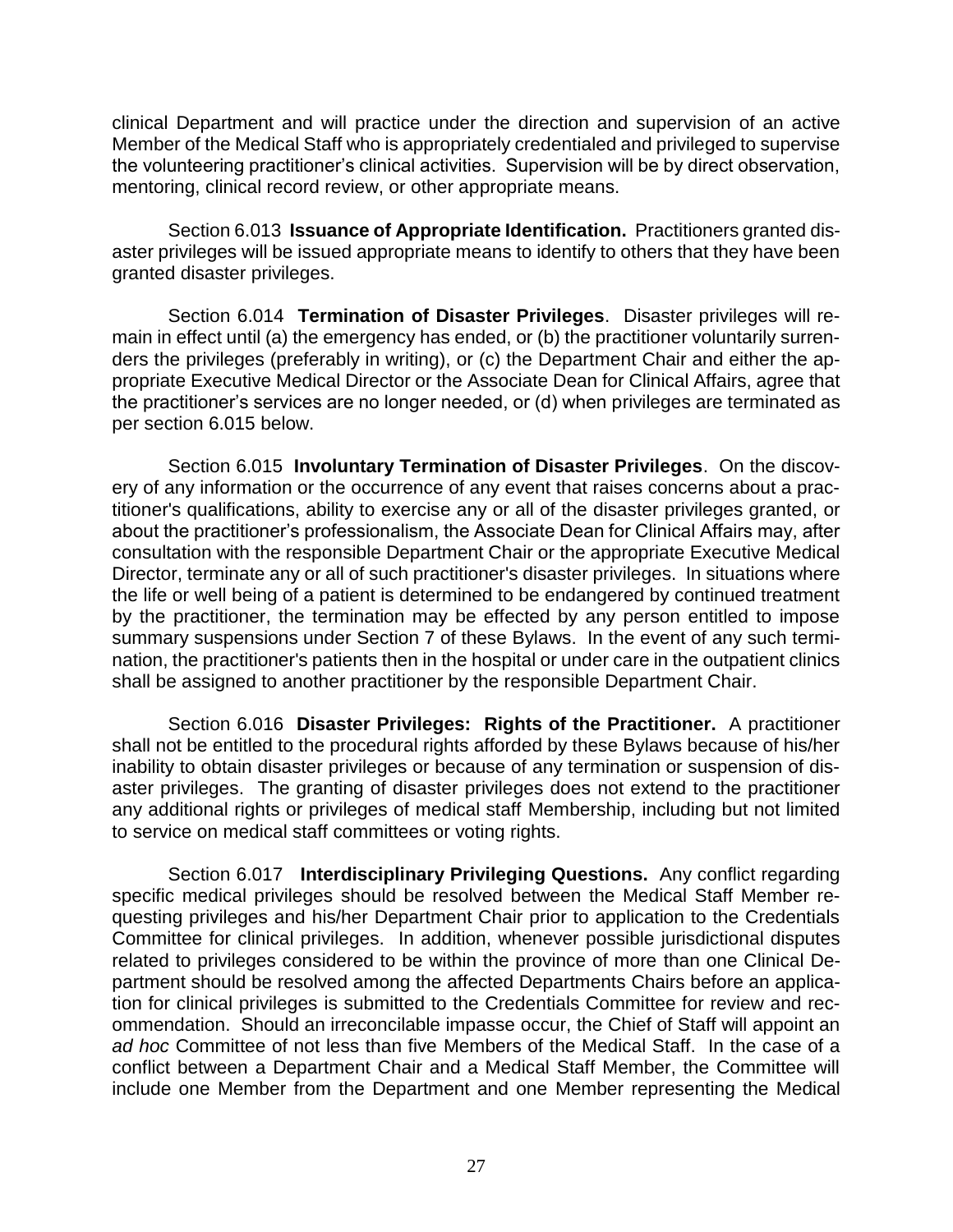Staff Member. In the case of a conflict among Departments, the *ad hoc* Committee Membership will include one Member representing each involved Department. The Chair of the Credentials Committee will preside over the *ad hoc* Committee. The recommendation(s) of the *ad hoc* Committee will be brought to the Medical Executive Committee for discussion and revision. The Medical Executive Committee will then submit its recommendations to the Governing Body for a final decision.

Section 6.018 **History and Physical Examination (H&P)** The History and Physical Examination (H&P) shall be performed and recorded by a doctor of medicine or osteopathy, or, for patients admitted only for oromaxillofacial surgery, by an oromaxillofacial surgeon. All or part of the H&P may be delegated to other practitioners in accordance with New Mexico law and UNMH policy. The H&P must be completed no more than 30 days before or 24 hours after an admission or registration, but prior to surgery or a procedure requiring anesthesia services. An updated examination must be completed and documented within 24 hours after admission or registration, but prior to surgery or a procedure requiring anesthesia services, when the medical history and physical examination are completed within 30 days before admission or registration. The applicable Medical Staff policy is *Documentation of Clinical Activities by UNMH Medical Staff and House Staff*.

# **SECTION 7**

# **OFFICERS OF THE MEDICAL STAFF**

Section 7.001 **Dean of the School of Medicine.** The Dean of the UNM School of Medicine (the "Dean") will coordinate all Medical Staff activities and will work closely with the Chancellor, the Senior Associate Dean for Clinical Affairs, and/or the Chief Executive Officer of UNMH, in those areas requiring both administrative and professional judgment.

Section 7.002 **Chief Medical Officer.** The Chief Medical Officer is directly responsible for all medical aspects of the operations at UNMH. The Chief Medical Officer is an ex officio Member with a vote on all committees of the Medical Staff.

Section 7.003 **Associate Dean for Clinical Affairs.** The Associate Dean for Clinical Affairs is directly responsible for day-to-day oversight and assessment of the quality of health care delivered by Members in UNMH clinical facilities and in other clinical facilities as assigned by UNMH. The Associate Dean for Clinical Affairs is also responsible for the functions of the Office of Clinical Affairs not otherwise delegated to the Executive Medical Directors. The Associate Dean for Clinical Affairs will enforce these Bylaws, the Medical Staff Rules and Regulations, Medical Staff Policies and Procedures, and any applicable UNMH policies affecting Members of the Medical Staff. The Associate Dean for Clinical Affairs is an ex officio Member with a vote on all committees of the Medical Staff. The Associate Dean for Clinical Affairs will serve as vice chair of the Medical Executive Committee and will prepare the agenda for all meetings thereof in consultation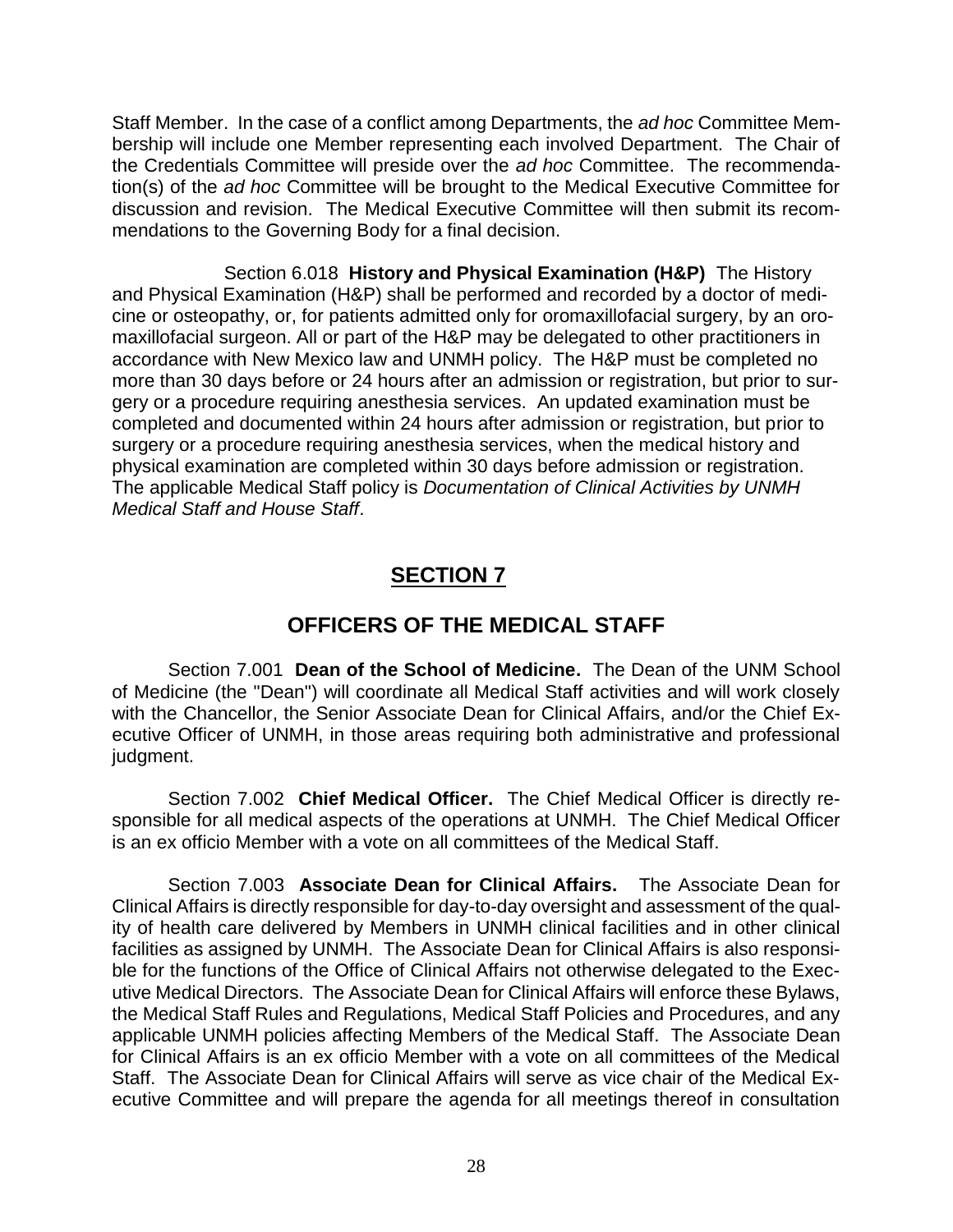with the Chief of Staff. The Associate Dean for Clinical Affairs shall also serve as Chair of the Credentials Committee, unless the Senior Associate Dean for Clinical Affairs otherwise designates.

Section 7.004 **Chief of Staff.** The Chief of Staff is the Chief Officer of the Medical Staff. The duties of the Chief of Staff shall include, without limitation, the following:

(i) Calling, presiding at, and being responsible for the agenda of all annual or special meetings of the Medical Staff;

(ii) Serving as the chair of the Medical Executive Committee;

(iii) Appointing Members of standing and special committees of the Medical Staff (except as otherwise specified in these Bylaws) and, except where otherwise indicated, designating the chairs of these committees;

(iv) Serving as an ex officio Member with a vote on all standing Medical Staff committees unless his or her membership in a particular committee is required by these Bylaws;

Being a spokesperson for the Medical Staff in external professional and public relations;

(vi) Serving as liaison to the Governing Body;

(vii) Representing the views and policies of the Medical Staff to the Governing Body and to the Chief Executive Officer of UNMH; and

(viii) Performing such other functions as may be assigned to him or her by these Bylaws, the Medical Staff, the Medical Executive Committee, or as may be delegated by the Dean, the Senior Associate Dean for Clinical Affairs, or Associate Dean for Clinical Affairs.

The Chief of Staff shall be elected by the Members of Active Medical Staff based upon the nomination of the Nominating Committee identified in Section 8.013 of these Bylaws. The election of the Chief of Staff shall be by ballot, and the outcome shall be determined by a majority of the votes cast by ballot. In this connection, members of the Active Medical Staff will be granted access to the electronic voting system for selection of a Chief of Staff. Official results of the election will be announced electronically. The term of office of the Chief of Staff will be two years (January 1 – December 31).

Section 7.005 **Role of the Immediate Past Chief of Staff.** The immediate past Chief of Staff will serve for a two-year term as a voting member of the Medical Executive Committee. The immediate past Chief of Staff will preside over the Medical Executive Committee meetings if the then sitting Chief of Staff is not available, and assume other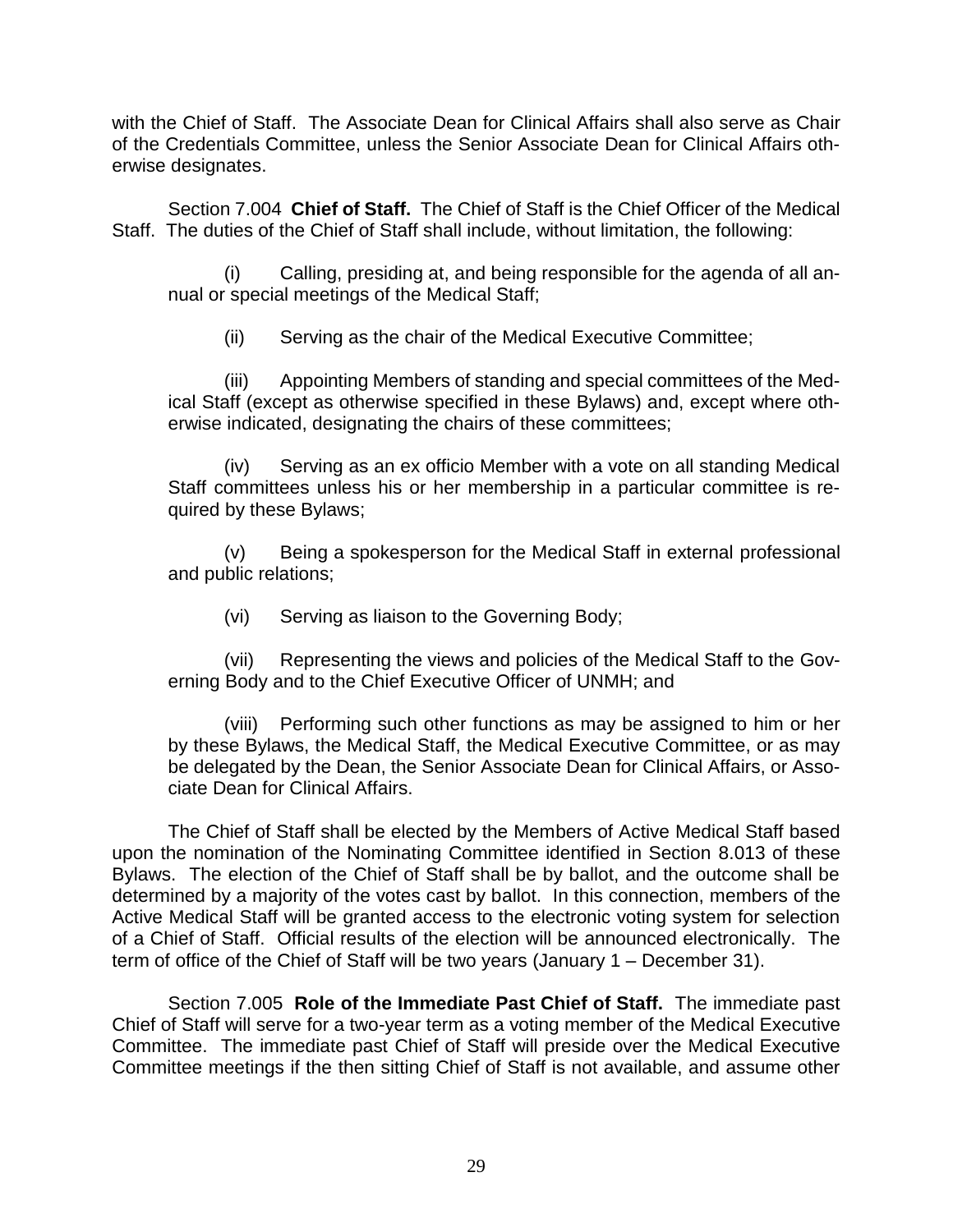necessary roles of the Chief of Staff when the Chief of Staff is not available (i.e., summary suspension, investigation, etc.).

Section 7.006 **Removal from Office**. The Dean is appointed by, and may be removed by, the Chancellor. The Chief Medical Officer is appointed by and may be removed by the Executive Physician in Chief. The Associate Dean for Clinical Affairs is appointed by, and may be removed by, the Executive Physician in Chief. The Chief of Staff may be removed from office by the affirmative vote of two-thirds of the Members of the Active Medical Staff by electronic ballot or at a regular or special meeting of the Medical Staff at which a quorum is present, provided such proposed action is included in the notice of the meeting. Removal of a Chief of Staff will not be effective unless ratified by the Medical Executive Committee. A vacancy in the office of Chief of Staff will be filled by the Medical Executive Committee by appointment of a Member of the Active Medical Staff. The appointee will serve the remainder of the term of the Chief of Staff. Without further action pursuant to these Bylaws, removal from office does not affect the Medical Staff appointment or clinical privileges of the physician.

Section 7.007 **Recall of Medical Executive Committee Members.** (a) Except as otherwise provided, recall of an at-large member of the Active Medical Staff may be initiated by a majority of the Medical Executive Committee or shall be initiated by a petition signed by at least one-third (1/3) of the members of the Medical Executive Committee eligible to vote. Recall shall be considered at a Special Meeting called for that purpose. Recall shall require a two thirds (2/3) vote of the Medical Staff who actually cast votes at the Special Meeting. (b) Without further action pursuant to these Bylaws, removal from office does not affect the Medical Staff appointment or clinical privileges of the physician.

#### **SECTION 8**

# **COMMITTEES OF THE MEDICAL STAFF**

Section 8.001 **General Designation.** The Committees of the Medical Staff described in these Bylaws and the rules shall be standing committees of the Medical Staff. Special or ad hoc committees may be created by the Medical Executive Committee or a department to perform specified tasks. Any committee – whether Medical Staff-wide or department or other clinical unit, or standing or ad hoc – that is carrying out all or any portion of a function or activity required by these Bylaws is deemed a duly appointed and authorized committee of the Medical Staff.

Section 8.002 **Reporting of Activities of the Committees.** All Medical Staff Committees shall maintain a permanent record of their meetings. All standing and special committees will report their activities including any recommendation, to the Medical Executive Committee. All committees shall meet as frequently as necessary to discharge their responsibilities, but at least quarterly, except where authorized to meet less frequently.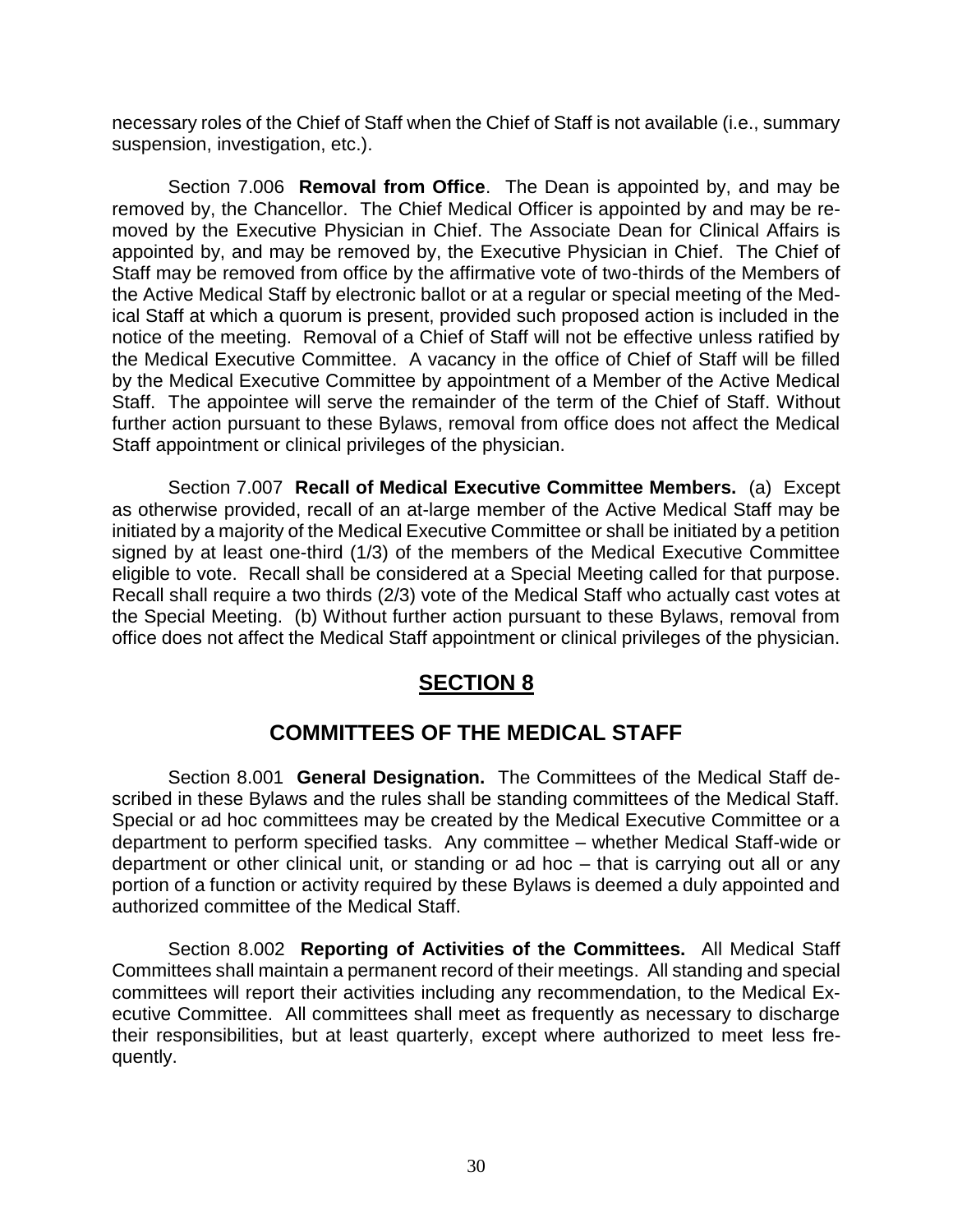Section 8.003 **Appointment of Members.** Chairs of committees must be Members of the Active Medical Staff. Unless otherwise specified, the chair and members of all committees shall be appointed by, and may be removed by, the Chief of Staff, subject to consultation with, and approval by, the Medical Executive Committee. Except as otherwise provided in these Bylaws, committees established to perform Medical Staff functions required by these Bylaws may include any category of Medical Staff members; house staff, allied health professionals; and representatives from UNMH departments such as administration, nursing services, or health information services.

Section 8.004 **Application of ROIA.** Each committee established to perform Medical Staff functions described in ROIA, shall constitute a "Review Organization."

Section 8.005 **Quorum for Committee Meetings.** Unless otherwise stated, the presence of one-third (33%) of the voting members of a committee will constitute a quorum, and except as otherwise provided in these Bylaws, the act of a majority of the voting members present at a meeting at which there is established a quorum shall be the act of the committee.

Section 8.006 **Attendance Expectations.** Members of the Active Medical Staff are expected to attend 75 percent of their assigned committee meetings. Repeated absence, unless excused by the committee chair, may be deemed a resignation from the committee, if recommended by the committee chair in writing to, and approved by, the Chief of Staff.

### Section 8.007 **Medical Executive Committee.**

(a) Voting Members. The Medical Executive Committee will be comprised of the following voting Members: Chief of Staff (as Chair), Health System Executive Physician in Chief, Executive Physician for UNM Health System, the UNMH Chief Medical Officer, the Associate Dean for Clinical Affairs, the immediate past Chief of Staff, up to five (5) Executive Medical Directors, as appointed by the Chief Medical Officer, the Chairs of all Clinical Departments, the Chief Medical Officer of the Cancer Center, the Associate Dean for Graduate Medical Education, four (4) at-large members of the Active Medical Staff in good standing, and the chair of the Credentials Committee. If any of the foregoing voting members designate another member of the Active Medical Staff to serve in his or her stead, such a designate member of the Medical Executive Committee shall not have voting rights.

(b) Ex Officio Non-Voting Members. The Medical Executive Committee will also have the following non-voting Members: the Chief of Staff-Elect following biennial election results, the Dean of the School of Medicine, Health System Chief Quality Officer, Executive Director for Quality Outcomes, the Chief Executive Officer/UNMH, the Chief Operations Officer of UNMH, the Clinical Operations Director of the Cancer Center, a resident physician representative(s) appointed by the Chief of Staff, UNMH Chief Nursing Officer, UNMH Administrator for Professional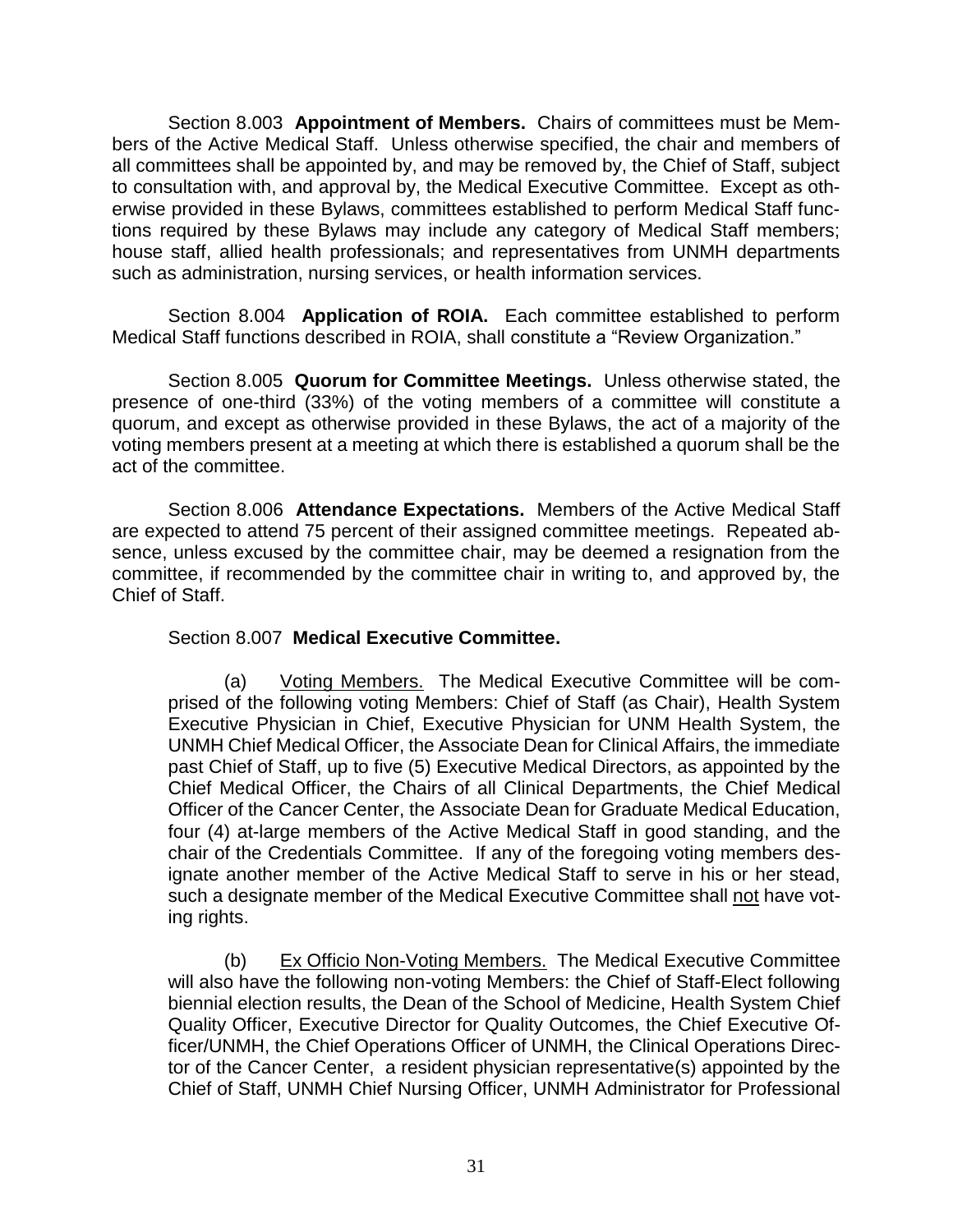and Support Services, UNMH Administrator for Ambulatory Services, UNM Health System Clinics Executive Physician, the UNMMG and SRMC Chief Medical Officers, the UNMMG and SRMC Chief Executive Officers, and the Chairs of all Associate Departments, and a physician representative from the HSC Office of Professionalism. Deans and Chancellors of the School of Medicine who are active members of the UNMH medical staff may also participate in a non-voting capacity.

(c) Duties of the Medical Executive Committee. The duties of the MEC, as delegated by the Medical Staff, shall be to:

(i) identify, review and approve the standards of medical practice for the UNMH;

(ii) develop, approve, and recommend to the Medical Staff and the Governing Body the *Medical Staff Bylaws*. The *Bylaws* establish a framework for self-governance of the Medical Staff and accountability to the Governing Body;

(iii) coordinate the medical activities of the various Departments and UNMH clinical facilities through the review, approval or adoption of UNMH or Medical Staff policies, procedures, and guidelines;

(iv) act for the Medical Staff between meetings of the Medical Staff, within the limits of the *Medical Staff Bylaws*, policies, and procedures;

(v) Receive and act upon reports and recommendations from the Departments, committees, work groups, programs and officers of the Medical Staff concerning patient care, clinical pertinence review, and other quality maintenance activities and the discharge of their delegated administrative responsibilities;

(vi) act as liaison between the Medical Staff and the Governing Body;

(vii) make recommendations to the Governing Body regarding policies and procedures; Medical Staff structure, Membership, and governance; review of credentials and delineation of privileges; organization of quality review and assessment activities of the Medical Staff, as well as mechanisms for acting on the recommendations of those review and assessment activities; professional review, disciplinary action, or restriction or termination of privileges of Medical Staff Members;

(viii) act on the recommendations of the Credentials Committee concerning appointment and reappointment to the Medical Staff, professional review activities; and transmit recommendations to the Governing Body;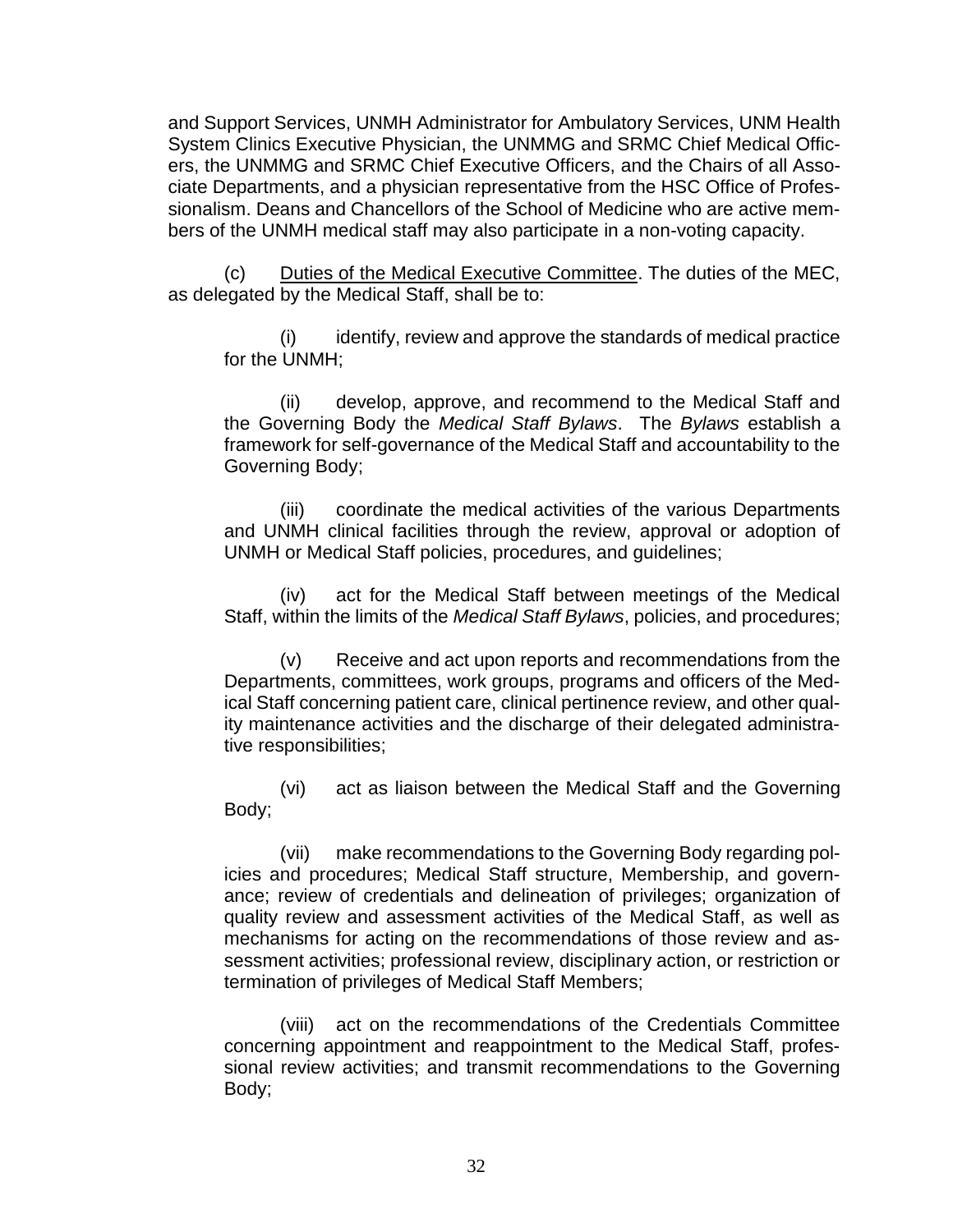(ix) act in regular or special session at the request of the Credentials Committee, Associate Dean for Clinical Affairs, Chief of Staff, or Dean when necessary in cases of suspension, termination of appointment, or restriction of privileges of Members of the Medical Staff or others with clinical privileges;

(x) review and act on recommendations received from the Physician Health and Rehabilitation Committee, and, when necessary, making recommendations to the Governing Body based on recommendations from the Physician Health and Rehabilitation Committee;

(xi) support the accreditation program and activities of the UNMH; and

(xii) provide consultation regarding proposed changes in operational aspects of UNMH clinical care.

(d) Term of Office. The Terms of office for Members-at-large on the Medical Executive Committee will be two (2) years. Resident physician Members will be appointed annually.

(e) Replacement of Members-at-Large. In the event of resignation from the MEC or other reason for extended absence from the Medical Executive Committee, the Member-at-Large vacancy will be filled at the discretion of the Chief of Staff to complete the ongoing two-year term.

(f) Meetings. The Medical Executive Committee shall meet at least six (6) times each year as regular meetings. Special meetings of the Medical Executive Committee may be called only by the Dean, the Senior Associate Dean for Clinical Affairs, the Associate Dean for Clinical Affairs, or the Chief of Staff and may be called at any time. Notice of every special meeting shall be sent in writing to each member of the Medical Executive Committee not less than three (3) business days before the meeting. Notice of special meetings do not need to state the purpose or purposes for which the meeting is called, but shall state the time and place of the meeting. Notice is deemed given if made to the members of the Medical Executive Committee by electronic communication. In all cases, the Medical Executive Committee will maintain a permanent record of its proceedings and actions.

### Section 8.008 **Credentials Committee.**

(a) Composition. The Credentials Committee will be comprised of the Associate Dean for Clinical Affairs as Chair, or his/her designate, and other Medical Staff Members as are appointed. The Chief Nursing Officer or designee is an ex officio member with full voting rights.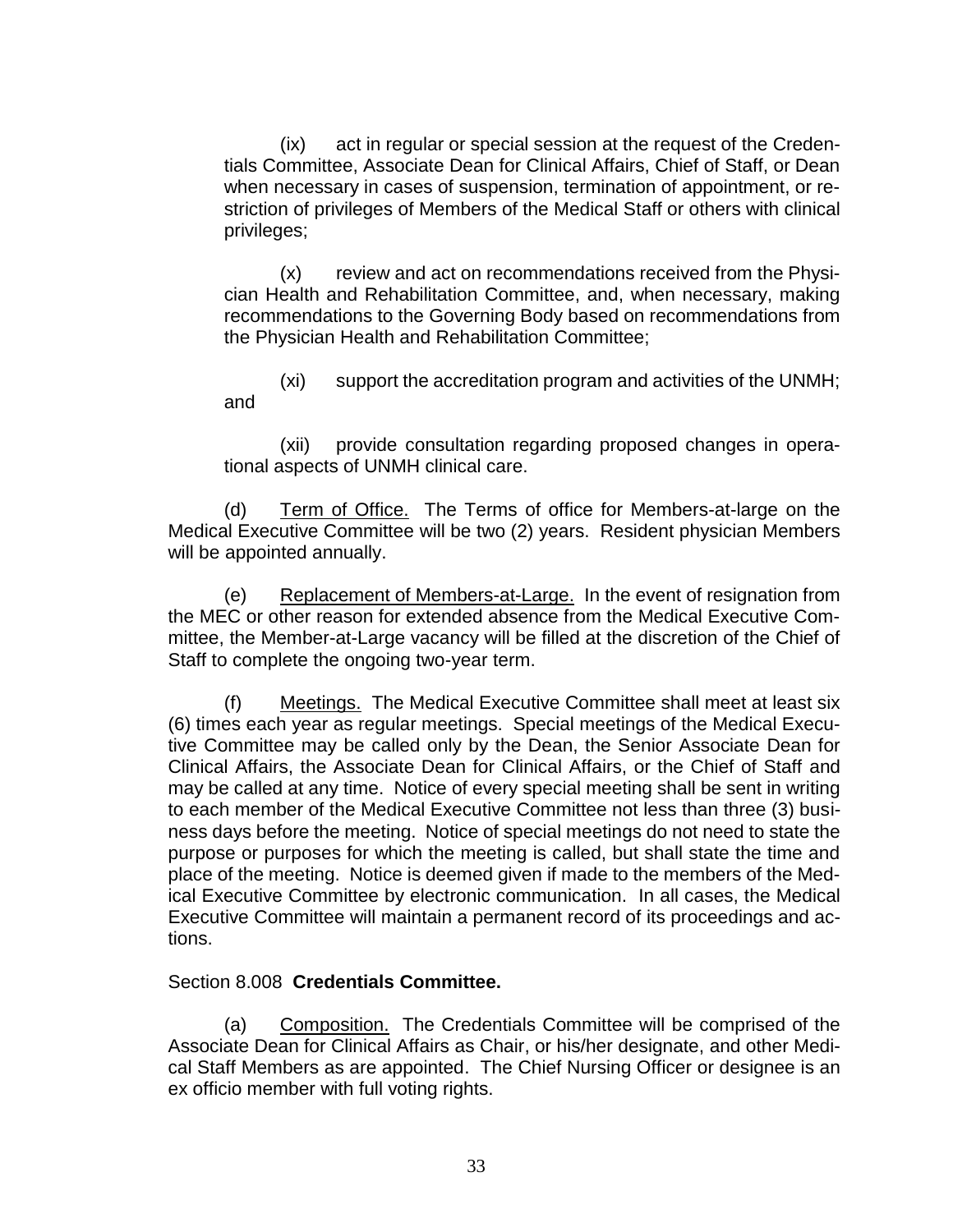(b) Committee Members may be appointed to the Credentials Committee by either the Chief of Staff or the Chair of the Credentials Committee.

(c) Duties. The duties of the Credentials Committee include coordinating and reviewing credentials investigations and recommendations including:

(i) Reviewing and evaluating the qualifications of each applicant for initial appointment, reappointment, or modification of appointment and for clinical privileges, including obtaining and considering the recommendations of the appropriate Departments;

(ii) Submitting a quarterly report, in accordance with Sections 5 and 6 of these Bylaws, to the Medical Staff Executive Committee on the qualifications of each applicant for Staff Membership or particular clinical privileges and of each Allied Health Professional for specified services. Such report shall include recommendations with respect to appointment, Medical Staff category, Department affiliation, clinical privileges or specified services, and special conditions attached thereto;

(iii) Investigating, reviewing and reporting on matters, including the clinical, ethical or professional conduct of any Member of the Medical Staff or other UNMH clinical practitioner, when assigned or referred to it by the Associate Dean for Clinical Affairs, the Dean, the Chief of Staff, or the Medical Executive Committee; and

(iv) Performing such other duties as may be assigned to it by the Medical Executive Committee.

(d) Term of Office.Credentials Committee appointments will be for two year renewable terms.

(e) Meetings.The Credentials Committee will meet at least quarterly as regular meetings. Special meetings of the Credentials Committee may be called only by the Dean, the Senior Associate Dean for Clinical Affairs, the Associate Dean for Clinical Affairs, the Chief of Staff or the Chair and may be called at any time. Notice of every special meeting shall be sent in writing to each member of the Credentials Committee not less than three (3) business days before the meeting. Notice of special meetings do not need to state the purpose or purposes for which the meeting is called, but shall state the time and place of the meeting. Notice is deemed given if made to the members of the Credentials Committee by electronic communication. In all cases, the Credentials Committee will maintain a permanent record of its proceedings and actions.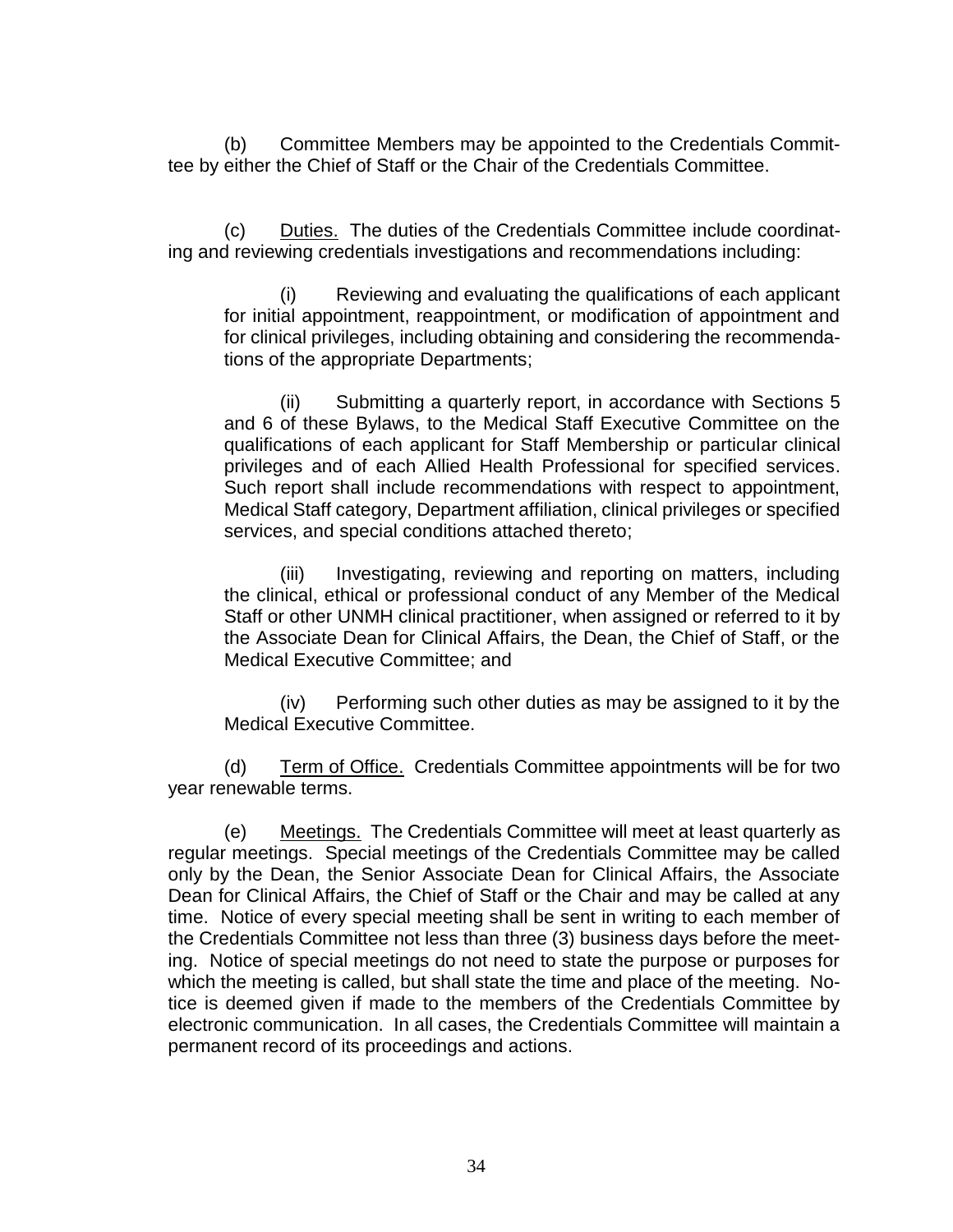### Section 8.009 **Pharmacy and Therapeutics Committee.**

(a) Composition. The Pharmacy and Therapeutics Committee will be comprised of at least nine (9) Active and/or Allied Health Professional Medical Staff Members; the UNMH Pharmacy Director and Assistant Pharmacy Director; one or more representative from the UNMH Nursing Service; and representatives from UNMH Food and Nutrition Services, and the UNM Cancer Center, the Carrie Tingley Hospital program, Children's Psychiatric Center, and the Adult Psychiatric Center.

(b) Duties. The duties of the Pharmacy and Therapeutics Committee are to develop and maintain surveillance over drug utilization policies and practices including:

(i) Assisting in the formulation of broad professional policies regarding the evaluation, appraisal, selection, use, safety procedures, and all other clinical matters relating to drugs in the UNMH;

(ii) advising the Medical Staff and the UNMH's pharmaceutical Department on matters pertaining to the choice of available drugs;

(iii) making recommendations concerning drugs to be stocked on the nursing unit floors and by other services;

(iv) developing and reviewing periodically a formulary or drug list for use in the UNMH;

(v) evaluating clinical data concerning new drugs or preparations requested for use in the UNMH; and

(vi) establishing standards concerning the use and control of recognized drugs.

(c) The Pharmacy and Therapeutics Committee will maintain a permanent record of all activities relating to the Pharmacy and Therapeutics Committee functions and duties and will submit periodic reports and recommendations to the Medical Executive Committee through the Quality Oversight Committee concerning drug utilization policies and practices in UNMH.

(d) Terms of Office.Pharmacy and Therapeutics Committee appointments will be for one year renewable terms.

(e) Meetings.The Pharmacy and Therapeutics Committee will meet at least six (6) times each year as regular meetings. Special meetings of the Pharmacy and Therapeutics Committee may be called only by the Dean, the Senior Associate Dean for Clinical Affairs, the Associate Dean for Clinical Affairs, the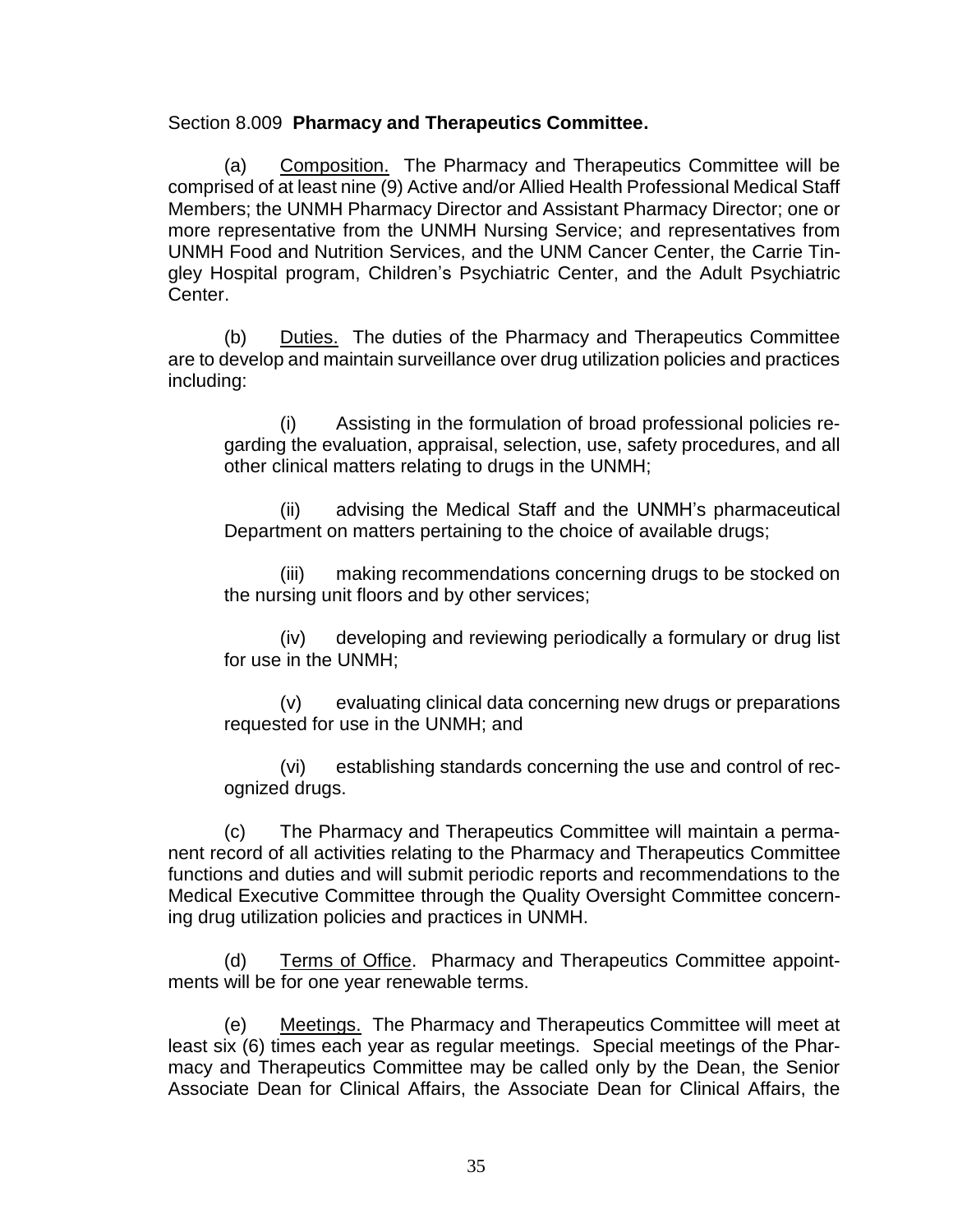Chief of Staff or the Chair and may be called at any time. Notice of every special meeting shall be sent in writing to each member of the Pharmacy and Therapeutics Committee not less than three (3) business days before the meeting. Notice of special meetings do not need to state the purpose or purposes for which the meeting is called, but shall state the time and place of the meeting. Notice is deemed given if made to the members of the Pharmacy and Therapeutics Committee by electronic communication.

### Section 8.010 **Cancer Committee.**

(a) Composition. This is a standing, multidisciplinary committee, comprised of Active Medical Staff members and other representatives from the University of New Mexico Hospitals and the University of New Mexico Cancer Center, to include but not be limited to: representatives from diagnostic imaging, radiation oncology, rehabilitation services, nutrition services, quality management, psychosocial support services, pathology, cancer liaison physicians, cancer program administration, oncology nursing, social work, tumor registry, palliative team care, clinical research, and genetics. Others can be included as the discretion of the Committee depending upon the needs of various programs.

### (b) Duties.

(i) The Committee is responsible for goal setting, planning, initiating, implementing, evaluating and improving all caner related activities in the program. The committee will oversee: program management, clinical services, continuum of care services, patient outcomes and data quality.

(ii) The Committee will participate in UNMH quality monitoring activities, including regular reporting to the UNMH Quality Oversight Committee.

(iii) The Committee is also responsible for the development and dissemination of a report of patient or program outcomes. This report may be published in electronic or printed form. This report must be distributed to an audience external to the faculty and medical staff.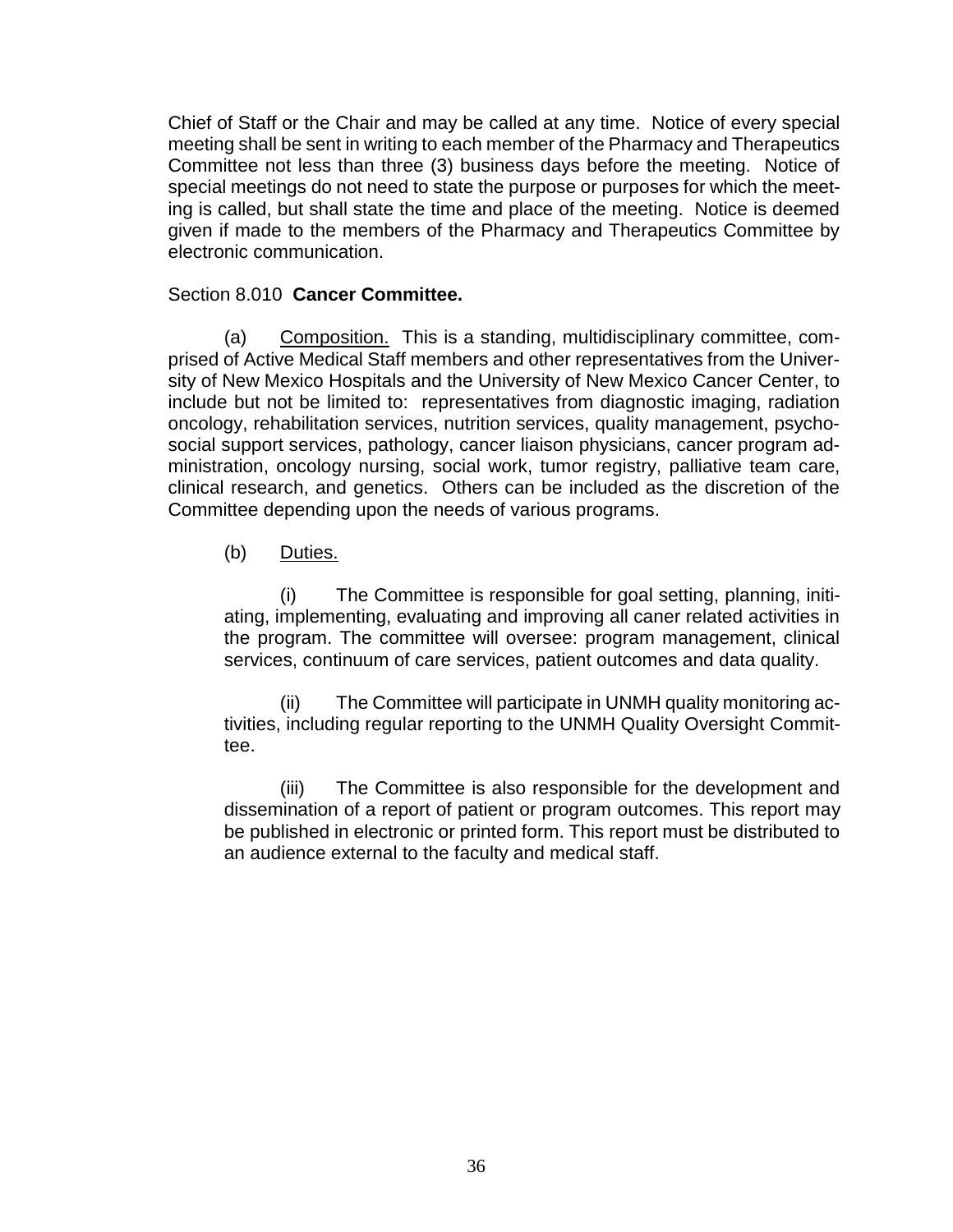(c) Terms of Office.Cancer Committee appointments will be for one year renewable terms.

(d) Meetings.The Cancer Committee will meet at least quarterly as regular meetings. Special meetings of the Cancer Committee may be called only by the Dean, the Senior Associate Dean for Clinical Affairs, the Associate Dean for Clinical Affairs, the Chief of Staff or the Committee Chair and may be called at any time. Notice of every special meeting shall be sent in writing to each member of the Cancer Committee not less than three (3) business days before the meeting. Notice of special meetings do not need to state the purpose or purposes for which the meeting is called, but shall state the time and place of the meeting. Notice is deemed given if made to the members of the Cancer Committee by electronic communication. In all cases, the Cancer Committee will maintain a permanent record of its proceedings and actions.

### Section 8.011 **Surgical Services Operations Committee.**

(a) Composition. The Surgical Services Operations Committee shall be comprised of:

- (i) a surgeon who shall serve a two-year term as committee chair;
- (ii) an anesthesiologist who shall serve as committee vice chair (with vote);
- (iii) eleven (11) appointed members from the Departments of Dental Medicine, Neurosurgery, Obstetrics & Gynecology, Orthopedics, and Surgery (with vote);
- (iv) the Executive Medical Director for Surgical Services and the Medical Directors of the Main OR, OSIS, and BBRP OR (with vote);
- (v) the UNMH Chief Executive Officer, UNMH Chief Medical Officer, and UNMH Chief Nursing Officer (without vote).

(b) Duties.The Surgical Services Operations Committee responsibilities include the following:

(i) Oversight of perioperative services, including three (3) operating rooms (main, BBRP, OSIS), pre- and post-anesthesia care units, and pre-admission testing;

Improve the effectiveness and efficiency of all surgery-related services by establishing, coordinating, and monitoring policies related to those services.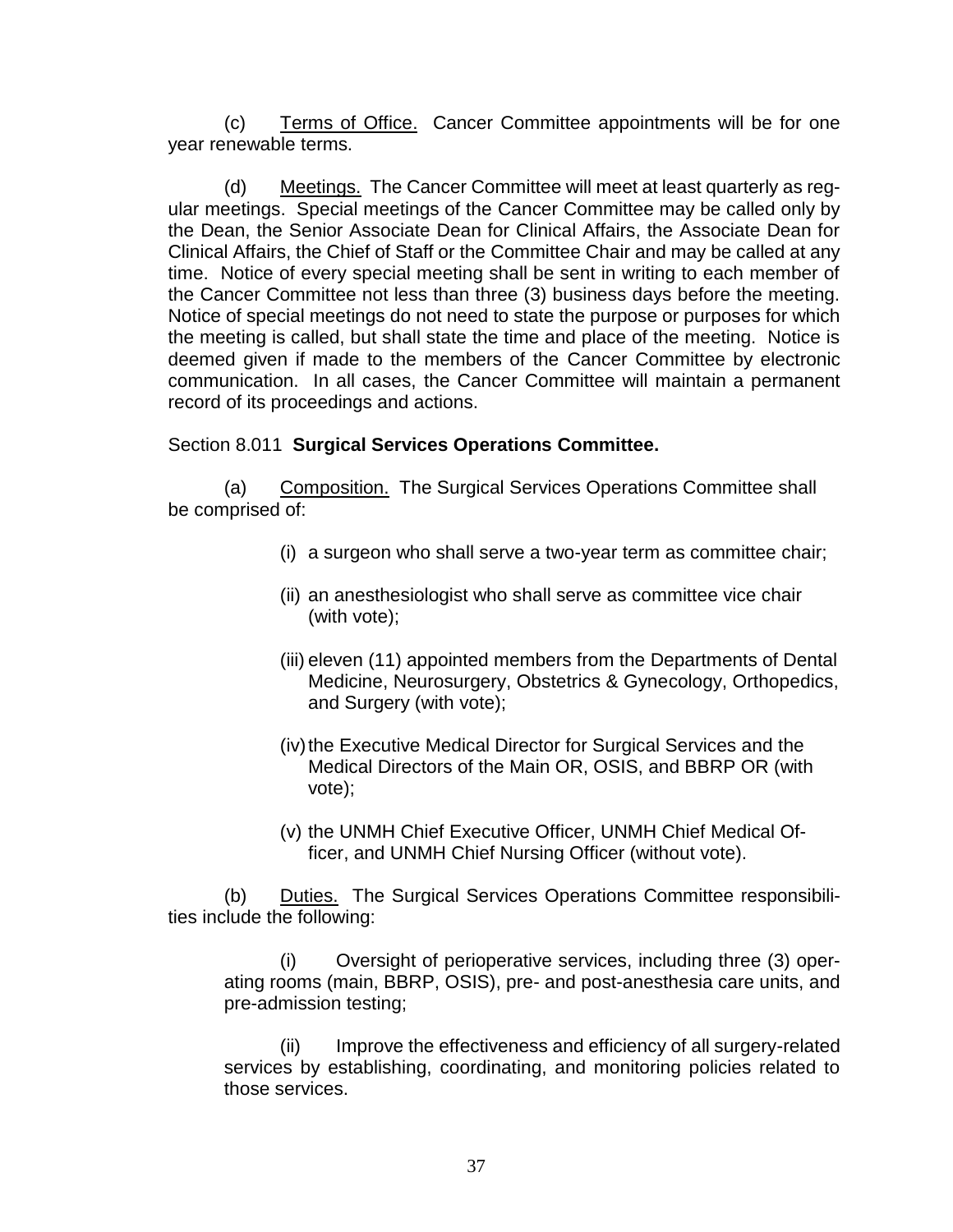(c) Terms of Office.Surgical Services Operations Committee appointments will be for one year renewable terms.

(d) Meeting.Surgical Services Operations Committee will meet at a minimum at least twelve (12) times a year and will maintain a permanent record of its proceedings and actions.

(e) The Surgical Services Operations Committee shall function in accordance with the committee charter.

### Section 8.012 **CPR Committee**.

(a) Composition. The CPR Committee will consist of appropriate physicians, nurses, pharmacists, and technical support staff from various Departments and hospital areas. Representation from the UNMH Rapid Response Team will be included.

(b) Duties.The CPR Committee is responsible for quality review and improvement of UNMH cardiopulmonary resuscitation events ("codes"). Duties include review of code sheets to identify any issues regarding appropriate care, documentation, or other problem areas that may need attention or intervention, and facilitation of changes to policies, documents, education, and equipment to improve outcomes when patients, visitors, or staff are critically ill.

(c) Terms of Office.CPR Committee appointments will be for one year renewable terms.

(d) Meetings.The CPR Committee will meet monthly and will maintain a permanent record of its proceedings and actions.

### Section 8.013 **Nominating Committee.**

(a) Composition. The Nominating Committee will be comprised of two Members from the Active Medical Staff and three Members of the Medical Executive Committee. The appointments will be made by the Chief of Staff in consultation with the Associate Dean for Clinical Affairs.

(b) Duties. The duties of the Nominating Committee will be to:

(i) select Members of the Active Medical Staff for the annual election of four (4) Members-at-large to serve on the Medical Executive Committee, and nominees from the Active Medical Staff for the biennial election of the Chief of Staff;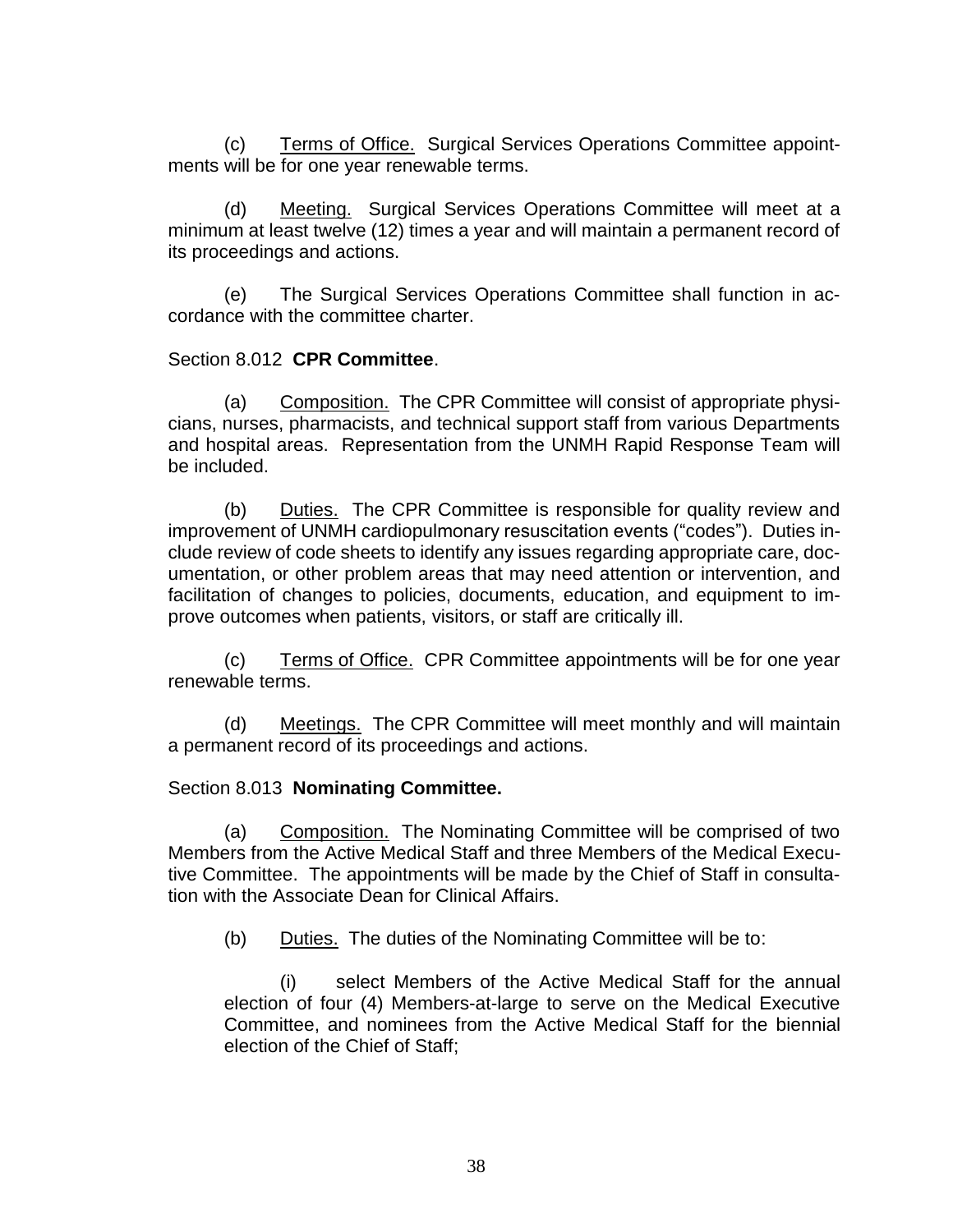(ii) submit the slate of nominees proposed by it to the Medical Executive Committee along with a notice calling for the Chief of Staff to call the Annual Meeting of the Medical Staff; and

(iii) conduct the elections electronically and authenticate at each Annual Meeting of the Medical Staff.

(c) Terms of Office.The Nominating Committee appointments will have term as designated by the Chief of Staff.

(d) Meetings.The Nominating Committee will meet as necessary and no more than fifteen weeks before the Annual Meeting of the Medical Staff and will make its report available to the Chief of Staff and the Associate Dean for Clinical Affairs for distribution to the Medical Executive Committee.

### Section 8.014 **Medical Staff Professionalism Committee.**

(a) Composition. The Medical Staff Professionalism (MSP) Committee will be comprised of seven respected Members of the Active Medical Staff in good standing. The appointments will be made by the Chief of Staff in consultation with the Senior Associate Dean for Clinical Affairs (or his/her designate). Consideration for membership of this Committee will be given to Members who provide the committee with sufficient expertise to address matters involving substance abuse and recovery; gender and minority issues; graduate medical education; mental health; and surgery.

(b) Duties. The duties of the MSP Committee will be to provide advice, consultation, and recommendations to the Medical Executive Committee, the Credentials Committee, Medical Staff Members, clinical Divisions, clinical Departments, clinical programs, administrators, or other elements of the UNMH who request the MSP Committee's assistance in addressing Medical Staff Member professionalism issues. The committee shall also direct an education program designed to inform Medical Staff Members and other organized staff about illness and impairment recognition and at-risk criteria. Advice, consultation, and recommendations will be provided at the discretion of the MSP Committee. The MSP Committee will have no specified authority to enforce its recommendations.

(c) Terms of Office.The term of office for appointees to the MSP Committee is two years. Members may be reappointed at the discretion of the Chief of Staff in consultation with the Senior Associate Dean for Clinical Affairs (or his/her designate).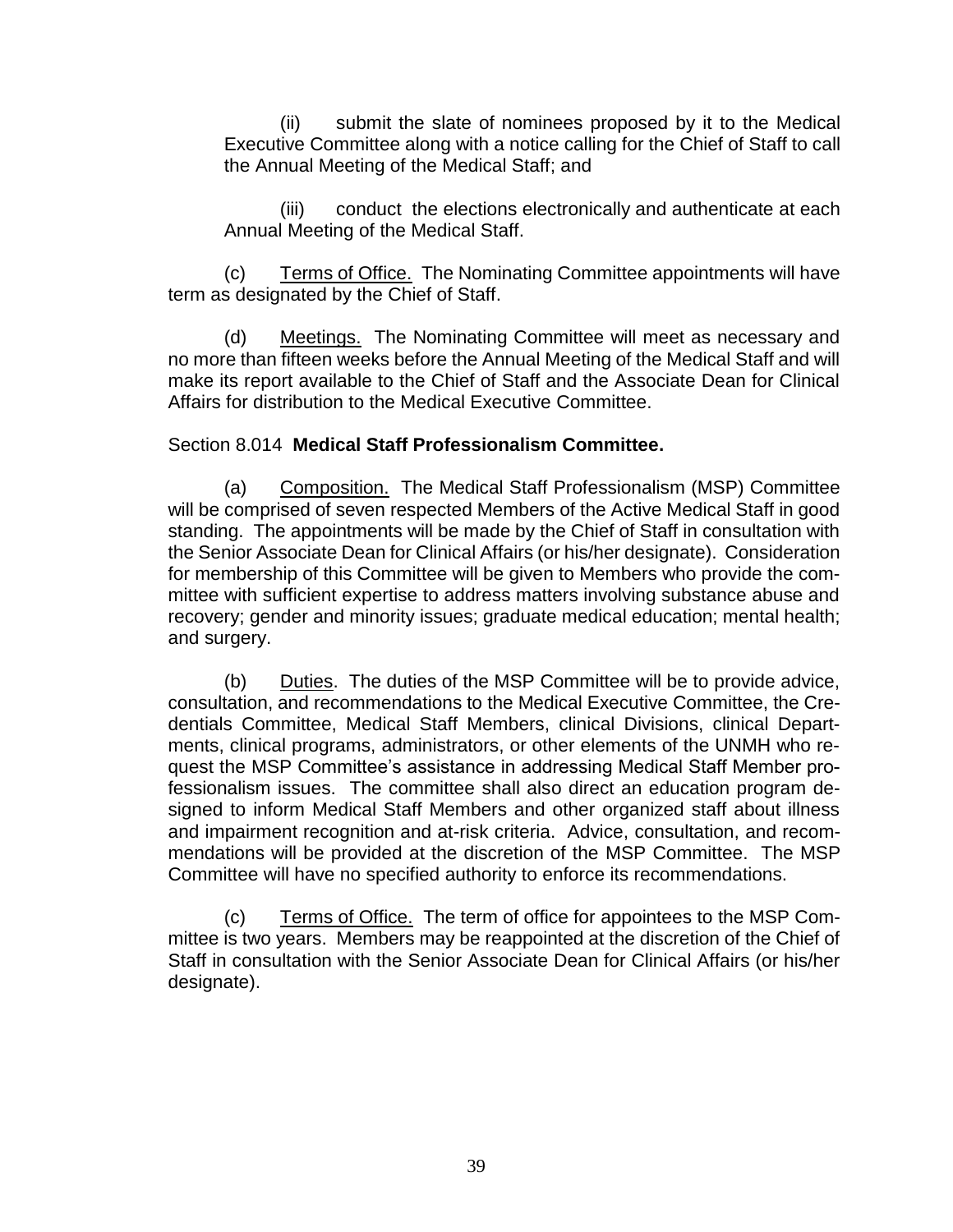(d) Meetings.The MSP Committee will meet as necessary. It will strive to meet within three (3) working days of a request for consultation. The Department Chair of the Medical Staff Member being reviewed will be invited to attend any meeting(s) during which the Medical Staff Member is being reviewed. Upon request of the Chief of Staff, the Office of University Counsel will provide support and advice to the MSP Committee.

### Section 8.015 **Medical Staff Health and Rehabilitation Committee.**

(a) Composition. The Health and Rehabilitation Committee will be comprised of at least two (2) Active Medical Staff Members and at least one (1) Allied Health Professional Medical Staff Member. Other Members of the Committee may include a representative from the Department an affected practitioner practices in, and a Medical Review Officer from the Monitored Treatment Program (MTP). Upon request of the Chief of Staff, the Office of University Counsel will provide support and advice to the Health and Rehabilitation Committee.

(b) Duties.The purpose and responsibilities of the Health and Rehabilitation Committee are as follows:

(i) To investigate any practitioner who self discloses or who is identified by the Department Chair or other person who reports a history of, treatment for and/or current impairment by reason of substance abuse, organic dysfunction, mental illness or any condition or situation contributing negatively to the performance of the applicant's duty of care to such a degree as to endanger the well-being of patients, be judged blatantly unprofessional, or endanger the life and well-being of the applicant;

(ii) To confidentially investigate any information concerning any Medical Staff Member or Allied Health Professional who is impaired or alleged to be impaired;

(iii) To investigate every report of alleged impairment at the discretion of the Health and Rehabilitation Committee. Such investigation shall require notification of the Medical Staff or Allied Health Professional Member under investigation and may, without limitation, include:

(1) Interviewing the allegedly impaired practitioner or Allied Health Professional;

(2) Interviewing people providing reports of suspected impairment;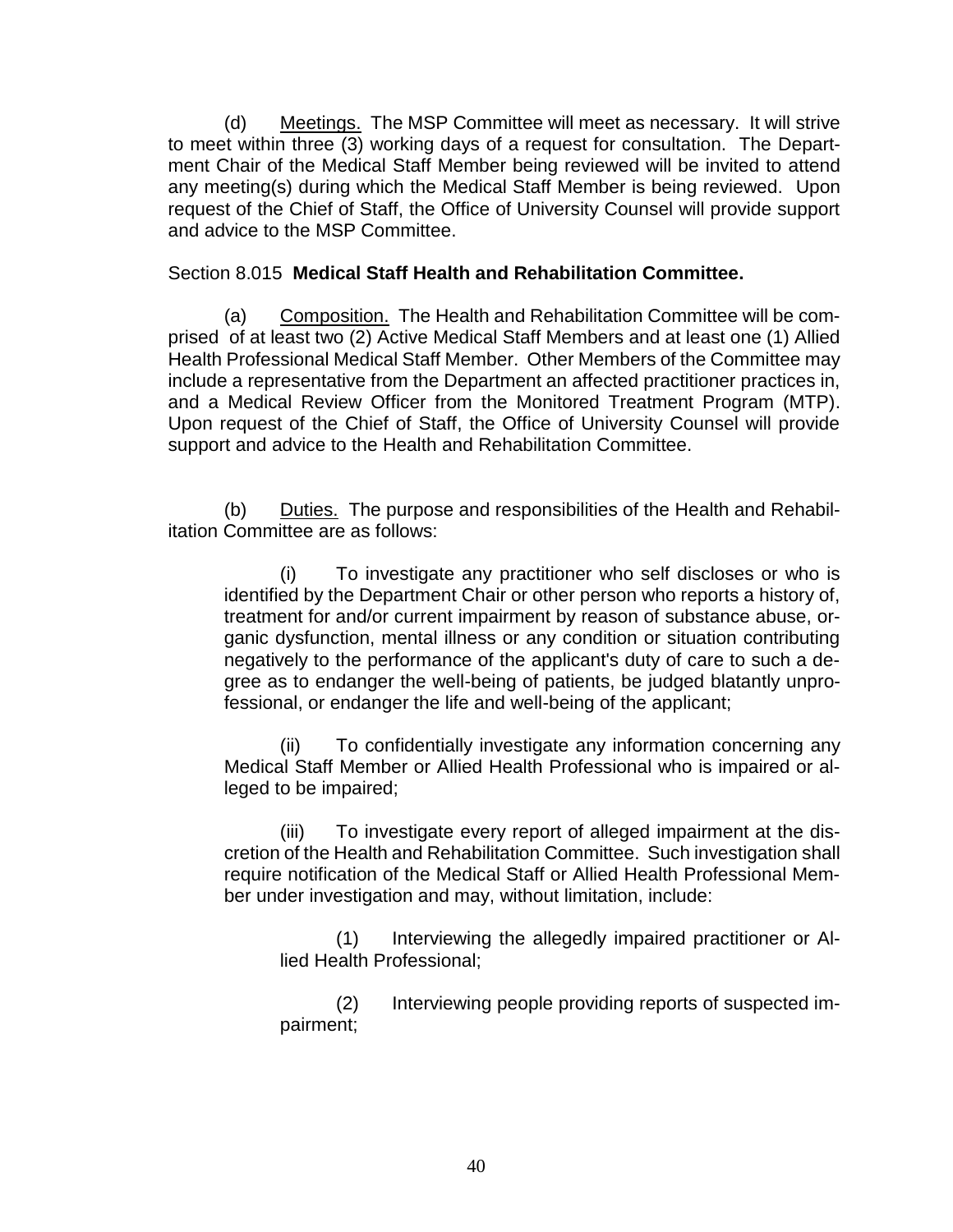(3) Requiring the practitioner or Allied Health Professional who is undergoing or has undergone treatment for an impairment to demonstrate that treatment has been successfully completed;

(4) Requiring evidence of continuing compliance with an after-care contract or consent agreement;

(5) Requiring reports indicating that the practitioner or Allied Health Professional's ability to practice has been assessed and that he/she has been found capable of practicing according to acceptable and prevailing standards of care and report such actions to the Associate Dean for Clinical Affairs, and to the Credentials Committee; and/or

(6) Requiring that the practitioner or Allied Health Professional enter into a written agreement with the Committee with conditions imposed by the Committee before granting or continuing staff Membership, privileges, or permission to practice.

(iv) To monitor the status of each recovering Medical Staff or Allied Health Professional Member designated as "impaired." This monitoring system shall be individualized at the discretion of the Committee according to the needs of the situation as judged by the Committee in periodic review. Status reports of progress must be documented to the Committee. Such monitoring may, without limitation, include:

(1) Requiring compliance with a written agreement entered into by the practitioner or Allied Health Professional with a treatment provider or with the Committee;

(2) Requiring compliance with a treatment program;

(3) Requiring submission to the Committee, for a designated period of time, of reports made under penalty of perjury stating the professional's progress;

(4) Reporting its findings for every impaired professional investigated under this section by submitting a report of the Committee's investigation, evaluation, and monitoring actions to the affected Member's Chair, the Associate Dean for Clinical Affairs, and the Credentials Committee;

(5) Developing health educational programs for the Medical Staff and School of Medicine staff to increase awareness of the symptoms of dependency, the need to report such observation and the methodology for reporting;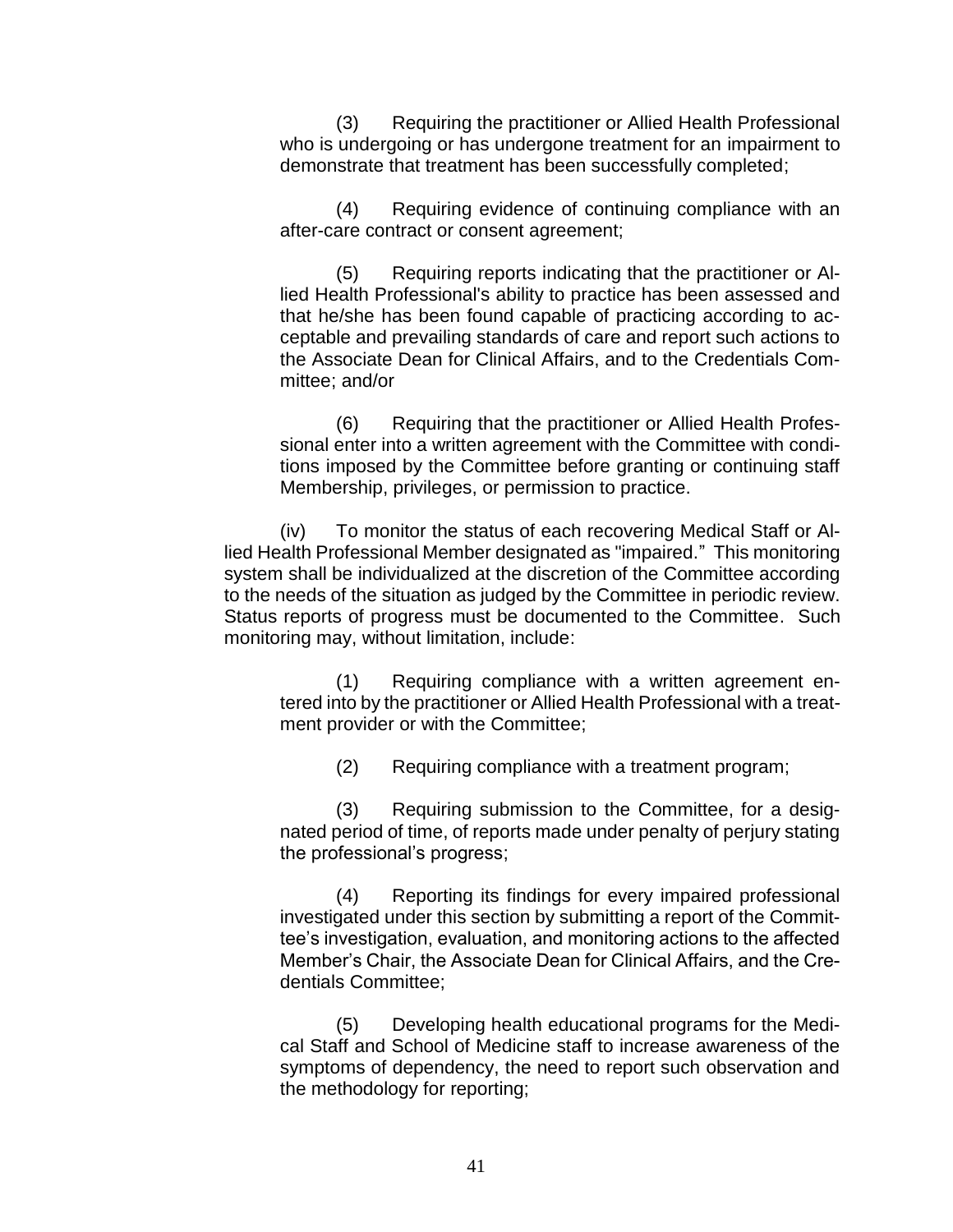(6) Developing programs that will provide assistance to the impaired professional during the rehabilitation process; and

(7) Submitting reports of its deliberations and actions relating to completion or failure of rehabilitation to the Associate Dean for Clinical Affairs, and to the Credentials Committee.

(e) Terms of Office.The term of office for appointees to the Health and Rehabilitation Committee is two years. Members may be reappointed at the discretion of the Chief of Staff in consultation with the Senior Associate Dean for Clinical Affairs (or his/her designate).

(f) Meetings.The Health and Rehabilitation Committee will meet as necessary and will maintain a permanent record of its proceedings and actions.

### Section 8.016 **Quality Oversight Committee**.

(a) Composition. The Quality Oversight Committee will be comprised of the UNMH Chief Medical Officer (co-chair), the Chief Executive Officer of UNM Hospitals (co-chair), two Members of the Governing Body; the Associate Dean for Clinical Affairs; up to four Executive Medical Directors as appointed by the Chief Medical Officer; the UNMH Chief Nursing Officer; the Clinical Department Chairs of Internal Medicine, Pediatrics, Surgery, and Psychiatry and Behavioral Sciences; and the Chief of Staff. Members may also include medical directors, executive directors, nurse managers, hospital administrators, or other Department Chairs as appointed by the Quality Oversight Committee Chairs. The Quality Oversight Committee shall work with appropriate Medical Staff committees related to its duties.

(b) Subcommittees. The Quality Oversight Committee may also appoint subcommittees, which will be co-chaired by a UNM Hospitals representative and a Medical Staff leader appointed by the Quality Oversight Committee co-chairs. These subcommittees will work collaboratively with multi-disciplinary care providers involved with specific patient population and/or key hospital function to plan and implement systemic performance improvement activities. These subcommittees, along with the appropriate Medical Staff committees, are responsible to identify and implement improvements in the delivery of care based upon data analysis, external benchmark data, and quality indicators. Key focus areas may include clinical quality, patient safety, and patient service. These subcommittees will report goals and accomplishments on a periodic basis to the Quality Oversight Committee. As appropriate, the subcommittees and Medical Staff committees will refer potential quality of care issues related to an individual practitioner to the Office of Clinical Affairs, or in the case of a UNM Hospitals employee to the UNMH Chief Nursing Officer or to other appropriate UNMH leadership. The subcommittees and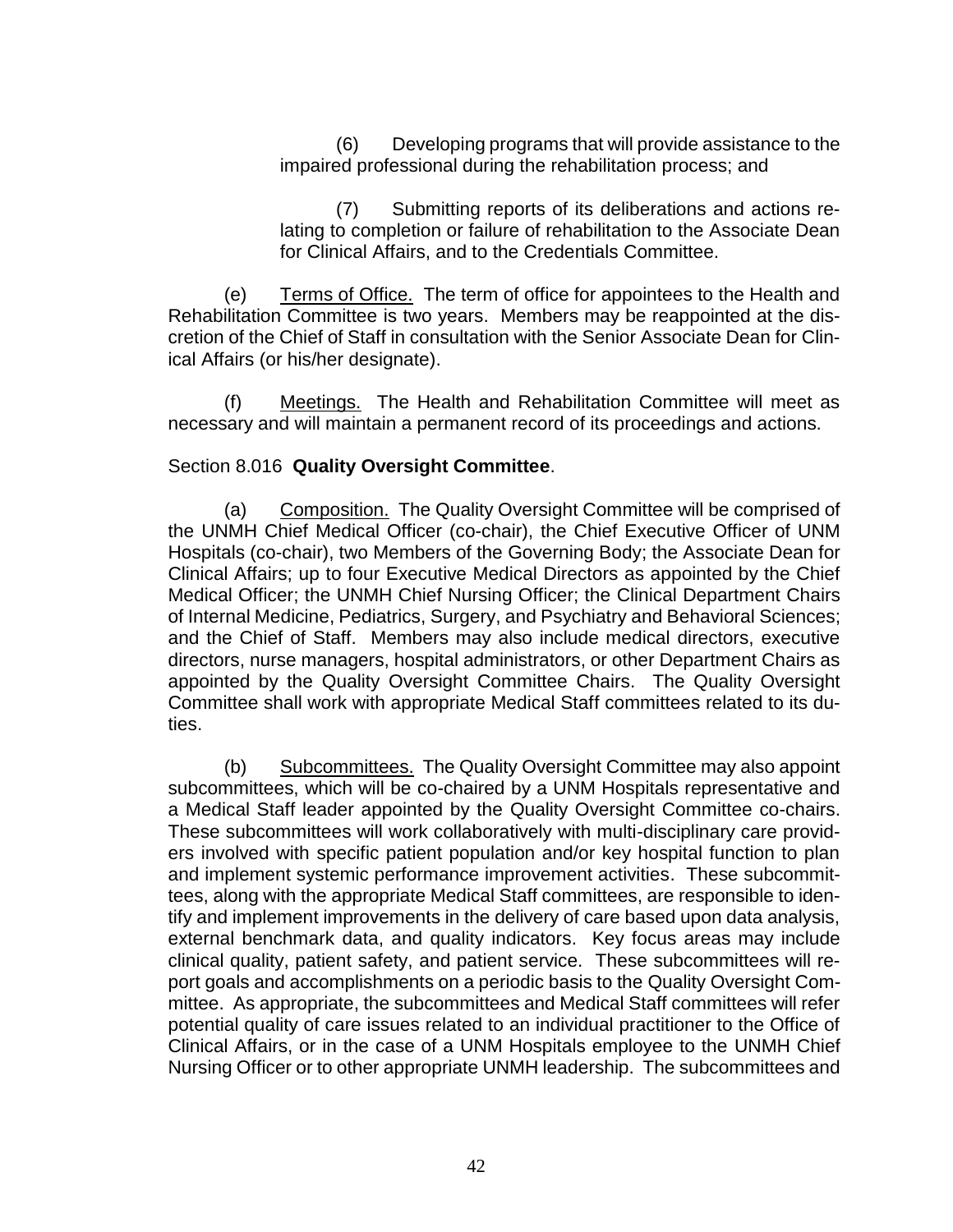Medical Staff committees are the primary forums to identify and drive performance improvement through process improvement and evaluation of quality data.

(c) Duties. The Quality Oversight Committee will be responsible for:

(i) Monitoring and reporting clinical quality assurance/quality improvement activity throughout UNMH;

(ii) Reviewing and resolving clinical quality assurance/ quality improvement operational and policy matters that may arise;

(iii) Evaluating clinical quality assurance/performance improvement activity both quantitatively and qualitatively;

(iv) Assuring implementation of appropriate corrective action; and

(v) Making appropriate recommendations for policy changes to the Medical Executive Committee or other UNMH committees and programs; and

(vi) Reporting to the Medical Executive Committee and to the Governing Body on the Quality Oversight Committee's actions and functions.

(d) Reporting. Quarterly, the Quality Oversight Committee will provide a report to the Medical Executive Committee and to the Governing Body concerning activities, findings, and recommendations of the Committee; compliance with the UNMH Performance Improvement Plan; identifying problem areas requiring corrective action, if any; and other matters as requested by the Medical Executive Committee or the Governing Body.

(e) Meetings. The Quality Oversight Committee will meet at least quarterly as its regular meetings. Special meetings of the Quality Oversight Committee may be called only by the Dean, the Senior Associate Dean for Clinical Affairs, the Associate Dean for Clinical Affairs, the Chief of Staff or the co-Chairs of the Quality Oversight Committee and may be called at any time. Notice of every special meeting shall be sent in writing to each member of the Quality Oversight Committee not less than three (3) business days before the meeting. Notice of special meetings do not need to state the purpose or purposes for which the meeting is called, but shall state the time and place of the meeting. Notice is deemed given if made to the members of the Quality Oversight Committee by electronic communication. In all cases, the Quality Oversight Committee will maintain a permanent record of its proceedings and actions.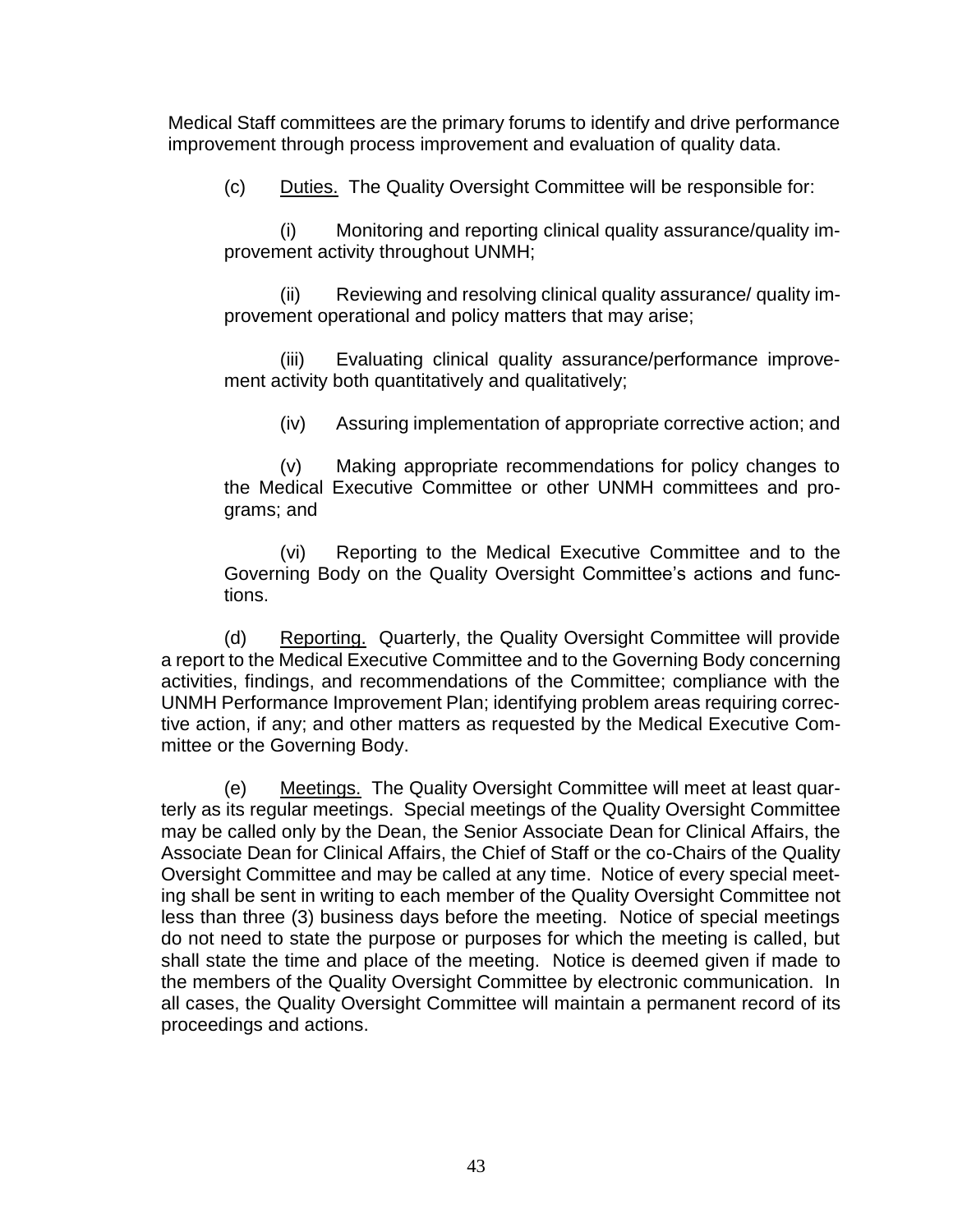#### Section 8.017 **Joint Conference Committee**

(a) Composition. The Joint Conference Committee shall consist of the Chair of the POC, the Chief of Staff, three (3) other members of the Governing Body appointed by the Chair of the Governing Body, the CMO of UNMH, the Chair of the affected clinical department, and any other Ad hoc member agreed upon and appointed by the Chair of POC and Chief of Staff.

(b) Term of Office. Terms of Office for committee members will be for one year, or until completion of assignment. Members may be appointed for additional terms.

(c) Duties. This committee shall provide a Forum for discussion of mutual problems and solutions related to credentialing and privileging between the Medical Staff and the governing body. It shall serve to recommend resolution to the governing body and the Medical Staff when either the governing body or the Medical Staff decline to act on requests for credentials or privileges.

Section 8.018 **Medical Staff Representation on Other Committees.** Members of the Medical Staff may be assigned to serve on other UNMH Committees. Appointment to such committees may be made by the Chief of Staff, Dean, Executive Physician in Chief, Associate Dean for Clinical Affairs, Executive Medical Director for Inpatient Services, Executive Medical Director for Ambulatory Services, Executive Medical Director for Children's Services, or Executive Medical Director for Patient Safety and Quality Improvement. There shall be Medical Staff representation in any Hospital deliberations affecting the discharge of Medical Staff responsibilities.

#### Section 8.019 **Bylaws Committee**

(a) Composition. The Bylaws Committee shall consist of the Chief of Staff, the Immediate Past Chief of Staff, the Associate Dean for Clinical Affairs, the Executive Medical Director Medical Staff Affairs, and three (3) additional Active Staff members, and a representative from the HSC Office of University Counsel who will provide support and advice to the committee. The chair and committee members shall be appointed by the Chief of Staff, subject to consultation with, and approval by, the Medical Executive Committee.

(b) Term of Office. Terms of Office for committee members shall be for one year renewable terms.

(c) Duties. The Bylaws Committee shall review the Medical Staff Bylaws and other related documents (including, but not limited to, the Medical Staff Rules and Regulations) and make recommendations for appropriate amendments and revisions.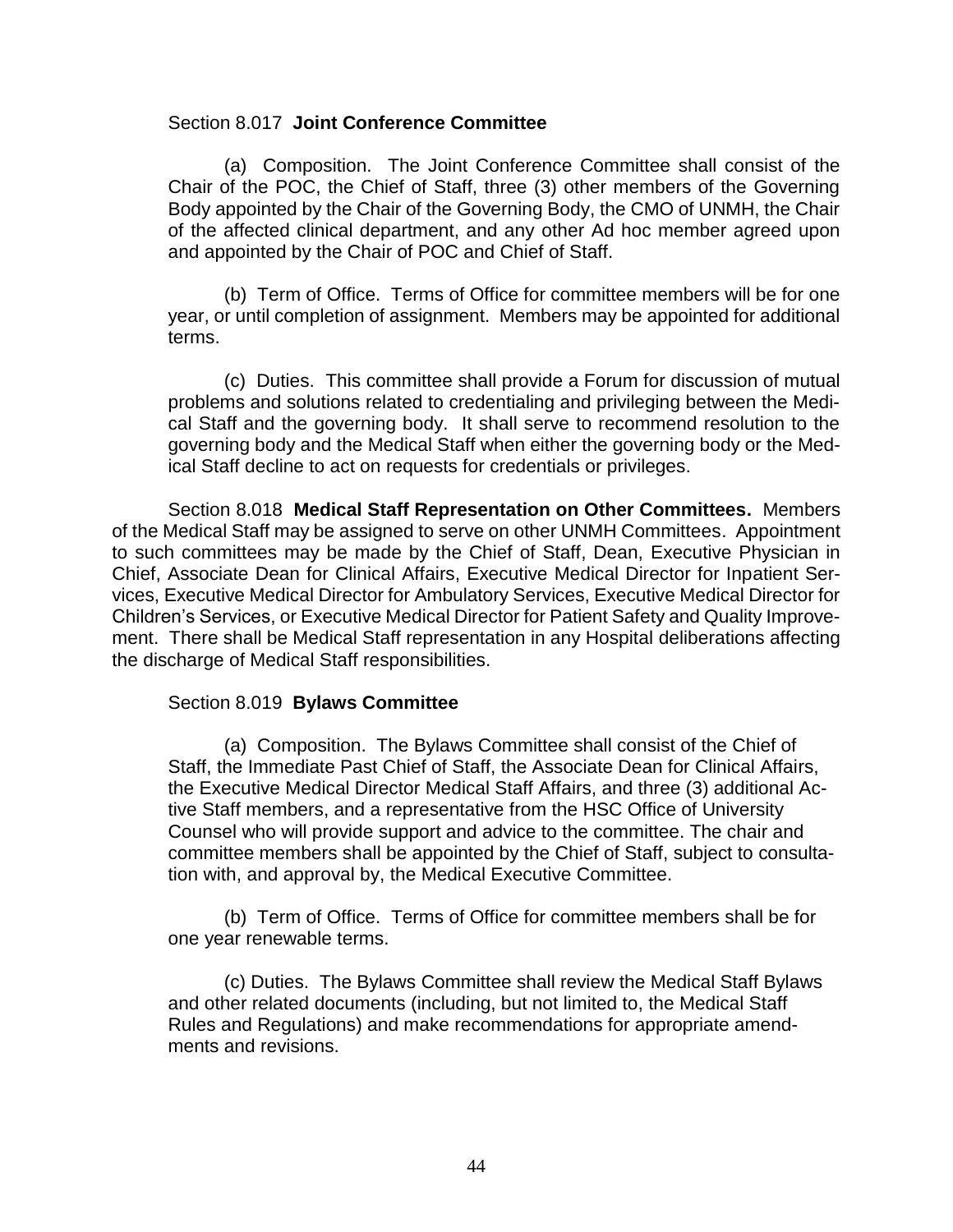(d) Meetings. The committee shall meet at least annually, shall maintain a permanent record of its proceedings and recommendations, and shall make a written report thereof after each meeting to the Medical Executive Committee.

#### Section 8.020 **Ethics Committee.**

(a) Composition. This is a standing, multidisciplinary committee, comprised of Active Medical Staff members and other representatives from the University of New Mexico Hospitals, to include but not be limited to: representatives from Pediatrics, Emergency Medicine, Geriatrics, Neurology, Neurosurgery, Oncology, Clinical Psychology, Social Work, Nursing, Administration, Graduate Medical Education, Pharmacy, and Pastoral Services. The Office of University Counsel will provide support and advice to the Ethics Committee upon request. Others can be included at the discretion of the Committee depending upon the needs of various issues.

(b) Duties. The purpose and responsibilities of the Ethics Committee are as follows:

(i) To serve as a consultative resource for the medical, nursing, allied health care staffs, patients and/or families in dealing with ethical questions related to inpatient or outpatient medical care and treatment and especially the care of the seriously ill.

(ii) To serve as an advisory body for the professional and administrative staffs in the formulation and periodic review of policies and/or guidelines concerned with ethical issues in health care, research or health education.

(iii) To provide a forum for inter-disciplinary dialogue relative to ethical questions and concerns which arise in the hospital and are not addressed systematically by other committees.

(iv) To encourage and assist in the development and dissemination of ethical educational programs and material for, and to, medical nursing, allied health, administrative departments, and appropriate community groups.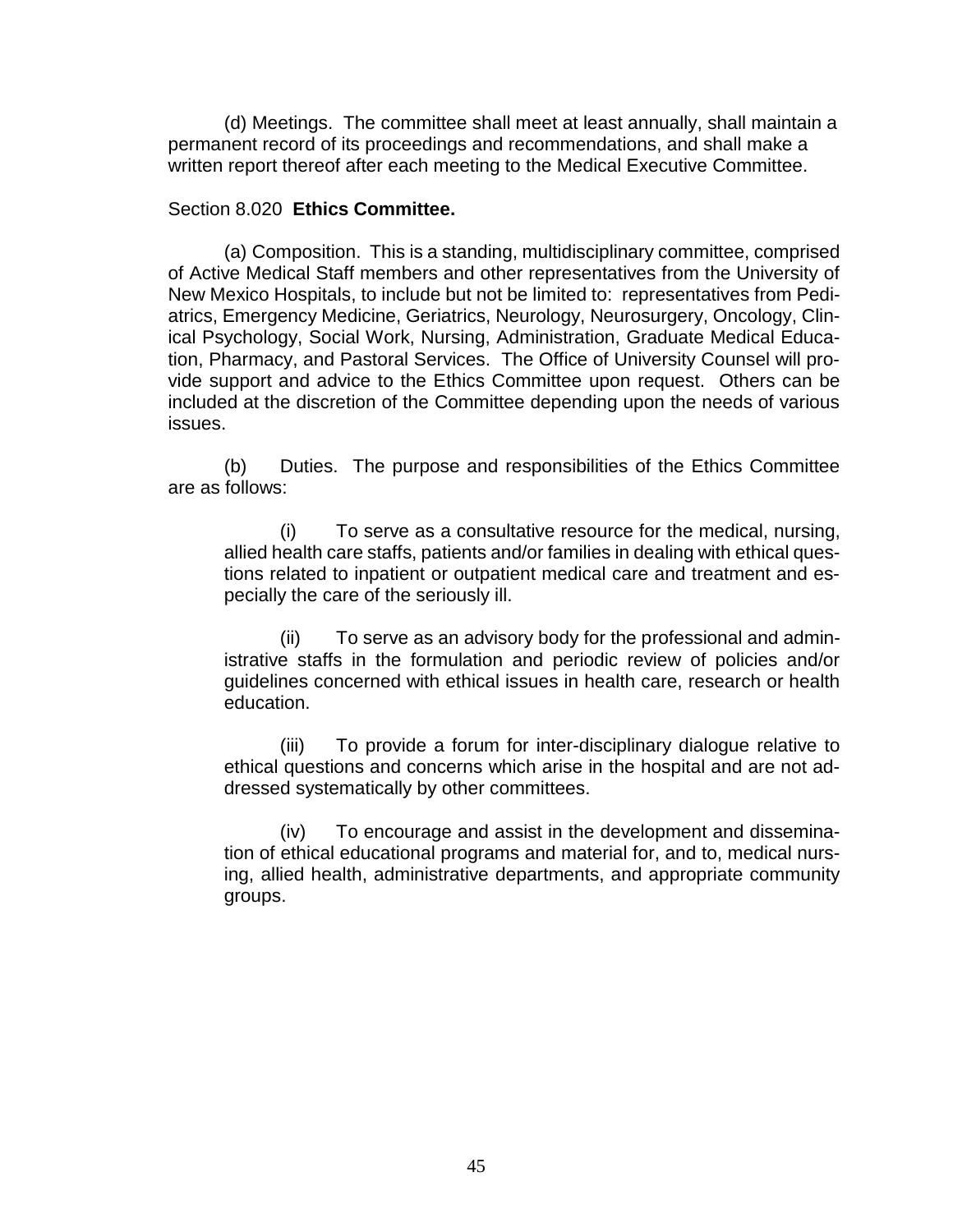(c) Terms of Office. Ethics Committee appointments will be for two year renewal terms.

(d) Meetings.The Ethics Committee shall meet subject to the call of the Chancellor, the Senior Associate Dean for Clinical Affairs, the Associate Dean for Clinical Affairs, the Chief of Staff or the Committee Chair and may be called at any time. The Ethics Committee will maintain a permanent record of its proceedings and actions.

# **SECTION 9**

# **CLINICAL AND ASSOCIATE DEPARTMENTS**

Section 9.001 **Organization of Clinical and Associate Departments** Each clinical or associate Department shall have a Department Chair who is appointed by the Dean of the School of Medicine. The departmental organization of the Medical Staff (as it pertains to Clinical Departments) will correspond to the departmental, and if applicable, the divisional organization of the UNM School of Medicine.

(a) Qualifications of Department Chairs. Each Clinical Department Chair or designee must be:

(i) Certified by an appropriate specialty board, or otherwise possessing documentation of comparable competence affirmatively established through the credentialing process.

(ii) A Member in good standing of the Active Medical Staff.

(b) Roles and Responsibilities of Clinical Department Chairs. The roles and responsibilities of the Department Chairs include, but are not limited to:

(i) Clinical, administrative, and professional activities of the Department and its members**;**

(ii) Assurance of sufficient and effective continuing surveillance of the professional performance of all Members of the Department;

(iii) Recommending to the Medical Staff the criteria for clinical privileges that are relevant to the care provided in the departments;

(iv) Recommending clinical privileges for each member of the Department;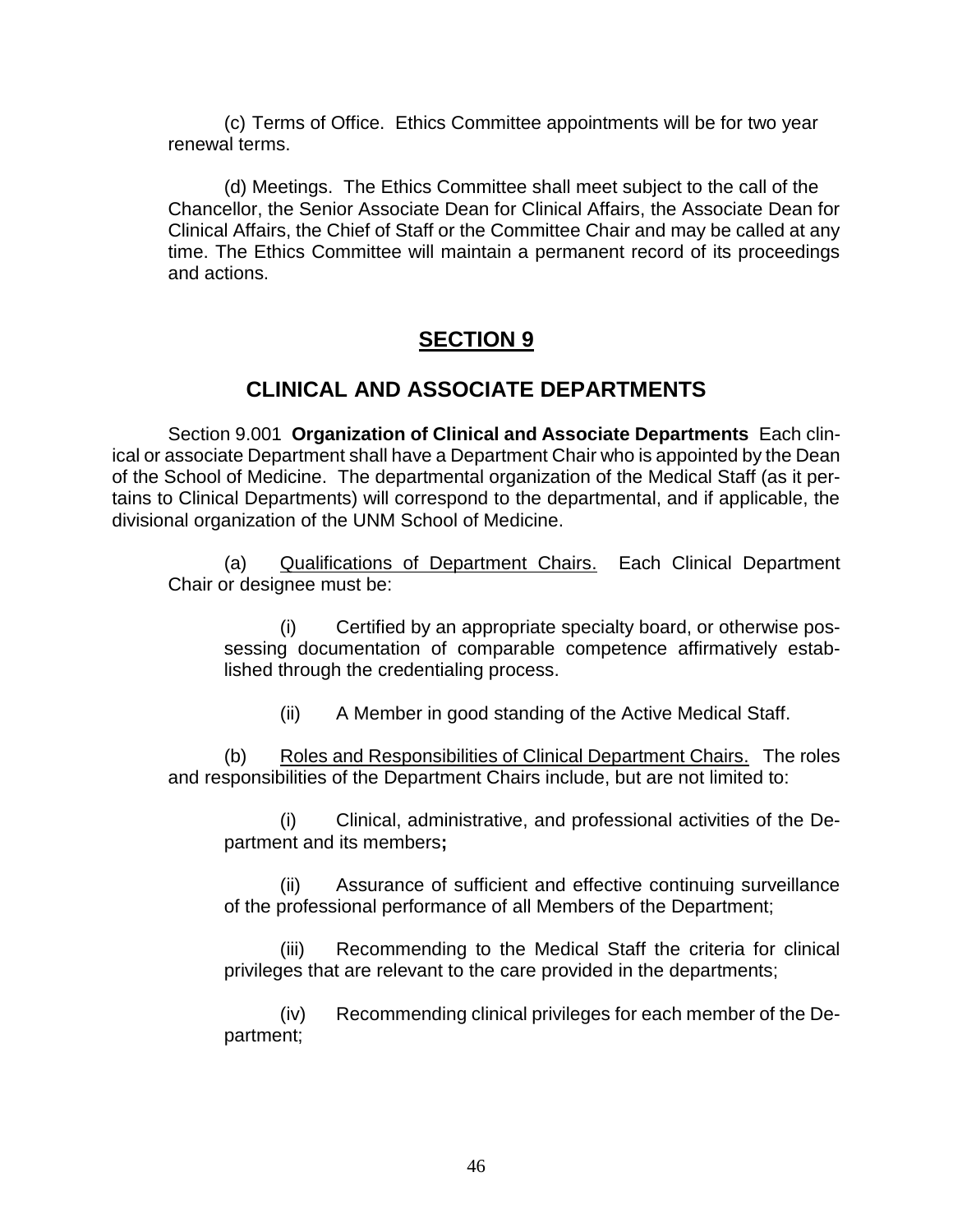(v) Assessing and recommending to the relevant hospital authority off-site sources for needed patient care, treatment, and services not provided by the Department of the organization;

(vi) Integration of the Department into the primary functions of the organization;

(vii) Coordination and integration of interdepartmental and intradepartmental services;

(viii) Development and implementation of policies and procedures that guide and support the provision of care, treatment, and services;

(ix) Recommendations for a sufficient number of qualified and competent persons to provide care, treatment, and services;

(x) Input into the determination of the qualifications and competence of Department or service personnel who are not licensed independent practitioners and who provide patient care, treatment, and services;

(xi) Continuous assessment and improvement of the quality of care, treatment, and services;

- (xii) Maintenance of quality control programs, as appropriate;
- (xiii) Orientation and continuing education of all persons in the Department;
- (xiv) Recommending space and other resources needed by the Department.

### Section 9.002 **Designation of Clinical Departments and Associate Departments.**

(a) Clinical Departments. The current clinical Departments are: Anesthesiology & Critical Care Medicine, Dental Medicine, Dermatology, Emergency Medicine, Family & Community Medicine, Internal Medicine, Neurology, Neurosurgery, Obstetrics & Gynecology, Orthopedics & Rehabilitation, Pathology, Pediatrics, Psychiatry and Behavioral Sciences, Radiology, and Surgery.

(b) Associate Departments. The Medical Staff delegates to the Medical Executive Committee the right to name Associate Departments as they deem necessary and proper for the functioning of the Medical Staff.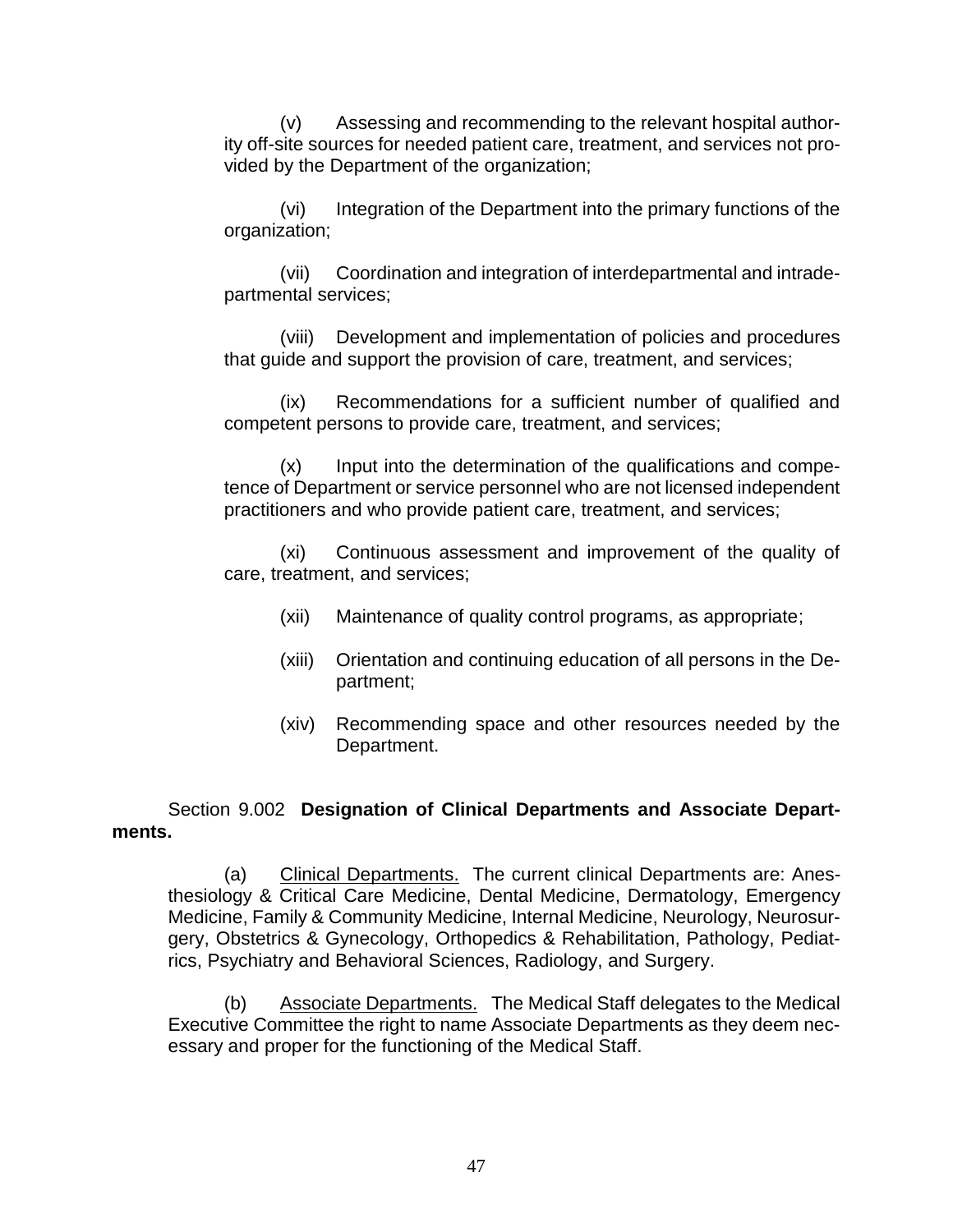### Section 9.003 **Responsibilities of the Clinical Departments and the Associate Departments.**

(a) Patient Care. Each Department shall implement and conduct specific review and evaluation of activities that contribute to the preservation and improvement of the quality and efficiency of patient care provided by that Department and its Members. To carry out this responsibility, each Department shall adhere to the requirements of Sections 9.003(b) through 9.003(j) of these Bylaws.

(b) Clinical Pertinence. Each Department shall conduct retrospective clinical pertinence reviews for the purpose of analyzing, and evaluating the quality of care within the Department. The number of such reviews to be conducted shall not be less than the number required by The Joint Commission, or, if higher, the number required by law. Each Department shall review all clinical work performed under its jurisdiction whether or not any particular practitioner whose work is subject to such review is a Member of that Department. Practitioners shall be subject to review by each Department in which they exercise clinical privileges and shall also be subject to such reviews as the Department may conduct.

(c) Clinical Privileges. Establish guidelines for the granting of clinical privileges within the Department and submit recommendations for Medical Staff appointments and delineation of clinical privileges for all Department Members and other appropriate professionals in the Department as required under Sections 5 and 6 of these Bylaws.

(d) Education and Research Programs. Conduct, participate in, and/or make recommendations regarding continuing education programs and research programs, to include changes in and results of patient care review and evaluation activities.

(e) Bylaws Compliance. Monitor, on a continuing and concurrent basis, adherence to Medical Staff Bylaws, Medical Staff policies and procedures and Department policies, sound principles of clinical practice, fire, infectious disease, and other regulations designed to promote patient safety, coordinate the patient care provided by the Department's Members with nursing and ancillary patient care services and with administrative support services.

(f) Professionalism. Foster an atmosphere of professional decorum within the Department appropriate to the healing arts.

(g) Professional Performance Reviews. Maintain ongoing review of professional performance of all Department Members and others with clinical privileges in the Department and report regularly on such performance to the Credentials Committee or other appropriate committees or bodies of the UNMH. Such reports shall include findings of the Department's review and evaluation activities, to include focused professional practice evaluations, actions taken thereon, and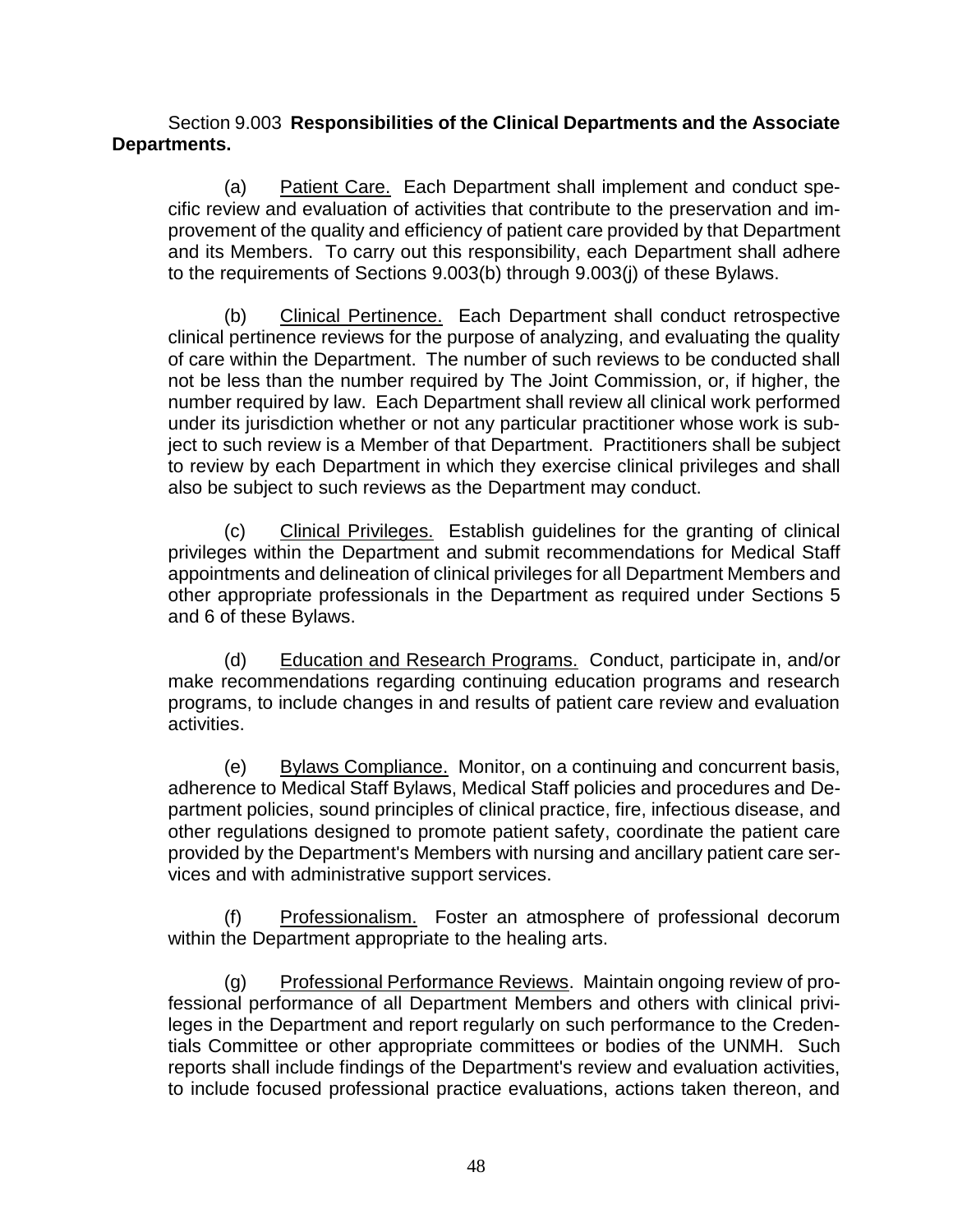the results of such actions; recommendations for maintaining and improving the quality of care provided in the Department and the UNMH; and such other matters as may be requested from time to time by the Medical Executive Committee.

(h) Departmental Meetings. Hold Departmental meetings at least monthly for the purpose of receiving, reviewing and considering clinical pertinence review findings and the result of the Department's other review, evaluation and education activities and of performing or receiving reports on other Department and staff functions. A record of these meetings specifying corrective action for quality and efficiency of patient care issues shall be maintained.

(i) Other Mechanisms. Establish such committees or other mechanisms as are necessary and desirable to properly perform the functions assigned to it.

(j) Student, Resident, and Fellow Education. Provide a suitable environment for the education of medical students, interns, residents, fellows, and other healthcare professionals. In order to perform this function the Departments will coordinate their efforts under the direction and guidance of the Dean of the School of Medicine or his/her designee.

# **SECTION 10**

# **MEETINGS OF THE MEDICAL STAFF**

Section 10.001 **Annual Meetings of the Medical Staff.** A regular annual meeting of the Medical Staff shall be held not later than the 31<sup>st</sup> day of October of each year. The officers elected at any such regular annual meeting will take office on the first day of January of the following year. Notice of the annual meeting shall be sent in writing to each member of the Medical Staff at least thirty (30) days before the meeting. Notice is deemed given if made to the members of the Medical Staff by electronic communication. This meeting and any others may be attended in person or virtually by the voting members of the Medical Staff.

Section 10.002 **Order of Business and Agenda.** The order of business and agenda at the annual meeting shall be determined by the Chief of Staff.

Section 10.003 **Special Meetings.** Special meetings of the Medical Staff may be called at any time by the Dean, the Chief of Staff, or the Medical Staff Executive Committee. Notice of every special meeting shall be sent in writing to each member of the medical staff not less than ten (10) business days before the meeting. Notice of special meetings do not need to state the purpose or purposes for which the meeting is called, but shall state the time and place of the meeting. Notice is deemed given if made to the members of the Medical Staff by electronic communication.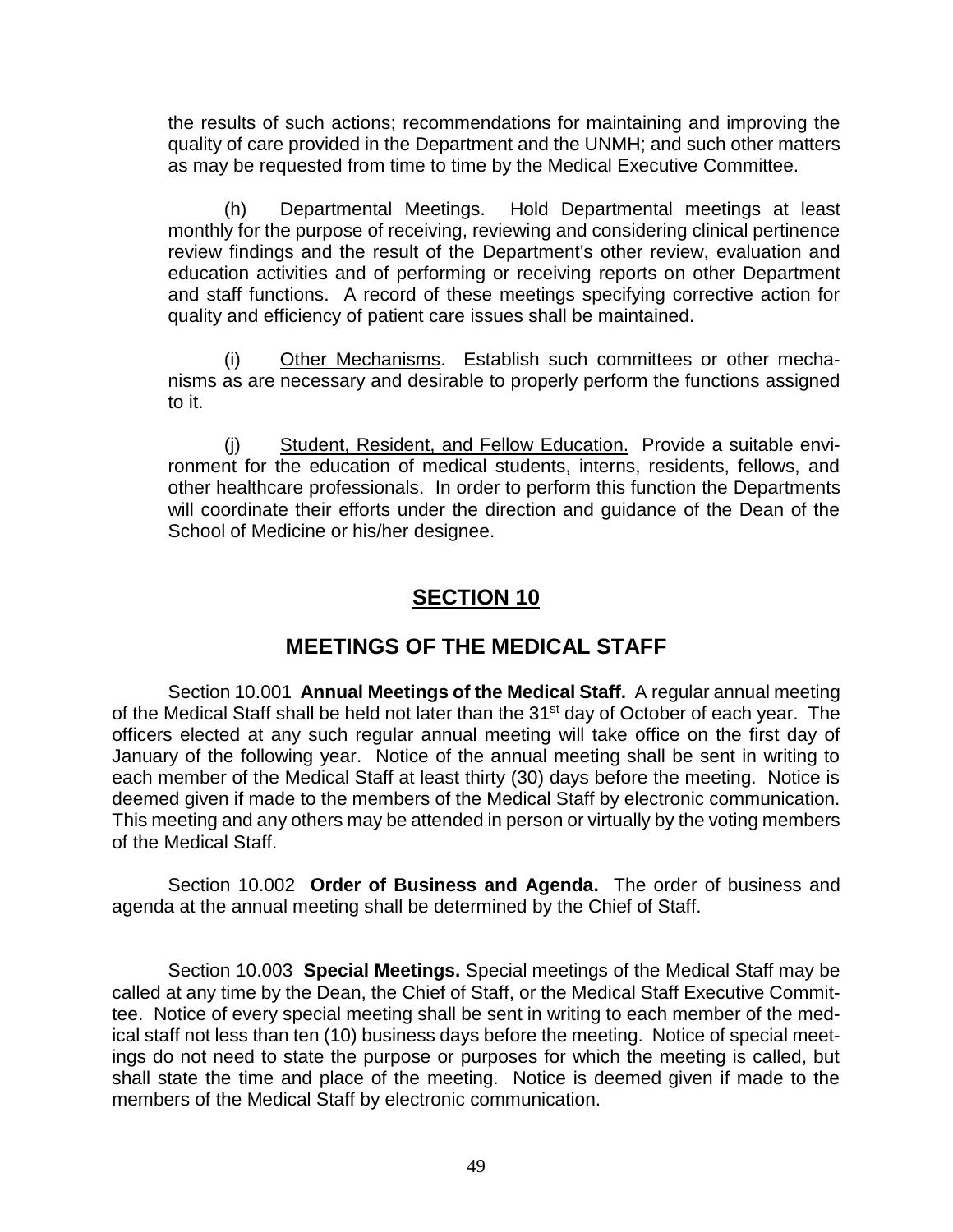Section 10.004 **Regular Committee and Department Meetings.** There shall be at least monthly Departmental or major clinical service meetings for the review of care and treatment of patients served by the Departments. A record shall be maintained which shall include resultant recommendations.

# Section 10.005 **Quorum and Voting.**

(a) Medical Staff Meetings. The presence of twelve and one-half percent (12.5%) percent of the voting Members of the Medical Staff at either a regular annual or special meeting of the Medical Staff shall constitute a quorum for the purpose of conducting business. A quorum once attained continues until adjournment despite voluntary withdrawal of enough Active Medical Staff Members to leave less than a quorum. The act of a majority of the Active Medical Staff Members present at the meeting at which a quorum is present will be the act of the Medical Staff.

(b) Each Active Medical Staff Member will have one vote.

(c) In addition, when the Medical Executive Committee determines that matters, such as the election of officers, need to be determined by a vote of the Active Medical Staff Members, but that a meeting is not necessary or not practicable for such a vote, the Medical Executive Committee may authorize voting by the Active Medical Staff Members by electronic ballot, subject to the same notice provisions provided in these Bylaws for meetings. In that event, the act of a majority of the Members of the Active Medical Staff voting by electronic ballot will be the act of the Medical Staff.

Section 10.006 **Minutes of Meetings of the Medical Staff.** Minutes of all meetings shall include a record of attendance and the recommendation to be considered for action, if any. Copies of such minutes shall be approved by the attendees, forwarded to the Medical Staff Executive Committee, and made available to the staff. A permanent file of the minutes of each meeting shall be maintained.

Section 10.007 **Regular Attendance.** Members of the Active Medical Staff and Allied Health Professional Medical Staff are requested to attend the annual meeting of the Medical Staff, and are encouraged to attend all other business and special meetings of the Medical Staff. Members who are unable to attend such meetings should notify their Clinical Department Chair. The Members of the Honorary and Courtesy Medical Staffs are encouraged to attend Medical Staff meetings.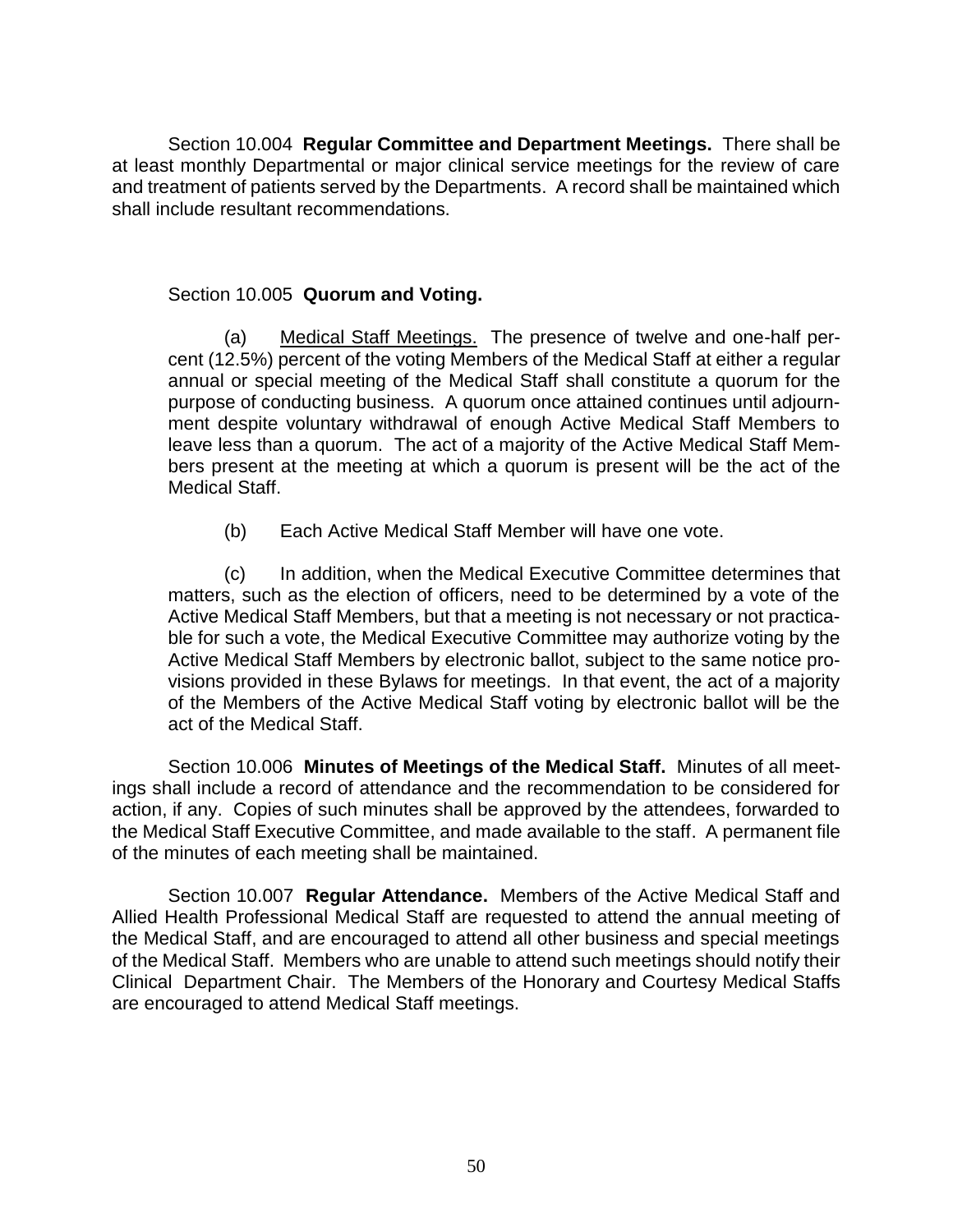# **SECTION 11**

# **CONFIDENTIALITY, IMMUNITY, AND RELEASE**

Section 11.001 **Confidentiality of Information.** Information with respect to any Medical Staff Member that is submitted, collected or prepared by any representative of this or any other health care facility or organization or Medical Staff Member for the purpose of achieving and maintaining quality patient care, reducing morbidity and mortality, or contributing to clinical research shall be confidential to the fullest extent required by law. In this connection,

(a) The information shall be disseminated within the UNM only to those persons involved in fulfilling the purpose for which the information was prepared or obtained.

(b) The information shall not become part of any particular patient's file or of the general hospital record.

(c) The UNM Hospital shall disclose information as described in this Section outside of UNM Health System only as required by state and federal laws and regulations; or for purposes of accreditation or licensure; or for purposes of audits of delegated credentialing by contracted health plans.

(d) Disclosure of information and data to one or more review organization committees established by the UNM Health System (including, without limitation, the UNM Health System Credentials Verification Office) as are necessary and appropriate for the UNM Health System to fulfill is role and responsibility as an association of health care providers as defined in Section 41-0-2 of the New Mexico Review Organization Immunity Act.

Section 11.002 **Confidentiality Relating to Professional Review Activities**. Any committee or sub-committee of the Medical Staff which conducts "professional review activities" as defined in these Bylaws, or which assists in conducting "professional review activities," shall constitute a "professional review body" as defined in these Bylaws and the Health Care Quality Improvement Act, 42 U.S.C. Section 11151 (11), and/or a "review organization" as defined in these Bylaws and ROIA. Such committee or subcommittee, any person acting as a Member or employee of the committee or subcommittee, any person who acts under a contract or other formal agreement with the body, any person who participates with or assists the committee or subcommittee, and any person who acts in an advisory capacity to or who furnishes counsel or services to such committee or subcommittee, shall be entitled to all privileges and immunities afforded under applicable state and federal laws and regulations. All data and information acquired by a "review organization" as defined in these Bylaws and ROIA in the exercise of its duties and functions, and what transpired at a meeting of a "review organization," shall be held in confidence and shall not be disclosed to anyone, except to the extent necessary to carry out one or more of its purposes or in a judicial appeal from the action of a review organization,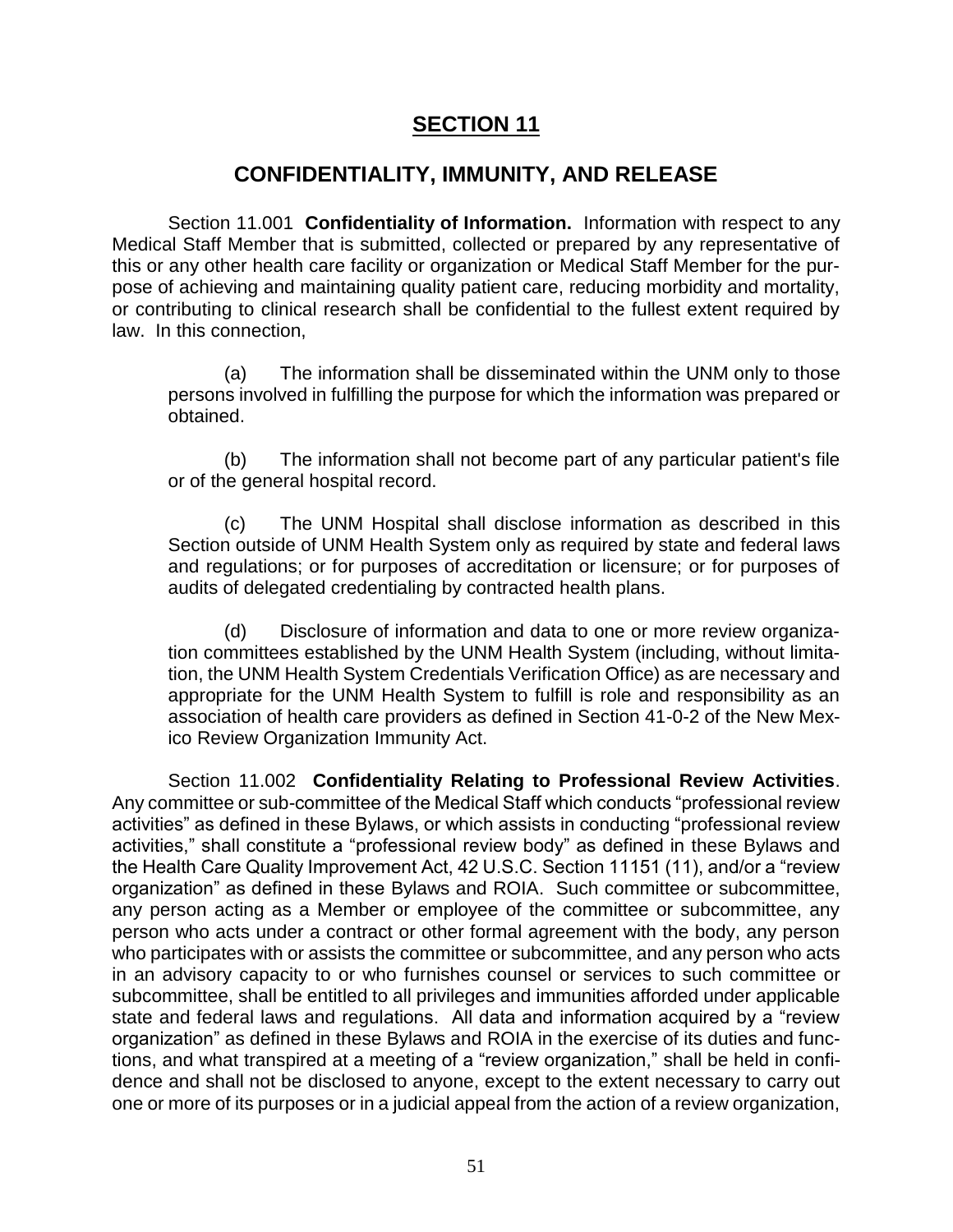or as otherwise required by state or federal laws or regulations.

Section 11.003 **Activities Covered by this Section.** The confidentiality provided by this Section shall apply to all acts, communications, reports, recommendations, or disclosures performed or made in connection with this or any other health-related institution's or organization's activities concerning, but not limited to:

(a) Applications for appointment, clinical privileges, or specified services.

(b) Periodic reappraisals for reappointment, clinical privileges, or specified services.

- (c) Professional review activities or corrective action.
- (d) Hearings and appellate reviews.
- (e) Clinical pertinence reviews.
- (f) Utilization reviews.

(g) Other hospital, Department, service, or committee activities related to monitoring and maintaining quality patient care and appropriate professional conduct.

Section 11.004 **Information.** For the purpose of this Section, "information" means the acts, communications, reports (including the report to and from the National Practitioner Data Bank), recommendations, disclosures, and other information referred to which may relate to a Medical Staff Member's professional qualifications, clinical ability, judgment, character, physical and mental health, emotional stability, professional ethics, or any other matter that might directly or indirectly affect patient care.

Section 11.005 **Cumulative Effect.** Provisions in these Bylaws and in application forms relating to authorizations, confidentiality of information and immunities from liability shall be in addition to other protections provided by state and federal law and not in limitation thereof.

# **SECTION 12**

# **PROFESSIONAL REVIEW AND CORRECTIVE ACTION**

Section12.001 **Condition of Privileges.** As a condition of privileges conferred, every provider privileged to practice at UNMH agrees to participate in and be subject to quality assurance and professional review activities wherein the quality of patient care, professionalism, and ethical conduct of a privileged provider is reviewed; to serve as a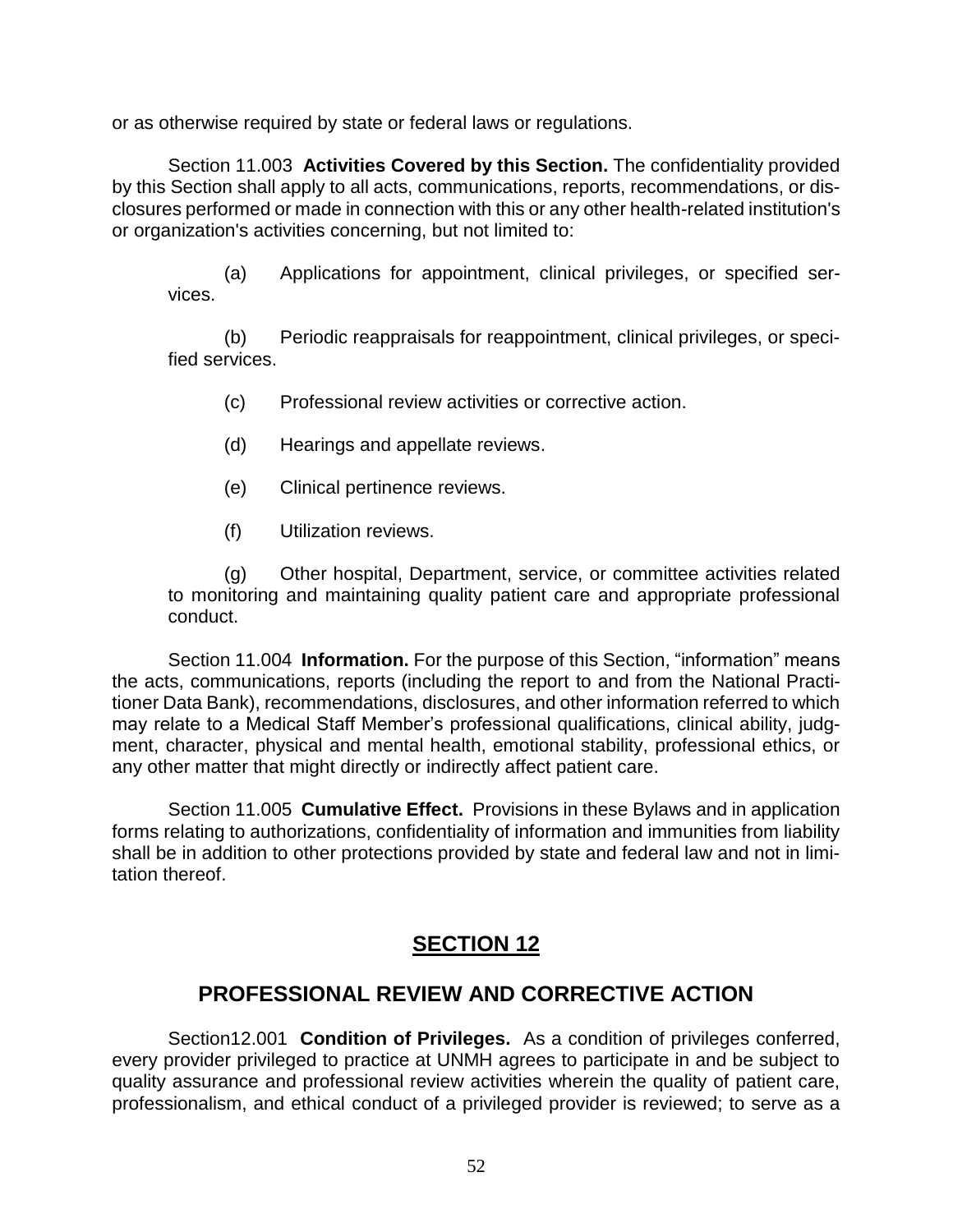reviewer in appropriate cases; and to provide information when requested by a UNMH professional review body/investigator.

## Section 12.002 **General Provisions.**

(a) Professional review applies only to Members of the Organized Medical Staff ("Member") and to applicants for Membership in the Active and Courtesy Medical Staff ("Applicant"). The hearing and appeal procedures for any other providers practicing at UNMH clinical facilities will be in accordance with the UNM Business Policies and Procedures Manual, the UNM Hospital Personnel Policies and Procedures, or UNMH Policies and Procedures*,* as applicable.

(b) When warranted, nothing in these Bylaws will preclude collegial or informal efforts to address questions or concerns related to aspects of a Member's practice and conduct that may adversely affect patient care at the UNMH.

(c) It is the goal of this Section to provide prompt, thorough, and fair resolution to matters addressed through this Section. Therefore, a reasonable effort shall be made to conclude the review processes referenced in this Section and in Section 13 of these Bylaws within ninety (90) days of the service of notice as provided in section 12.017 herein. The Medical Executive Committee shall have the authority to adopt policies, procedures, and guidelines in order to effectuate this goal.

(d) All Medical Staff professional review will be conducted in accordance with the Medical Staff Bylaws and all applicable state and federal laws and regulations.

(e) Professional review actions will be reported as required to the appropriate state licensing board or the National Practitioner Data Bank, as required by the Health Care Quality Improvement Act or other applicable federal or state laws or regulations.

(f) The affected Member may engage legal counsel, at the affected Member's expense, to advise and assist the affected Member at any stage of the proceedings described in these Bylaws. The affected Member shall not have the right to have legal counsel participate by speaking on his or her behalf during a professional review activity or other proceedings described in these Bylaws, except as specifically provided for by these Bylaws or at the sole discretion of the involved Dean, the Medical Executive Committee, any Committee formed pursuant to this Section 12 of these Bylaws and the Governing Body.

Section 12.003 **Professional Review.** The Governing Body, the Medical Executive Committee, or any other committee of the Medical Staff, and/or the Governing Body, authorized to conduct "professional review activity" as defined in these Bylaws, consti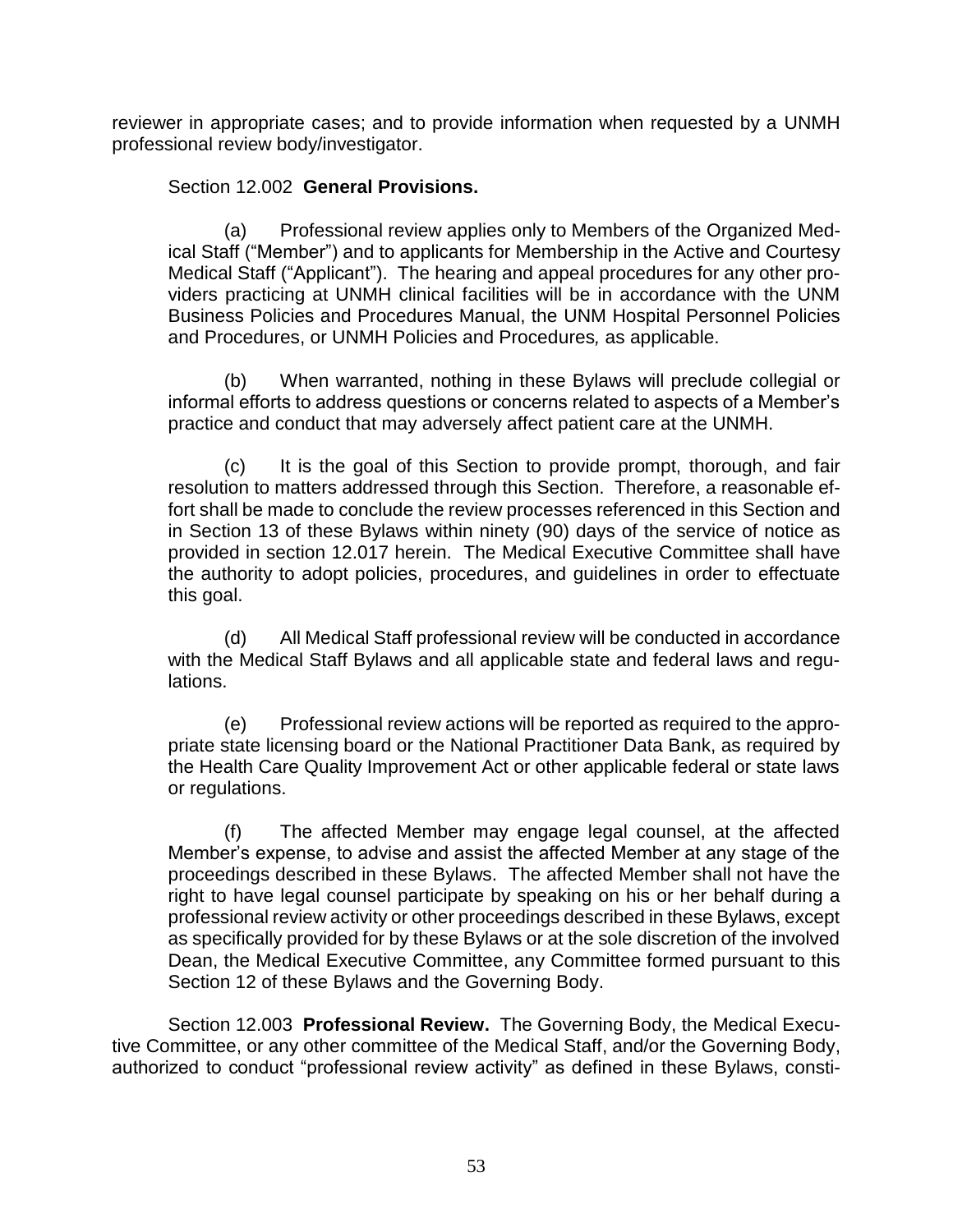tutes a "professional review body" as defined in the Bylaws and in HCQIA, and/or a "review organization" as defined in the Bylaws and in ROIA. Every "professional review body" will be accorded all privileges and immunities afforded to it under state and federal laws, rules, and regulations.

Section 12.004 **Focus of and Standards for Professional Review.** A professional review of a Member may be undertaken in furtherance of quality of patient care whenever the patient care activities or conduct of a Member are considered to adversely affect or potentially adversely affect the health, safety or welfare of a patient through delivery of patient care in UNMH; or is otherwise disruptive to UNMH clinical operations; or is considered to be in violation of the Medical Staff Bylaws or Rules and Regulations, or is below the standards of conduct, practice, professionalism or ethics defined by the Medical Staff, any Medical Staff committee, the Dean, the Associate Dean for Clinical Affairs, the UNMH Code of Conduct, national professional organizations, or any state licensure act or regulations that may be applicable to the affected Member. More specifically, to satisfy the standards for professional review actions as set forth in HCQIA, 42 U.S.C. Section 11112 (a), the Medical Staff acknowledges that a professional review action must be taken:

(a) in the reasonable belief that the action was in the furtherance of quality health care;

(b) after a reasonable effort to obtain the facts of the matter;

(c) after adequate notice and hearing procedures are afforded to the physician involved or after such other procedures as are fair to the affected Member under the circumstances; and

(d) in the reasonable belief that the action was warranted by the facts known after such reasonable effort to obtain facts and after meeting the requirements of Section, *et seq*. A professional review action shall be presumed to have met the preceding standards necessary for the liability protections afforded under HCQIA unless the evidence establishes that such standards have not been met.

Section 12.005 **Request for Professional Review.** A professional review of a Member may be requested by the Dean, the Associate Dean for Clinical Affairs, the Chief of Staff, a Department Chair or clinical division chief, or a chairperson of any standing committee of the Medical Staff. Any Member in good standing may recommend to the Dean, the Associate Dean for Clinical Affairs, the Chief of Staff, a Department Chair or a clinical division chief, or a Medical Staff Standing Committee chairperson, that a professional review be requested. The written request for professional review of a Member will be delivered to the Chief of Staff on behalf of the Medical Executive Committee and supported by reference to specific grounds for the request, with copies to the Dean of the School of Medicine, the Associate Dean for Clinical Affairs, the affected Member, and the affected Member's Department Chair.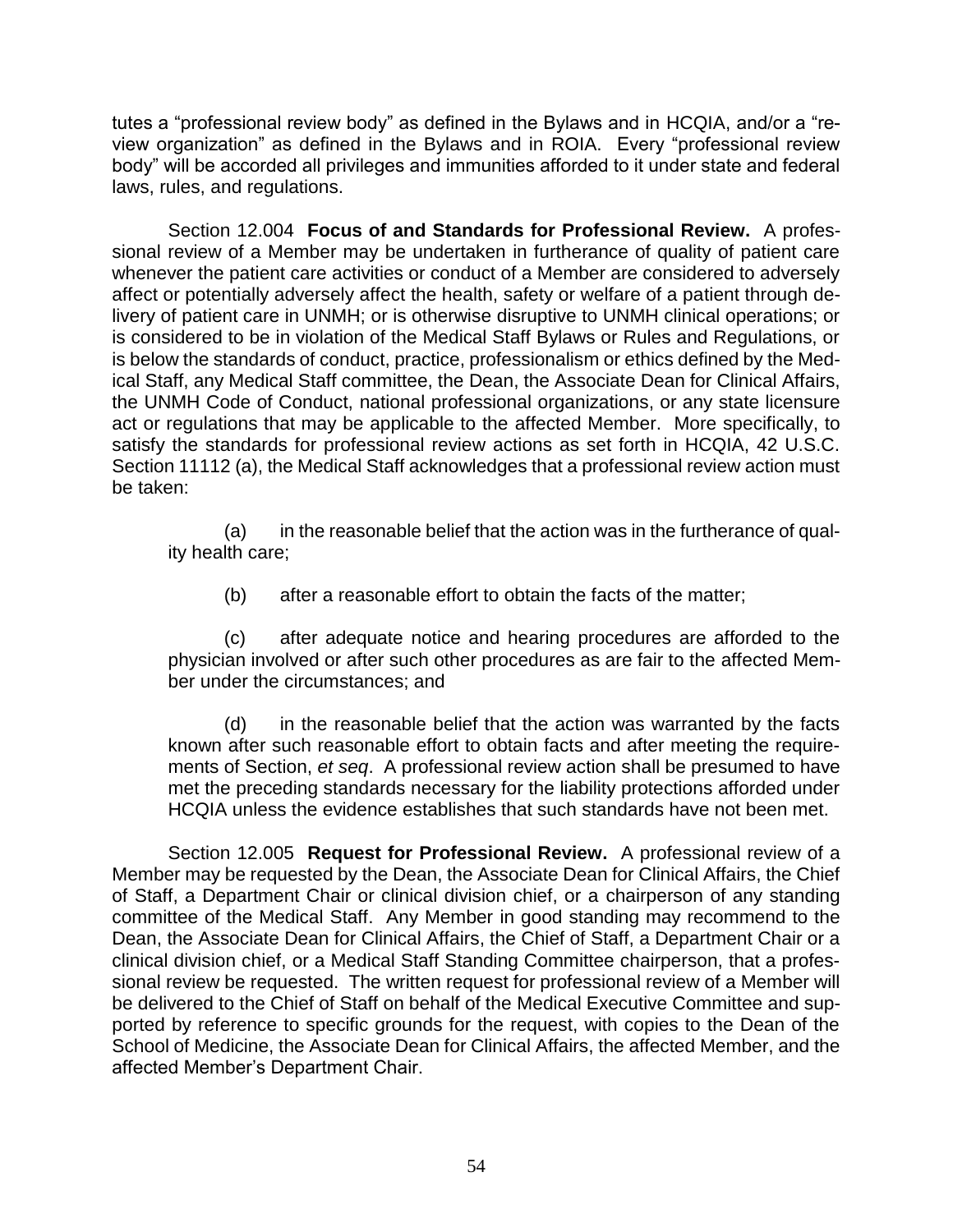Section 12.006 **Notice of Professional Review.** The Chief of Staff, on behalf of the Medical Executive Committee, will provide immediate written notice of a request for professional review to the affected Member and to the applicable Department Chair. The notice will state the date and time of the next regularly scheduled Medical Executive Committee meeting at which time the request will be reviewed, unless by mutual consent of the Chief of Staff, the affected Member, and the Department Chair, the date of review by the Medical Executive Committee shall be set for a different date.

Section 12.007 **Medical Executive Committee Response to Request for Professional Review.** At the Medical Executive Committee meeting, the Medical Executive Committee may in its sole and absolute discretion, if it reasonably determines that it needs further information prior to taking or not taking a professional review action as described in this Section, refer the request for a professional review for investigation to an independent outside reviewer, to the Associate Dean for Clinical Affairs, or to an *ad hoc* Investigatory Committee as described in Section 12.008 of these Bylaws. Alternatively, the Medical Executive Committee may, in its sole and absolute discretion, resolve to do nothing with the request or may do as follows:

(a) When, in the opinion of the Medical Executive Committee, allegations in a written request for professional review of a Member do not rise to a level ordinarily requiring invocation of professional review and/or corrective action, the Medical Executive Committee may refer the matter to the Associate Dean for Clinical Affairs or his/her designee for further evaluation, with an opportunity for the affected Member to be heard in a manner to be decided by the Associate Dean for Clinical Affairs or his/her designee.

(b) Action by the Associate Dean for Clinical Affairs or his/her designee resulting from such inquiries may not adversely affect the Member, his or her membership on the Medical Staff, or the exercise of his or her privileges beyond thirteen (13) days without further investigation and action of the Medical Executive Committee as set forth more fully in this Section.

(c) Documentation regarding the act or omission leading to any such evaluation under this sub-section will be maintained in the affected Member's credentialing file and may be considered in any subsequent credentialing review or professional review of the Member, along with the provider's compliance or failure to comply with the corrective action.The affected Member will not be entitled to hearing or appeal procedures as set forth in this Section of the Bylaws or in Section 13 of the Bylaws. The Associate Dean for Clinical Affairs or his/her designee will report on such review and actions at the next regularly scheduled Medical Executive Committee meeting.

Section 12.008 **Investigatory Committee.** If, pursuant to Section 12.007 of these Bylaws, the Medical Executive Committee determines to refer a request for professional review of a Member for investigation to an *ad hoc* Investigatory Committee, the following procedure applies: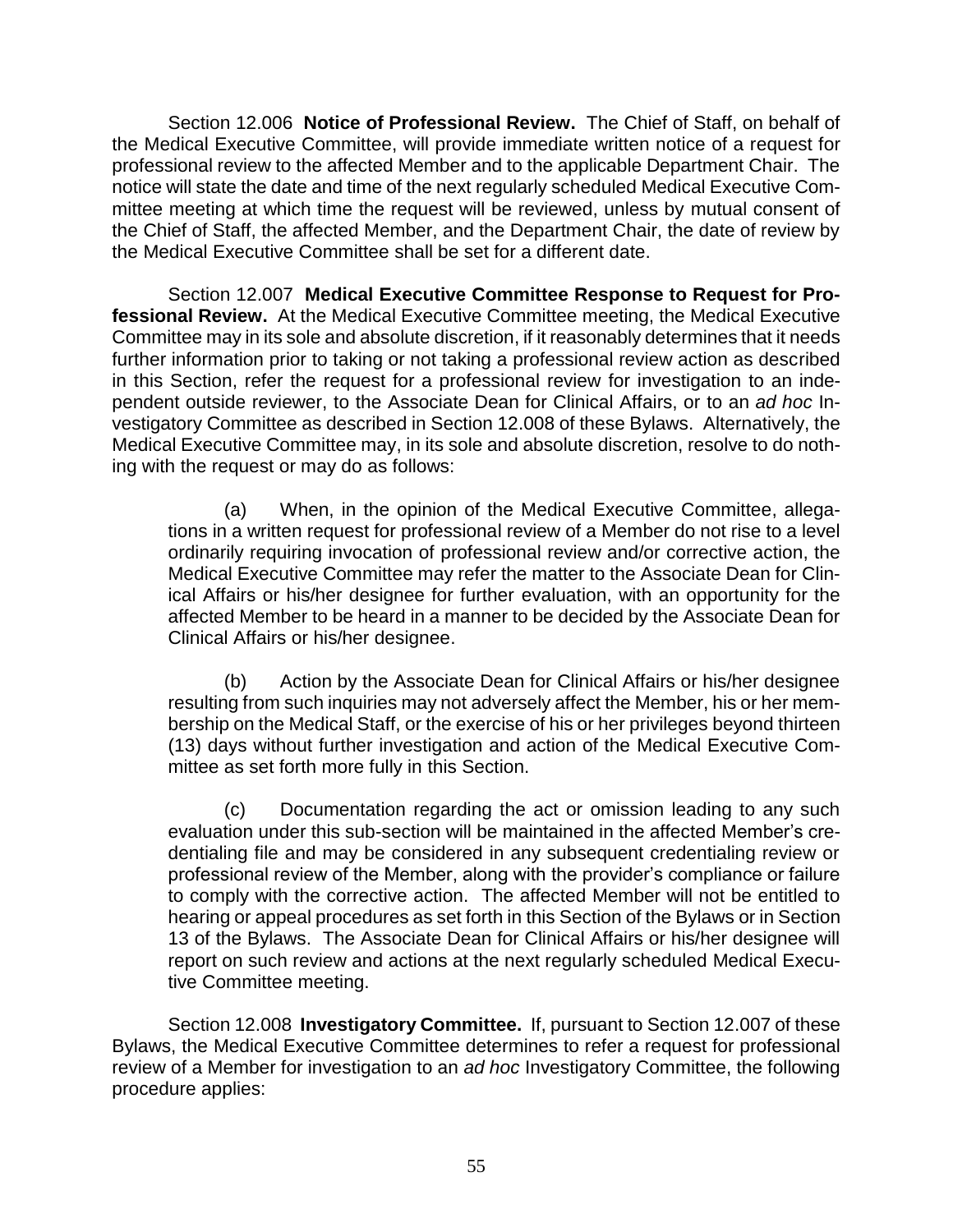(a) Composition. The *ad hoc* Investigatory Committee will consist of three Active Medical Staff Members in good standing appointed by the Medical Executive Committee, who are not in direct economic competition with the affected Member, and who have or have had no personal involvement in the matter referred, to be selected as follows:

One Member nominated by the affected Member's Department Chair or the Chair's designee;

(ii) One Member nominated by the Associate Dean for Clinical Affairs or such Associate Dean's designee;

(iii) One Member nominated by the affected Member*.* If the affected Member is unwilling or unable to make such a nomination, the Chief of Staff or his/her designee will nominate the third Member.

(iv) If the Department Chair, Chief of Staff or Associate Dean for Clinical Affairs has an immediate personal involvement in the matter referred, not including conflict with the affected Member during the normal exercise of the responsibilities of his/her position, the Dean or his/her designee will nominate a Member for that person.

(v) The selections will take place within ten (10) calendar days of the Medical Executive Committee's decision to refer the matter to an *ad hoc*  Investigatory Committee. If a member selection has not taken place within such ten (10) calendar days, the Chief of Staff may, at his/her sole discretion, either extend the time for selection up to another 10 (ten) days, or may himself/herself select the member(s) of such *ad hoc* Investigatory Committee.

(b) The *ad hoc* Investigatory Committee so appointed by the Medical Executive Committee will:

(i) select a chair from among them, who will be responsible for:

(1) maintaining an orderly conduct of the review;

(2) scheduling interviews of percipient witnesses and arranging documents for review by the Committee;

(3) signing correspondence, including the Committee's report of findings and recommendations to the MEC;

(4) performing such other duties or acts on behalf of the Committee as may be necessary;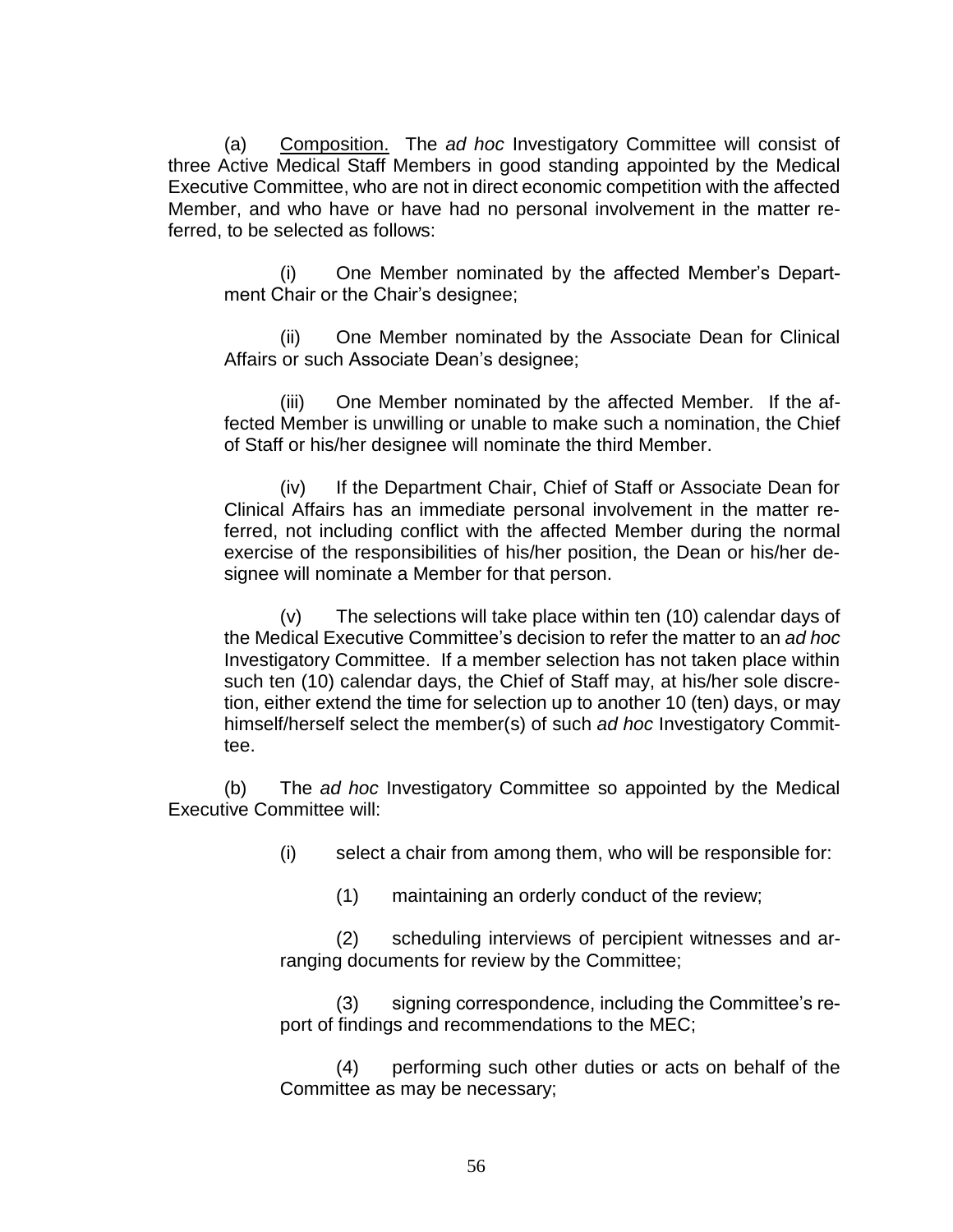(5) overseeing deliberations and the drafting of a written report of the Committee's findings and recommendations and submission of the same to the MEC, through the Chief of Staff, with copies to the affected Member, the Associate Dean for Clinical Affairs, and the affected Member's Department Chair;

(ii) review ROIA, HCQIA, and other applicable state and federal laws and regulations, and the Bylaws with an attorney designated by the Office of University Counsel;

(iii) schedule and conduct interviews and review of documents, if appropriate and necessary, in a timely fashion. Interviews, except of the affected Member, may be conducted by individual Members of the *ad hoc* Investigatory Committee and reported to the full Committee.The affected Member will be afforded the opportunity to provide information to the *ad hoc*  Investigatory Committee in a manner and upon such terms as the committee deems appropriate (including but not limited to written submission or interview). The affected Member is not entitled to have legal counsel present at an interview by the *ad hoc* Investigatory Committee. The investigation shall not constitute a "hearing" as that term is used in Section 13 of these Bylaws and the hearing procedures afforded in Section 13 of these Bylaws do not apply. An audio recording of the affected Member's interview will be made and a copy provided to the affected Member, if requested;

(iv) after completion of such interviews and document reviews, deliberate concerning the matter referred and within fifteen (15) days of the completion of such deliberation, submit the ad hoc Investigatory Committee's written findings and recommendations in a report to the Chief of Staff.

Section 12.009 **Chief of Staff to Forward Report.** The Chief of Staff will immediately forward a copy of the *ad hoc* Investigatory Committee's report to the affected Member by U.S. mail, hand-delivery, or other manner reasonably expected to provide actual notice; to the Member's Department Chair; and to the Associate Dean for Clinical Affairs.

Section 12.010 **Authority of Medical Executive Committee.** The Medical Executive Committee shall at all times during the pendency of any investigation retain authority and discretion to take whatever action that may be warranted to prevent the substantial likelihood of imminent injury or danger to the health or safety of any patient, employee, or other persons at UNMH or in the best interests of patient care at the UNMH or at other clinical facilities as assigned by the UNMH, including summary suspension, termination of the investigative process or other action.

Section 12.011 **Review by Medical Executive Committee.** The Medical Executive Committee will review the report of findings and recommendations submitted by the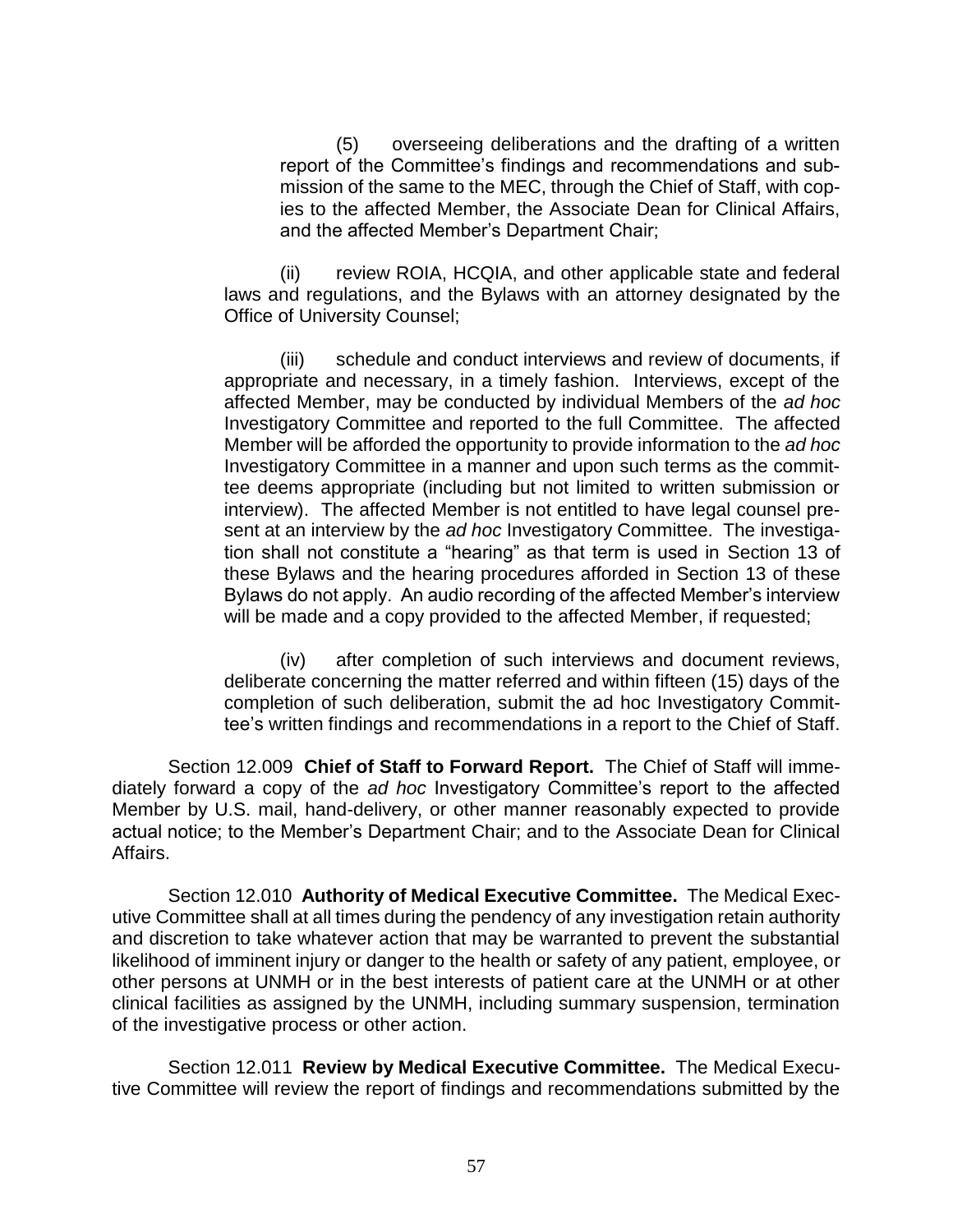*ad hoc* Investigatory Committee appointed pursuant to Sections 12.007 and 12.008 of these Bylaws, the report from the Associate Dean for Clinical Affairs resulting from the referral contemplated in Section 12.007 of these Bylaws, or the report of an assigned outside reviewer resulting from the referral contemplated in Section 12.007 of these Bylaws, as the case may be, at its next regularly scheduled meeting or at a special. If any Member of the Medical Executive Committee has any personal involvement or interest in the matter being investigated or any other conflict of interest, that Member shall not sit on the committee during the discussion of corrective action, nor shall such Member vote or take any action, formal or informal, which may influence the decision for corrective action.

Section 12.012 **Recommendation of Action by Medical Executive Committee.**  Within thirty (30) days of receipt of a report with findings and recommendations of an *ad hoc* Investigatory Committee appointed pursuant to Sections 12.007 and 12.008 of these Bylaws, a report from the Associate Dean for Clinical Affairs resulting from referral to the same contemplated in Section 12.007 of these Bylaws, or a report of an assigned outside reviewer resulting from referral the same contemplated in Section 12.007 of these Bylaws, as the case may be, the Medical Executive Committee, based upon such findings and recommendations, shall recommend action which may include, without limitation:

- (a) determining that no corrective action be taken;
- (b) deferring action for a reasonable time where circumstances warrant;

(c) issuing letters of admonition, warning, reprimand, or censure. In the event such letters are issued, they will be included in the affected Member's medical staff and promotion files, and the affected Member may make a written response, which shall be placed in the Member's medical staff and promotion files;

(d) directing the Medical Staff Member to undergo a medical and/or psychiatric examination by a physician chosen by the Medical Executive Committee to include treatment and/or counseling if recommended by the physician or other medical professional chosen by the Medical Executive Committee;

(e) recommending the imposition of terms of probation or limitation upon continued Medical Staff Membership or the exercise of clinical privileges including, without limitation, requirements for co-admission, mandatory consultation or monitoring;

(f) recommending reduction, modification, suspension or revocation of clinical privileges;

(g) recommending reduction or limitation of any prerogatives directly related to Medical Staff membership; or

(h) recommending suspension, modification, probation, or revocation of Medical Staff Membership.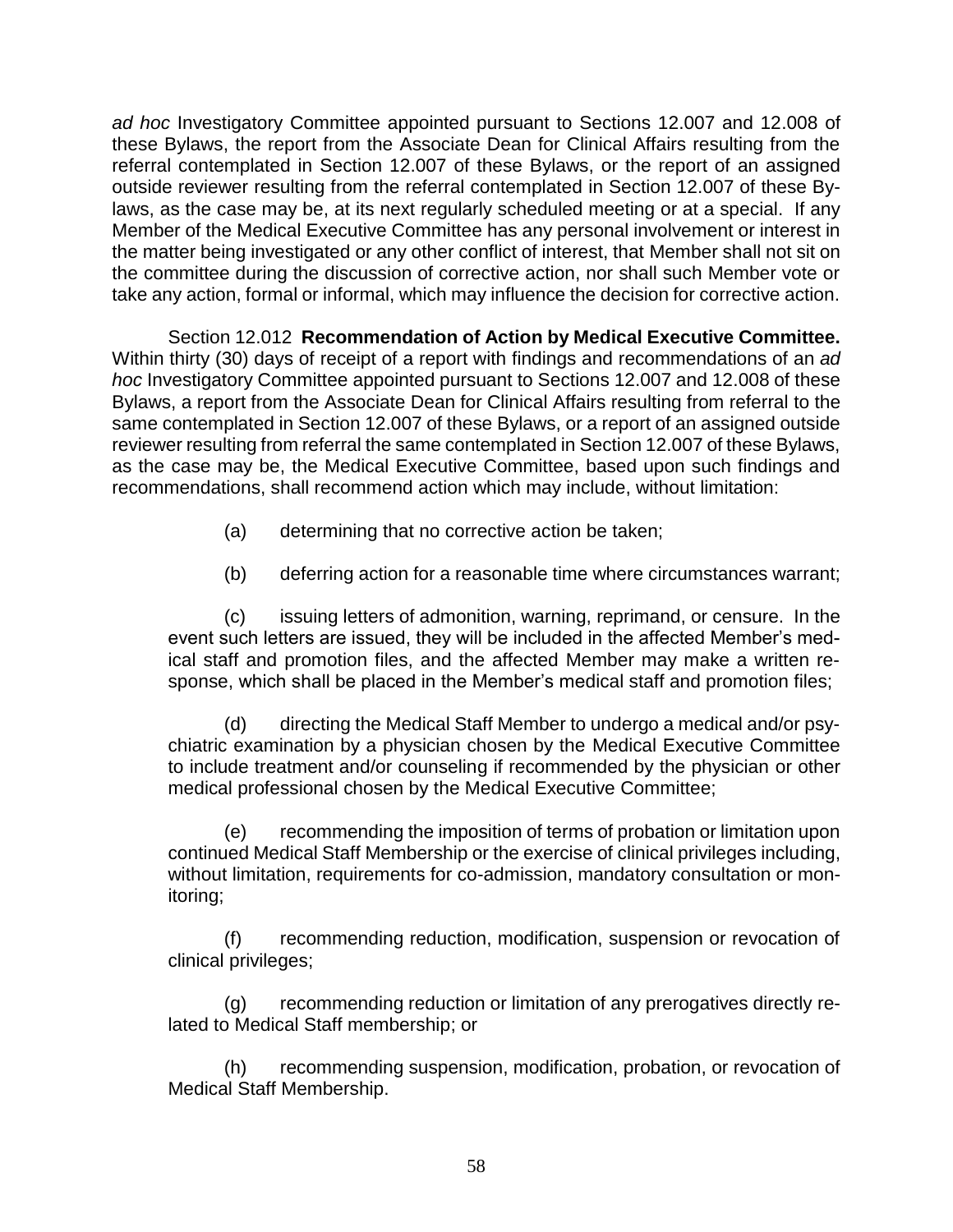Section 12.013 **Notice of Recommended Action.** The Chief of Staff, on behalf of the Medical Executive Committee, will deliver notice of the Medical Executive Committee's recommended action in respect of a decision made under Section 12.012 above to the affected Member in a writing, delivered by certified or registered U.S. mail, return receipt requested, to the last address provided by the Member, by verified hand-delivery to the Member, or other means reasonably expected to provide actual notice to the Member within ten (10) business days of the Medical Executive Committee meeting at which the recommendation was adopted as described in Section 12.012 above, with copies to the Dean, the Associate Dean for Clinical Affairs, the affected Member's Department Chair, and the affected Member's Medical Staff credentialing file.

### Section 12.014 **Summary Suspension or Restriction.**

(a) In General. The Dean, the Associate Dean for Clinical Affairs, or the Chief of Staff have the authority to take immediate action to prevent the substantial likelihood of imminent injury or danger to the health or safety of any patient, employee, or other persons at UNMH or in the best interests of patient care at UNMH or at other clinical facilities as assigned by UNMH, by summarily suspending or restricting all or any portion of the clinical privileges of a Member without the benefit of a hearing or personal appearance.

(b) Effectiveness of the Summary Suspension or Restriction. The summary suspension or restriction will become effective upon the date specified in the notice or, if no date is specified, then immediately.

(c) Notice to the Affected Member. The person imposing the summary suspension or restriction will provide written notice of the suspension or restriction, including a summary of specific grounds for the action, to the affected Member, the affected Member's Clinical or Associate Department Chair, the Associate Dean for Clinical Affairs, the Chief of Staff, and the Dean*.* The Chief of Staff will inform the Medical Executive Committee of the suspension or restriction at its next regularly scheduled meeting or at a special meeting thereof called for that purpose.

(d) Interim Patient Care Coverage Requirements. The affected Member's Department Chair or designee (or, in the case of a Member who is an Allied Health Professional not belonging to a School of Medicine Department, the affected Member's immediate supervisor), will provide for alternative medical coverage for the suspended Member's clinical responsibilities at UNMH.

(e) Hearing Rights With Respect to Summary Suspension or Restriction. Except as provided otherwise in these Bylaws, only when the suspension or restriction of clinical privileges of an Active or Courtesy Member continues or is imposed for a period of greater than fourteen (14) consecutive calendar days, will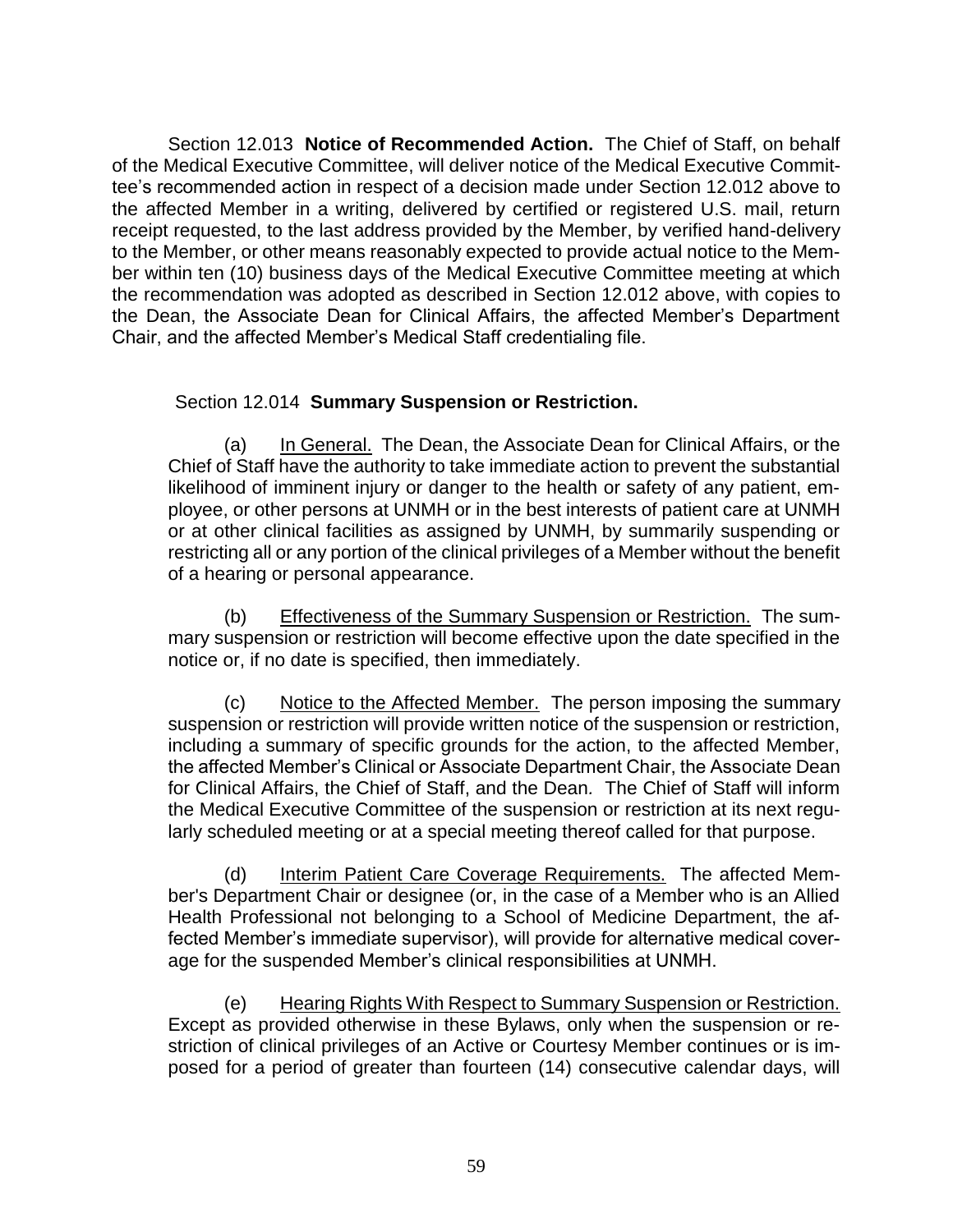that affected Member be entitled to request a hearing as provided in Section 12.016, 12.017, and 12.018 of these Bylaws.

(f) Right to Rescind Summary Suspension or Restriction. The Dean of the School of Medicine, the Associate Dean for Clinical Affairs, or the Chief of Staff may rescind summary suspension or restriction with notice to the person or body that originally imposed the suspension or restriction, the MEC, the affected Member, and the affected Member's Clinical or Associate Department Chair.

(g) Medical Executive Committee Review. Within thirty (30) days following the imposition of a summary restriction or suspension, the Medical Executive Committee shall review and consider the action. When necessary, the Medical Executive Committee shall have the option, but not the obligation, to direct a further investigation of the issues or circumstances underlying the summary suspension or restriction in accordance with the procedures and processes identified in Sections 12.007 through 12.012, inclusive, of these Bylaws. In no event shall any meeting of the Medical Executive Committee or the investigating committee, with or without the attendance of the affected Member, constitute a "hearing" as that term is used in either Sections 12 or 13 or both of these Bylaws. The Medical Executive Committee may recommend action to continue, modify or terminate the summary restriction or suspension and shall promptly notify the affected Member, the Dean, and the Associate Dean for Clinical Affairs of its recommended action.

(h) Effect of Termination of Summary Suspension or Restriction within Initial Imposition Period. If summary suspension or restriction is terminated within fourteen (14) consecutive calendar days after imposition, a hearing requested pursuant to Sections 12.014(g), 12.016, 12.017, and 12.018 of these Bylaws shall be deemed to be no longer necessary and no such hearing will be held.

(i) Recommendation of Action by the Medical Executive Committee. After a hearing conducted as described and provided in Section 13 of these Bylaws, the Medical Executive Committee may recommend action to continue, modify or terminate the terms of the summary suspension or restriction, or may recommend to the Governing Body that the affected Member's clinical privileges be restored, restricted, reduced, or revoked. If the Medical Executive Committee recommends an action that adversely affects the affected Member's membership on the Medical Staff or the exercise of his or her privileges, the affected Member will be entitled to request an appellate review in accordance with Section 13 of these Bylaws. The terms of the summary suspension or restriction will remain in effect pending a final decision by the Governing Body.

(j) When No Hearing Requested. If no hearing as described and provided for in Sections 12.014, 12.016, 12.017, and 12.018 and 13 of these Bylaws is requested by the affected Member within the time specified therein, and the summary suspension or restriction continues beyond fourteen (14) calendar days**,** the Medical Executive Committee may recommend action to continue, modify or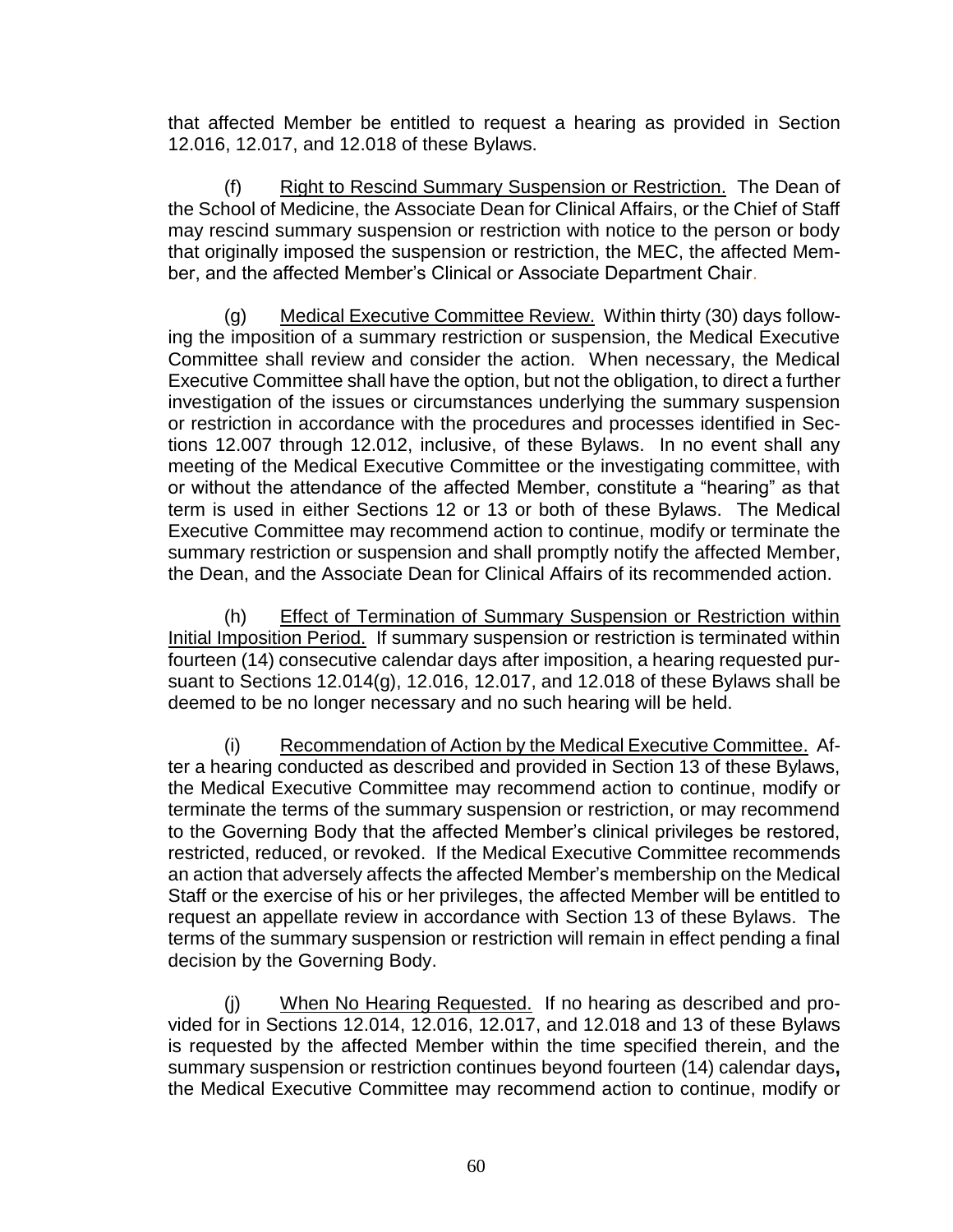terminate the terms of the summary suspension or restriction, or the Medical Executive Committee may recommend to the Governing Body that the affected Member's clinical privileges be revoked, and the affected Member shall have no right of hearing or of appeal.

Section 12.015 **Report to the Governing Body.** The Dean or designee, or the Associate Dean for Clinical Affairs or designee, will report any Medical Executive Committee recommended action that adversely affects the affected Member to the Governing Body in closed or executive session during the Governing Body's next regularly scheduled meeting.

Section 12.016 **Right to Invoke Hearing and Appeal Procedures.** In the event the recommended action of the Medical Executive Committee adversely affects the affected Member or Applicant, such affected Member or Applicant will be entitled to invoke the hearing and appeal procedures as set forth in Sections 12.017, 12.018, and 13 of these Bylaws. More specifically, any recommended action by the Medical Executive Committee which, if adopted by the Governing Body or its designee, would involuntarily terminate a Member's membership on the Medical Staff, deny an Applicant's appointment to the Medical Staff, deny a Member's reappointment to the Medical Staff, reduce, modify, suspend, or revoke the Member's clinical privileges for more than fourteen (14) days, will entitle the applicant or the affected Member to invoke hearing and appeal procedures provided in the Bylaws. All other actions recommended by the Medical Executive Committee, including but not limited to a verbal admonishment, letter of admonition, letter of reprimand, imposition of probation or requirement of medical or behavioral consultation, restriction or suspension of privileges for less than fourteen (14) days, imposition of a focused professional review or assessment of an affected Member's clinical or professional performance on an interval less than the two (2) year reappointment cycle, or imposition of a monitoring program which may include regular meetings with a designated monitor, will be final and shall not, under any circumstance, give rise to a right to a hearing or appeal as set forth in these Bylaws.

Section 12.017 **Adequate Notice and Hearing Standard.** The Medical Executive Committee shall be deemed to have met the adequate notice and hearing requirement in connection with Sections 12.013, 12.014, 12.016, 12.019 and 13 of these Bylaws with respect to an affected Member or Applicant (as the case may be) if the notice of proposed action from the Chief of Staff to the affected Member contains the following information:

(a) that a professional review action or denial of appointment or reappointment has been proposed to be taken against the affected Member or Applicant;

(b) the reasons for the proposed action of the Medical Executive Committee;

(c) that the affected Member or Applicant has the right to request a hearing on the proposed action;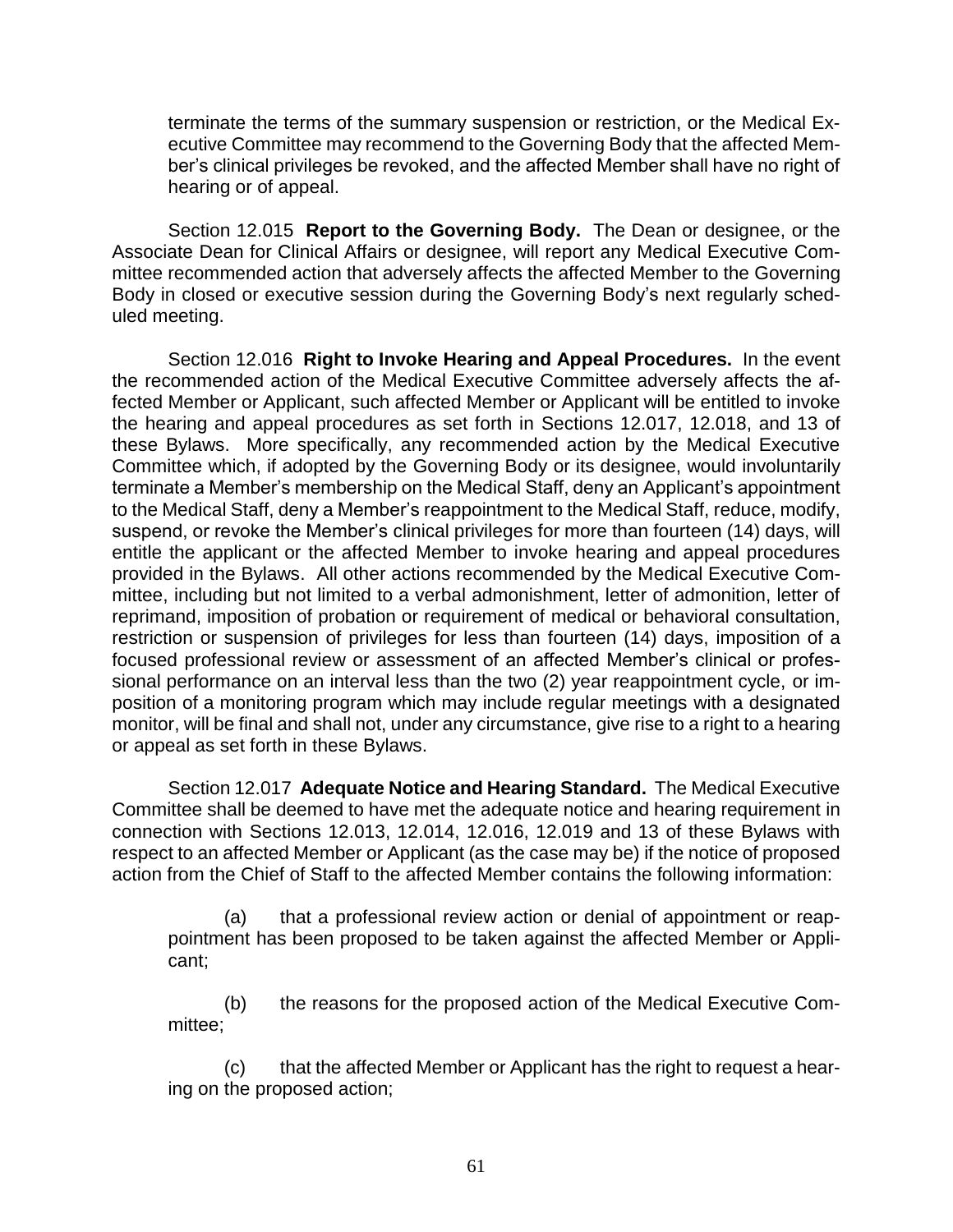(d) any time limit (not less than 30 days) within which to request such a hearing; and

(e) a summary of the affected Member's or Applicant's rights in the hearing including the following:

(i) the hearing shall be held as determined by the Medical Executive Committee no less than 30 days following the notice and to conclude within 60 days of being convened, at the election of the Medical Executive Committee, before either

(1) an arbitrator mutually acceptable to the affected Member or Applicant and the MEC, or

(2) a hearing officer who is appointed by the Medical Executive Committee and who is not in direct economic competition with the affected Member or Applicant; or

(3) before an *ad hoc* Hearing Committee appointed by the Medical Executive Committee as provided under Section 13 of these Bylaws;

(ii) the right of the affected Member to a hearing may be forfeited if the affected Member fails, without good cause, to appear at the hearing;

(iii) in the hearing, the affected Member or Applicant has the right

(1) to representation by an attorney or other person of his/her choice;

(2) to have a record made of the proceedings, copies of which may be obtained by the affected Member or Applicant upon payment of reasonable charges associated with the preparation thereof;

(3) to call, examine, and cross-examine witnesses;

(4) to present evidence determined to be relevant by the hearing officer, arbitrator, or hearing officer designated by an ad hoc Hearing Committee, as the case may be, regardless of its admissibility in a court of law; and

(5) to submit a written statement at the close of the hearing; and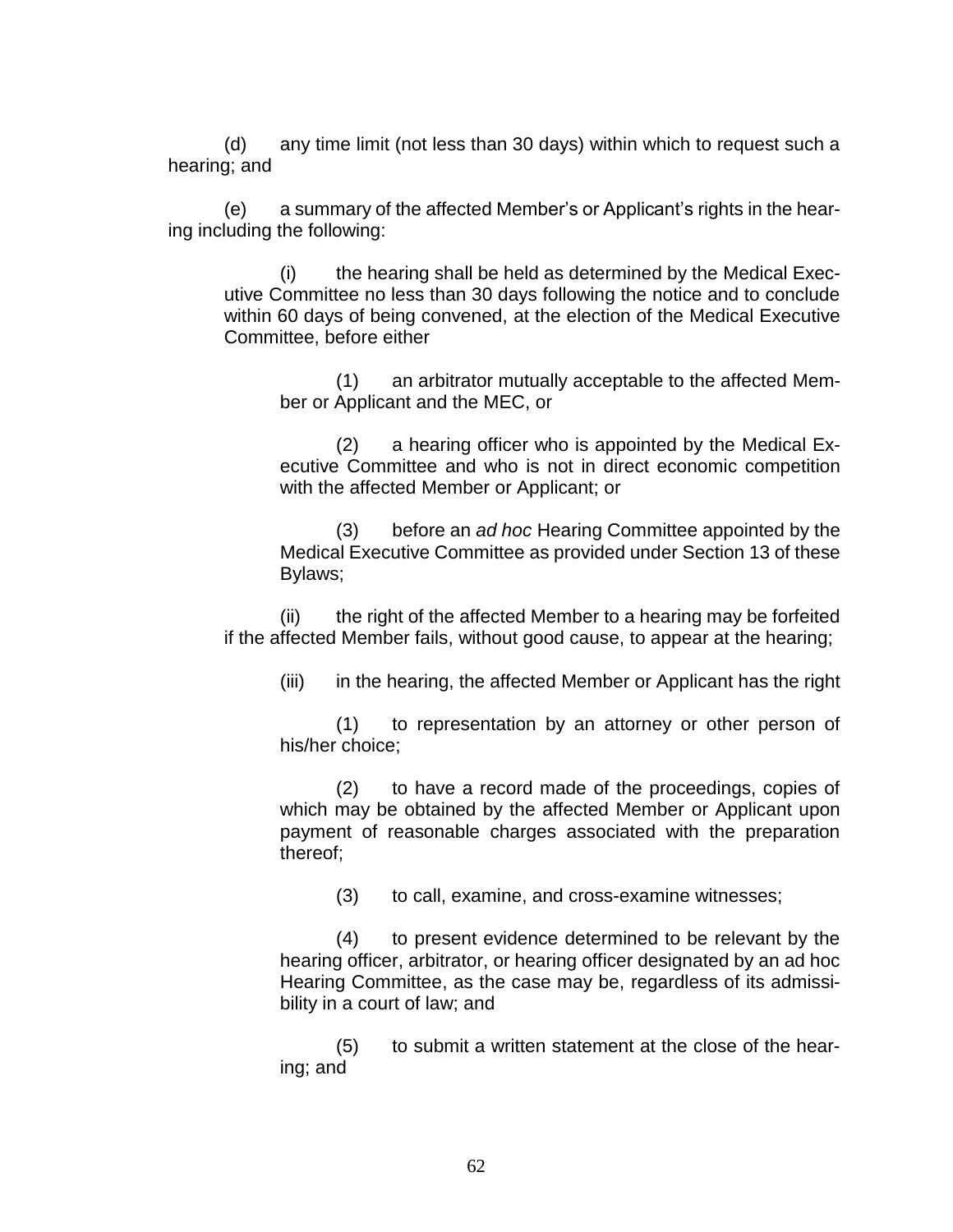(iv) upon completion of the hearing, the affected Member or Applicant has the right

(1) to promptly receive the written report and recommendations of the arbitrator, the hearing officer, or the ad hoc Hearing Committee, as the case may be under the circumstances (the "Fair Hearing Report"), including a statement of the basis for the Fair Hearing Report; and

(2) to promptly receive the written decision of the Medical Executive Committee after having taken into consideration the Fair Hearing Report, including a statement of the basis for the decision.

Section 12.018 **Effect of Failure to Timely Request a Hearing.** If the affected Member does not timely exercise his or her right to a hearing under Section 12.016 of these Bylaws, the Medical Executive Committee shall forward its recommended action(s) to the Governing Body for review and final action in accordance with Section 12.022 of these Bylaws.

Section 12.019 **Notice of Hearing.** If a hearing is requested by the affected Member on a timely basis under Section 12.016 of these Bylaws with respect to a recommendation of the Medical Executive Committee as to which a right to a hearing exists under and pursuant to Section 12.016 of these Bylaws, the Chief of Staff shall provide the affected Member with notice stating the place, time and date of the hearing, which date shall not be less than thirty (30) calendar days after the date of the notice, along with a list of the witnesses (if any) expected to testify at the hearing on behalf of the Medical Executive Committee.

Section 12.020 **Reservation of Rights re Medical Executive Committee Timeliness.** The Medical Executive Committee's failure to meet any conditions of timeliness or to meet a particular time deadline set forth in these Bylaws shall not, in itself, constitute a failure on the part of the Medical Executive Committee to meet the standards of this Section or to have deprived the affected Member of his or her due process rights under these Bylaws or under HCQIA.

Section 12.021 **Administrative or Automatic Relinquishment of Privileges or Limitation of Medical Staff Member.** The following shall result in administrative or automatic relinquishment or revocation of a Medical Staff Member's Membership and/or clinical privileges and shall not entitle the affected Medical Staff Member to rights provided under these Bylaws.

(a) Medical Records. Failure to comply with UNMH clinical documentation policies and requirements may result in the administrative suspension of a Medical Staff Member, provided that the suspension must be preceded by a written warning to the Member from the Associate Dean for Clinical Affairs or his/her designate that the Member has fourteen (14) calendar days to comply with UNMH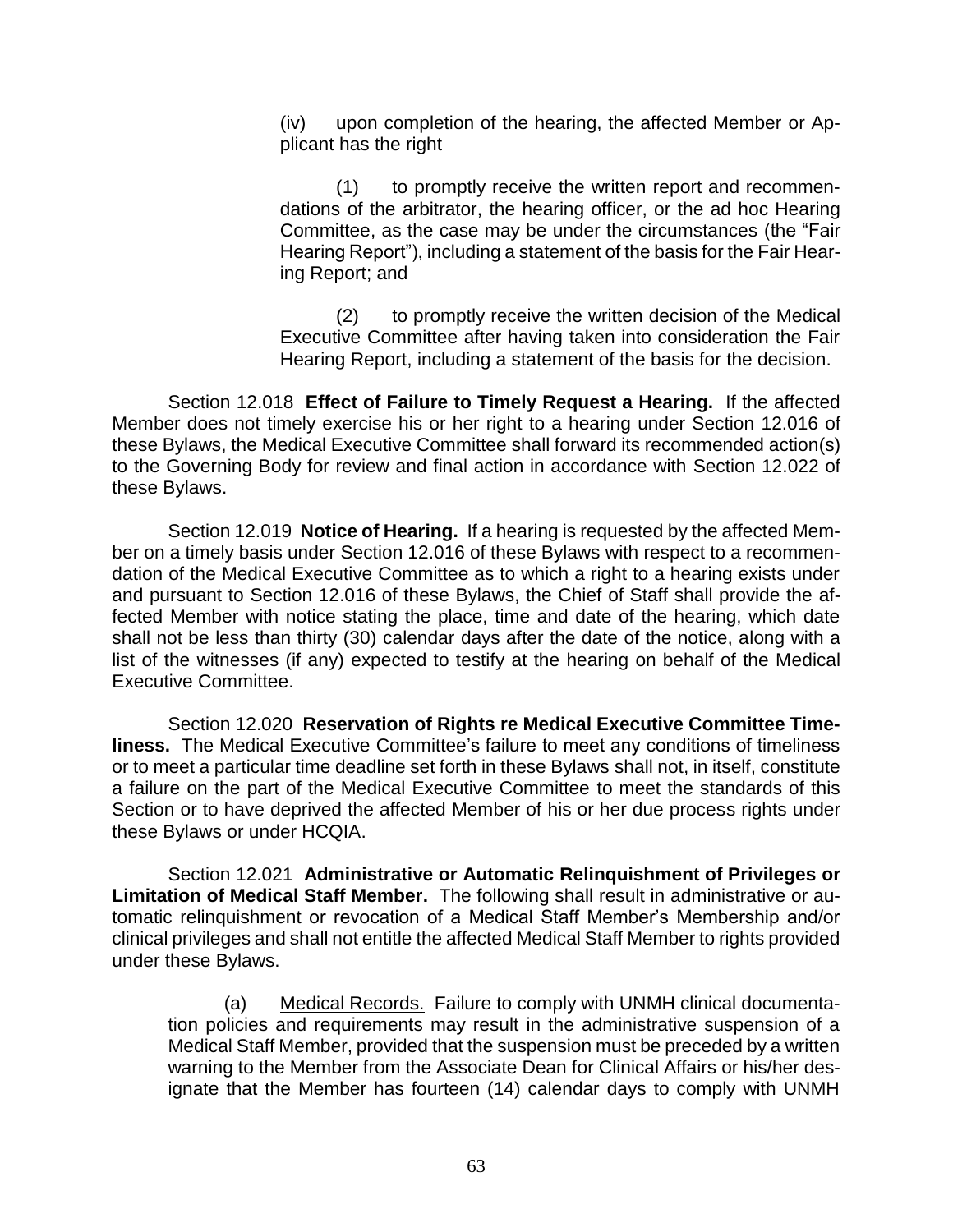clinical documentation policies and requirements or administrative suspension may be imposed. The Associate Dean for Clinical Affairs or his/her designate will provide the Medical Staff Member and the Medical Staff Member's clinical or associate Department Chair with a copy of the written warning. If the Associate Dean for Clinical Affairs or his/her designate subsequently initiates an administrative suspension, he/she will provide the Medical Staff Member and the Medical Staff Member's clinical or associate Department Chair with immediate written notification of the administrative suspension. The suspension will be in effect for the time specified in the notice of suspension, but may not exceed ten (10) consecutive calendar days. If the Medical Staff Member has more than thirty (30) administrative suspension days in a consecutive twelve (12) month period, that Member shall be deemed to have automatically and voluntarily resigned from the Medical Staff, said resignation to take effect upon acceptance by the Member's Clinical or Associate Department Chair.

(b) Licensure.Action by a state licensing board revoking or suspending a Medical Staff Member's license, or the expiration of such licensure, will automatically suspend the Medical Staff Member's clinical privileges. A Medical Staff Member whose license has been so revoked or suspended must immediately report such action to the Associate Dean for Clinical Affairs and the Medical Staff Member's Clinical or Associate Department Chair of such action against his/her license or license expiration. A Medical Staff Member's failure to report such information shall be deemed to be automatic and voluntary resignation by the Member from the Medical Staff, said resignation to take effect upon acceptance by the Member's Clinical or Associate Department Chair. Following receipt of such report, the Medical Executive Committee will review the Medical Staff Member's qualifications and the Medical Executive Committee will make recommendations to the Governing Body regarding the Medical Staff Member's privileges and Medical Staff appointment. Action by a state licensing board restricting or stipulating a Medical Staff Member's license, or placing the Member on probationary status, must be immediately reported by the Member to the Associate Dean for Clinical Affairs and to the Member's Clinical or Associate Department Chair. A Medical Staff Member's failure to report such an action on the Member's license shall be deemed as is deemed to be automatic and voluntary resignation by the Member from the Medical Staff, said resignation to take effect upon acceptance by the Member's Clinical or Associate Department Chair.

(c) Drug Enforcement Administration Certificate, New Mexico Controlled Substance Registration. Whenever a Medical Staff Member's DEA certificate or CSR is revoked, suspended, stayed, restricted, or subject to probation, such action, and its terms shall automatically apply to his/her ability to prescribe, dispense, or administer medications covered by that certificate. If a Medical Staff Member's DEA certificate or CSR expires without renewal, the Member's ability to prescribe, dispense, or administer medications covered by that DEA certificate or CSR shall be automatically suspended until the Member has provided sufficient evidence of a certificate renewal. Any such revocation, suspension, stay, or restriction must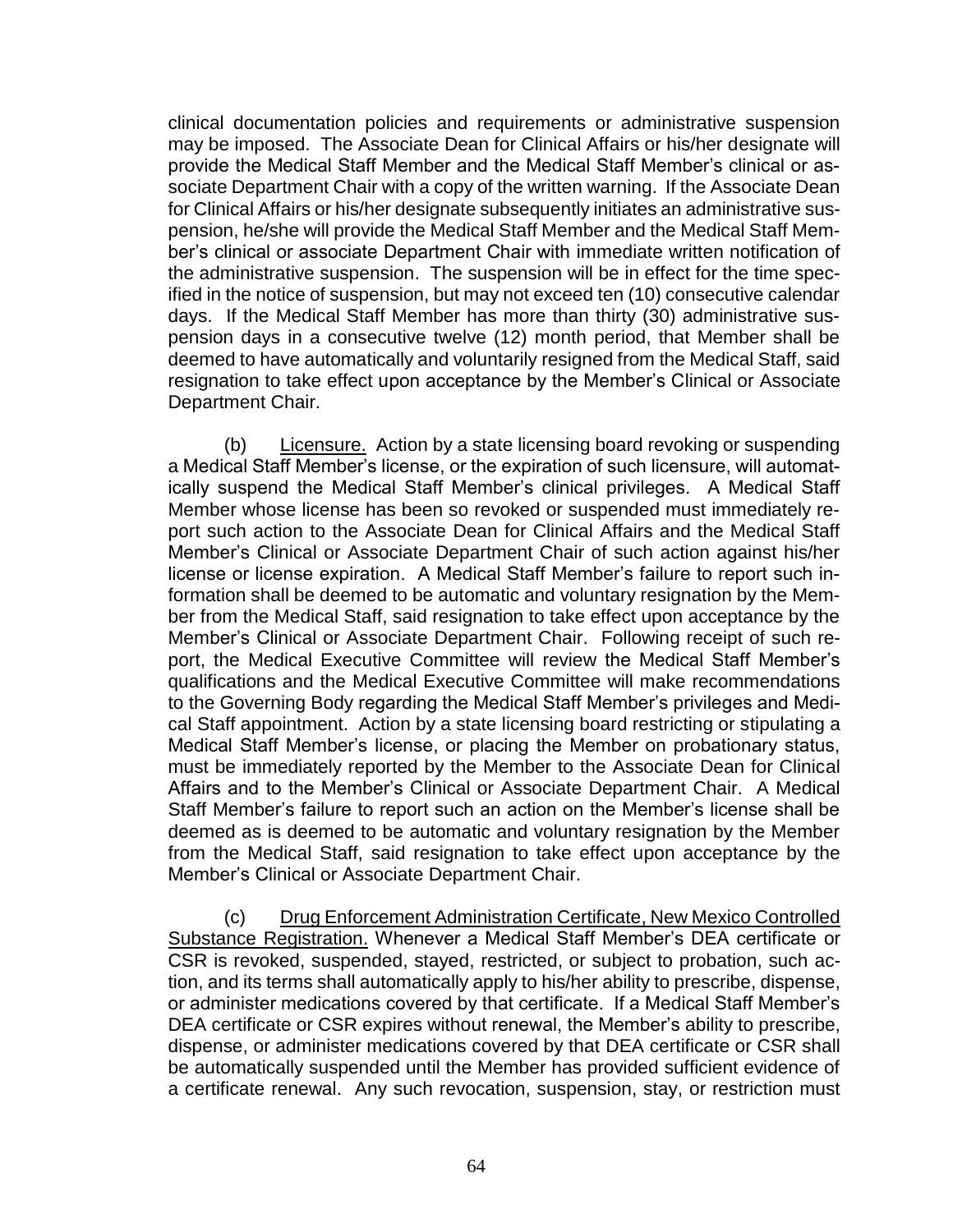be immediately reported by the Medical Staff member to the Associate Dean for Clinical Affairs and to the Member's Clinical or Associate Department Chair.

(d) Loss of Faculty Appointment. An Active Medical Staff or Courtesy Medical Staff Member who loses his/her faculty or staff appointment will automatically lose his her Medical Staff membership without further action required of the Medical Executive Committee or Governing Body without right to a hearing or appeal procedures provided by these Bylaws. The Medical Staff Member will be accorded appropriate due process procedures pursuant to the *UNM Faculty Handbook*, *UNM Business Policies and Procedures Manual*, or the *UNMH Personnel Policies and Procedures Manual,* as applicable*.*

(e) Loss of Privileges at Other Health Care Organization. A Medical Staff Member who, as a condition of employment with the UNM, has clinical privileges at another health care organization, and whose clinical privileges are reduced, suspended, or revoked by that other health care organization, must immediately report such action to the UNM Associate Dean for Clinical Affairs and the Medical Staff Member's UNM Clinical or Associate Department Chair.

(f) Exclusion from, or Ineligibility for, federal and/or state health care programs, investigation, and conviction of crimes.

(i) Responsibilities of a Medical Staff Member.Within 72 hours of a Medical Staff Member becoming aware that he/she is under investigation for possible violations of federal and/or state health care program requirements, or any criminal laws, or that he/she has been excluded from participation in a federal and/or state health care program, he/she must give written notice of such investigation or exclusion to the Associate Dean for Clinical Affairs and to his/her Clinical or Associate Department Chair. A Medical Staff Member who is under such a criminal investigation shall be responsible for retaining his or her legal counsel and for any legal fees and costs associated with the investigation and any subsequent legal proceedings.

(ii) Revocation or Ineligibility. A Medical Staff Member who is excluded from, or ineligible for, participation in a federal and/or state health care program or delegated health plan contracts, or who is convicted of any felony whether or not related to the provision of health care, shall be deemed to have automatically and voluntarily resigned from the Medical Staff without any further action required of the Medical Executive Committee or the Governing Body, said resignation to take effect upon acceptance by the Member's clinical or associate Department Chair. The Medical Staff Member shall be responsible for any fines or fees imposed as a result of such exclusion, imprisonment, probation, or diversion program. The Medical Staff Member shall have no right nor be entitled to hearing or appeal procedures as described and set forth in Sections 12.016, 12.017, 12.018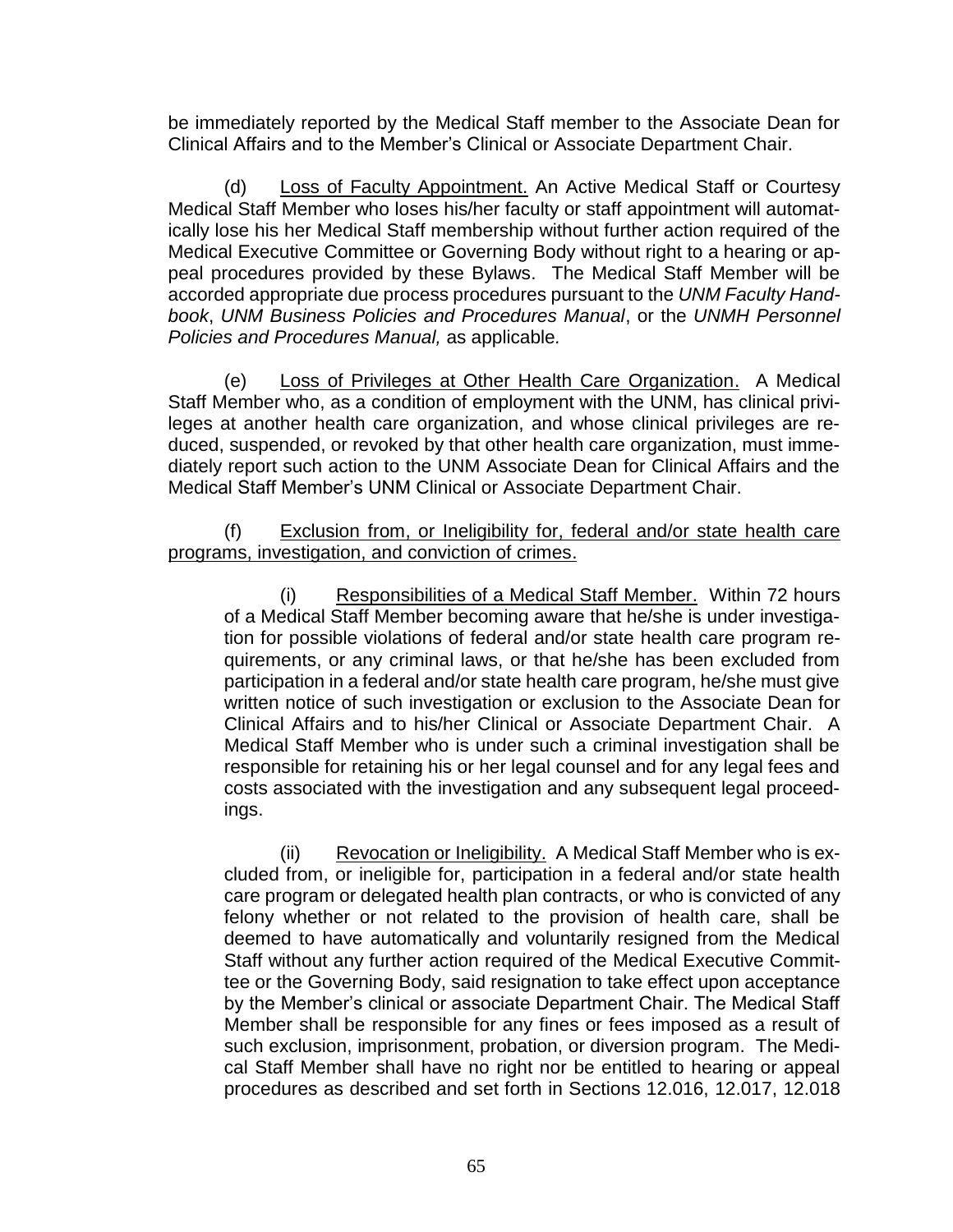or 13 of these Bylaws as a result of such a revocation of clinical privileges and Medical Staff Membership.

(iii) Notice; Patient Care; Further Corrective Action. Whenever a Medical Staff Member's privileges are automatically suspended/terminated in whole or in part, notice of such suspension/termination shall immediately be given by the Chief of Staff or the Associate Dean for Clinical Affairs, to the Medical Staff Member and the Medical Staff Member's Clinical or Associate Department Chair. Giving such notice is not, however, required in order for the automatic suspension/termination to become effective. In the event of such automatic suspension/termination, the Medical Staff Member's patients shall be assigned to another Medical Staff Member by the Member's clinical or associate Department Chair. Within thirty (30) days after automatic suspension/termination of a Medical Staff Member's privileges, the Medical Executive Committee shall convene to review and consider facts, and may recommend such other and further corrective action as it deems appropriate following the procedures set forth in Sections 12.016, 12.017, 12.018, and 13 of these Bylaws.

(g) Loss of Board Certification. Revocation of board certification for cause by a certifying board of the American Board of Medical Specialties or American Osteopathic Association, for reasons other than failure to meet requirements for Maintenance of Certification, shall constitute a voluntary resignation of Medical Staff membership and clinical privileges at such time as an order of revocation shall be final.

(h) There shall be no right to the hearing and appeal procedures as set forth in Sections 12.014, 12.016, 12.017, 12.018, and 13 of these Bylaws as a result of a Medical Staff Member's automatic suspension/termination of privileges as described in this Section 12.021.

Section 12.022 **Effectiveness of Decisions.** After a hearing as provided in Sections 12.016, 12.017, 12.018, and 13 of these Bylaws, the decision of the Medical Executive Committee adversely affecting the affected Member's membership on the Medical Staff or the exercise of his or her privileges will be effective upon final action of the Governing Body, subject to any appeal rights set forth in Section 13 of these Bylaws. If the affected Member has been summarily suspended, the suspension will continue in effect until final decision of the Governing Body, subject to any appeal rights set forth in Section 13 of these Bylaws.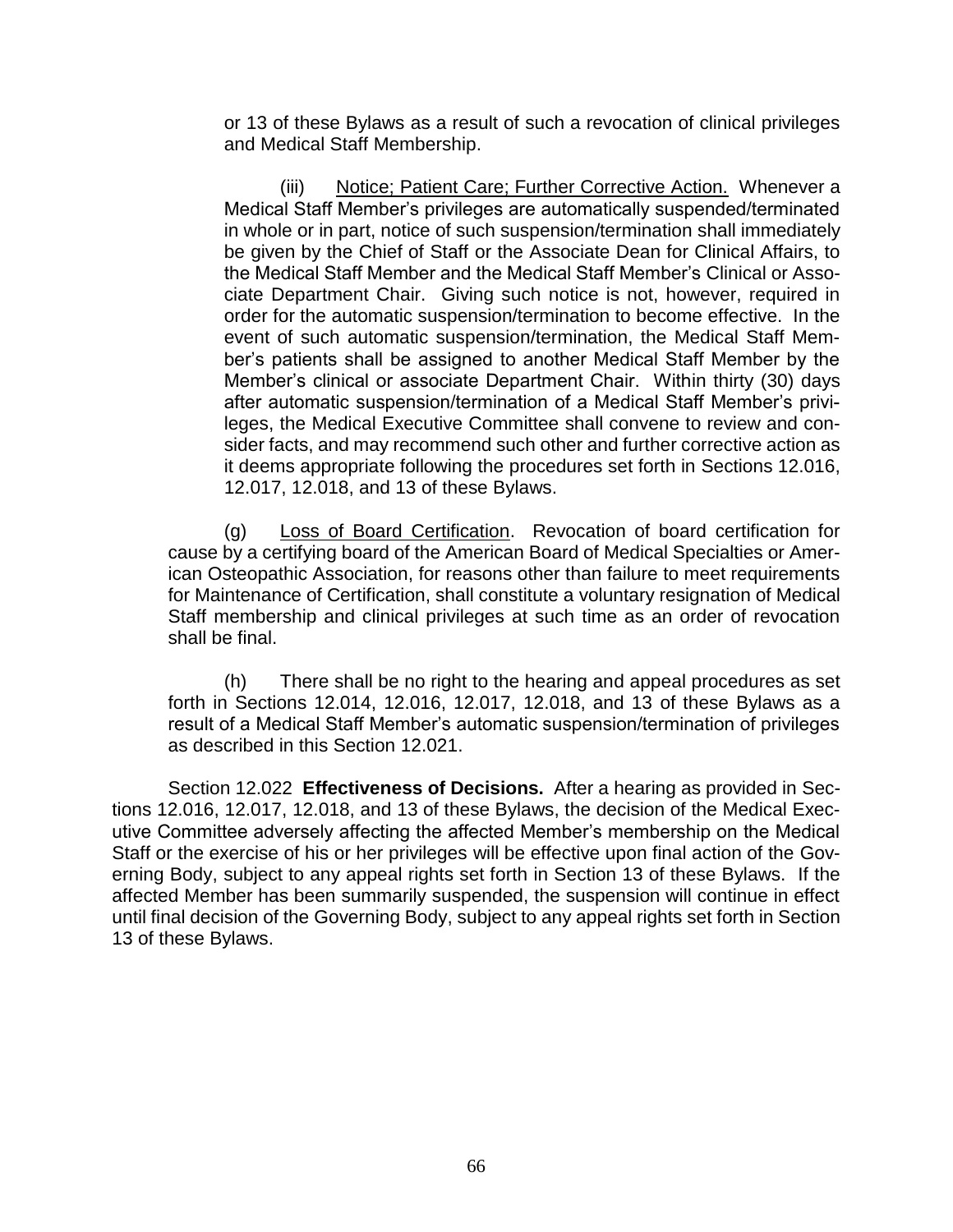Section 12.023 **Effect of Reduction, Suspension, or Revocation of Privileges on Medical Staff Membership.**

(a) Revocation of all clinical privileges automatically results in loss of Medical Staff Membership.

(b) Reduction, suspension, or revocation of clinical privileges for a period greater than thirty (30) calendar days; or the acceptance of the surrender of clinical privileges by a Medical Staff Member while under investigation by the UNMH relating to possible incompetence or improper professional conduct, or in return for not conducting such an investigation or proceeding, shall be reported to the appropriate licensing board and/or the National Practitioner Data Bank, as required by professional ethical considerations, and applicable laws, rules, and regulations.

## **SECTION 13**

# **FAIR HEARING AND APPEAL**

Section 13.001 **General Appellate Review Procedures.** Any hearing or appellate review will be conducted in accordance with procedures set forth in this Section 13 of these Bylaws; provided, however, that any appeal to the Regents shall be governed by the provisions of Regents' Policy 1.5.

Section 13.002 **Exhaustion of Remedies.** If an adverse action as described in Sections 11 and 12 of these Bylaws is taken or recommended, the affected Member must exhaust the remedies afforded by these Bylaws before resorting to legal action.

Section 13.003 **Appointment of an Arbitrator, a Hearing Officer, or a MEC** *ad hoc* **Hearing Committee.** 

(a) Appointment of Fair Hearing Adjudicator(s). If a hearing is requested by the affected Member on a timely basis in accordance with Sections 12 and 13 of these Bylaws, the Medical Executive Committee, in its sole and absolute discretion, will appoint either an arbitrator, a Hearing Officer, or a MEC *ad hoc* Hearing Committee to administer the fair hearing process contemplated in this Section 13. A Hearing Officer or Arbitrator duly appointed shall be considered a committee of one.

(b) Composition of an *ad hoc* Hearing Committee. If the Medical Executive Committee determines to appoint an *ad hoc* Hearing Committee, that committee shall consist of three Members of the Active Medical Staff who are not in direct economic competition with the affected Member. No Member who was actively involved in the investigation of the matter or who participated in the decision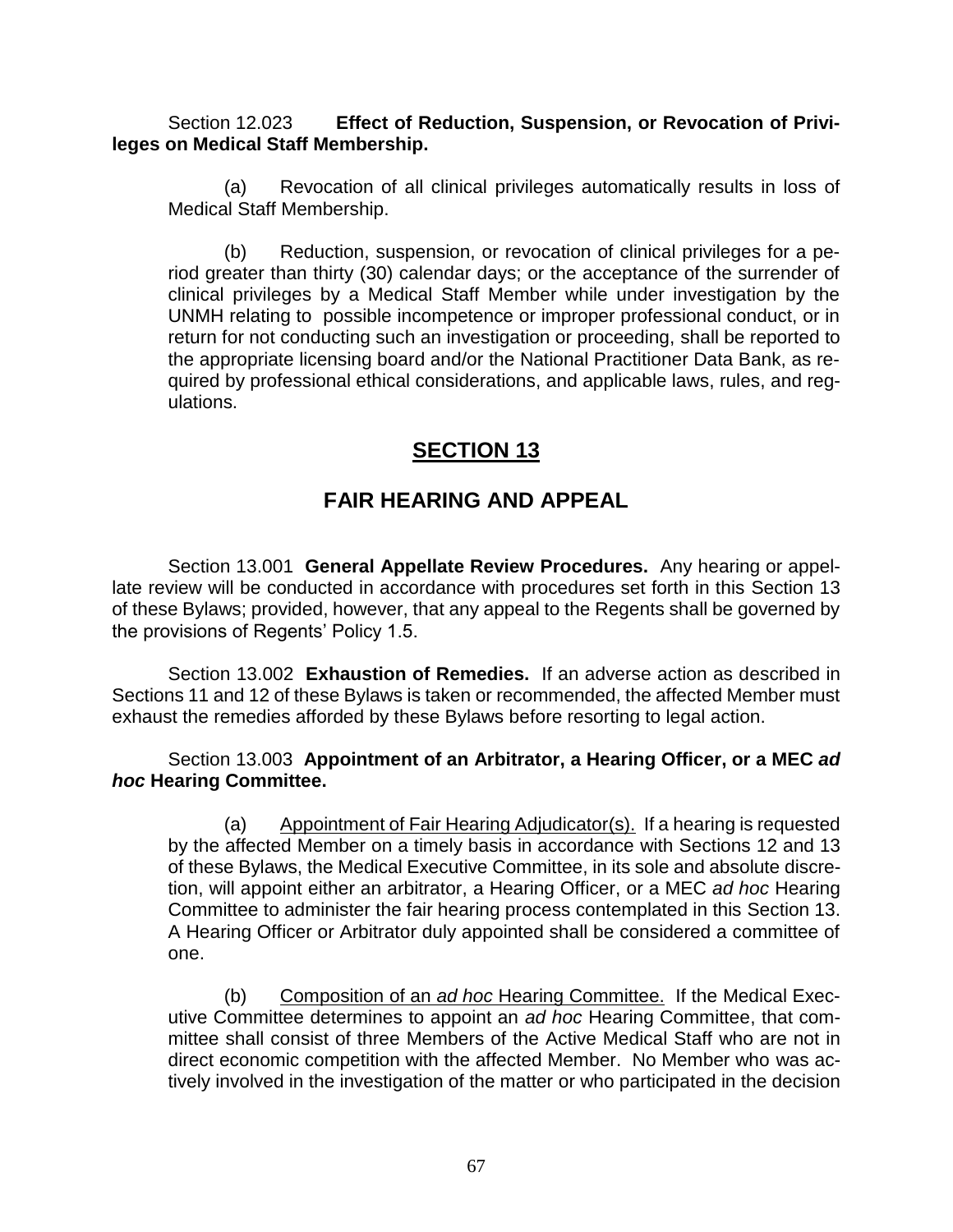of the Medical Executive Committee as to which the hearing is requested, will be appointed a Member of the MEC *ad hoc* Hearing Committee.

(c) Selection of Chair of *ad hoc* Hearing Committee. If the Medical Executive Committee appoints an *ad hoc* Hearing Committee, that committee will select one of its Members to serve as the Chair who will preside over the hearing. The identities of the members of the Hearing Committee and Chair shall be made known to the Member or Applicant promptly upon acceptance of appointment.

#### Section 13.004 **Notice of Hearing**

(a) Scheduling of Hearing; Notice to be Provided to Member. If a hearing is requested by the affected Member or Applicant on a timely basis in accordance with these Bylaws, the arbitrator, the Hearing Officer, or the *ad hoc* Hearing Committee, as the case may be, will schedule a hearing, with a view to complying with the timeline set forth in Section 12.002(c) of these Bylaws, through the Associate Dean for Clinical Affairs, who will notify the affected Member or Applicant by certified or registered U.S. mail, return receipt requested, to the last address provided by the Member, by verified hand-delivery to the Member or Applicant, or other means reasonably expected to provide actual notice to the Member or Applicant;

(b) Contents of Notice of Hearing. The notice of hearing to the affected Member or Applicant shall set forth:

(i) the reasons for the proposed action;

(ii) the place, time and date of the hearing, which date shall not be less than thirty (30) calendar days after the date of the notice or as is practicable or as negotiated by the parties;

(iii) a list of the witnesses (if any) expected to testify at the hearing on behalf of the MEC; and

(iv) a summary of the affected Member's rights at the hearing, as described in Section 12.016 of these Bylaws.

(v) the identity(ies) of the Hearing Committee and Chair or the arbitrator or Hearing Officer, as the case may be.

Section 13.005 **Conduct of Hearing and Pre-Hearing Procedures.** The hearing shall be conducted and the pre-hearing procedures administered as follows:

(a) No Proxy Voting. In the event that the Medical Executive Committee shall have made the determination to appoint an *ad hoc* Hearing Committee to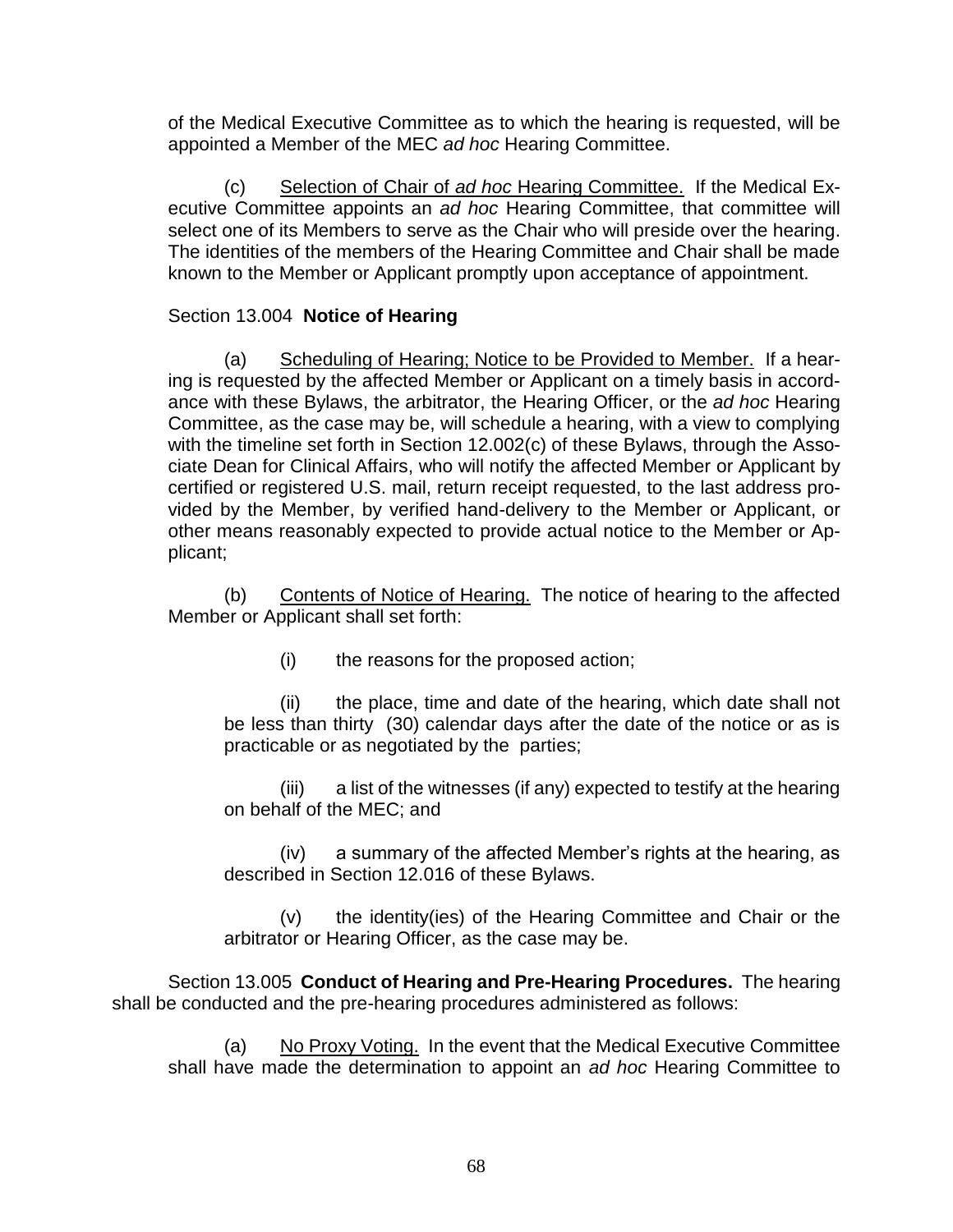administer and preside over the hearing, no member of the *ad hoc* Hearing Committee may participate or vote by proxy.

(b) Record of Proceedings. An audio recording or a transcript prepared by a Certified Shorthand Reporter shall be made of the hearing and copies made available to the parties, upon payment by the party requesting copies of reasonable charges associated with the preparation thereof.

(c) Personal Presence Requirement. The personal presence of the affected Member is required at the hearing. If the affected Member fails to appear at the hearing, without good cause, his/her right to a hearing may be forfeited, as determined at the sole discretion of the Medical Executive Committee, and the affected Member will be deemed to have accepted the adverse recommendation of the Medical Executive Committee.

(d) Postponements. The arbitrator, Hearing Officer or the *ad hoc* Hearing Committee, as the case may be, may grant postponements of a hearing only for good cause, as determined at the sole discretion of such arbitrator, Hearing Officer or *ad hoc* Committee.

(e) Representation by Legal Counsel. The affected Member may retain an attorney, at the affected Member's expense, to represent him/her at the hearing, or may select a Medical Staff Member in good standing or a Member of the affected Member's local professional society to assist the affected Member at the hearing, including but not limited to the direct examination and cross-examination of witnesses.

(f) Order of Procedure. The arbitrator, Hearing Officer, or *ad hoc* committee Chair will preside over the hearing, determine and maintain order of procedure, and ensure that all participants have a reasonable opportunity to submit evidence.

(g) Evidence. Evidence determined to be relevant by the Arbitrator, Hearing Officer or *ad hoc* committee Chair may be presented at the hearing, regardless of whether such evidence would be admissible in a court of law. Before the hearing, the affected Member and the Medical Executive Committee may submit memoranda concerning any issue, which memoranda will become part of the hearing record.

(h) Burden of Proof. The Medical Executive Committee must present evidence in support of the Medical Executive Committee's adverse recommended action. The burden of proof shall be upon the Member or Applicant to prove by a preponderance of the evidence that the recommended adverse action is justified.

(i) Witnesses; Examination; Cross-Examination. Subject to reasonable limitations as imposed by the Arbitrator, Hearing Officer or *ad hoc* committee Chair,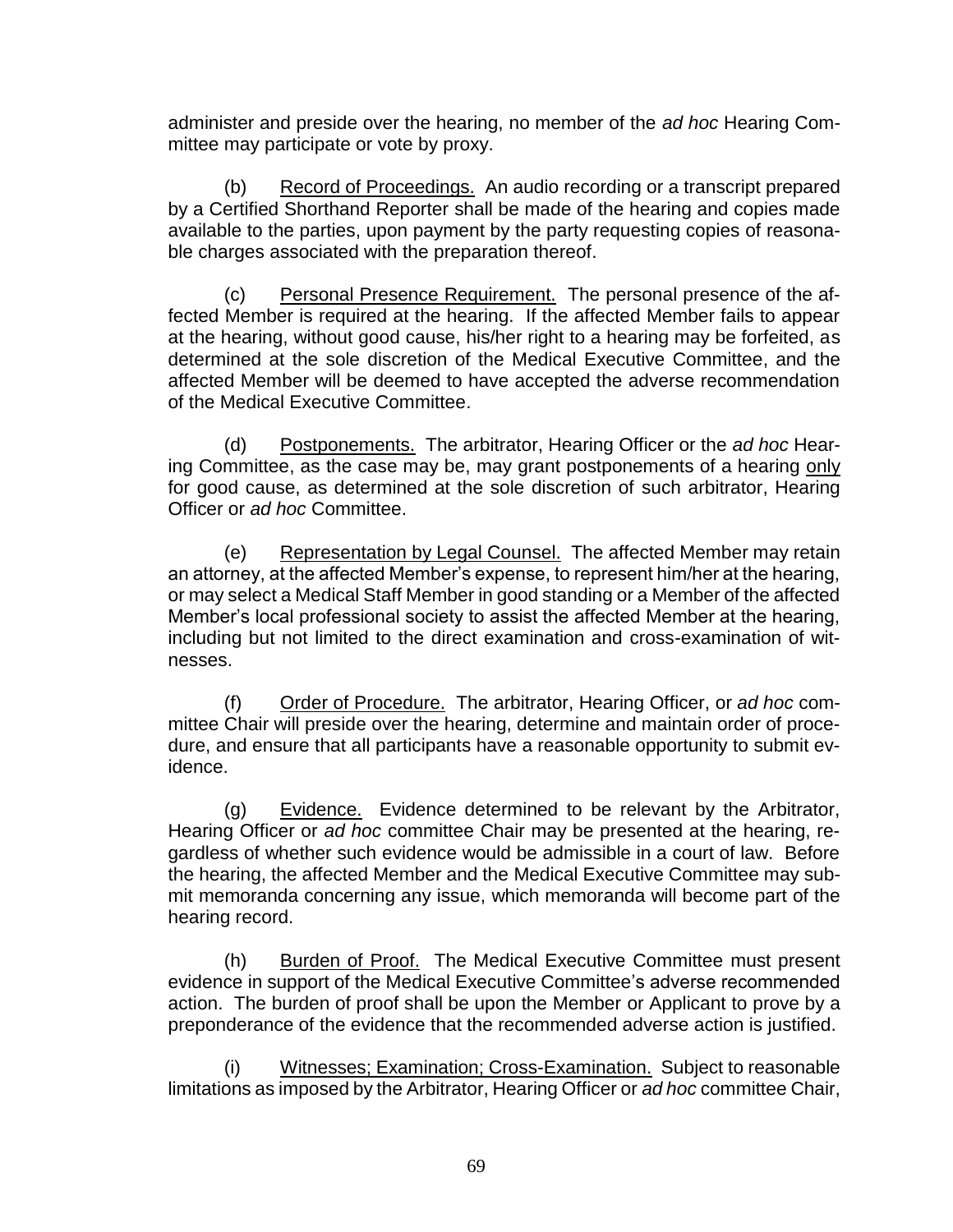as the case may be, all parties may call and examine witnesses, introduce evidence, cross-examine the other party's witnesses, challenge the other party's witnesses, and rebut evidence. Witnesses will be sworn by a person authorized to administer oaths in the State of New Mexico before testifying.

(j) Pre-Hearing Discovery.Discovery prior to the hearing is limited as the hearing is administrative and advisory in nature. No discovery (i.e., depositions, interrogatories, requests for admission, document production, etc.) as ordinarily contemplated in state or federal litigation matters will be permitted except as expressly provide in this section of the Bylaws. Witness interviews, other than that of medical staff members, are at the discretion of the proposed witness. No depositions are permitted except under extraordinary circumstances. Any discovery disputes shall be addressed by the arbitrator, Hearing Officer or the *ad hoc* hearing committee chair, as the case may be, in a timely fashion. The decision of the arbitrator, Hearing Officer or the *ad hoc* hearing committee chair, as the case may be, is final.

(k) Exchange of Evidence.Five (5) business days prior to the hearing, the Medical Executive Committee and the affected Member will each submit to the Arbitrator, Hearing Officer, or *ad hoc* committee Chair, as the case may be, and exchanged with each other a list of witnesses they intend to call at the hearing as well as copies of any documentary evidence they intend to present during the hearing.

(l) Closing Written Statement. The affected Member and the Medical Executive Committee will each be permitted to submit a written statement at the end of the hearing, or within a reasonable number of days after the hearing as specified by the Arbitrator, Hearing Officer, or *ad hoc* committee Chair, as the case may be. A copy of the written statement shall also be provided to the opposing party.

(m) Recesses. The Arbitrator, Hearing Officer, or *ad hoc* Hearing Committee Chair, as the case may be, may recess and reconvene hearings for the convenience of the participants or for obtaining new evidence.

(n) Concluding the Hearing. After all relevant evidence has been presented, as determined by the Arbitrator, Hearing Officer, or *ad hoc* committee Chair, as the case may be, the hearing will be closed. The Arbitrator, Hearing Officer, or *ad hoc* Committee, as the case may be, will deliberate in closed session, without the parties present. Upon conclusion of the closed session, the hearing will terminate.

Section 13.006 **MEC Representation at the Hearing.** The Medical Executive Committee will appoint a voting member of the Medical Executive Committee to represent the Medical Executive Committee at the hearing, to present facts in support of the Medical Executive Committee's adverse recommended action, and to call, examine, and cross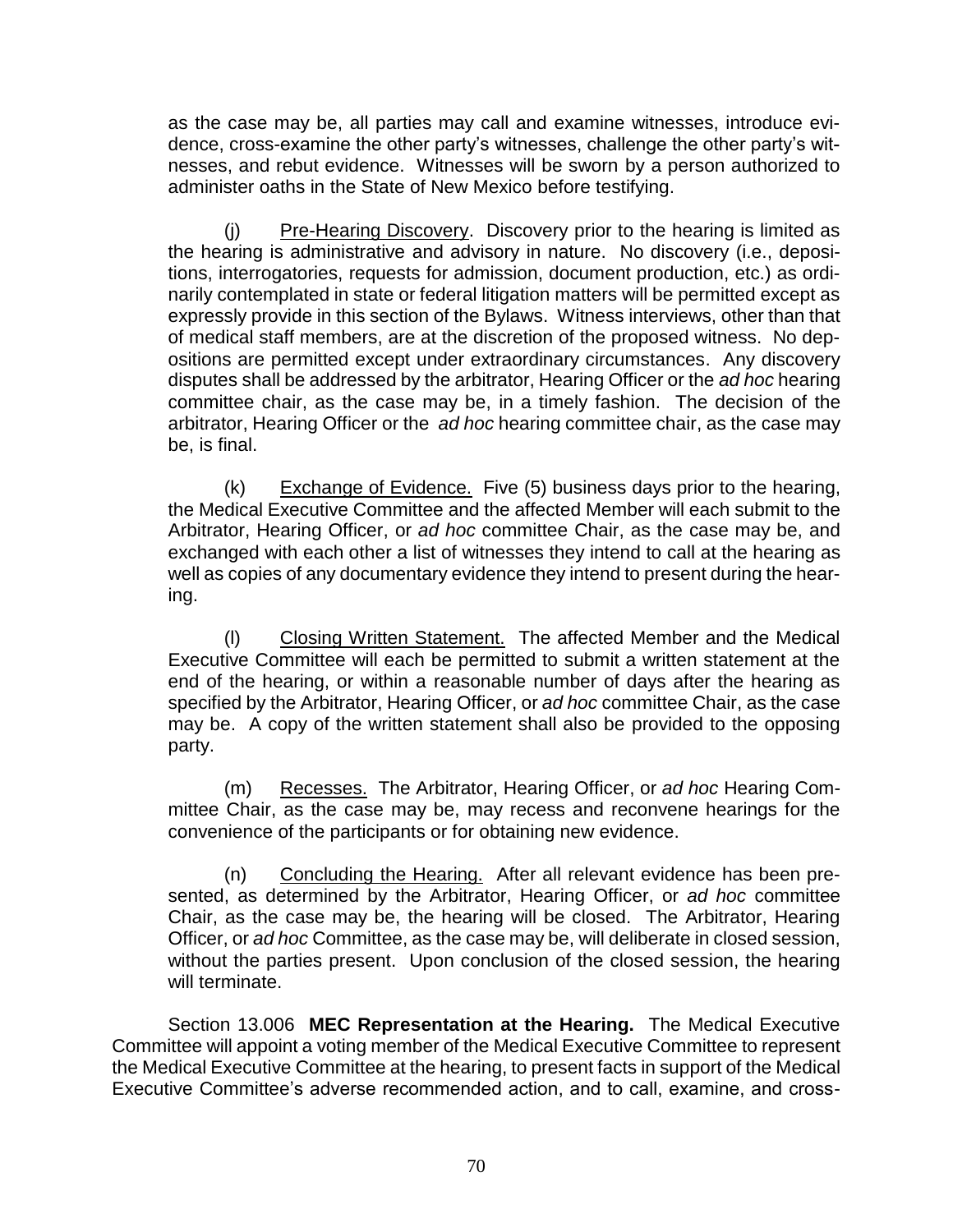examine witnesses. To the extent that the affected Member retains legal counsel to represent him or her at the hearing, the Medical Executive Committee may be represented at the hearing by an attorney in or retained through the Office of University Counsel.

Section 13.007 **Report and Recommendation.** The Arbitrator, Hearing Officer or *ad hoc* Hearing Committee, as the case may be, will deliver his, her or its written report and recommendations with respect to the recommended action of the Medical Executive Committee giving rising to the hearing, along with a copy of the hearing record, to the Medical Executive Committee, through the Chief of Staff or his/her designee, within ten (10) business days after termination of the hearing, with a copy delivered to the affected Member, to the Associate Dean for Clinical Affairs, and to the affected Member's Clinical Department Chair.

Section 13.008 **Action on the Report and Recommendation.** At its next regular meeting, at a special meeting called for that purpose, or as soon thereafter as practicable, the Medical Executive Committee will consider and act upon the report and recommendations submitted to Medical Executive Committee as provided in Section 13.006 of these Bylaws. The Associate Dean for Clinical Affairs will inform the affected Member of the Medical Executive Committee's decision, in writing, delivered by certified or registered U.S. mail, return receipt requested, to the last address provided by the affected Member, by verified hand-delivery to the Member, or by other reasonable means expected to provide actual notice to the affected Member, at the earliest practicable date after the Medical Executive Committee renders its decision.

### Section 13.009 **Right of Appeal.**

(a) General. If the Medical Executive Committee's recommended action adversely affects an applicant for membership on the Medical staff or an affected Member's membership on the Medical Staff or the exercise of his or her privileges, the Member may appeal that recommended action to the Governing Body, through the Associate Dean for Clinical Affairs, as provided in Section 13.009 of these Bylaws.

(b) Manner of Requesting Appellate Review. The affected Member shall request such an appellate review by delivering, by first class U.S. Mail or handdelivery, a written request for such review to the Governing Body, through the Associate Dean for Clinical Affairs, within fifteen (15) calendar days after the affected Member receives notice of an adverse Medical Executive Committee recommended action.

(c) Effect of Failing to Request Appellate Review. If the affected Member does not submit a written request for appellate review within fifteen (15) calendar days after the Member receives the Medical Executive Committee's adverse recommended action, the Member will be deemed to have waived the Member's right to an appellate review and to have accepted the adverse recommended action.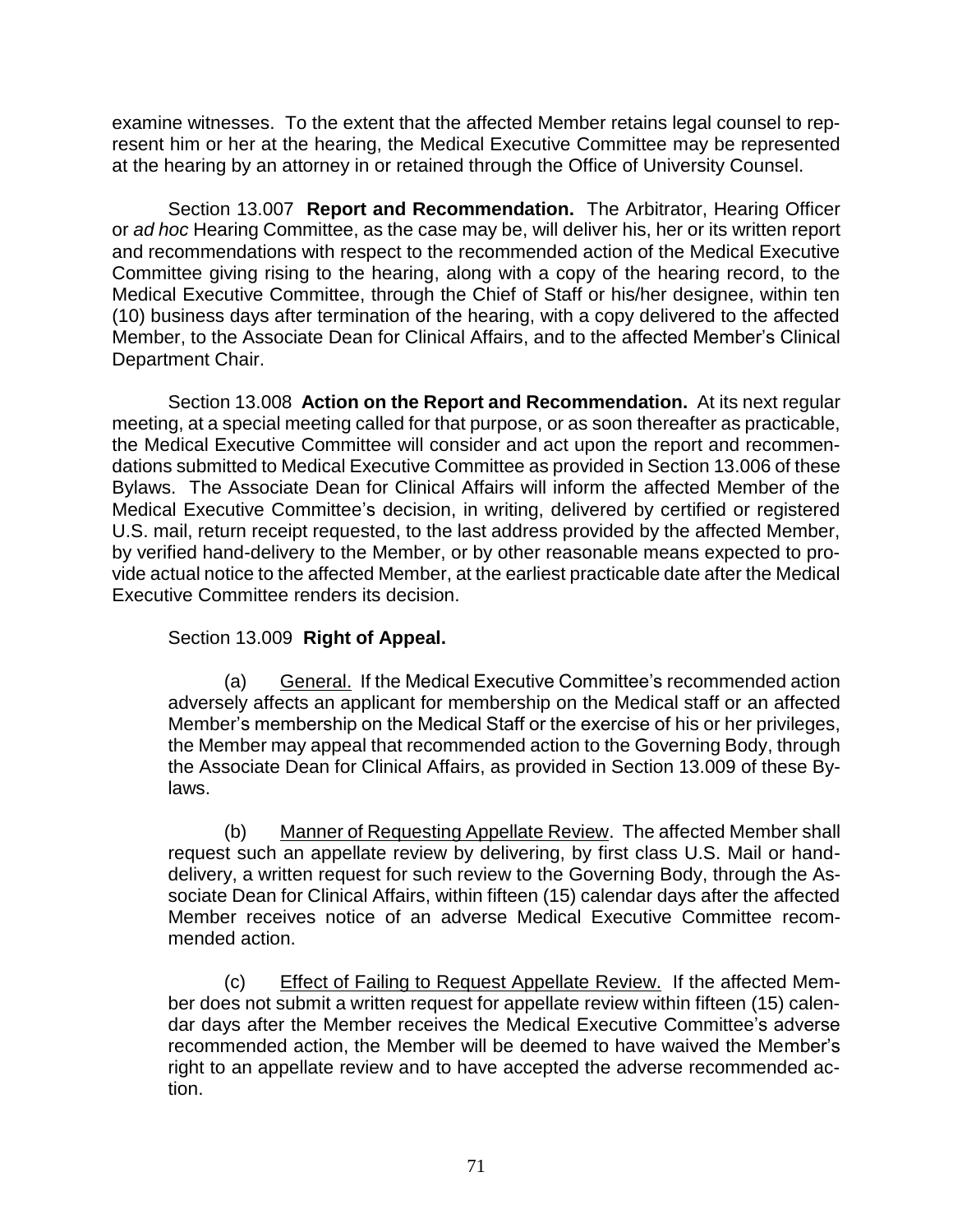Section 13.010 **Nature of Appellate Review by the Governing Body.** If an affected Member timely requests an appellate review and the matter is subject to an appellate review, the appellate review will be based only upon the hearing record on which the Medical Executive Committee's adverse recommended action is based, supplemented only by written statements of the affected Member and the Medical Executive Committee. If the affected Member desires to be afforded the opportunity to have oral arguments, the affected Member must include within the request for appellate review a request that the Governing Body also hear oral arguments. The right to oral argument is within the sole and absolute discretion of the Appellate Review Committee contemplated and formed under Section 13.011.

Section 13.011 **Process for Appellate Review.** If the Associate Dean for Clinical Affairs receives a timely request for appellate review, such appellate review will be administered by the Governing Body, as follows:

(a) Notice to the Governing Body of Pendency of Appeal and Delivery of the Record. The Associate Dean for Clinical Affairs will provide notice of the request for appellate review to the Governing Body at its next regular meeting or as soon thereafter as practicable. As soon as practicable thereafter, the Associate Dean for Clinical Affairs shall cause a complete copy of the record of the proceedings before the Medical Executive Committee with respect to which the affected Member has requested appellate review to be provided to the Chair of the Governing Body.

(b) Appointment of Appellate Review Committee. The Governing Body will appoint three (3) of its Members as an Appellate Review Committee to hear the appeal and conduct the appellate review.

(c) Scheduling of Appellate Review. The Governing Body will schedule a date for review, including a time and place for oral arguments, if requested by the affected Member and granted by the Governing Body, and will notify the affected Member through the Dean or the Associate Dean for Clinical Affairs. The Associate Dean for Clinical Affairs will promptly notify the affected Member of the date, time and place of the Governing Body's scheduled appellate review, in writing, delivered by certified or registered U.S. mail, return receipt requested, to the last address provided by the Member, verified hand-delivery, or other means reasonably expected to provide actual notice to the Member. In this connection, the date for the appellate review will be not less than thirty (30) calendar days from the date of the Governing Body's notice to the affected Member.

(d) Access to the Record. The affected Member will have access to the report, record, and audio recording, if any, of the hearing.

(e) Written Statement of the Affected Member. Within ten (10) working days from the date of the notice of the appellate review, the affected Member may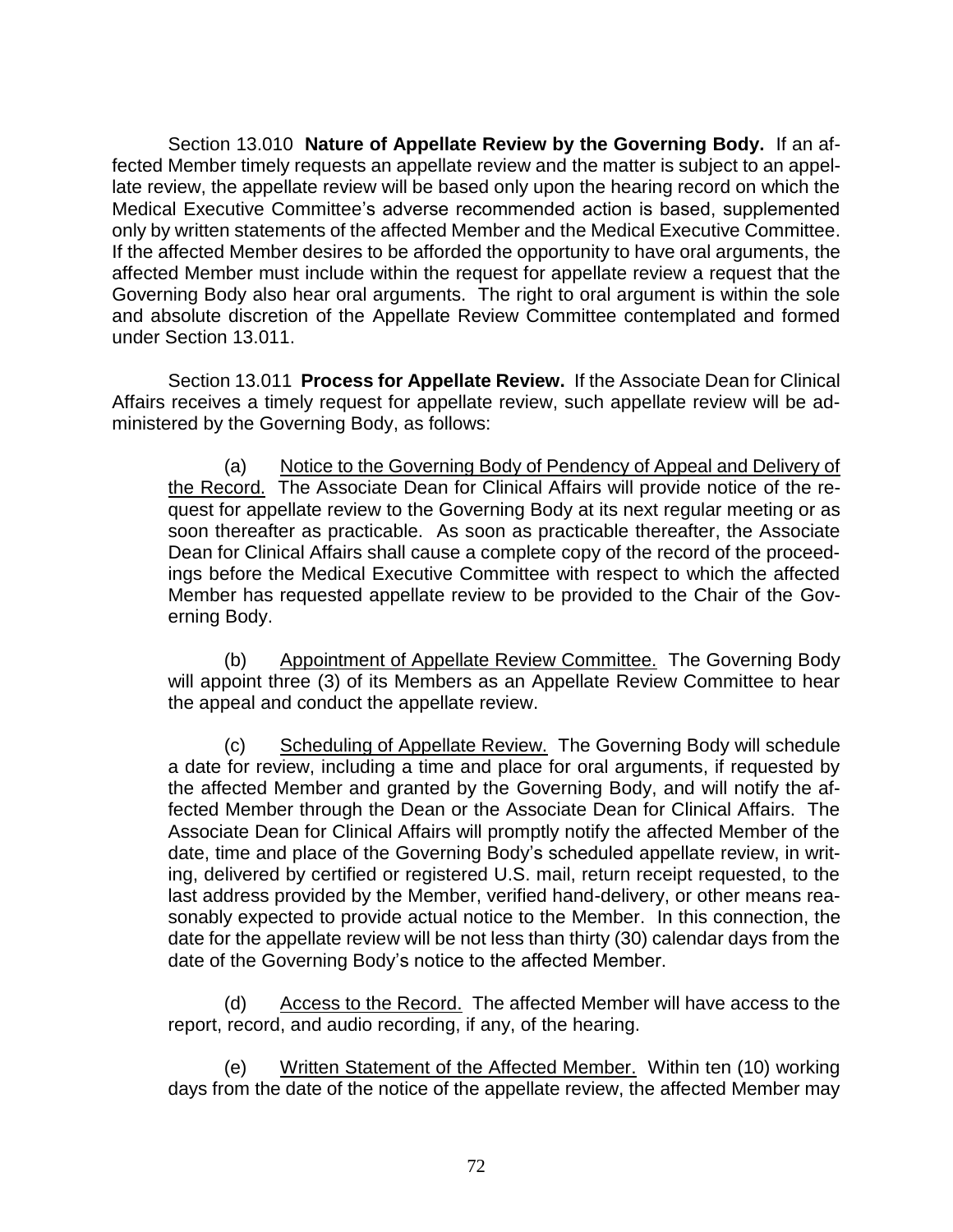submit to the Appellate Review Committee and the Medical Executive Committee representative, through the Associate Dean for Clinical Affairs, a written statement specifying the substantive and procedural matters with which the affected Member disagrees and the reasons for such disagreement. The written statement may address any matters raised at any step in the process related to the appeal, and the affected Member may retain legal counsel, at the expense of the affected Member, to assist in preparation of the statement.

(f) Written Statement of the Medical Executive Committee. If the affected Member elects to submit the written statement contemplated under Section 13.010, the Medical Executive Committee may, within ten (10) working days after receipt of the affected Member's statement, submit a written response to the Governing Body, through the Associate Dean for Clinical Affairs, who will provide a copy to the Appellate Review Committee and to the affected Member. The copy to the affected Member will be delivered by certified or registered U.S. mail, return receipt requested, to the last address provided by the Member, by verified handdelivery or by other means reasonably expected to provide actual notice to the Member.

(g) The Review. At the scheduled time for the review, the Appellate Review Committee will review the record of the hearing, consider the written statements, if any, submitted by the affected Member and the MEC, and hear oral argument, if requested by the affected Member as provided in Section 13.009 and granted, for the purpose of determining if the Medical Executive Committee's adverse recommended action is not clearly erroneous (a definite and firm conviction that a mistake has been committed) and not arbitrary or capricious. For purposes of this Section 13, "substantial evidence" means such relevant evidence as a reasonable person might accept as adequate to support a conclusion.

(h) Oral Argument. If a request for oral argument is made by the affected Member and granted by the Appellate Review Committee, the affected Member and the representative of the Medical Executive Committee may address the Appellate Review Committee regarding the Medical Executive Committee's adverse recommended action and to answer questions proffered by the Appellate Review Committee. If the Appellate Review Committee hears oral argument, the affected Member may retain legal counsel, at the affected Member's expense, to attend the hearing to provide advice to the affected Member, but such legal counsel may not participate in the appellate review, unless permitted by the Appellate Review Committee, in its sole discretion. In this connection, the Appellate Review Committee may also permit the Medical Executive Committee to obtain the assistance of an attorney in or retained by the Office of University Counsel.

(i) Legal Counsel for the Appellate Review Committee. The Appellate Review Committee will be assisted by counsel provided by the Office of University Counsel during the course of the appeal procedure.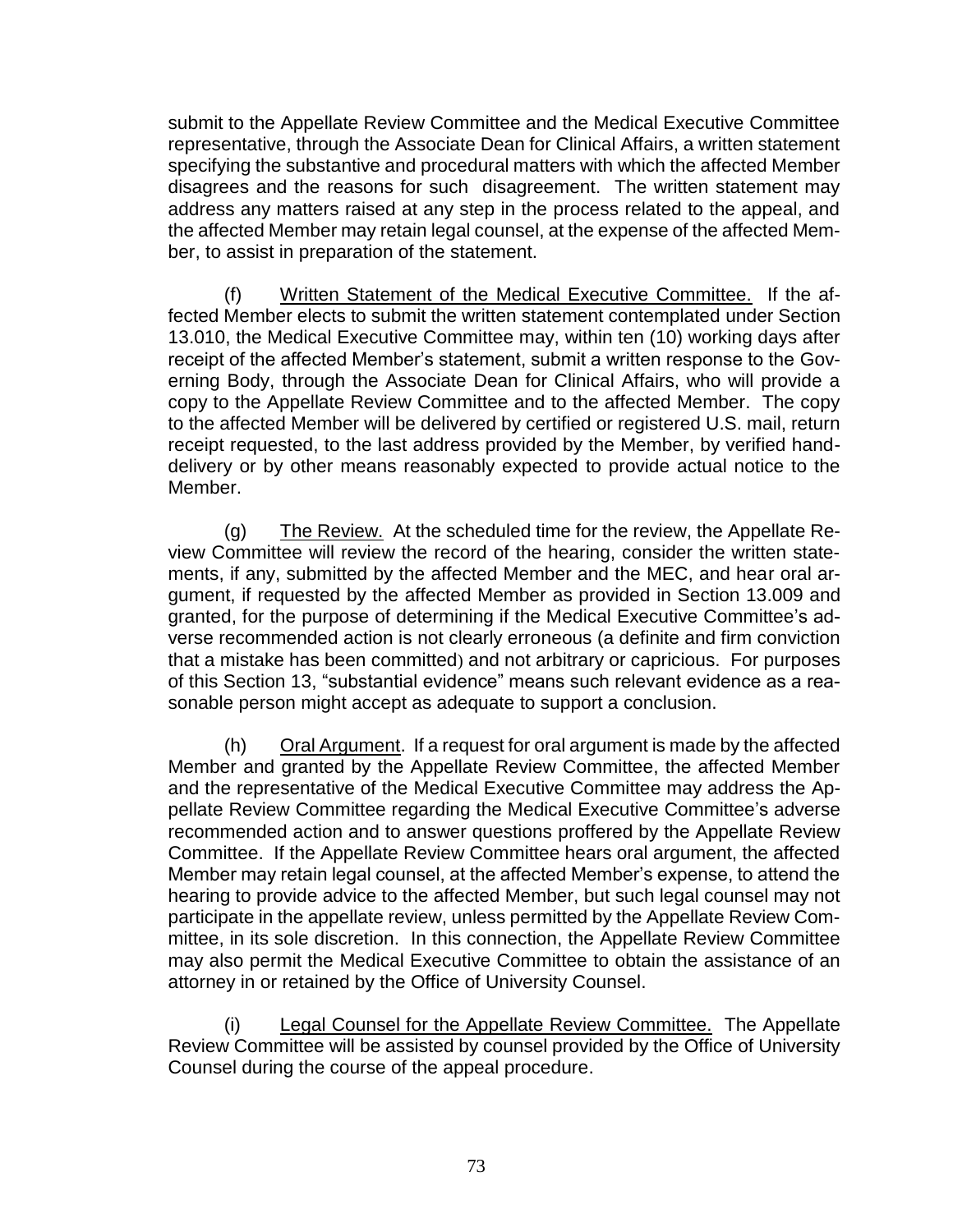(j) New or Additional Matters. New or additional matters not raised during the Medical Executive Committee hearing or otherwise reflected in the hearing record may be introduced during appellate review only under very unusual circumstances, and in the sole discretion of the Appellate Review Committee.

(k) Deliberation and Report and Recommendation. After oral argument, the Appellate Review Committee will deliberate in closed session. As soon after the close of deliberations as is possible but no later than thirty (30) calendar days thereafter, the Appellate Review Committee will submit a written report and recommendations to the Governing Body.

Section 13.012 **Final Decision by the Governing Body.** The Governing Body will issue a final written decision on the matter, including a statement of the basis for its decision, as soon as practicable after receipt of the Appellate Review Committee's recommendations. The Governing Body will provide notice of their decision to the Medical Executive Committee and the affected Member through the Associate Dean for Clinical Affairs. In turn, the Associate Dean for Clinical Affairs will provide notice of the Governing Body's final decision to the affected Member by certified or registered U.S. mail, return receipt requested, to the last address provided by the Member, by verified hand-delivery, or by other means reasonably expected to provide actual notice to the Member.

Section 13.013 **Appeal to the UNM Board of Regents.** The final decision will be effective and final on the date of the Governing Body's decision, or at a time certain as specified therein; subject to further appeal to the Board of Regents under and pursuant to Regents' Policy 1.5. All such further appeals shall not be of right and shall be conducted solely under the provisions of Regents' Policy 1.5.

Section 13.014 **Single Right to Relief.** Notwithstanding any other provision of these Bylaws, no Member will be entitled, as a matter of right, to more than one hearing and one appellate review on any matter that is the subject of a professional review action by the Medical Executive Committee.

Section 13.015 **Post-Appeal Actions.** After a final decision by the Governing Body and expiration of the time periods set forth Regents' Policy 1.5 with no further appeal having been lodged within the time periods set forth therein or the Regents having declined to hear the appeal or the time period for decision in Regents' Policy 1.5 having expired, the Associate Dean for Clinical Affairs will report any adverse professional review action against the privileges of the affected Member as required by HCQIA or other applicable laws or regulations to the appropriate licensing board, the National Practitioner Data Bank, and/or to other parties, including other entities and agencies to whom the UNMH is contractually required to report.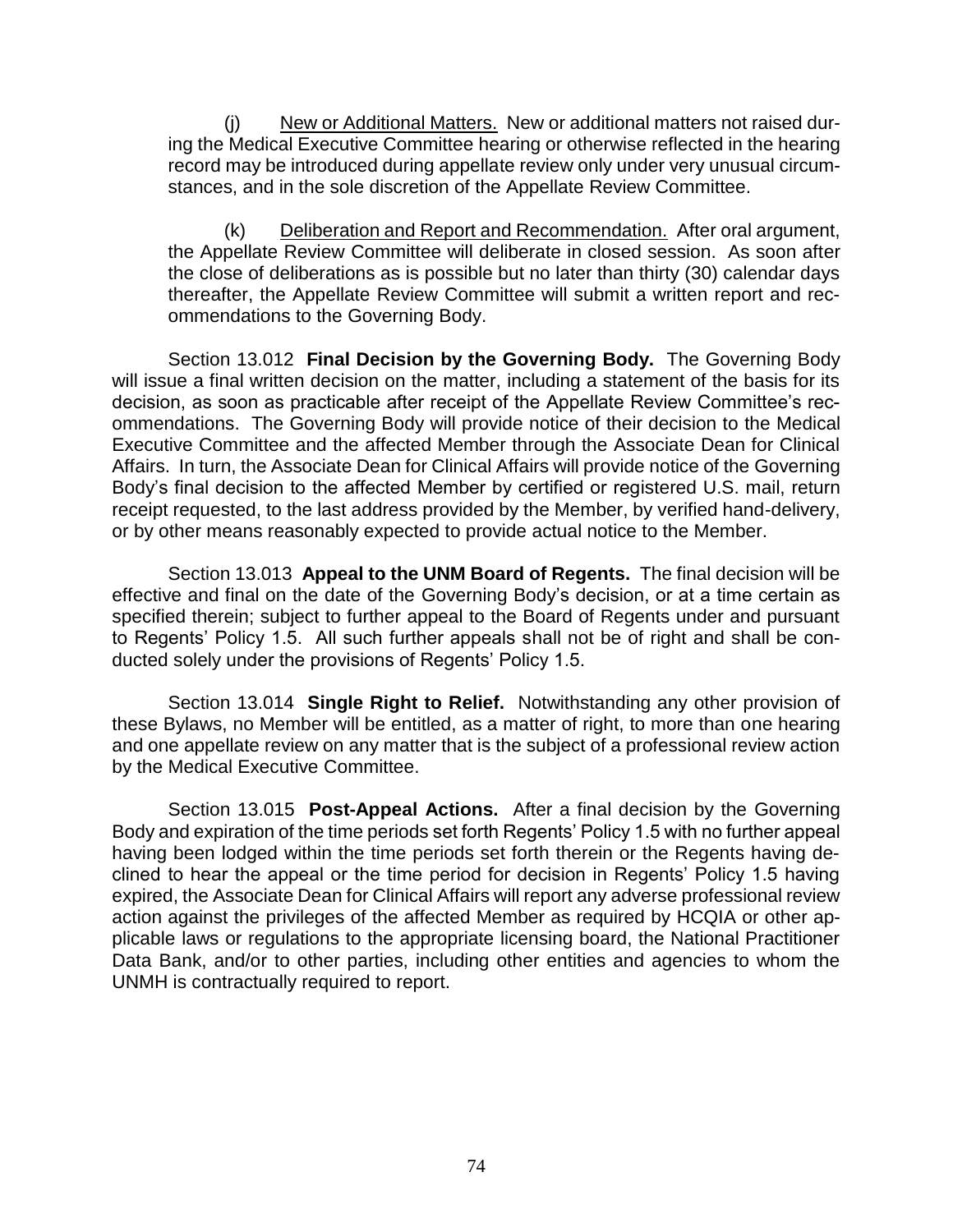## **SECTION 14**

### **GENERAL PROVISIONS**

Section 14.001 **Medical Staff Rules and Regulations.** Subject to approval by the Governing Body, as the case may be, if required, the Medical Staff shall adopt such rules and regulations as may be necessary to implement more specifically the general principles found within these Bylaws. These rules and regulations shall relate to the proper conduct of Medical Staff organizational activities as well as embody the level of practice that is to be required of each Member of the Medical Staff. Such rules and regulations shall be a part of these Bylaws, except that they may be amended or repealed at any regular meeting of the Medical Executive Committee at which a quorum is present and without previous notice, or at any special meeting on notice, by a two-thirds vote of those present (in person, or through simulcast) and eligible to vote. The preceding also applies to urgent rules and regulations.

Section 14.002 **Forms.** Application forms and any other prescribed forms required by these Bylaws for use in connection with staff appointments, reappointments, delineation of clinical privileges, corrective action, notices, recommendations, reports, and other matters, shall be adopted after considering the advice of the Medical Executive Committee.

Section 14.003 **Construction of Terms and Headings.** Words used in these Bylaws shall be read as gender neutral and as the singular or plural, as the context requires. The captions or headings (in bold type) in these Bylaws are for convenience only and are not intended to limit or define the scope or effect of any provision of these Bylaws.

Section 14.004 **Transmittal of Reports.** Reports and other information, which these Bylaws require the Medical Staff to transmit to the Governing Body, shall be deemed so transmitted when delivered unless otherwise specified.

Section 14.005 **Conflict Resolution.** In the event of conflict between the Medical Executive Committee and the Medical Staff (as represented by written petition signed by at least 50 voting members of the Medical Staff) regarding a proposed or adopted Rule and Regulation or policy, the Chief of Staff shall convene a meeting with the petitioners. The MEC and the petitioners shall exchange information relevant to the conflict and shall work in good faith to resolve differences in a manner that respects the positions of the Medical Staff, the leadership responsibilities of the MEC, and the safety and quality of patient care. Unresolved differences shall be submitted to the Governing Body or the Chancellor for final resolution.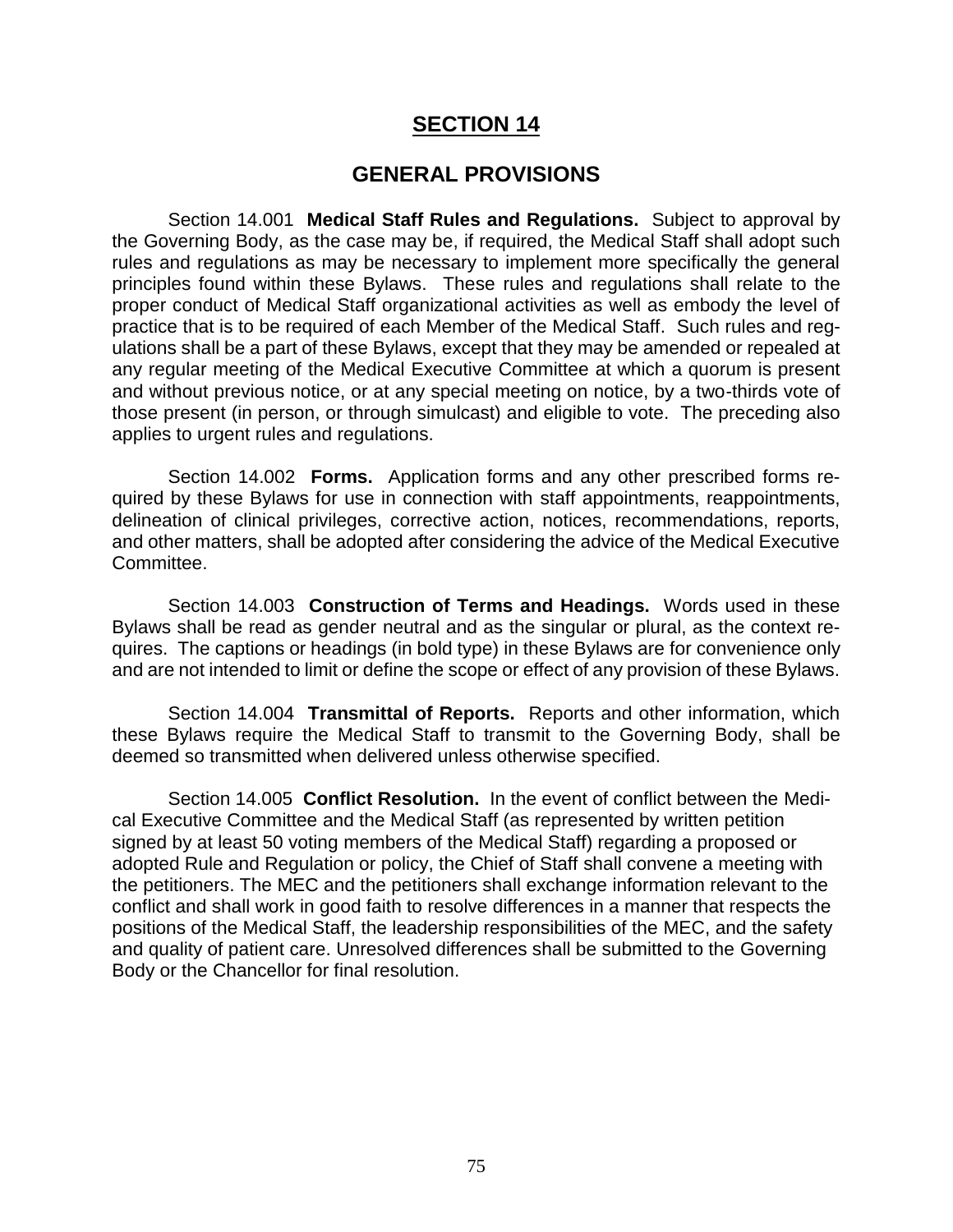## **SECTION 15**

## **ADOPTION AND AMENDMENT OF BYLAWS**

Section 15.001 **Medical Staff Responsibility and Authority.** The Medical Staff shall have the responsibility and delegated authority to formulate, adopt, and recommend to the Governing Body and, ultimately, the Board of Regents, Medical Staff Bylaws and Amendments (including a proposal to amend a revocation of the power and duties of the Medical Executive Committee) thereto which shall be effective when approved by the Board of Regents or its delegatee. Such responsibility and authority shall be exercised in good faith and in a reasonable, timely, and responsible manner, reflecting the interests of providing patient care of the quality characteristic of an academic medical center maintaining a harmony of purpose and effort with the Governing Body, the Board of Regents and with the community.

Section 15.002 **Methodology.** The Medical Staff Bylaws will be reviewed biennially. This review may take place when the Medical Staff Bylaws are adopted, amended, or repealed. This amending process will be approved by the following action:

(a) Quorum.Twelve and one half per cent (12.5%) of the Medical Staff eligible to vote on this matter shall constitute a quorum for recommending an amendment to these Bylaws. The result of the vote shall be determined by simple majority. Bylaw revisions and amendments shall be sent electronically to such Members for approval and vote. Voting shall also be by electronic means.

(b) Governing Body. Bylaws and amendments shall be adopted by the affirmative vote of a majority of the members of the Governing Body.

Section 15.003. **Urgent Amendment to Bylaws.** In cases of urgent, documented need, the Bylaws may be provisionally amended by a two-thirds (2/3) affirmative vote at a regular or special meeting of the MEC with subsequent approval by the Governing Body. In such cases, the Organized Medical Staff will be immediately notified of such provisional amendment by the MEC. The Organized Medical Staff has the opportunity for retrospective review of and comment on the provisional amendment. If there is no conflict over the provisional amendment, the process for resolving conflict between the Organized Medical Staff and the MEC is implemented. If necessary, a revised amendment is then submitted to the Governing Body for action. Such provisional amendments shall be submitted to the Medical Staff at the next Annual or Special Meeting at which time they shall either be affirmed or disbanded according to the voting procedure described in Section 15.002.

Section 15.004 **Petitions and Motions for Bylaws Changes and Amendments.** A petition for changes or amendments to these Bylaws may be made by members of the Medical Staff when twelve and one half percent (12.5%) of the voting-eligible Medical Staff have indicated their assent to the change or amendment by signing an electronic or paper petition and submitting same to the Medical Executive Committee. The Medical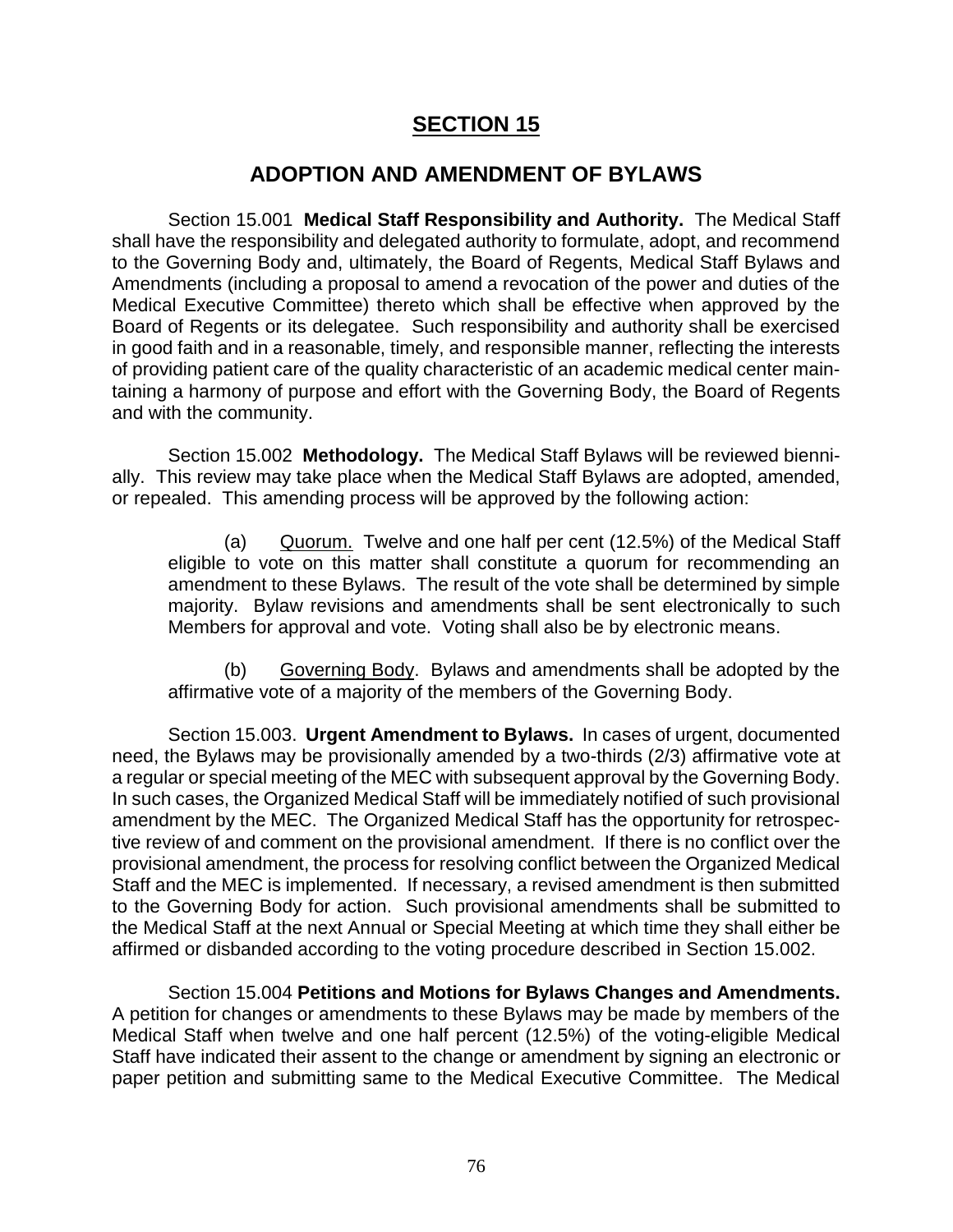Executive Committee may, by motion and majority assent, submit changes or amendments to these Bylaws. Amendments or changes submitted by valid petition or the MEC shall then be presented to and voted on by the Medical Staff as indicated in this section.

Section 15.005 **Notification Process for Additions and Amendments to the Bylaws.** Any substantive change to the Medical Staff Bylaws and Rules and Regulations will be distributed to all Members of the Medical Staff. Organizational changes that affect membership on the Medical Executive Committee (other than those affecting inclusion or exclusion of Chiefs of the clinical departments) shall be considered non-substantive shall not require a vote of the medical staff.

#### Section 15.006 **Notice of Revisions.**

(a) Revisions will be forwarded to all Members of the Medical Staff no more than thirty (30) calendar days after receipt of approval from the Governing Body.

(b) A revised copy of the Medical Staff Bylaws will be posted on the UNMH intranet no more than thirty (30) calendar days after receipt of approval from the Governing Body.